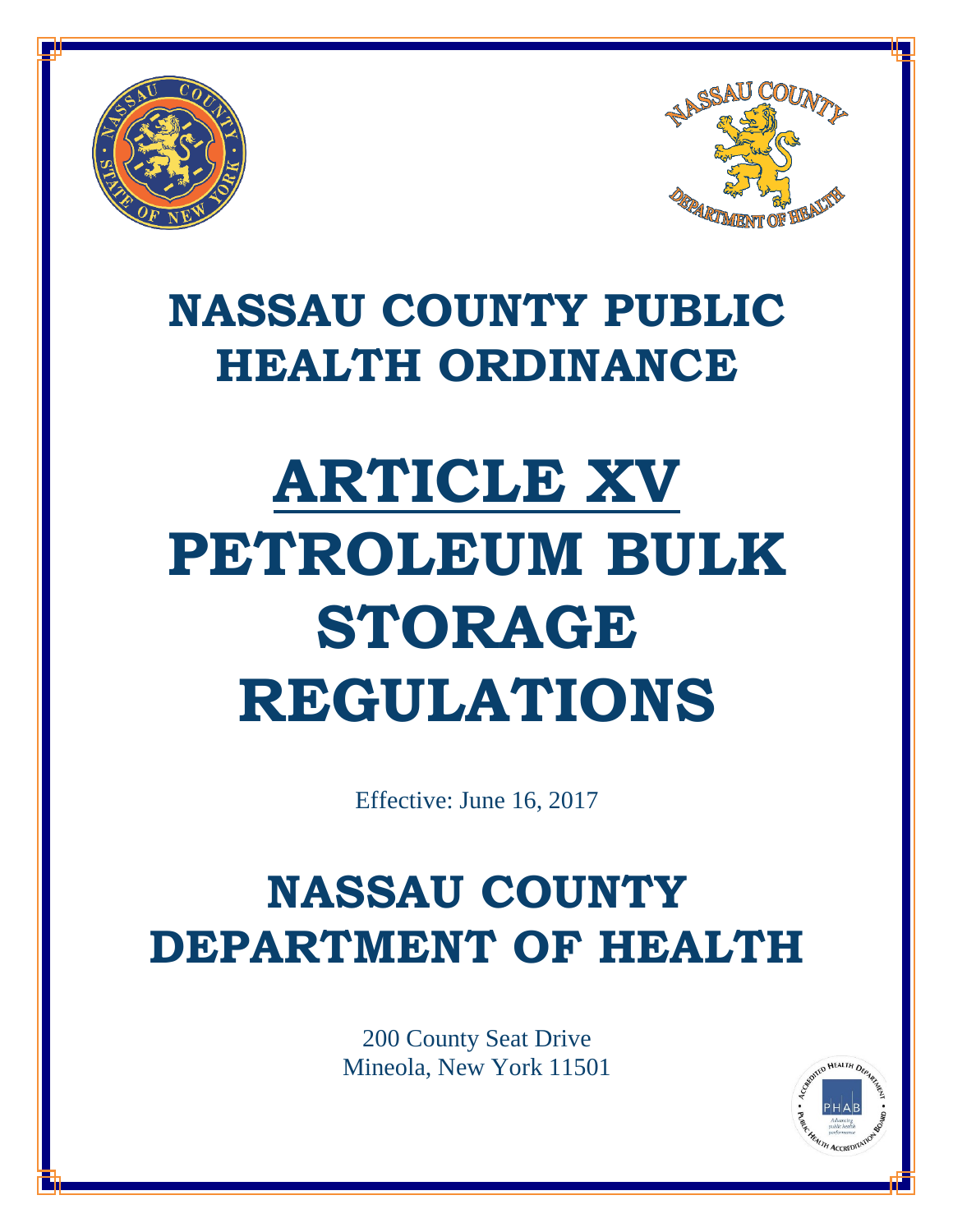#### NASSAU COUNTY PETROLEUM BULK STORAGE REGULATIONS

# PETROLEUM BULK STORAGE REQUIREMENTS AS AUTHORIZED BY THE NEW YORK STATE DEPARTMENT OF ENVIRONMENTAL CONSERVATION, **IMPLEMENTED BY THE COUNTY OF NASSAU**

## **TABLE OF CONTENTS**

| Article 15-2 UST Systems Subject to Both Subtitle I and Title 10  25 |
|----------------------------------------------------------------------|
|                                                                      |
|                                                                      |
|                                                                      |
|                                                                      |
|                                                                      |
|                                                                      |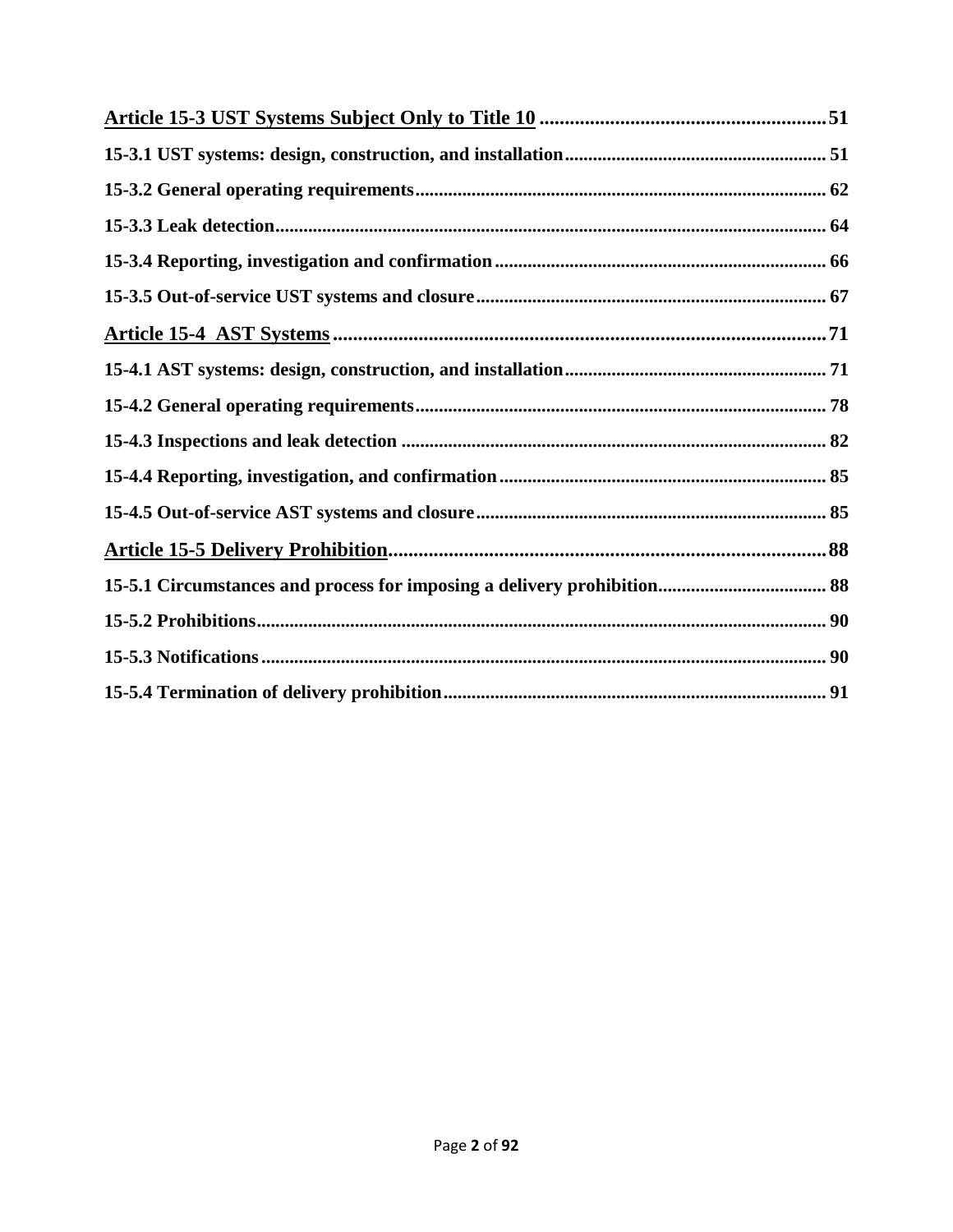# <span id="page-3-0"></span>**Article 15-1 General Provisions**

# <span id="page-3-1"></span>**15-1.1 Purpose**

The purpose of this Article is to regulate the bulk storage of petroleum in Nassau County in order to protect public health and the environment.

## <span id="page-3-2"></span>**15-1.2 Applicability**

(a) Every facility in Nassau County is subject to the provisions of this Article.

(b) Every carrier is subject to the provisions of sections  $2.2(a)(8)$ ,  $3.2(a)(9)$  and  $4.2(a)(7)$ of this Article.

(c) Any provision of this Article that imposes a requirement on a facility imposes that requirement on every operator, tank system owner and facility owner, unless expressly stated otherwise.

#### <span id="page-3-3"></span>**15-1.3 Definitions**

(a) *Aboveground storage tank system* or *AST system* means any tank system that is not an underground storage tank system.

(b) *Accessible underground area* means an underground area – such as a basement, cellar, shaft, or vault – that allows for the physical inspection of the exterior of the tank.

(c) *Ancillary equipment* means fittings, flanges, valves, pumps, and other devices that are used to distribute, meter, or control the flow of petroleum to and from a tank.

(d) *Carrier* means a person who transports petroleum and delivers it into a tank system.

(e) *Category 1 tank system* means any tank system whose tank was installed before December 27, 1986.

(f) *Category 2 tank system* means any tank system whose tank was installed from December 27, 1986 through October 11, 2015.

(g) *Category 3 tank system* means any tank system whose tank was installed after October 11, 2015.

(h) *Cathodic protection* means the prevention of electrolytic corrosion of a metallic structure (tank or piping) by causing it to act as the cathode rather than as the anode of an electrochemical cell.

(i) *Cathodic protection tester* means a person who can demonstrate an understanding of the principles and measurements of all common types of cathodic protection systems as applied to metal portions of tank systems in contact with the ground. At a minimum, such persons must have education and experience in soil resistivity, stray current, structure-tosoil potential, and component electrical isolation measurements of metal portions of tank systems in contact with the ground.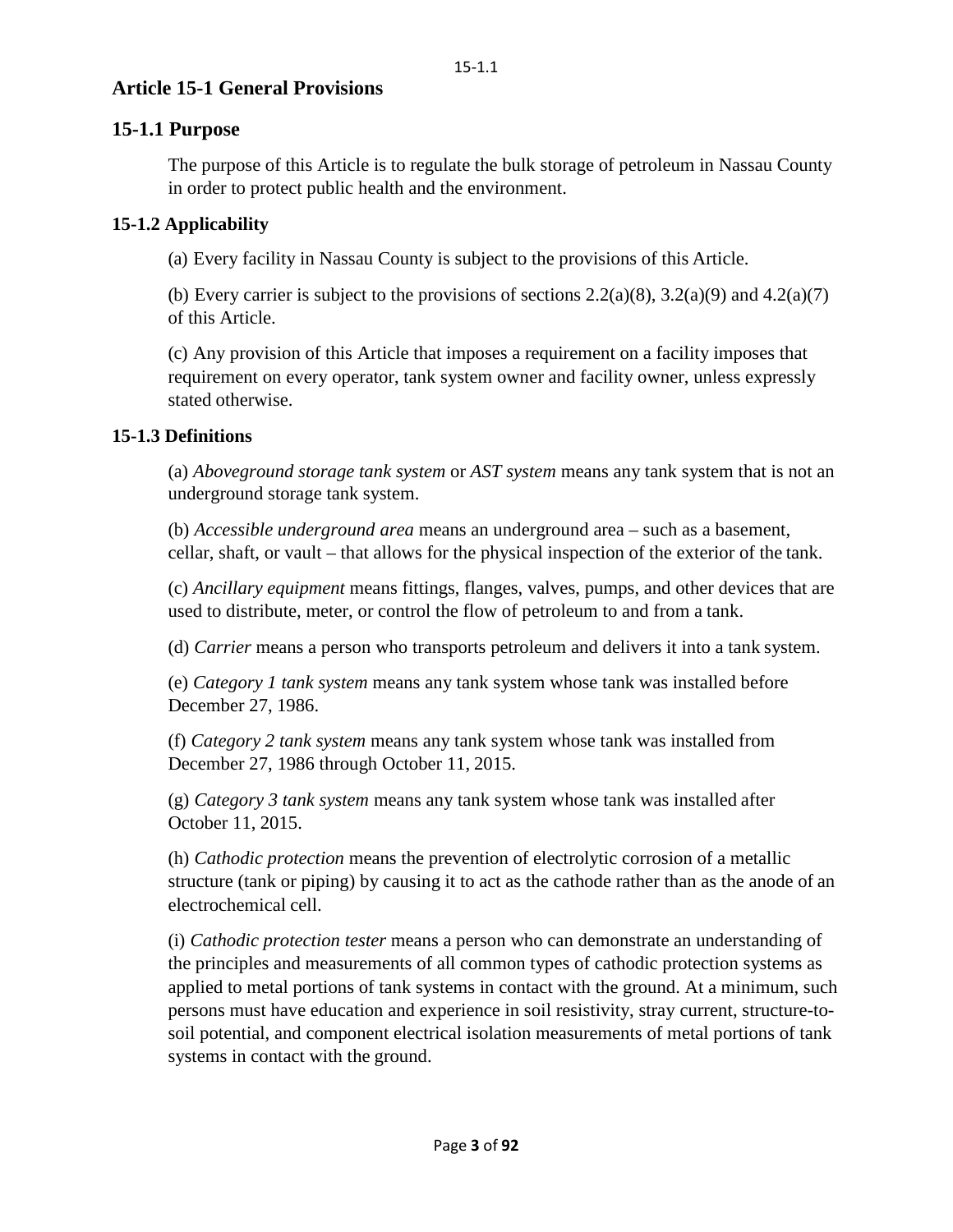(j) *Class A Operator* means the individual who has primary responsibility to operate and maintain the UST system(s) at a facility in accordance with applicable requirements of this Article. The Class A Operator typically manages resources and personnel to achieve and maintain compliance with the requirements of this Article.

(k) *Class B Operator* means the individual who has day-to-day responsibility for implementing applicable requirements of this Article. The Class B Operator typically implements field aspects of operation, maintenance, and associated recordkeeping for a UST system.

(l) *Class C Operator* means the individual who has primary responsibility for initially addressing emergencies presented by a spill or release from a UST system. The Class C Operator typically controls or monitors the dispensing or sale of petroleum.

(m) *Compatible* means, in the case of two or more substances, able to maintain their respective physical and chemical properties upon contact with one another for the design life of the tank system under conditions likely to be encountered in the tank system.

(n) *Containment* means equipment that limits or prevents the spread of a petroleum release.

(o) *Corrosion expert* means a person who, by reason of thorough knowledge of the physical sciences and the principles of engineering and mathematics acquired by a professional education and related practical experience, is qualified to engage in the practice of corrosion control of metal portions of tank systems in contact with the ground. Such a person must be:

(1) a registered professional engineer who has certification or licensing that includes education and experience in corrosion control of metal portions of tank systems in contact with the ground; or

(2) accredited or certified by NACE International as a corrosion specialist or cathodic protection specialist.

(p) *Department* means the Nassau County Department of Health.

(q) *Design capacity* means the amount of petroleum that a tank is designed to hold. If a certain portion of a tank is unable to store petroleum because of its integral design (for example, electrical equipment or other interior components take up space), the design capacity of the tank is thereby reduced. Actions taken to physically alter the design capacity of a tank (such as drilling a hole in the side of the tank so that it cannot hold petroleum above that point) will not change the design capacity of the tank.

(r) *Dielectric material* means a material that does not conduct direct electrical current. Dielectric coatings are used to electrically isolate tank systems from the surrounding soils. Dielectric bushings are used to electrically isolate portions of the tank system (for example, tank from piping).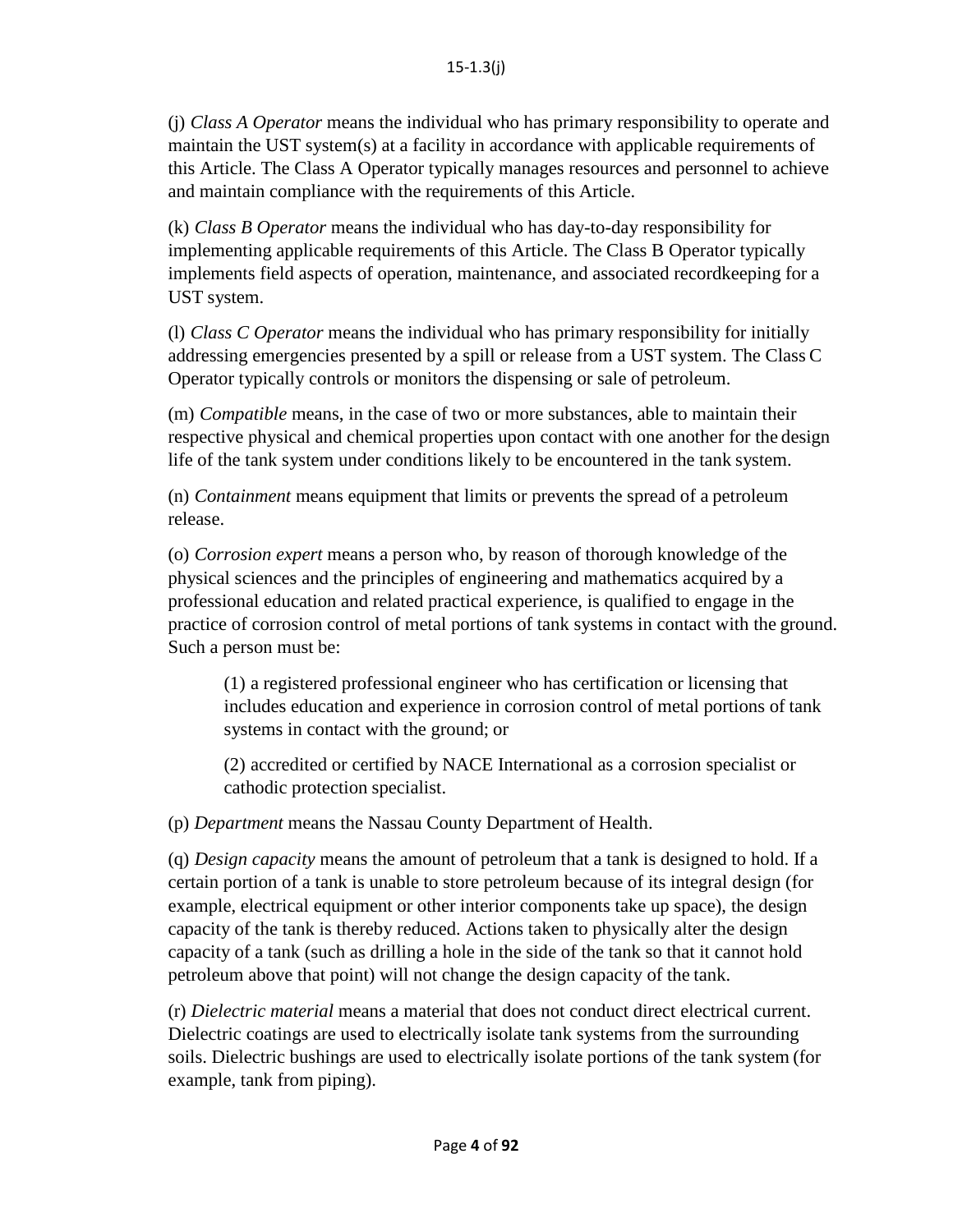(s) *Dispenser system* means equipment located aboveground that meters the amount of petroleum transferred to a point of use outside the tank system, such as a motor vehicle. This system includes the equipment necessary to connect the dispenser to the tank system.

(t) *Environment* means any water, water vapor, land including land surface or subsurface, air, fish, wildlife, biota, and all other natural resources.

(u) *Excavation zone* means the volume containing the UST system and backfill material bounded by the ground surface, walls, and floor of the pit and trenches into which the UST system is placed at the time of installation.

(v) *Facility* means a single property, or contiguous or adjacent properties used for a common purpose which are owned or operated by the same person or persons, on or in which are located:

(1) one or more tank systems having a combined storage capacity of more than 1,100 gallons;

(2) an underground tank system having a storage capacity that is greater than 110 gallons;

(3) one or more aboveground tank systems having a combined storage capacity of 250 gallons or more that contain petroleum other than heating oil (i.e. motor oil, lubricants, transmission fluid, hydraulic oil, cutting oil, synthetic oils, and dielectric oil); or

(4) any tank system storing used oil, including oil water separators and associated holding tanks.

(5) This term does not include:

(i) any tank system owned or operated by a State agency;

(ii) any temporary tank system;

(iii) any tank system that is part of a facility that has been constructed, acquired, or operated in accordance with a Certificate of Public Convenience and Necessity issued by the Federal Energy Regulatory Commission pursuant to the terms of 15 U.S.C. section 717f;

(iv) any heating oil tank system used for on-premises consumption that is not interconnected to any other heating oil tank system and which has a storage capacity of less than 1,100 gallons, unless such tank system is located on a property that has another tank system or set of tank systems that otherwise independently meets the definition of facility under paragraph (1) or (2) of this subdivision;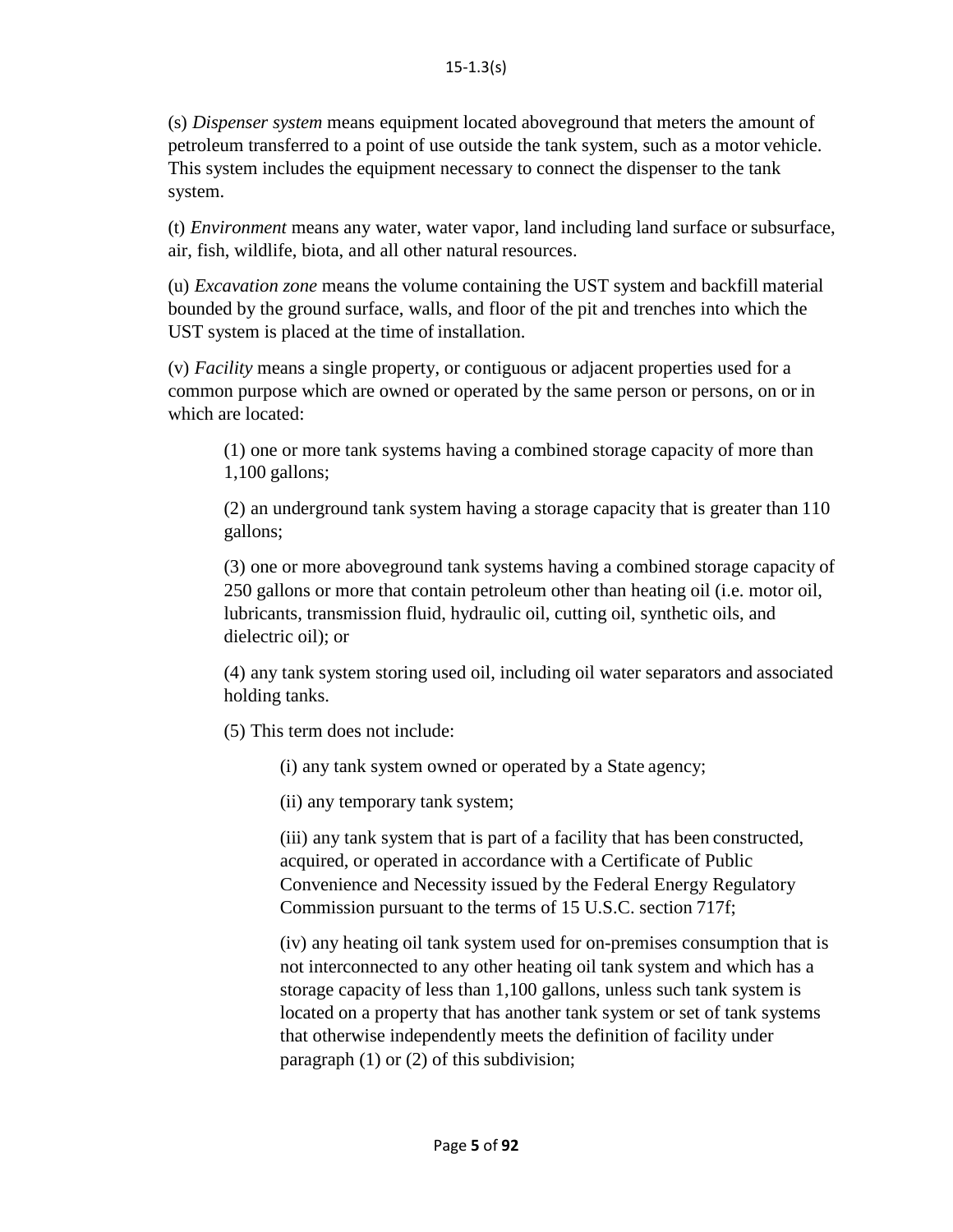(v) any tank system that has a storage capacity of 1,100 gallons or less and is used to store motor fuel for non-commercial purposes (not for resale) at a farm or residence, unless such tank system or systems are located on a property that has another tank system or set of systems that otherwise independently meets the definition of facility under paragraph (1) or (2) of this subdivision;

(vi) any tank system that is used to store or contain asphalt cement (however, a tank system used to store or contain asphaltic emulsions is included);

(vii) any tank system that has been permanently closed in accordance with sections  $2.6(b)$ ,  $3.5(b)$ , or  $4.5(b)$  of this Article;

(viii) pipelines that enter or leave the property;

(ix) any tank system owned or operated by a public authority created under the Public Authorities Law; or

(x) any tank system at a major facility or vessel that is considered a major facility.

(w) *Facility owner* means any person who has legal or equitable title to the real property of a facility.

(x) *Farm* means a tract of land devoted to the production of crops or raising animals, including fish, and associated residences and improvements. Farm includes fish hatcheries, rangeland, and nurseries with growing operations.

(y) *Flow-through process tank system* means a tank system that forms an integral part of a production process through which there is a steady, variable, recurring, or intermittent flow of materials during the operation of the process. Flow-through process tank systems do not include tanks used for the storage of materials prior to their introduction into the production process or for the storage of finished products or by-products from the production process.

(z) *Free product* means petroleum that is present as a nonaqueous phase liquid (for example, liquid that is not dissolved in water.)

(aa) (1) *Hazardous substance* means:

(i) a substance included on the list provided under 6 NYCRR section 597.3; or

(ii) a hazardous substance mixture.

(2) Hazardous substance does not include petroleum as defined in subdivision (as) of this section, except as may be part of a blend described in section  $1.3(ab)(2)$  of this Article.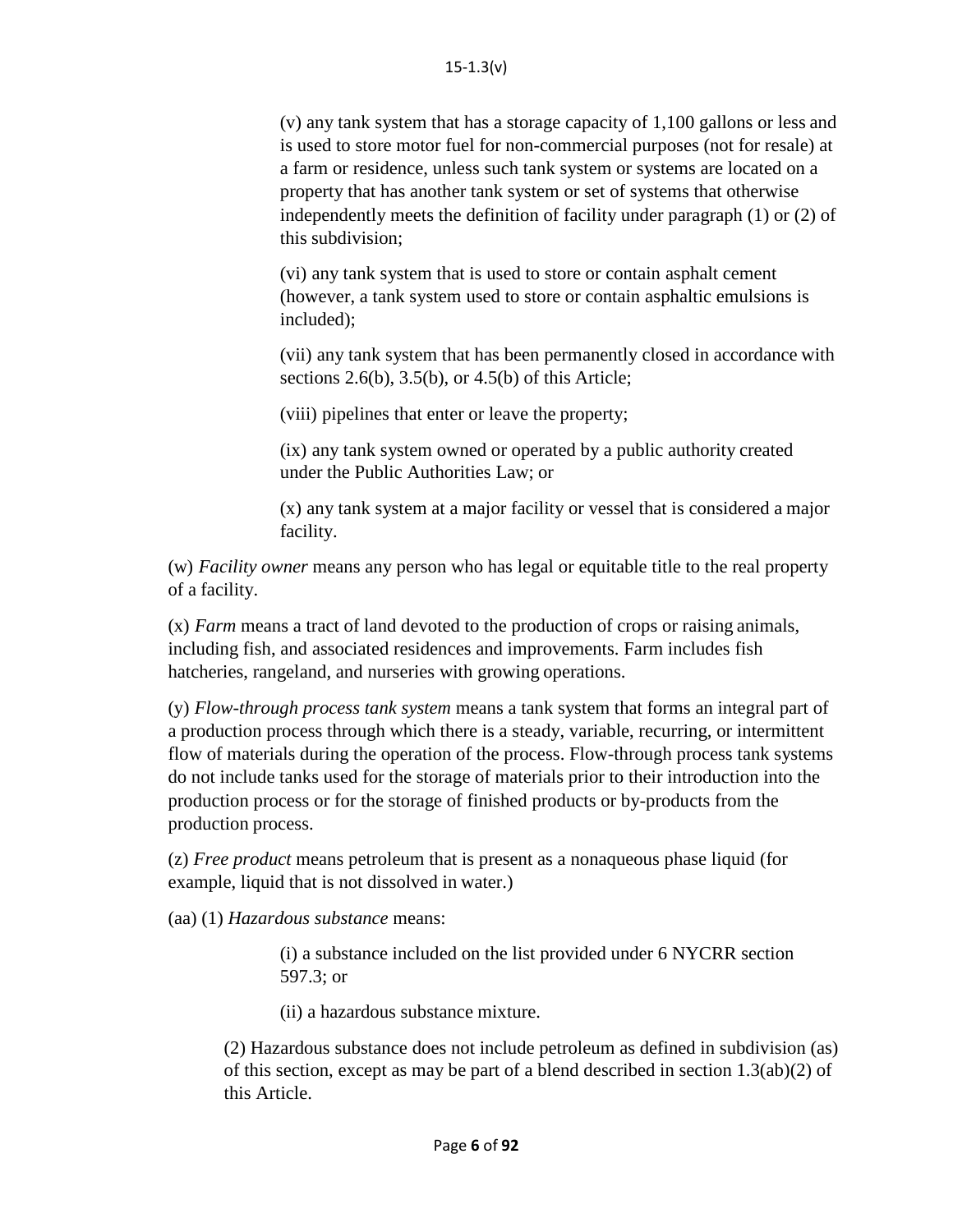(ab) *Hazardous substance mixture* means:

 $(1)$  a mixture of any substances covered under section 1.3(aa)(1)(i) of this Article; or

(2) a blend that consists of:

(i) less than 70 percent by volume of the substances covered under sections  $1.3(a<sub>s</sub>)(1)(i)$  through (iii) of this Article (singly or in combination);

(ii) one percent or more by volume of one or more substances covered under section  $1.3(aa)(1)(i)$  of this Article; and

(iii) no hazardous waste as identified or listed in 6 NYCRR Part 371; or

(3) a blend that consists of:

(i) one percent or more by volume of the substances covered under section 1.3(aa)(1)(i) of this Article (singly or in combination);

(ii) any substance not covered under sections  $1.3(a s)(1)(i)$  through (iii) of this Article; and

(iii) no hazardous waste as identified or listed in 6 NYCRR Part 371.

(ac) *Heating oil* means petroleum that is No. 1, No. 2, No. 4-light, No. 4-heavy, No. 5 light, No. 5-heavy, or No. 6 technical grade of fuel oil; and, other residual fuel oils (including Navy Special Fuel Oil, Bunker C, and clarified oil). Heating oil is typically used in the operation of heating equipment, boilers, or furnaces.

(ad) *Hydraulic lift tank system* means a tank system holding hydraulic fluid for a closedloop mechanical system that uses compressed air or hydraulic fluid to operate lifts, elevators, and other similar devices.

(ae) *Install* or *installation* means the emplacement of a tank system, or any part thereof, in, on, or above the ground. The movement of a tank from one location for use in a different location constitutes the installation of the tank system.

(af) *Leak*, *spill*, or *spillage* means any escape of petroleum from the ordinary container employed in the normal course of storage, transfer, processing, or use. Any escape of petroleum that enters containment (for example, a catch basin) is a spill.

(ag) *Leak detection* means determining whether a release of petroleum has occurred from a tank system or a spill has occurred into the interstitial space between the tank system and its secondary barrier or secondary containment around the tank system.

(ah) *Lining* means a coating of a material that is bonded firmly to the interior surface of a tank and which is compatible with the petroleum stored.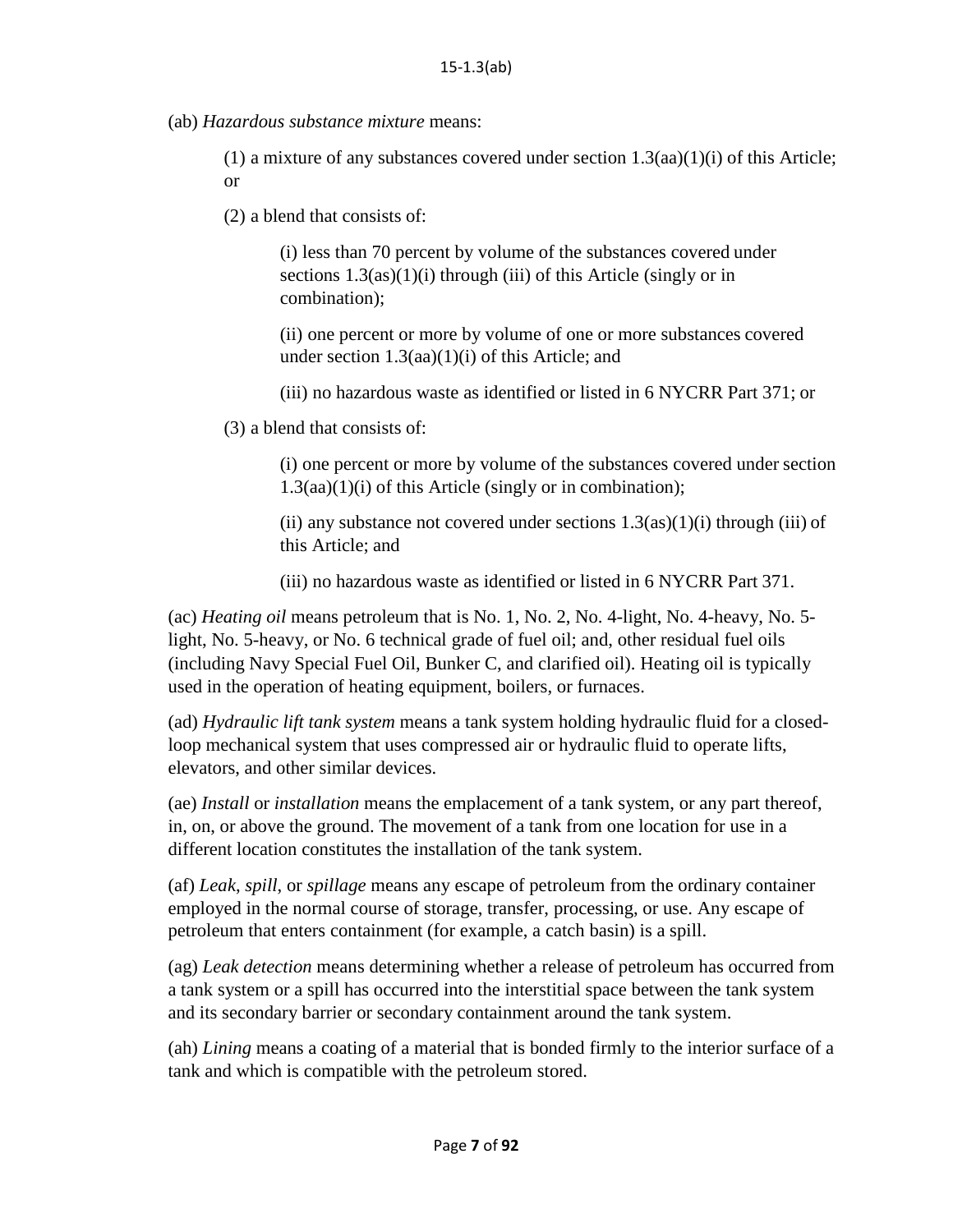(ai) *Liquid trap* means sumps, well cellars, and other traps used in association with oil and gas production, gathering, and extraction operations (including gas production plants), for the purpose of collecting oil, water, and other liquids. These liquid traps may temporarily collect liquids for subsequent disposition or reinjection into a production or pipeline stream, or may collect and separate liquids from a gas stream.

(aj) *Major facility* includes any refinery, storage or transfer terminal, pipeline, deep water port, drilling platform, or any appurtenance related to any of the preceding that is used or is capable of being used to refine, produce, store, handle, transfer, process, or transport petroleum. A vessel will be considered a major facility only when petroleum is transferred between vessels in the waters of the State of New York. Fueling operations between vessels will not be considered petroleum transfers between vessels for the purposes of this definition. A facility with a combined design capacity of less than 400,000 gallons is not a major facility for the purposes of this Article.

(ak) *Motor fuel* means petroleum that is typically used in the operation of a motor engine, such as motor gasoline, aviation gasoline, jet fuel, or No. 1 or No. 2 diesel fuel.

(ak.1) *NYSDEC* means New York State Department of Environmental Conservation.

(al) *On-premises consumption* means consumed at the site where the tank system containing the heating oil is located.

(am) *On-shore major facility* means a major facility that is not a vessel or a drilling platform, is located on or under any land and, if partially or totally located on submerged land, is physically connected to the shore by permanent structures located above the mean high-water level.

#### (an) RESERVED

(ao) *Operator* means any person who leases, operates, controls, or supervises a facility.

(ap) *Out-of-service* with respect to a tank system means no longer receiving or dispensing petroleum.

(aq) *Overfill* means a spill that occurs when a tank is filled beyond its design capacity.

(ar) *Person* means any individual, public or private corporation, political subdivision, government agency, municipality, co-partnership, association, firm, consortium, joint venture, interstate body, trust, estate, or any other legal entity whatsoever.

(as) (1) *Petroleum* means:

(i) crude oil and any fraction thereof;

(ii) synthetic forms of lubricating oils, dielectric oils, insulating oils, hydraulic oils, and cutting oils;

(iii) any complex blend of hydrocarbons that is not derived from crude oil; or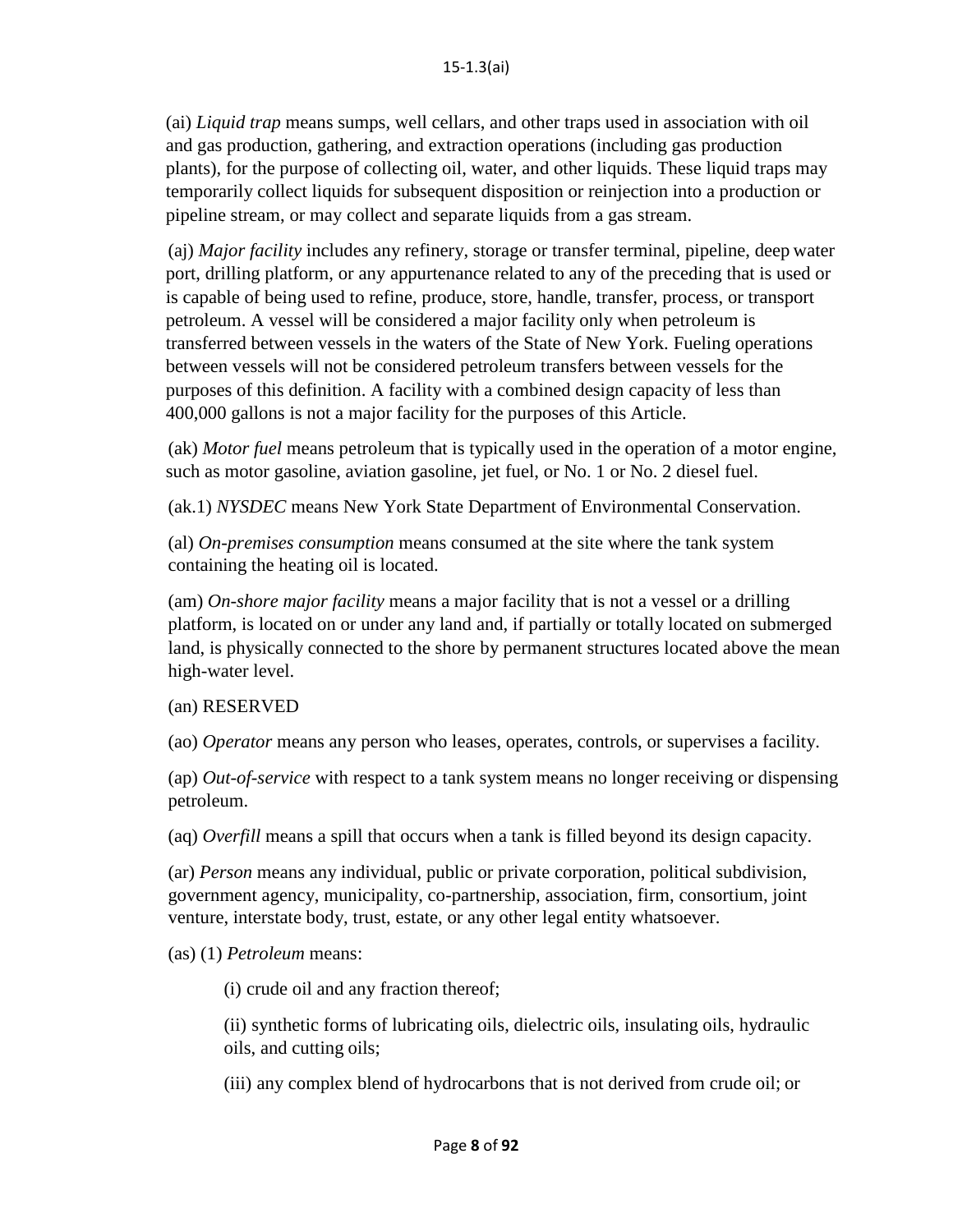(iv) any petroleum mixture.

(2) Petroleum does not include:

(i) any hazardous substance covered under subdivision (aa) of this section, except as may be part of a blend described in section  $1.3(at)(2)$  of this Article;

(ii) animal or vegetable oils; or

(iii) substances that are gases at standard temperature and pressure.

(at) *Petroleum mixture* means:

(1) a mixture of any substances covered under sections  $1.3(as)(1)(i)$  through (iii) of this Article; or

(2) a blend that consists of:

(i) at least 70 percent by volume of the substances covered undersections  $(a s)(1)(i)$  through (iii) of this Article (singly or in combination) and

(ii) one or more other substances, except any hazardous waste as identified or listed in 6 NYCRR Part 371; or

(3) a blend that consists of:

(i) one percent or more by volume of the substances covered under sections  $1.3(as)(1)(i)$  through (iii) of this Article (singly or in combination), and

(ii) one or more other substances, other than hazardous substances covered under section  $1.3(aa)(1)(i)$  of this Article and hazardous waste as identified or listed in 6 NYCRR Part 371.

(au) *Pipe* or *piping* means a hollow cylinder made of non-earthen materials that is used for the conveyance of petroleum.

(av) *Release* means any intentional or unintentional action or omission resulting in the releasing, discharging, spilling, leaking, pumping, pouring, emitting, emptying or dumping of petroleum into the waters of the State or onto lands from which it might flow or drain into said waters, or into waters outside the jurisdiction of the state when damage may result to lands, waters, or natural resources within the jurisdiction of Nassau County. A leak or spill of petroleum into secondary containment, including soil that is used as part of secondary containment, does not constitute a release.

(aw) *Repair* means to restore to working order a tank, a pipe, spill prevention equipment, overfill prevention equipment, corrosion protection equipment, leak detection equipment, or other tank system component that has caused a leak or a suspected leak of petroleum from the tank system or has failed to function properly.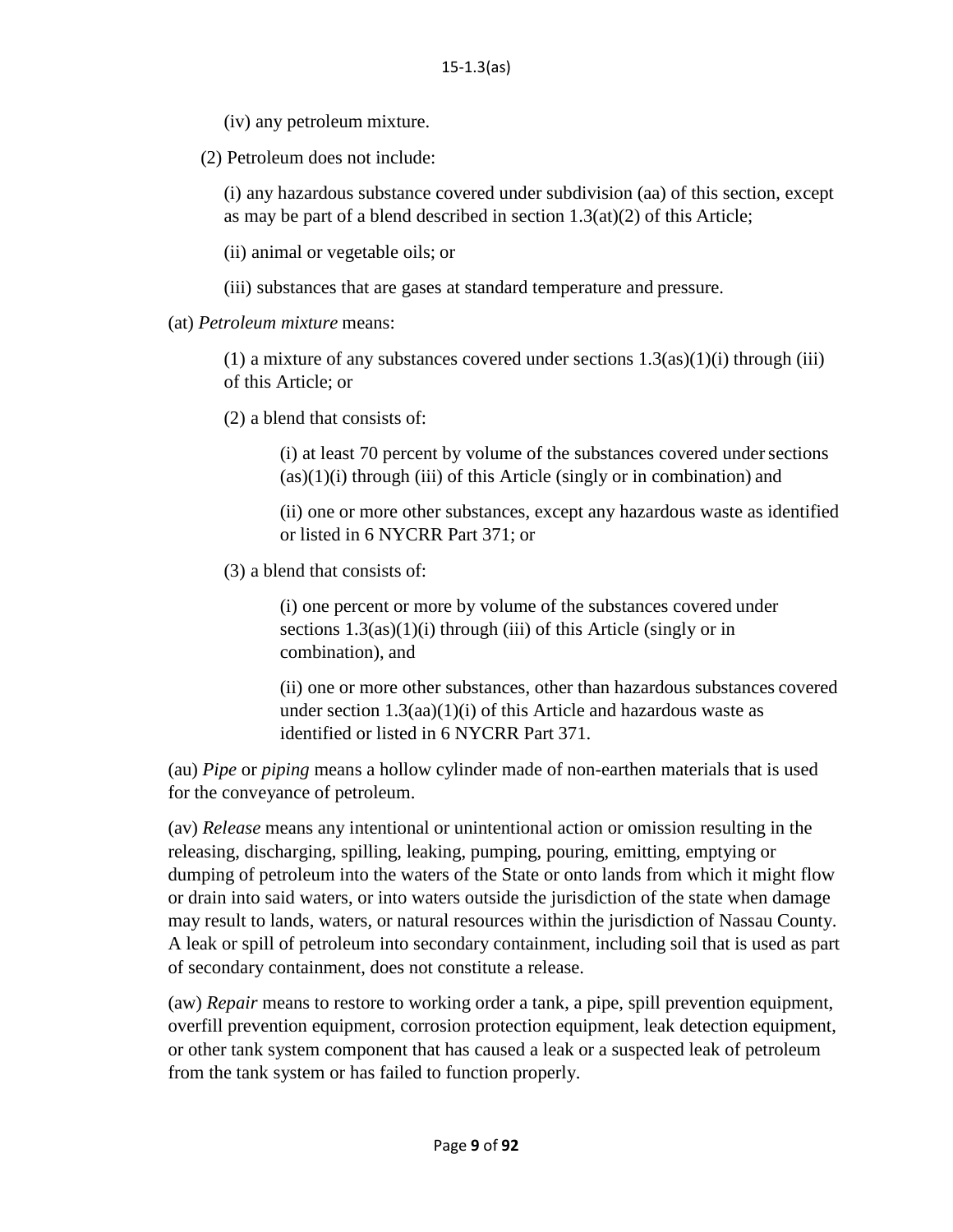(ax) *Replaced* means:

(1) for tanks – the removal of a tank and installation of another tank in the same location.

(2) for piping – the removal of 50 percent or more of piping that is connected to a single tank and installation of other piping, excluding connectors, to that same tank. For tanks with multiple piping runs, this definition applies independently to each piping run.

(ay) *Residence* means a building that is primarily used for dwelling purposes, including any home, apartment building, or nursing home. This term does not include a hospital or hotel.

(az) *Retail motor fuel facility* means a facility engaged in the business of selling motor fuel to customers for on-road use.

(ba) *Rural and remote area* means an area where one retail motor fuel facility is more than 20 miles from the nearest other retail motor fuel facility.

(bb) *Secondary containment* means containment that prevents any spilled or leaked petroleum from reaching the land or water outside the containment before cleanup occurs.

(bc) *Septic tank* means a watertight covered receptacle designed to receive or process, through liquid separation or biological digestion, the sewage discharged from a building sewer. The effluent from such receptacle is distributed for disposal through the soil, and settled solids and scum from the tank are pumped out periodically and hauled to a treatment facility.

(bd) *Stationary device* means a device that is not mobile. Examples of stationary devices include tank systems that are fixed or permanently in place on foundations, racks, cradles, or stilts.

(be) *Storage capacity* means the total volume capacity of a tank system.

(bf.1) *Stormwater collection system* or *wastewater collection system* means piping, pumps, conduits, and any other equipment necessary to collect and transport the flow of surface water run-off resulting from precipitation, or domestic, commercial, or industrial wastewater to and from retention areas or any areas where treatment is designated to occur. The collection of stormwater and wastewater does not include treatment except where incidental to conveyance.

(bf. 2) *Substantial Modification* shall mean the construction of additions or changes to an existing tank system(s) or restoration, refurbishment, renovation or repair of a tank system(s).

(bg) *Subtitle I* means Subtitle I of the Resource Conservation and Recovery Act, 42 U.S.C. sections 6991 – 6991m, entitled "Regulation of Underground Storage Tanks."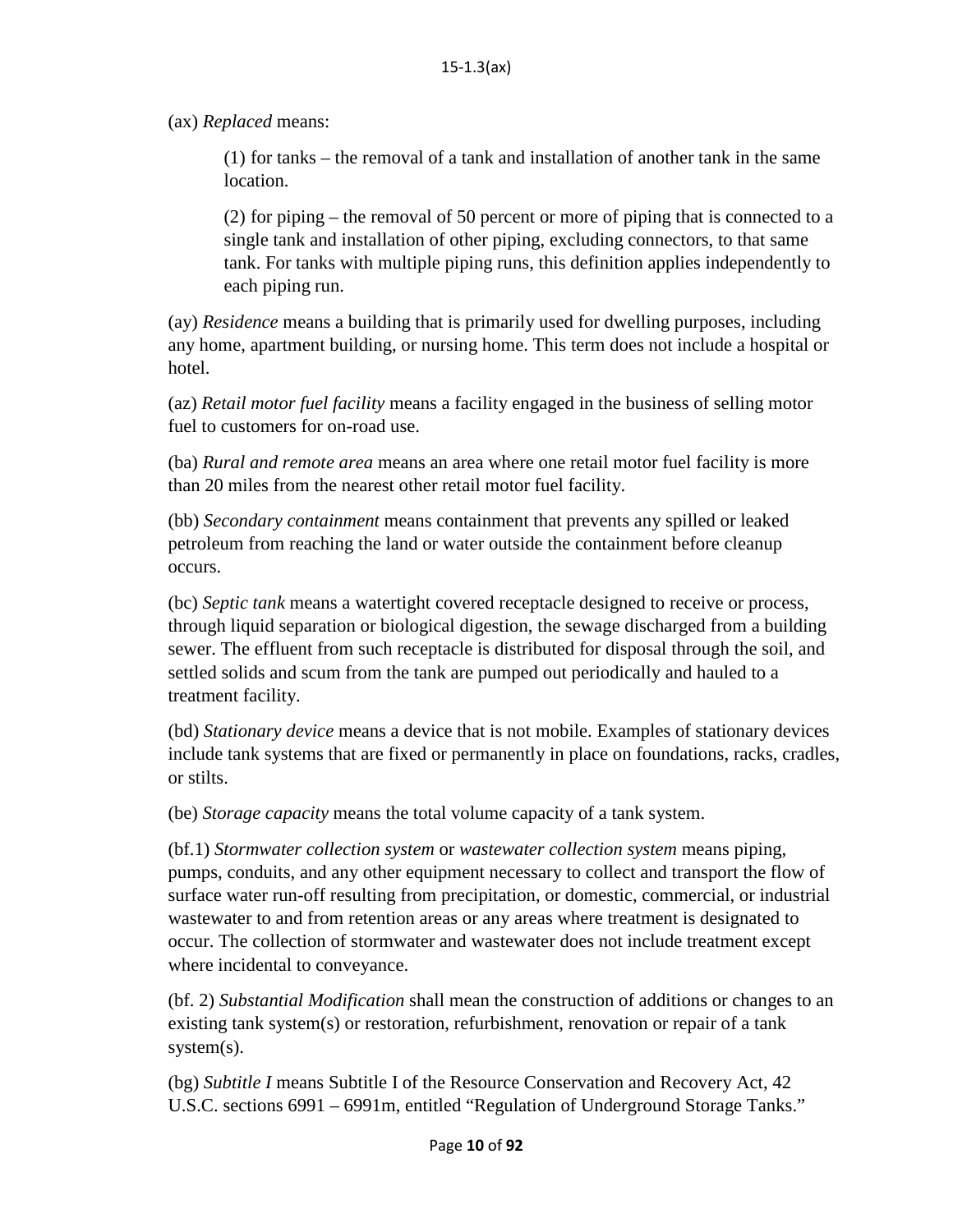(bh) *Surface impoundment* means a natural topographic depression, man-made excavation, or diked area formed primarily of earthen materials (although it may be lined with man-made materials) that is not an injection well.

(bi) *Tag* means a sign that is affixed by the Department or its authorized representative to the fill pipe(s) of a tank system giving notice that delivery is prohibited.

(bj) *Tank* means the portion of a tank system that contains the majority of the petroleum in the tank system. Each section of a compartmented tank will be treated as an individual tank.

(bk) *Tank system* means a stationary device designed to store petroleum that is constructed of non-earthen materials that provide structural support. This term includes all associated piping and ancillary equipment. This term does not include a dispenser system; septic tank; surface impoundment, pit, pond or lagoon; any tank used for emergency spill or overflow containment that is expeditiously emptied after use; stormwater or wastewater collection system; flow-through process tank system; or liquid trap or associated gathering lines directly related to oil or gas production and gathering operations.

(bl) *Tank system owner* means any person who has legal or equitable title to a tank system.

(bm) *Temporary tank system* means an aboveground tank system that is installed and intended for use on a property for no more than 180 consecutive days during any 12 month period.

(bn) *Tightness test* means a test that is capable of detecting a leak from a tank system of 0.1 gallons per hour with a probability of detection of at least 95 percent and a probability of false alarm of no more than five percent (with a threshold for declaring a leak of 0.05 gallons per hour). A tightness test is valid only if it is performed by a person who has been trained and certified or credentialed by the manufacturer/vendor of the test method.

(bo) *Title 10* means Title 10 of Article 17 of the Environmental Conservation Law entitled "Control of the Bulk Storage of Petroleum."

(bp) *Under-dispenser containment* or *UDC* means containment underneath a dispenser system designed to prevent leaks from the dispenser system from reaching soil or groundwater.

(bq) *Underground piping* means piping that is beneath the surface of the ground or covered by materials. This term does not include piping the exterior of which can be physically inspected, or secondarily contained piping that is located aboveground.

(br) *Underground storage tank system* or *UST system* means a tank system that has ten percent or more of its volume beneath the surface of the ground or is covered by materials. This term does not include a tank system situated in an "accessible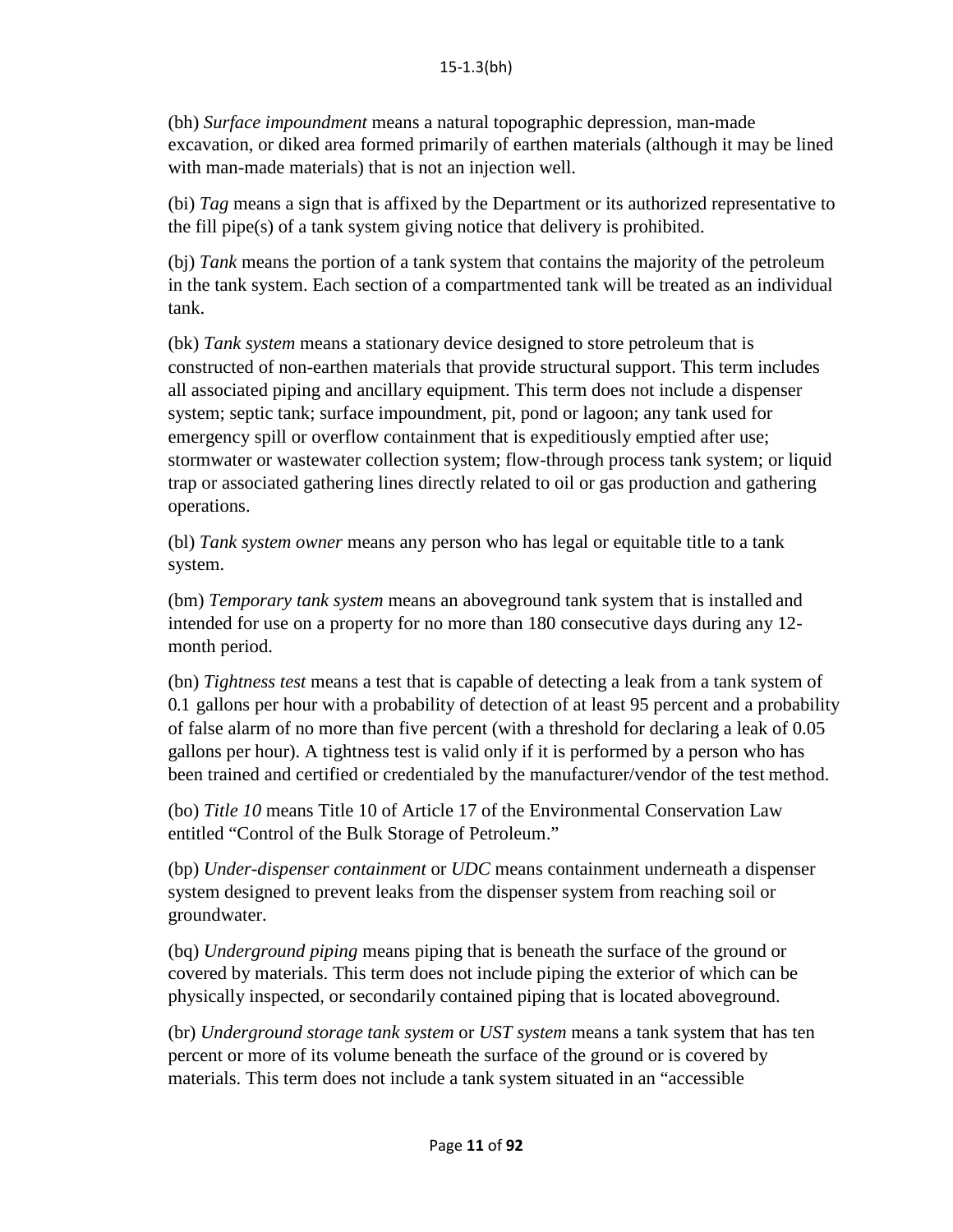underground area." A tank system that is covered by materials does not include a tank system where the tank is completely above the surface of the ground and:

(1) the tank is fully enclosed within pre-fabricated secondary containment, or

(2) the tank is insulated in order to store heated petroleum.

(bs.1) *Used for a common purpose* means that the primary activity at the properties is the same. A common purpose among properties may be shown if the primary activity at each property falls under the same six-digit classification code of the North American Industry Classification System (a standard used by federal statistical agencies in classifying business establishments for the purpose of collecting, analyzing, and publishing statistical data related to the United States business economy).

(bs.2) *Used oil* means any oil that has been refined from crude oil or any synthetic oil that has been used, and as a result of such use, is contaminated by physical or chemical impurities.

(bt) *Wastewater treatment tank system* means a tank system that is designed to receive and treat influent wastewater through physical, chemical, or biological methods.

(bu) *Waters* or *waters of the State* means lakes, bays, sounds, ponds, impounding reservoirs, springs, wells, rivers, streams, creeks, estuaries, marshes, inlets, canals, the Atlantic Ocean within the territorial limits of the State of New York, and all other bodies of surface or underground waters, natural or artificial, inland or coastal, fresh or salt, public or private, which are wholly or partially within or bordering the state or within its jurisdiction.

(bv) *Working capacity* means the portion of the design capacity of a tank that may be filled before engaging the overfill prevention device, reduced by an allowance for freeboard and petroleum expansion.

# <span id="page-12-0"></span>**15-1.4 Access to records and facilities**

(a) Upon reasonable notice of the Department, the operator, facility owner, or tank system owner of a facility must allow any designated employee or agent of the Department to review and copy any books, papers, documents and records relating to compliance with this Article.

(b) Any designated employee or agent of the Department may, at reasonable times and upon reasonable notice, enter and inspect a facility for purposes of assuring compliance with provisions of this Article, provided that the employee or agent is accompanied by the tank system owner, operator, or their designee.

#### <span id="page-12-1"></span>**15-1.5 Recordkeeping**

(a) Every facility must maintain all records (in hard copy or electronic format) and make them available to the Department or to the NYSDEC within three business days following the Department's or NYSDEC's request, except for the results of the last 30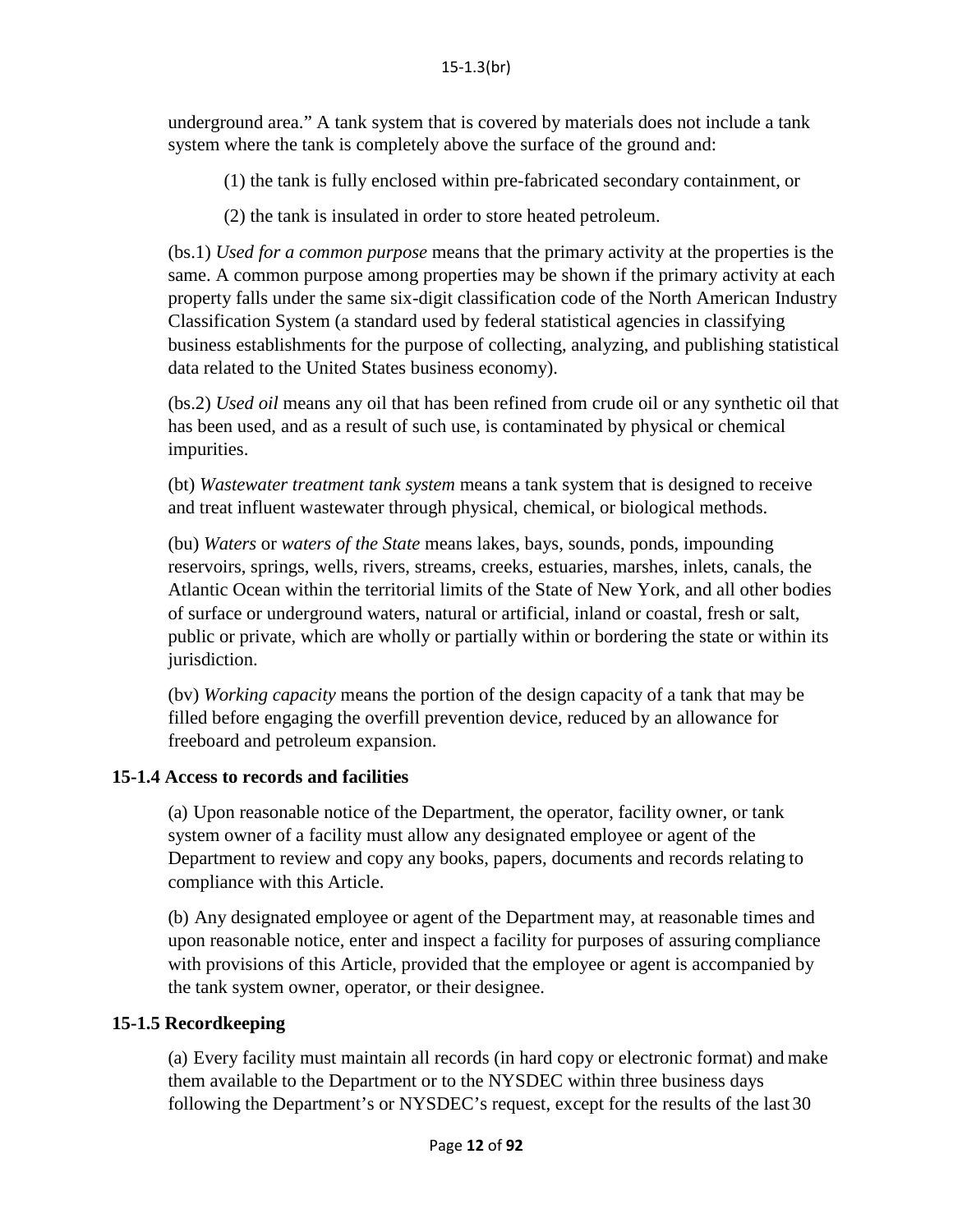days of leak detection monitoring, which must be immediately available at the time of request.

(b) In the case of permanent closure or change-in-service records required under section 2.6(f) of this Article, or permanent closure records required under sections 3.5(f) and 4.5(c) of this Article, the facility must transmit a copy of the records to the Department within 30 days after permanent closure or change in service.

# <span id="page-13-0"></span>**15-1.6 RESERVED**

#### <span id="page-13-1"></span>**15-1.7 RESERVED**

#### <span id="page-13-2"></span>**15-1.8 Variances**

(a) The Department may, upon written request from any person subject to this Article, consider an application for a variance from one or more provisions of this Article. An application for a variance must:

(1) identify the specific provisions of this Article from which a variance is ` sought;

(2) demonstrate that the proposed activity will have no adverse impact on public health and the environment;

(3) demonstrate that the proposed activity will be consistent with the provisions of the Environmental Conservation Law and this Article;

(4) demonstrate that the proposed activity will provide environmental protection equal to or greater than the requirements of this Article; and

(5) provide the Department with appropriate evidence that the new or alternative designs, practices, or methods meet the criteria of this subdivision.

(b) In granting any variance, the Department may impose conditions necessary to assure that the activity will have no adverse impact on public health or the environment.

(c) No variance request will be approved that would have the effect of continuing an activity or circumstance that constitutes non-compliance with any provision of this Article, unless the Department authorizes the submission of the variance request as part of an enforcement settlement.

(d) No variance request involving requirements that are also found in 6 NYCRR Part 613 will be approved unless the NYSDEC has been consulted and has approved of the proposed Department action to grant the variance request.

#### <span id="page-13-3"></span>**15-1.9 Registration, permitting, and certificates of fitness**

(a) *General*. The facility owner must obtain a Permit to Operate from the Department prior to the first receipt of petroleum into a new or replaced tank system. The facility owner must ensure that the registration information identified in subdivision (e) of this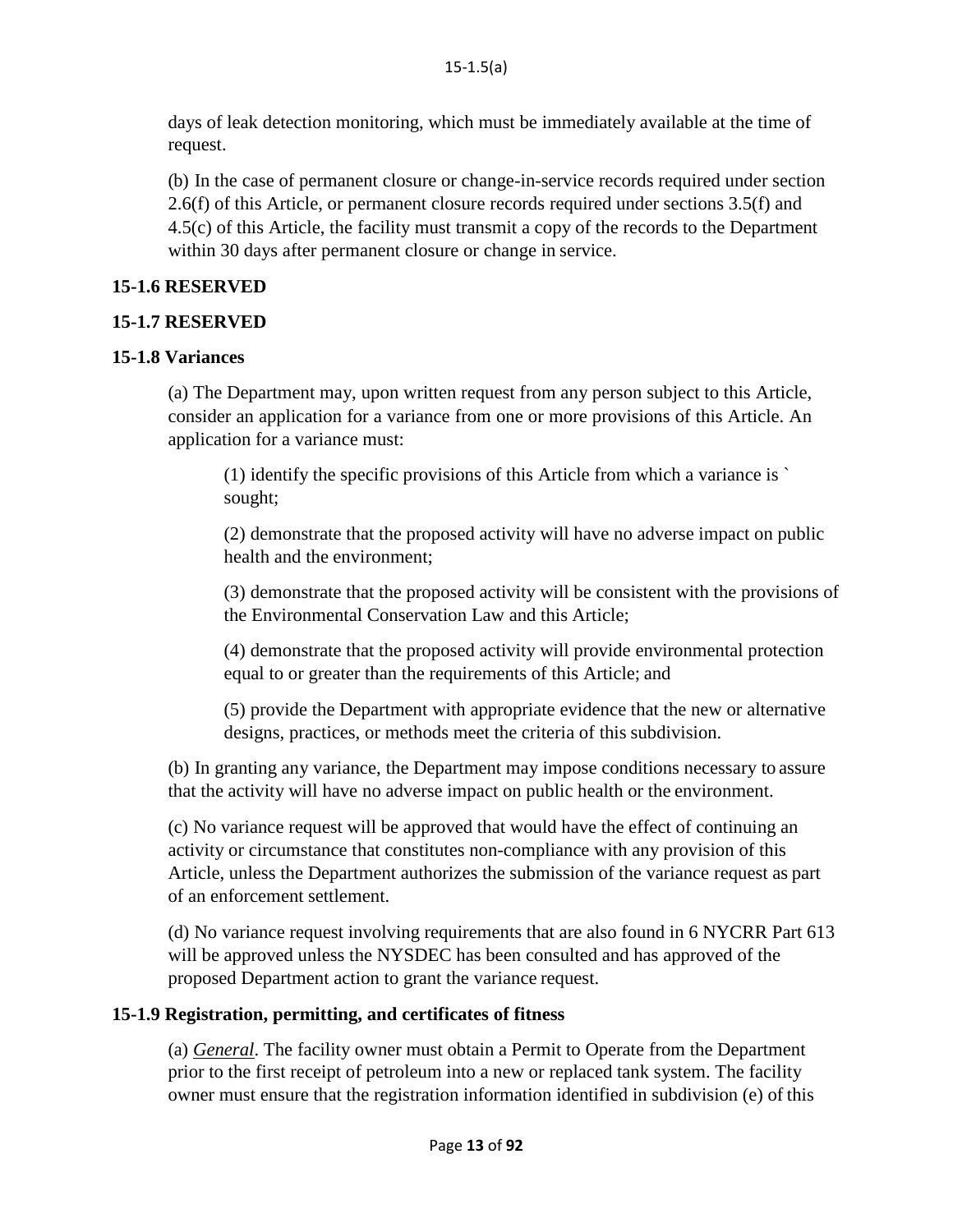section remains current and accurate. In addition, every temporary tank system that is not removed within 180 days after installation must either be included on a new facility registration or be added to an existing facility's registration. The facility owner may rely on an authorized representative to satisfy any obligation imposed on the owner by the provisions of this section.

(b) *Transition from earlier regulation*. Unless the registration certificate must be revised or newly issued pursuant to the terms of subdivision (a) or (d) of this section, a registration certificate held by a facility on October 11, 2015 that was issued pursuant to terms of the former Nassau County Petroleum Bulk Storage requirements, remains valid until the expiration date recorded on the certificate.

(c) *Renewal*. Facility registrations may be renewed for periods of one to five years or until the Department receives written notice and documentation from the facility owner that the facility has been permanently closed in accordance with section 2.6(b), 3.5(b), or 4.5(b) of this Article, or that ownership of the facility has been transferred in accordance with subdivision (d) of this section.

#### (d) *Application procedure for initial registration or transfer of ownership*.

(1) If ownership of the real property on which a facility is located is transferred, the new facility owner must submit an application to initially register the facility with the Department within 30 days after the transfer.

(2) The facility owner must submit a registration application using forms or electronic means as provided by the Department. Forms are available on the Department website and at the Department office.

(3) Each application for an initial registration or transfer of facility ownership must be accompanied by a copy of the current deed for the property at which the facility is located. If the facility is located on multiple properties, deeds for each property must be submitted with the application. If a deed does not exist for a particular property, the application must be accompanied by other evidence of ownership of the property.

(4) The application must be signed by the facility owner.

(5) Every registration application must be accompanied by payment of the applicable fee schedule.

#### (e) *Application procedure for information corrections*.

(1) The facility owner must submit information corrections for registered facilities using forms or electronic means as provided by the Department. Forms are available on the Department website and at the Department office.

(2) The registration application must be signed by the facility owner.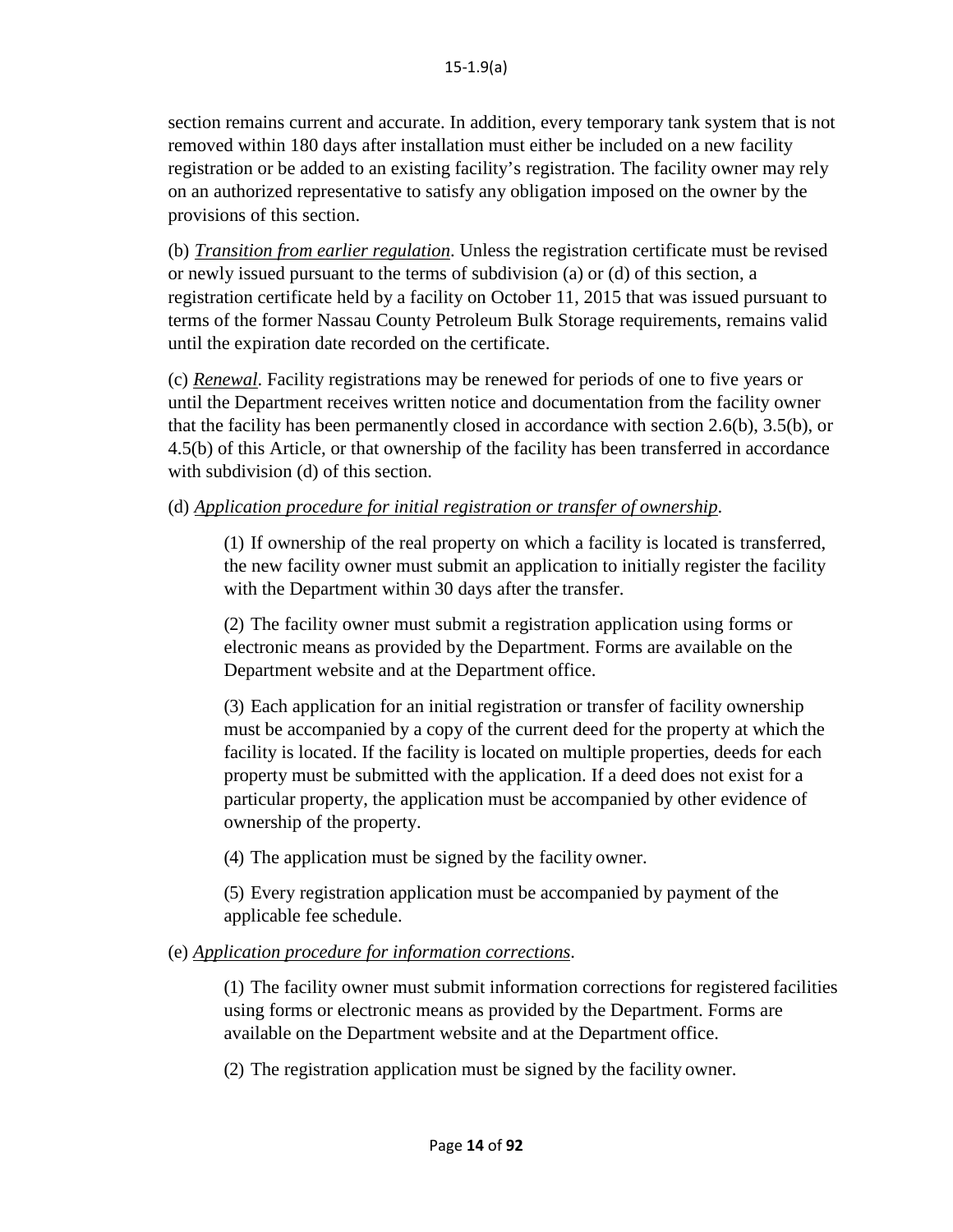(3) Changes in the following registration items are considered information corrections:

(i) contact information;

(ii) Class A or Class B Operator, as identified in compliance with 6 NYCRR section 613-2.5;

(iii) tank system status;

(iv) tank system equipment; or

(v) type of petroleum stored.

(4) No registration fee is required for submitting information corrections.

(f) *Application procedure for permanent closure or change in service of tank systems*. The facility owner must notify the Department of permanent closure or change in service of tank systems using forms or electronic means as provided by the Department. Forms are available on the Department website and at the Department office.

(g) *Registration certificate*. Upon submittal of a complete registration application and payment of the applicable registration fee, the Department will issue a registration certificate. The current registration certificate must be displayed at all times in a conspicuous location at the facility.

(h) *Advance notification of installation of a tank*. Except in the case of a temporary tank system, when a facility intends to install a tank, the facility owner must notify the Department of this action at least 30 days prior to installing the tank. For any tank added to a previously registered facility, any increased fee applicable to the facility will be assessed as per the fee schedule.

(i) *Permit Requirements for Constructing, Installing, and Operating a Category 3 Tank System and Substantial Modifications for all ASTs and Category 2 and 3 USTs*.

(1) Permit to Construct:

A Permit to Construct issued by the Department must be obtained prior to the construction or installation of any new tank system, or substantial modification to any AST or Category 2 and 3 USTs. Prior to the construction or installation of any new tank system, or substantial modification, the facility owner must submit a complete application to the Department for a Permit to Construct with all applicable fees.

The application must include submission of:

(i) Application forms for a Permit to Construct, signed by the facility owner;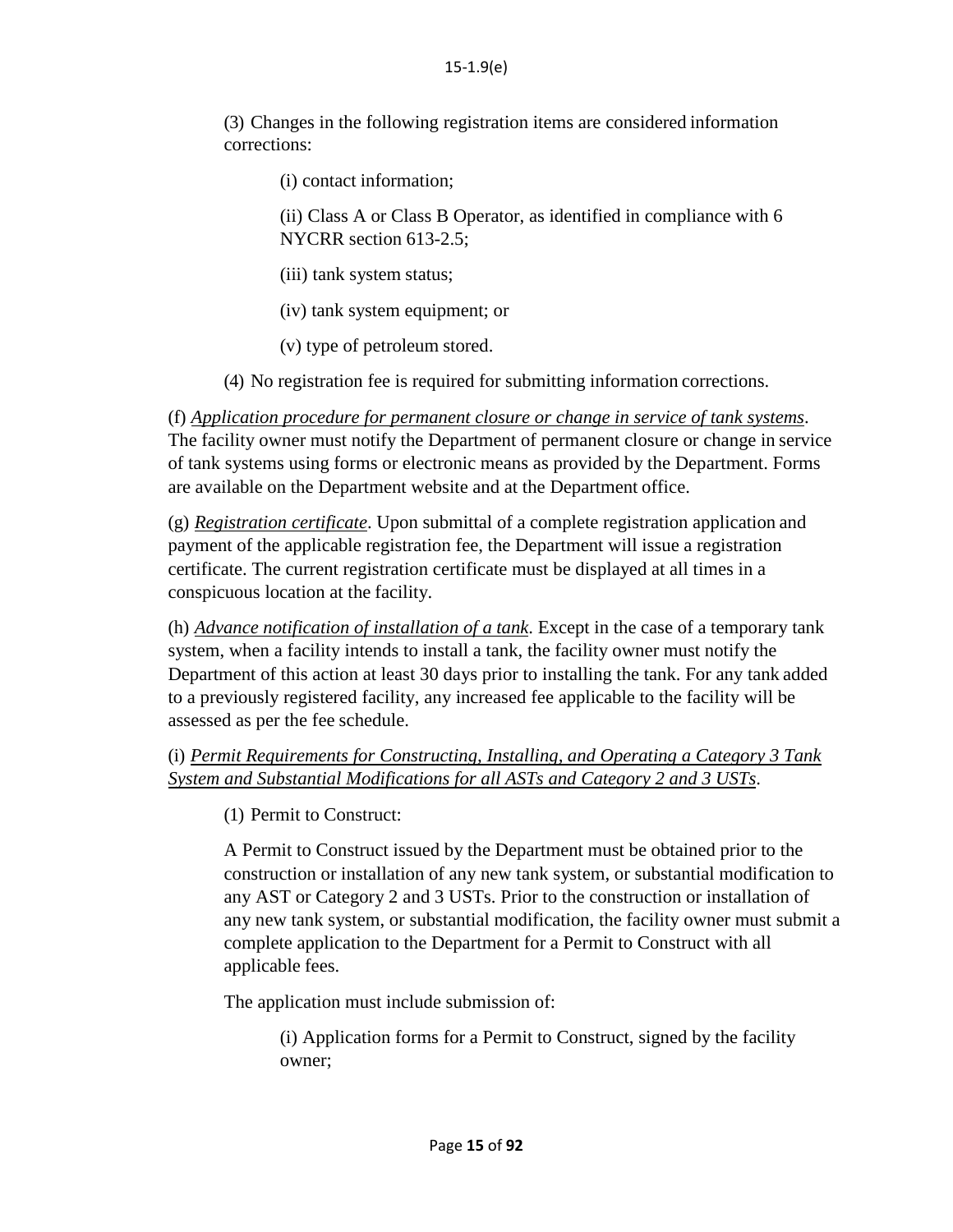(ii) A list of all the types of petroleum and quantities that will be stored in the tank system(s);

(iii) Plans for the construction or installation of any new tank system, or substantial modification, must show compliance with the requirements of this Article and be prepared in accordance with the requirements of paragraph (5) of this subdivision. The Department may require additional information to be shown on the plans to indicate compliance with this Article.

(iv) Approval of plans: Upon review of a completed application (application forms, plans, and specifications) and approval of the plans, the Department will issue a Permit to Construct. The permit will be valid for a period not to exceed one year from date of issuance. After one year (365 days) if the work in the previously approved plans has not been completed, the Permit to Construct may be renewed at the request of the facility owner for one additional year for the applicable fee.

(2) Permit to Operate:

No person shall use or cause to be used any tank system until a Permit to Operate issued by the Department has been obtained. A Permit to Operate will be issued for a period not to exceed five years for each new or modified tank system after the certification required under paragraph (3) of this subdivision has been submitted to and accepted by the Department.

(3) Certifications:

Persons submitting certifications to the Department must:

(i) Be a Professional Engineer or a Registered Architect licensed in the State of New York;

(ii) Have witnessed the construction or had the construction witnessed by an employee under the direct supervision of the person submitting the certification;

(iii) Submissions shall consist of a set of plans titled "As-Built" which comply with paragraph (5) of this subdivision along with a certification letter indicating that all construction is in accordance with the approved plans. Any deviations or nonconformance must be approved in writing by the Department prior to construction;

(iv) Sign and seal any plans and the certification letter submitted; and

(v) Acceptance of certifications will be issued in writing by the Department after submission of the "As-Built" plans required under paragraph (5) of this subdivision and certification letter in order to confirm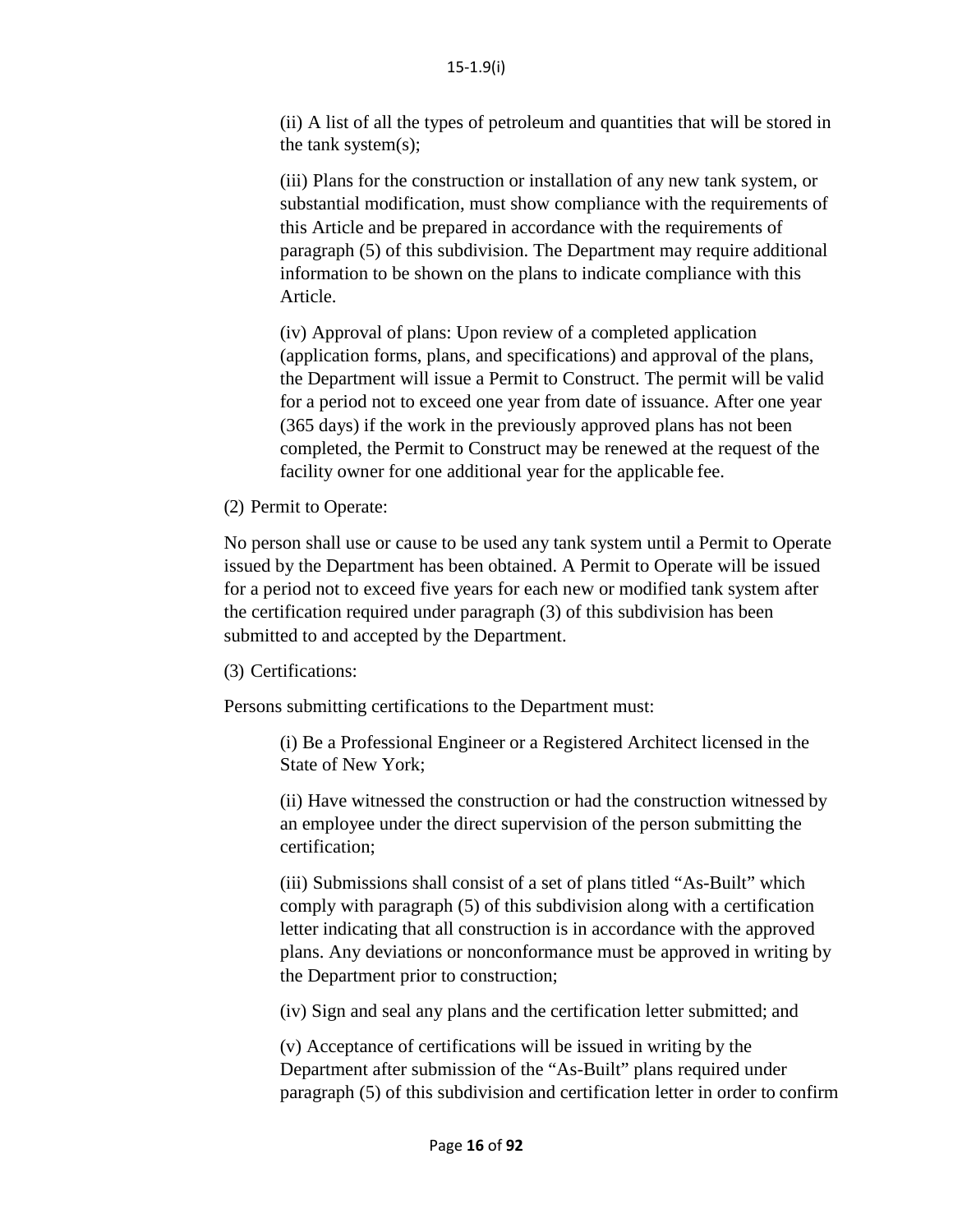compliance with the approved plans. The facility shall not place the tank system into service until the certification is accepted by the Department.

(4) The construction or installation of any AST system having a storage capacity of fewer than 250 gallons and storing types of petroleum other than gasoline, diesel or kerosene is exempt from the requirements of submission of plans and certifications.

(5) Submission of Plans for the Construction of a New Facility or Substantial Modification

(i) General content and format of plans:

Plans submitted must:

(a) Bear the seal and signature of a Professional Engineer or a Registered Architect licensed in the State of New York on each drawing.

(b) Be submitted in quadruplicate.

(c) Be drawn to scale  $1" = 10'$  to 100' for plot plan, depending upon area covered and a suitable scale for details of the storage area.

(d) Be of standard drawing sizes of 18" x 24" or 24" x 36".

(e) Show the following:

(1) A plot plan showing property lines and location of buildings;

(2) A key map showing the location of the facility;

(3) The size, location, including the exact street address and topographical contour of the facility;

(4) Section, block, and lot;

(5) The location, size and use of all existing and proposed buildings on the property;

(6) All pertinent dimensions;

(7) The location, type, size, capacity and contents of all existing and proposed tank systems;

(8) Sewage and industrial disposal system(s);

(9) Interior floor drains;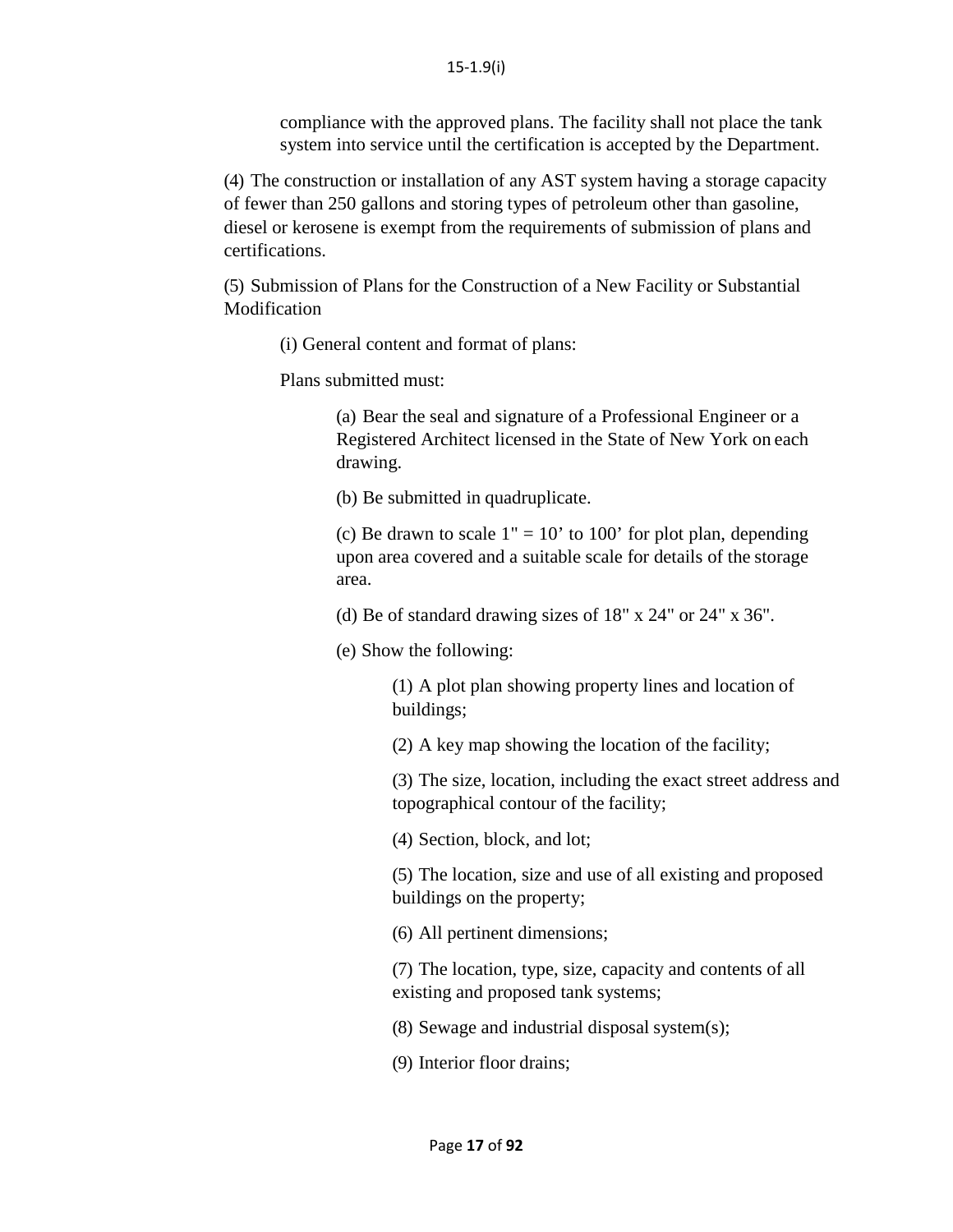(10) Location of all storm drains including dry wells, water supply lines, water supply wells, or other utilities which are contained on the property or are within 100 feet of the property line;

(11) Fire hydrant locations;

(12) Details of construction of the proposed storage location including plan cross section and elevation;

(13) Depth from grade to groundwater and anticipated maximum and minimum groundwater levels;

(14) Material and elevation of the proposed finished grading;

(15) Material of construction of the tank and piping, tank design standards, specifications and other related information to show conformance to the requirements of this Article;

(16) Description of materials and products for all standard aspects of the tank system including but not limited to: piping materials, electronic monitoring systems for leak detection and high level alarm systems, gauges, pumps, etc.;

(17) Spill protection at the fill port;

(18) Location of any surface waters within 500 feet of the property;

(19) Tank labeling and color coding; and

(20) Corrosion protection.

(ii) The following information must additionally be provided with respect to UST systems:

> (a) Details of the proposed tank system in plan view, cross-section and elevation;

> (b) Depth from grade to groundwater. Elevation of the maximum and minimum groundwater levels on the site. Maximum and minimum groundwater levels may be based on monitoring well(s) in proximity to the site;

(c) Secondary containment system;

(d) Leak detection system;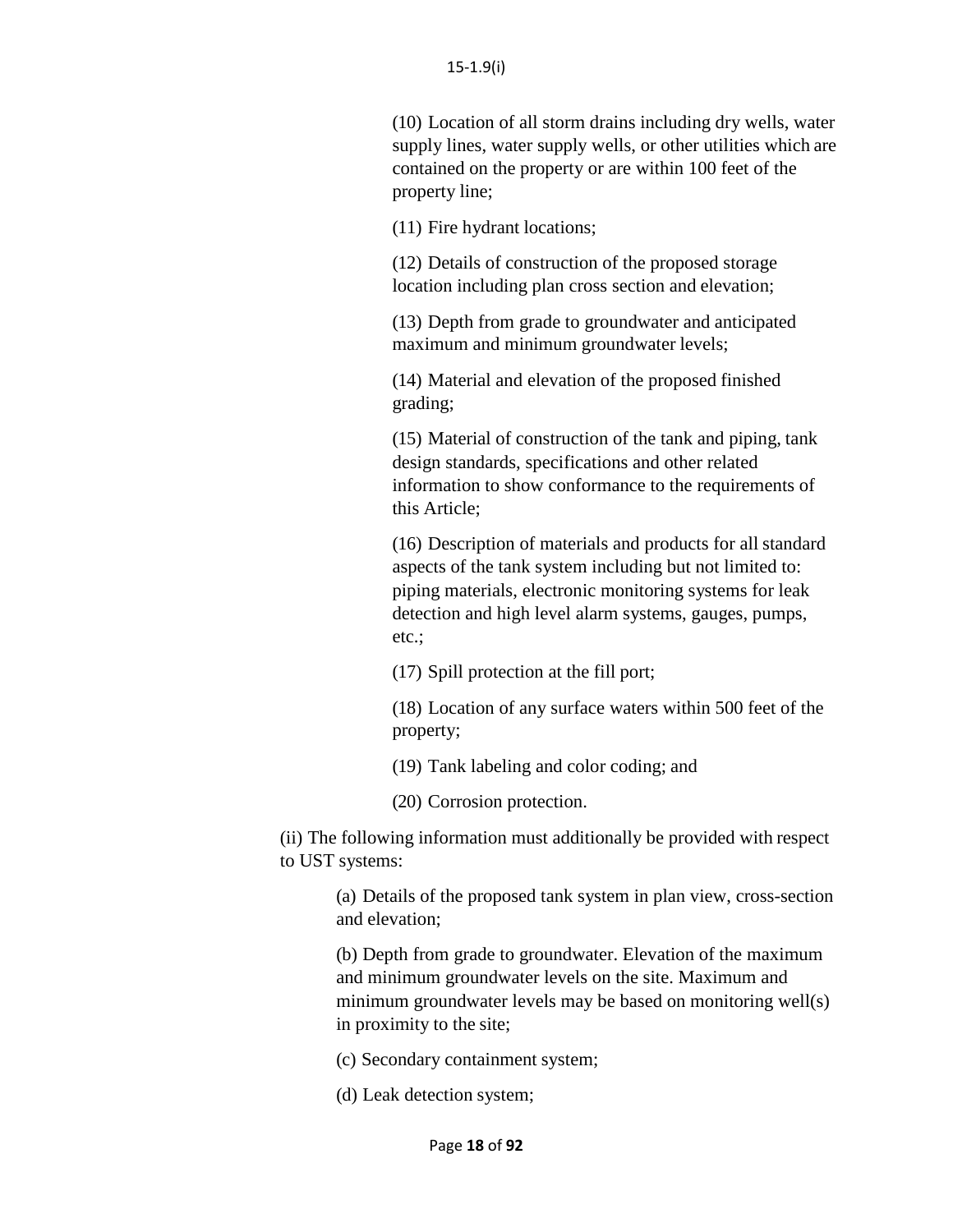(e) Overfill protection equipment;

(f) Protection against floatation and buoyancy;

(g) Backfill material; and

(h) Separation distances between UST system(s) and existing or proposed water lines, water supply wells, storm water basins, drywells, and sanitary leaching pools.

(iii) The following information must additionally be provided with respect to AST systems:

(a) Details of the proposed tank installation and piping in plan view, cross-section and elevation;

(b) Depth from grade to groundwater;

(c) Secondary containment system;

(d) Leak detection system;

(e) Overfill protection equipment;

(f) Protection against physical damage;

(g) Protection against floatation or lateral movement;

(h) Normal and emergency venting;

(i) Adequate clearance provided around the tank; and

(j) Separation distance from water lines and water supply wells.

(iv) The following information must additionally be provided with respect to tank systems storing gasoline, diesel or kerosene:

(a) The location, material, and size of all existing or proposed dikes;

(b) The location of existing or proposed loading racks, and or dispensing islands, and storage areas;

(c) The description and location of fire extinguishers and/or fire extinguishing system to be installed; and

(d) Fire safety equipment location.

(j) *Certificates of Fitness required*. A person must obtain the applicable certificate from the Department before performing the following activities:

(1) Removing or permanently closing in place USTs or piping that stored gasoline, diesel or kerosene;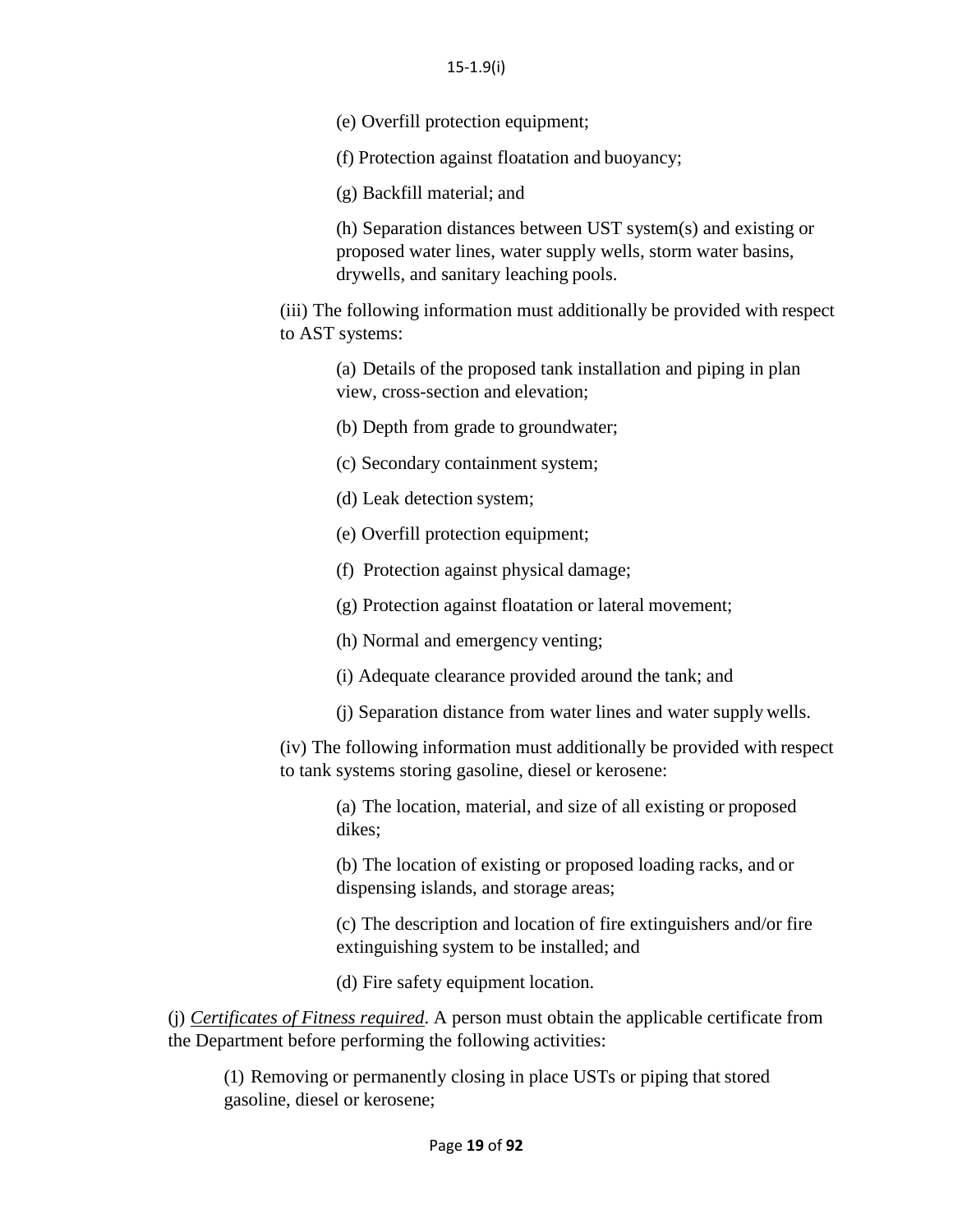(2) Installing tanks or piping to be used for storing gasoline, diesel or kerosene; or

(3) Performing a test to determine the tightness of underground or aboveground gasoline, diesel or kerosene handling equipment including tanks and piping.

#### (k) *Criteria for tightness testing for tanks containing gasoline, diesel or kerosene*.

Prior to any system being used in Nassau County for testing tanks containing gasoline, diesel or kerosene, the testing system must be acceptable to the NYSDEC, and submitted to the Department together with all documentation proving the effectiveness of the system, and approved by the Department.

#### <span id="page-20-0"></span>**15-1.10 References**

The following technical standards are incorporated by reference. With the exception of the technical standards listed in subdivisions (a) and (f) of this section, these references are available for inspection and copying at the office of the NYSDEC Division of Environmental Remediation, located at 625 Broadway, Albany, NY 12233 and the office of the Department of State, Division of Administrative Rules, located at One Commerce Plaza, 99 Washington Avenue, Suite 650, Albany, NY 12231. The technical standards listed in subdivisions (a) and (f) of this section are available for inspection at the office of the NYSDEC Division of Environmental Remediation, located at 625 Broadway, Albany, NY 12233 and the office of the Department of State, Division of Administrative Rules, located at One Commerce Plaza, 99 Washington Avenue, Suite 650, Albany, NY 12231. All of the technical standards are also available for inspection or purchase from the source listed for the given reference.

(a) American Petroleum Institute (API), 1220 L Street, NW, Washington, DC 20005- 4070

(1) RP 651, "Cathodic Protection of Aboveground Petroleum Storage Tanks," 3rd edition, January 2007.

(2) RP 1007, "Loading and Unloading of MC 306/DOT 406 Cargo Tank Motor Vehicles," March 2001.

(3) RP 1604, "Closure of Underground Petroleum Storage Tanks," 3rd edition, March 1996.

(4) RP 1615, "Installation of Underground Hazardous Substances or Petroleum Storage Systems," 6th edition, April 2011.

(5) RP 1631, "Interior Lining and Periodic Inspection of Underground Storage Tanks," 5th edition, June 2001.

(6) RP 1632, "Cathodic Protection of Underground Petroleum Storage Tanks and Piping Systems," 1st edition, January 1983.

(7) RP 1632, "Cathodic Protection of Underground Petroleum Storage Tanks and Piping Systems," 3rd edition, January 1996 (revised 2002).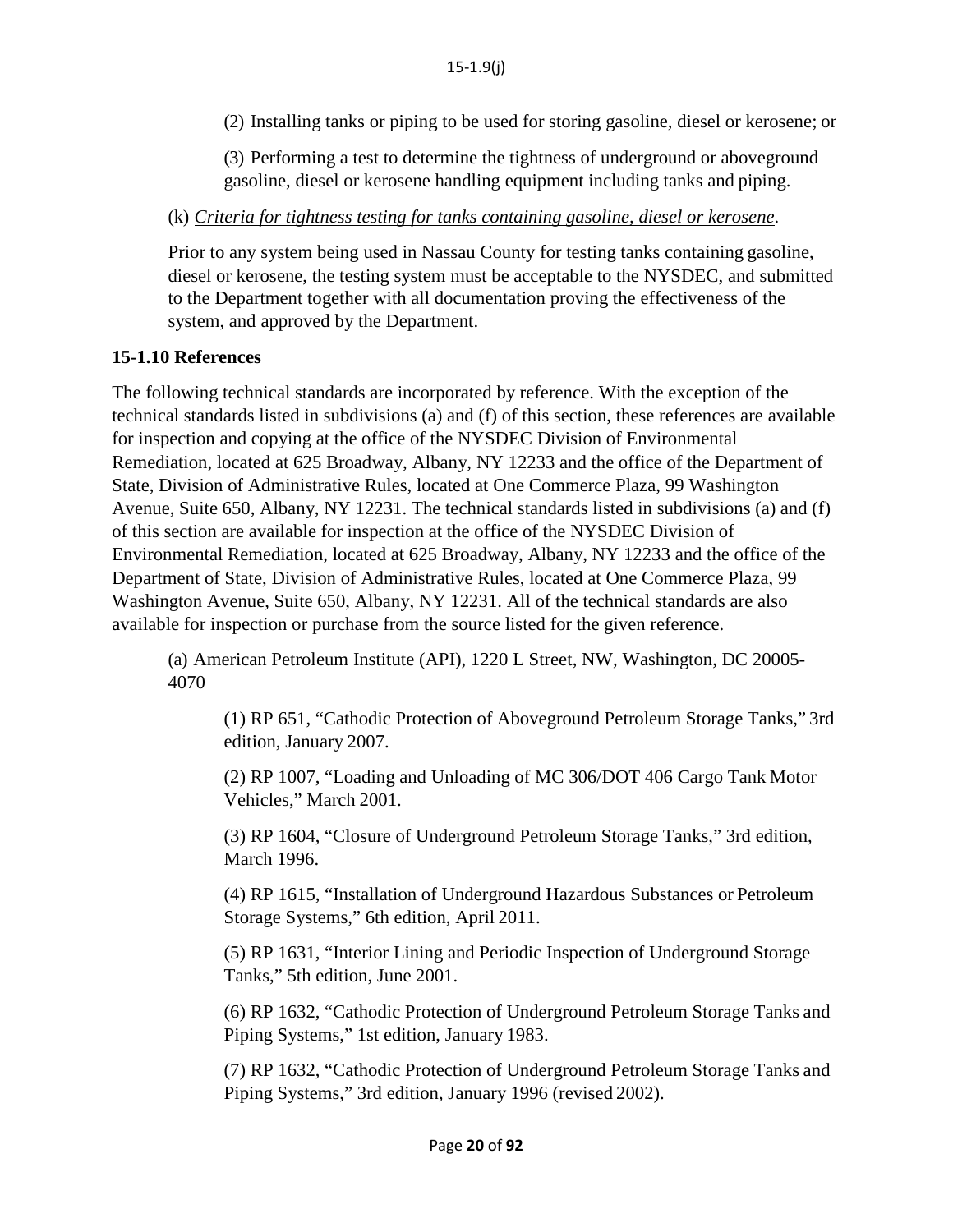(8) RP 1637, "Using the API Color-Symbol System to Mark Equipment and Vehicles for Product Identification at Gasoline Dispensing Facilities and Distribution Terminals," 3rd edition, July 2006.

(9) RP 2016, "Guidelines and Procedures for Entering and Cleaning Petroleum Storage Tanks," 1st edition, August 2001.

(10) RP 2200, "Repairing Crude Oil, Liquefied Petroleum Gas, and Product Pipelines," 4th edition, September 2010.

(11) Standard 620, "Recommended Rules for Design and Construction of Large, Welded, Low-Pressure Storage Tanks," 7th edition, September 1982 (revised April 1985).

(12) Standard 620, "Design and Construction of Large, Welded, Low-Pressure Storage Tanks," 11th edition, February 2008.

(13) Standard 650, "Welded Steel Tanks for Oil Storage," 7th edition, February 1984.

(14) Standard 650, "Welded Steel Tanks for Oil Storage," 12th edition, March 2013.

(15) Standard 653, "Tank Inspection, Repair, Alteration, and Reconstruction," 4th edition, April 2009.

(b) Fiberglass Tank and Pipe Institute (FTPI), 11150 South Wilcrest Drive, Suite 101, Houston, TX 77099-4343

RP T-95-02, "Remanufacturing of Fiberglass Reinforced Plastic (FRP), Underground Storage Tanks," 2nd edition, January 1995.

(c) Ken Wilcox Associates, Inc. (KWA), 1125 Valley Ridge Drive, Grain Valley, MO 64029

"Recommended Practice for Inspecting Buried Lined Steel Tanks Using a Video Camera," September 1999.

(d) NACE International (NACE), 1440 South Creek Drive, Houston, TX 77084-4906

(1) RP0193-2001, "External Cathodic Protection of On-Grade Carbon Steel Storage Tank Bottoms," 2001 edition.

(2) SP0169-2013, "Control of External Corrosion on Underground or Submerged Metallic Piping Systems," 2013 edition.

(3) SP0285-2011 (formerly RP0285), "Corrosion Control of Underground Storage Tanks by Cathodic Protection," 2011 edition.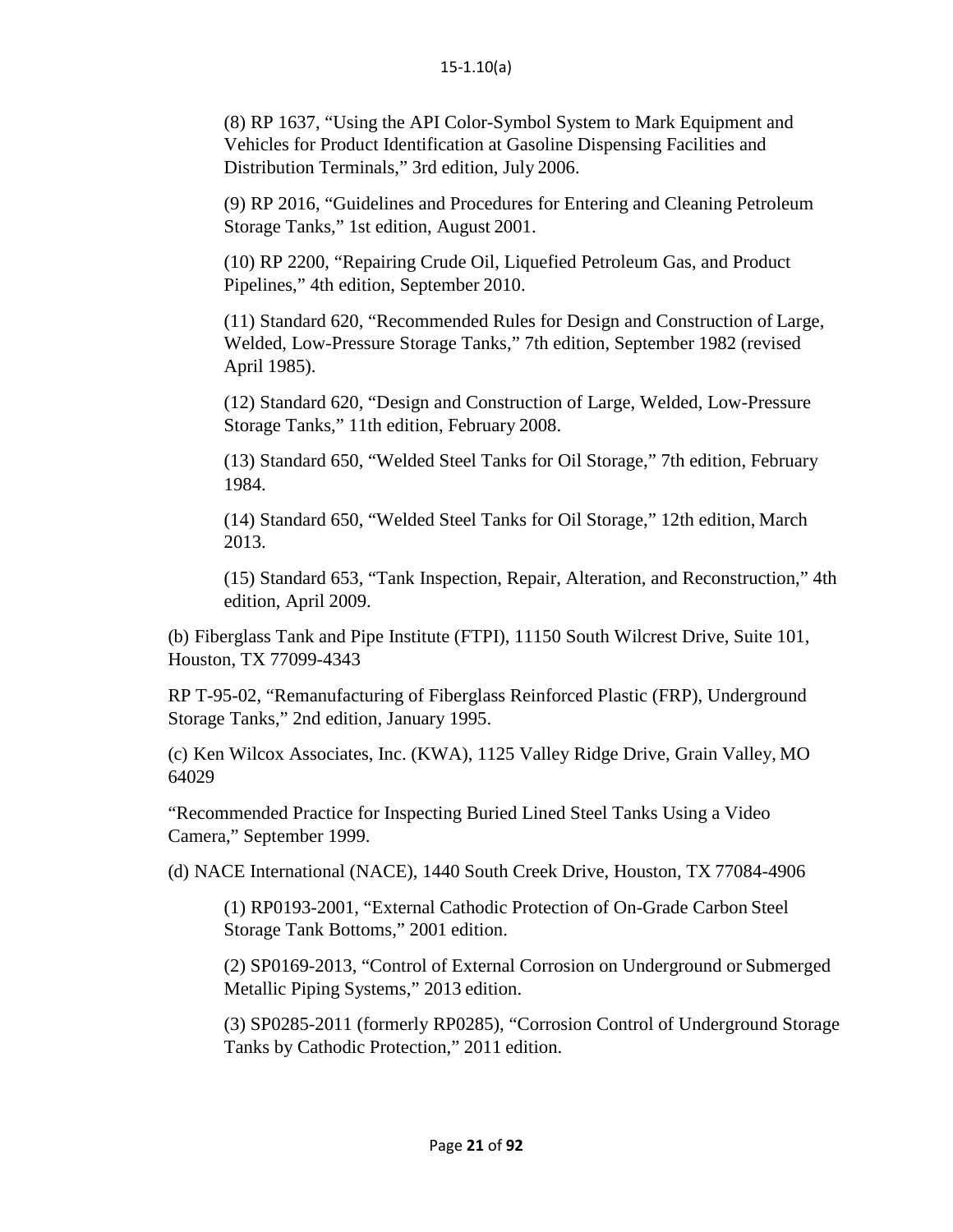(4) TM0101-2012, "Measurement Techniques Related to Criteria for Cathodic Protection of Underground Storage Tank Systems," 2012 edition.

(5) TM0497-2012, "Measurement Techniques Related to Criteria for Cathodic Protection on Underground or Submerged Metallic Piping Systems," 2012 edition.

(e) National Fire Protection Association (NFPA), 1 Batterymarch Park, Quincy, MA 02169-7471

(1) NFPA 30, "Flammable and Combustible Liquids Code," 1984 edition.

(2) NFPA 30, "Flammable and Combustible Liquids Code," 2012 edition.

(3) NFPA 30A, "Automotive and Marine Service Station Code," 1984 edition.

(4) NFPA 30A, "Code for Motor Fuel Dispensing Facilities and Repair Garages," 2012 edition.

(5) NFPA No. 31, "Standard for the Installation of Oil BurningEquipment," 2016 edition.

(6) NFPA 326, "Standard for the Safeguarding of Tanks and Containers for Entry, Cleaning, or Repair," 2010 edition.

(7) NFPA 385, "Standard for Tank Vehicles for Flammable and Combustible Liquids," 2012 edition.

(f) Petroleum Equipment Institute (PEI), P. O. Box 2380, Tulsa, OK 74101-2380

(1) RP100, "Recommended Practices for Installation of Underground Liquid Storage Systems," 2011 edition.

(2) RP200, "Installation of Aboveground Storage Systems," 2013 edition.

(g) Steel Tank Institute/Steel Plate Fabricators Association (STI/SPFA), 944 Donata Court, Lake Zurich, IL 60047

(1) F841, "Standard for Dual Wall Underground Steel Storage Tanks," revised January 2006.

(2) F894, "ACT-100®: Specification for External Corrosion Protection of FRP Composite Steel USTs," revised September 2013.

(3) F922, "Permatank®: Specification for Permatank®," revised January 2013.

(4) F961, "ACT-100U®: Specification for External Corrosion Protection of Composite Steel Underground Storage Tanks," revised September 2013.

(5) R051, "Cathodic Protection Testing Procedures for sti-P3® USTs," revised January 2006.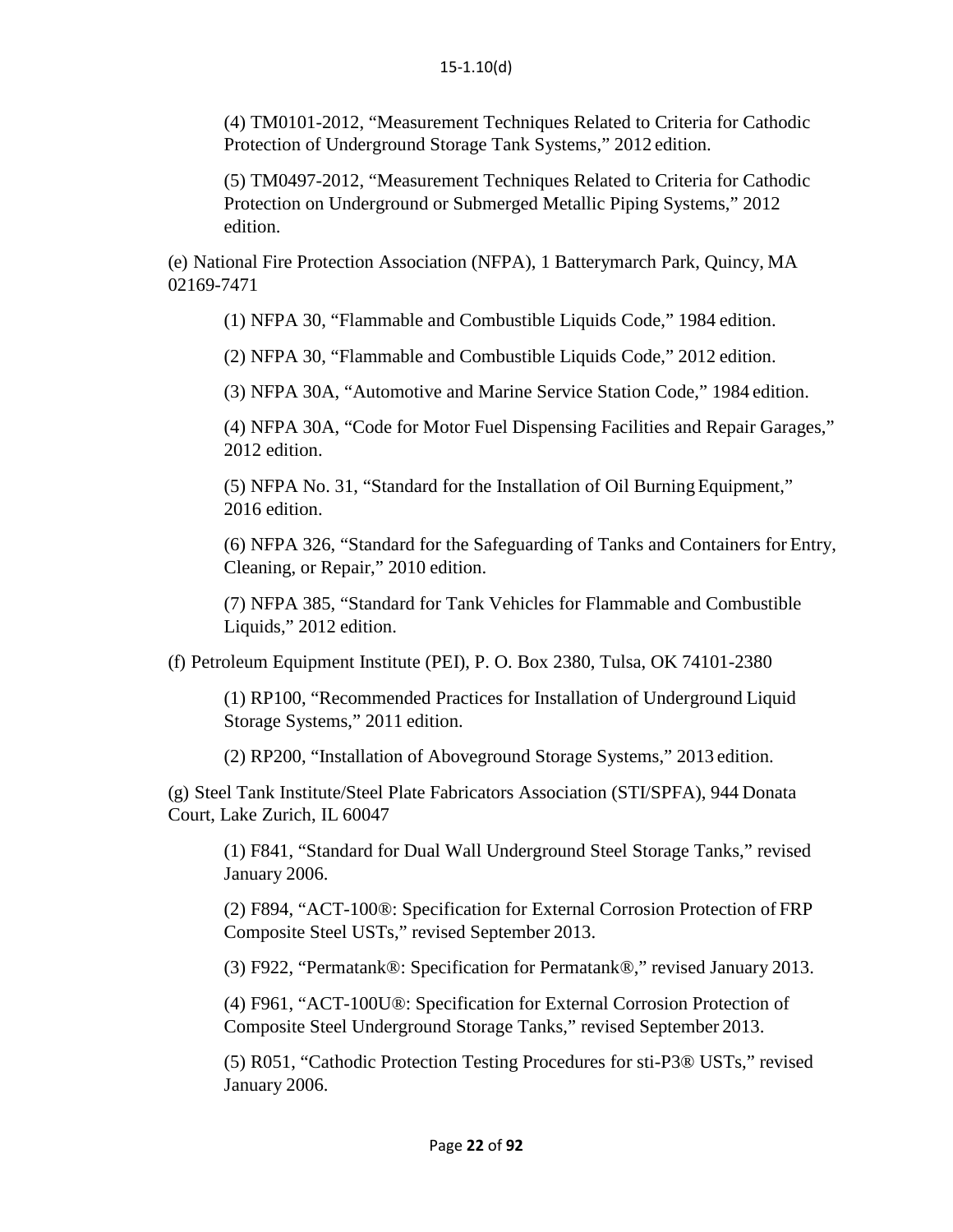(6) R892, "Recommended Practice for Corrosion Protection of Underground Piping Networks Associated with Liquid Storage and Dispensing Systems," revised January 2006.

(7) R972, "Recommended Practice for the Addition of Supplemental Anodesto sti-P3® USTs," revised December 2010.

(8) SP001, "Standard for the Inspection of Aboveground Storage Tanks," 5th Edition, revised September 2011.

(9) sti-P3®, "Specifications for sti-P3® System for External Corrosion Protection of Underground Steel Storage Tanks," July 1983.

(10) sti-P3®, "Specification and Manual for External Corrosion Protection of Underground Steel Storage Tanks," revised September 2013.

(h) Underwriters Laboratories (UL), 333 Pfingsten Road, Northbrook, IL 60062-2096

(1) UL 58, "Standard for Steel Underground Tanks for Flammable and Combustible Liquids," April 1981 edition.

(2) UL 58, "Standard for Steel Underground Tanks for Flammable and Combustible Liquids," December 1996 edition.

(3) UL 80, "Standard for Steel Tanks for Oil-Burner Fuels and Other Combustible Liquids," September 2007 edition.

(4) UL 142, "Standard for Steel Aboveground Tanks for Flammable and Combustible Liquids," January 1985 edition.

(5) UL 142, "Standard for Steel Aboveground Tanks for Flammable and Combustible Liquids," December 2006 edition.

(6) UL 971, "Standard for Nonmetallic Underground Piping for Flammable Liquids," February 2006 edition.

(7) UL 971A, "Metallic Underground Fuel Pipe," October 2006 edition.

(8) UL 1316, "Standard for Glass-Fiber-Reinforced Plastic Underground Tanks for Petroleum Products," July 1983 edition.

(9) UL 1316, "Glass-Fiber-Reinforced Plastic Underground Storage Tanks for Petroleum Products, Alcohols, and Alcohol-Gasoline Mixtures," January 1994 edition.

(10) UL 1746, "Standard for External Corrosion Protection Systems for Steel Underground Storage Tanks," January 2007 edition.

(11) UL 2258, "Nonmetallic Tanks for Oil-Burner Fuels and Other Combustible Liquids," August 2010 edition.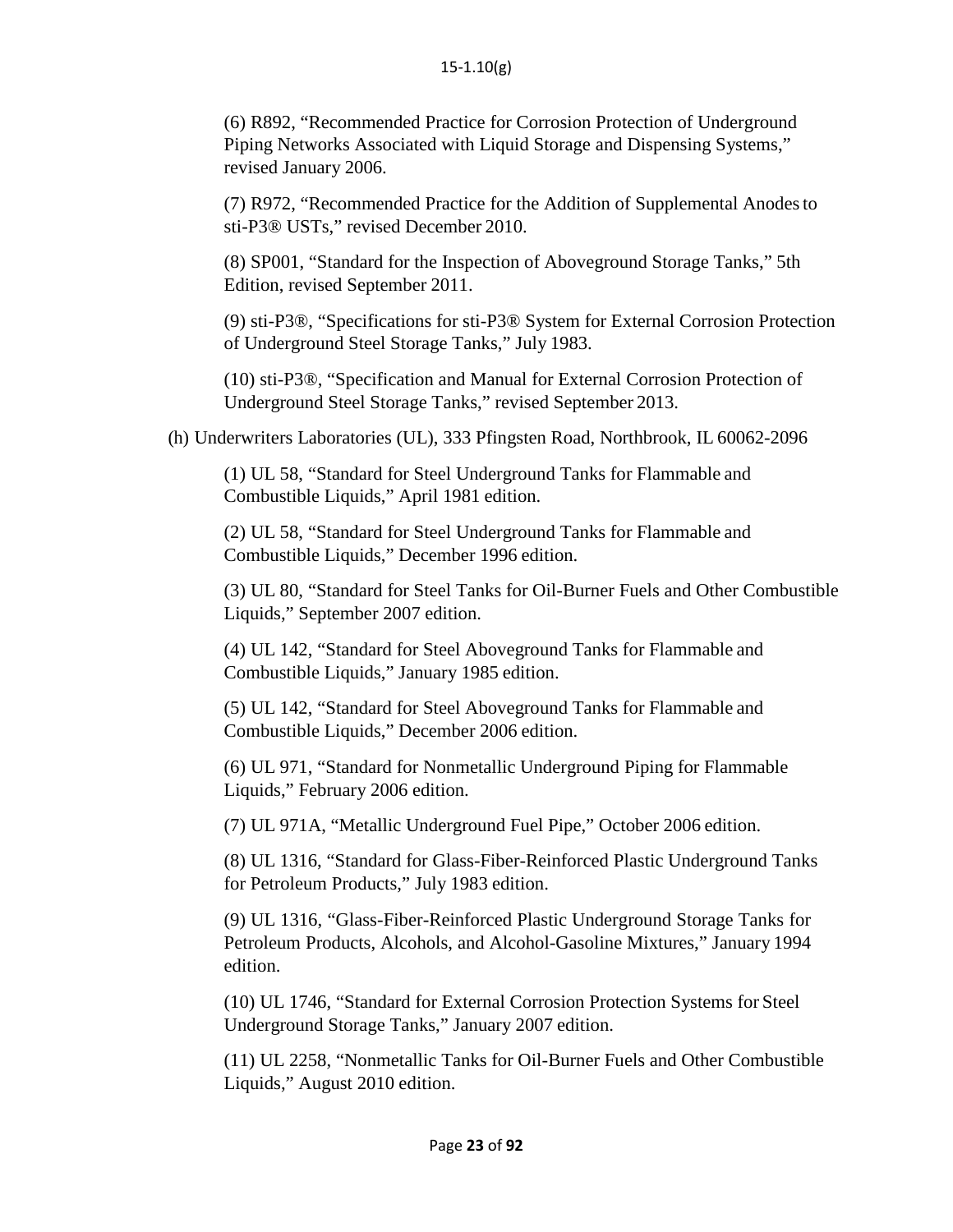(i) Underwriters Laboratories of Canada (ULC), 7 Underwriters Road, Toronto, ON, Canada M1R 3A9

(1) CAN4-S601-M84, "Standard for Shop Fabricated Steel Aboveground Horizontal Tanks for Flammable and Combustible Liquids," 1984.

(2) ULC-S601-07, "Standard for Shop Fabricated Steel Aboveground Tanks for Flammable and Combustible Liquids," 2007.

(3) ULC-S603-M1981, "Standard for Steel Underground Tanks for Flammable and Combustible Liquids," 1981.

(4) ULC-S603-00, "Standard for Steel Underground Tanks for Flammable and Combustible Liquids," 2000.

(5) ULC-S603.1-M1982, "Standard for Galvanic Corrosion Protection Systems for Steel Underground Tanks for Flammable and Combustible Liquids," 1982.

(6) ULC-S603.1-11, "Standard for External Corrosion Protection Systems," 2011.

(7) CAN4-S615-M83, "Standard for Reinforced Plastic Underground Tanks for Flammable and Combustible Liquids," 1983.

(8) ULC-S615-98, "Standard for Reinforced Plastic Underground Tanks for Flammable and Combustible Liquids," 1998.

(9) CAN4-S630-M84, "Standard for Shop Fabricated Steel Aboveground Vertical Tanks for Flammable and Combustible Liquids," 1984.

(10) ULC-S660-08, "Standard for Nonmetallic Underground Piping for Flammable and Combustible Liquids," 2008.

(11) UL. 2085 "Standard for Protected Aboveground Tanks for Flammable and Combustible Liquids," 1997.

(j) New York State Uniform Fire Prevention and Building Code, 2010.

# <span id="page-24-0"></span>**15-1.11 Severability**

If any provision of this Article or its application to any person or circumstance is held to be invalid, the remainder of this Article and the application of that provision to other persons or circumstances will not be affected.

#### <span id="page-24-1"></span>**15-1.12 Enforcement**

All violations of this Article shall be referred to, charged and adjudicated by the Department.

#### <span id="page-24-2"></span>**15-1.13 Scope of General Provisions**

The General Provisions of this section shall apply to the entirety of this Article, except as otherwise stated.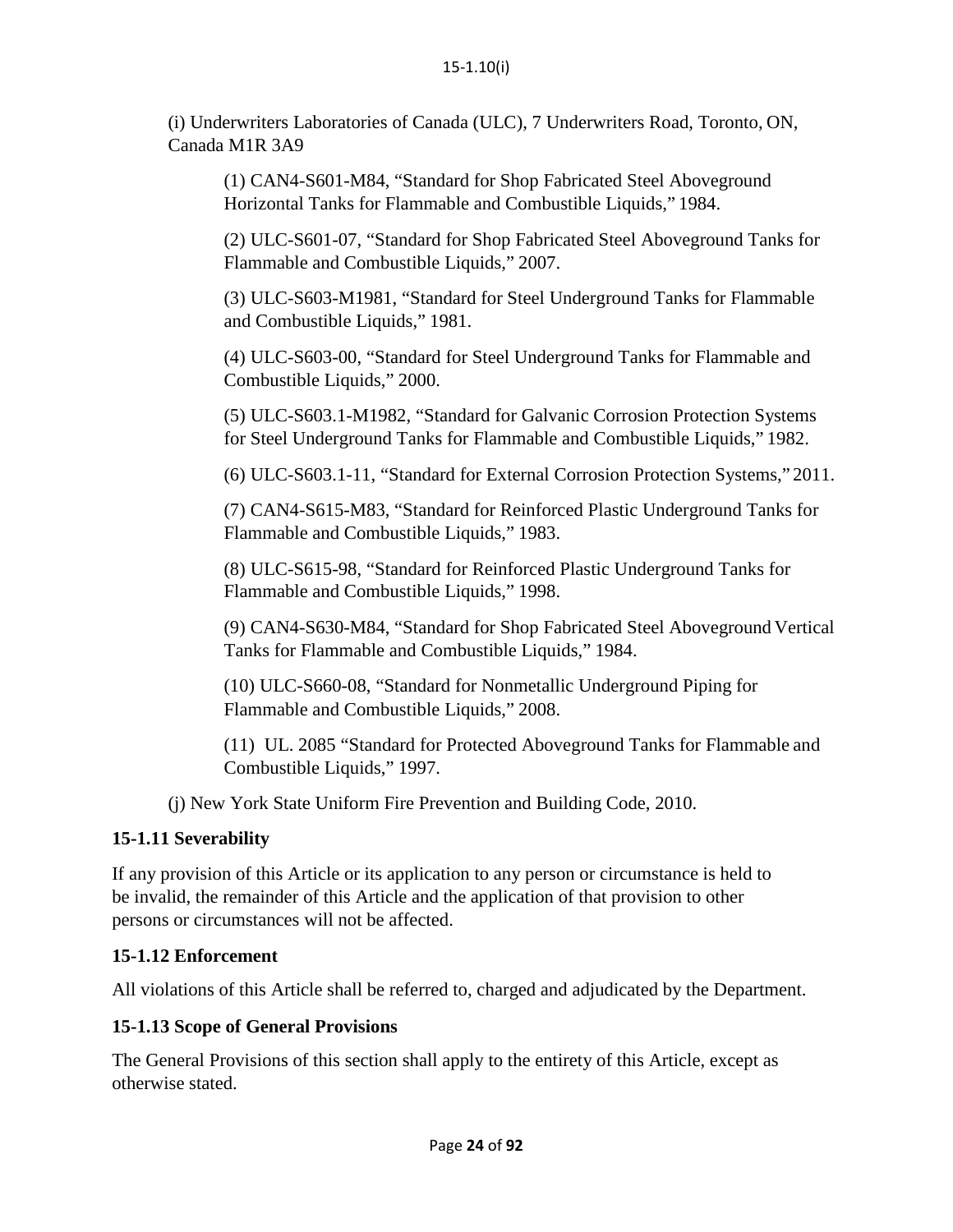#### <span id="page-25-0"></span>**Article 15-2 UST Systems Subject to Both Subtitle I and Title 10**

#### <span id="page-25-1"></span>**15-2.1 UST systems: design, construction, and installation**

(a) *Applicability*. The provisions of this Subarticle apply to every UST system that is part of a facility except for a UST system that is subject to Subarticle 3 of this Article. Every UST system covered by this Subarticle is subject to regulation pursuant to Subtitle I and Title 10.

(b) *Equipment standards for Category 2 and 3 UST systems*. In order to prevent releases due to structural failure, corrosion, or spills and overfills, any facility containing a Category 2 or 3 UST system must meet the following requirements.

(1) Tanks. Every UST must be properly designed and constructed, and any portion underground that routinely contains petroleum must be protected from corrosion, as specified in subparagraphs (iii) through (v) of this paragraph. In addition, all USTs must be secondarily contained in accordance with subparagraph (vi) of this paragraph:

(i) No underground tank(s) shall be installed beneath an existing or proposed structure.

(ii) Separation Distances for UST systems:

(a) There must be at least ten feet of horizontal separation between existing or proposed water lines and the tank system. This distance must be measured edge to edge. Petroleum pipes crossing water lines must be laid to provide a minimum vertical distance of 18 inches between the outside of the pipe and the outside of the water line regardless of whether the water line is located above or below the petroleum piping. At crossings, one full length of water line must be located so both joints will be as far from the petroleum piping as possible. Special structural support for the water line and petroleum piping may be required.

(b) A tank system must be at least 100 feet from any water supply well.

(c) Stormwater basins, drywells and sanitary leaching pools must be at least 20 feet from the nearest edge of any UST system.

(iii) Every UST made of fiberglass-reinforced plastic (FRP) must be designed and constructed according to one of the following codes of practice (refer to section 1.10 of this Article for complete citation of references):

(a) For Category 2 USTs:

(*1*) UL 1316, July 1983; or

Page **25** of **92**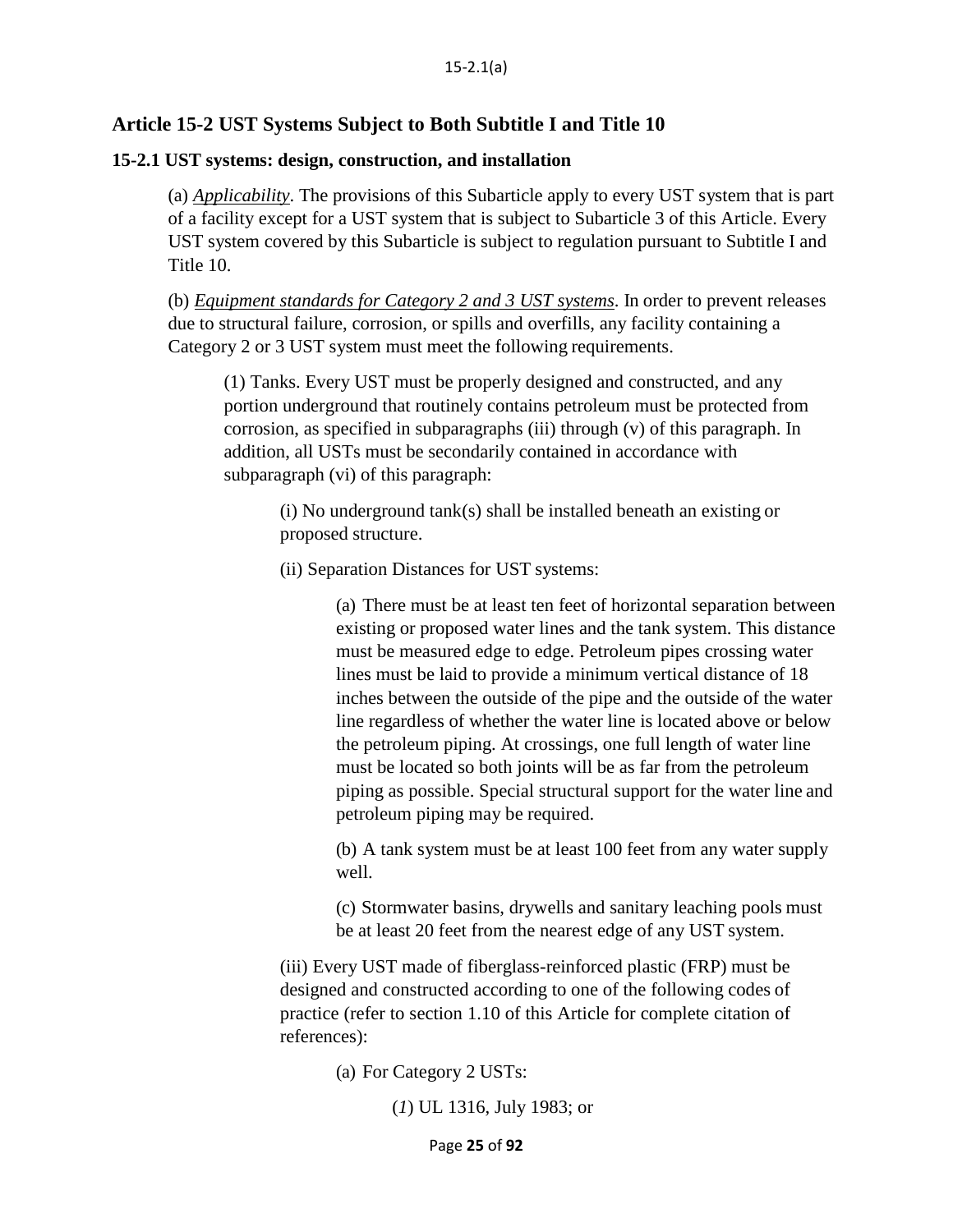15-2.1(b)

(*2*) CAN4-S615-M83, 1983.

(b) For Category 3 USTs:

(1) UL 1316, January 1994; or

(*2*) ULC-S615-98, 1998.

(iv) Every UST made of steel that is cathodically protected must meet the following conditions:

> (a) The UST must be designed and constructed according to one of the following codes of practice (refer to section 1.10 of this Article for complete citation of references):

> > (1) For Category 2 USTs:

(i) UL 58, April 1981; or

(*ii*) ULC-S603-M1981, 1981.

(2) For Category 3 USTs:

(i) UL 58, December 1996; or

(*ii*) ULC-S603-00, 2000.

(b) The UST must be cathodically protected in the following manner:

> (1) The UST must be coated with a suitable dielectric material;

(2) The cathodic protection system must be designed, fabricated, and installed according to one of the following codes of practice (refer to section 1.10 of this Article for complete citation of references):

(i) For Category 2 USTs:

(A) API RP 1632, January 1983;

(*B*) ULC-S603.1-M1982, 1982; or

(*C*) sti-P3®, July 1983.

(ii) For Category 3 USTs:

(A)sti-P3®, September 2013;

(B) UL 1746, January 2007;

(*C*) ULC-S603.1-11, 2011; or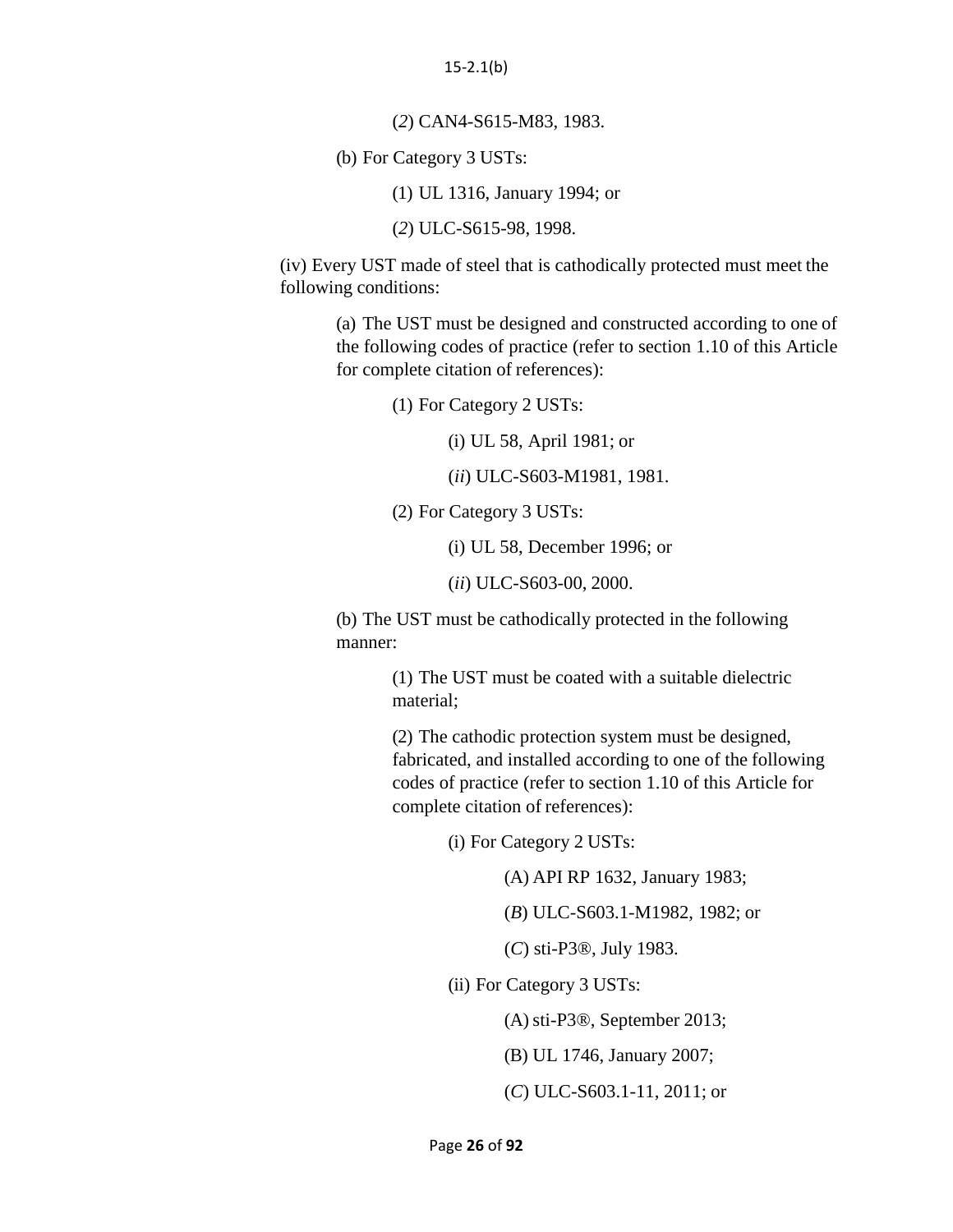(*D*) NACE SP0285-2011, 2011.

(3) Every field-installed cathodic protection system must be designed by a corrosion expert; and

(4) Every impressed current system must be designed to allow determination of current operating status as required in section 2.2(b)(3) of this Article.

(v) Every UST made of steel that is clad or jacketed with a non-corrodible material must meet the following conditions:

(a) The UST must be designed and constructed according to one of the following codes of practice (refer to section 1.10 of this Article for complete citation of references):

(1) For Category 2 USTs:

(i) UL 58, April 1981; or

(*ii*) ULC-S603-M1981, 1981.

(2) For Category 3 USTs:

(i) UL 58, December 1996; or

(*ii*) ULC-S603-00, 2000.

(b) The tank in a Category 2 UST system must be clad with a noncorrodible material according to the following:

> (1) The UST must be electrically insulated from the piping with dielectric fittings, bushings, washers, sleeves, or gaskets which are compatible with petroleum, petroleum additives, and corrosive soils.

(2) The UST must have an exterior fiberglass reinforced plastic shell bonded firmly to the steel. This must consist of a base coat of resin five to eight mils (0.005 to 0.008 inch) in thickness overlain by two layers of resin with fiberglass reinforcement with a thickness of at least 85 mils (0.085 inch) after rolling. A final coat of resin must be applied to a thickness of 10 to 15 mils (0.01 to 0.015 inch). The thickness of the completed coating must be a minimum of 100 mils (0.1 inch) after curing. The coating's coefficient of thermal expansion must be compatible with steel so that stress due to temperature changes will not be detrimental to the soundness of the coating and a permanent bond between coating and steel is maintained. The coating must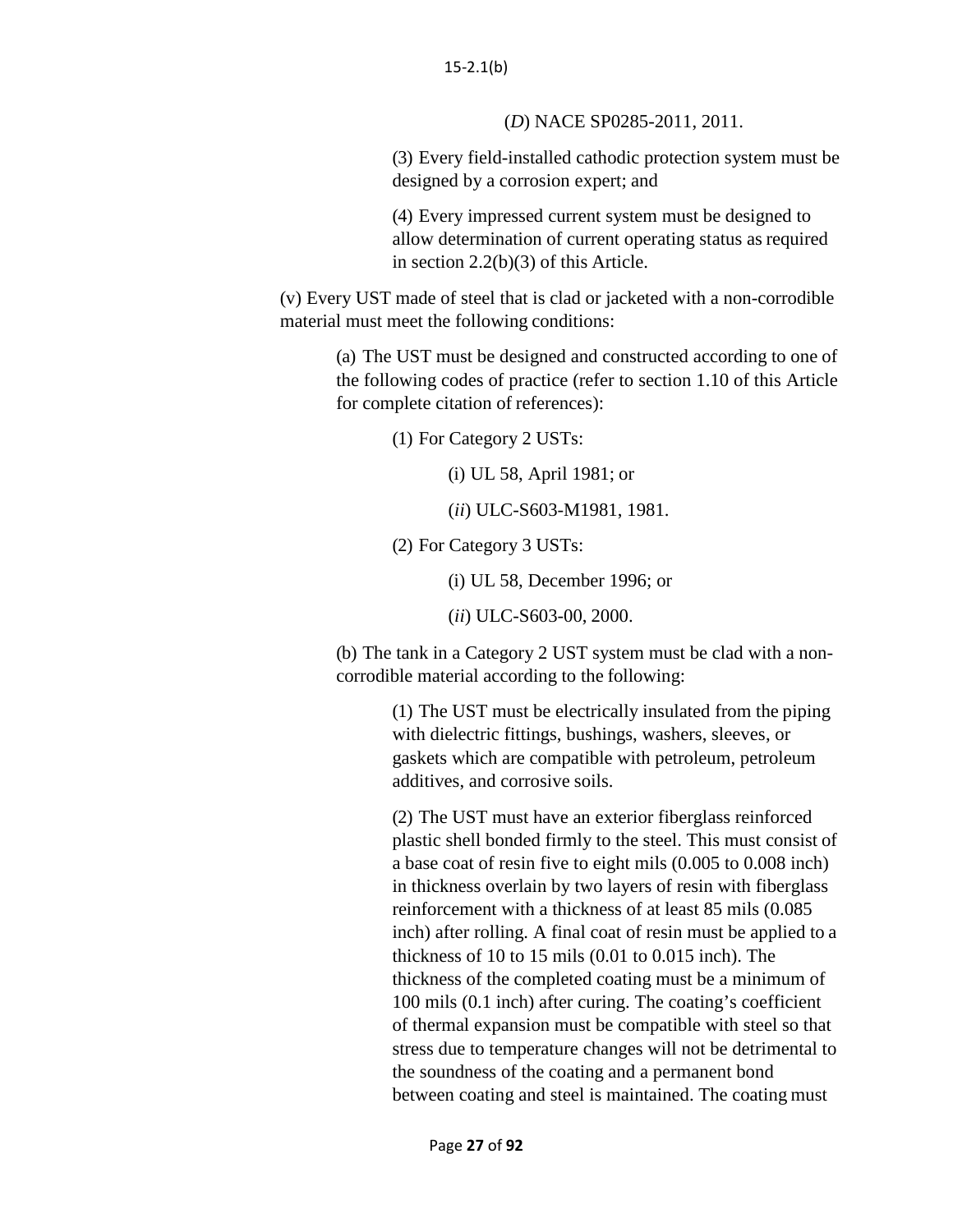be of sufficient density and strength to form a hard impermeable shell which will not crack, wick, wear, soften, or separate and which must be capable of containing the product under normal service conditions in the event the steel wall is perforated. The coating must be non-corrodible under adverse underground electrolytic conditions and must be compatible with petroleum products and petroleum additives.

(3) The coating must be factory-inspected for air pockets, cracks, blisters, pinholes, and electrically tested at 10,000 volts for coating short circuits or coating faults. Any defects must be repaired. The coating must be factory checked with a Barcol Hardness Tester or equivalent to assure compliance with the manufacturer's minimum specified hardness standard for cured resin.

(c) The tank in a Category 3 UST system must be clad or jacketed with a non-corrodible material which is designed, fabricated, and installed according to one of the following codes of practice (refer to section 1.10 of this Article for complete citation of references):

- (*1*) UL 1746, January 2007;
- (2) STI F894, September 2013;
- (3) STI F961, September 2013; or
- (4) STI F922, January 2013.
- (vi) Every UST must be secondarily contained according to the following:
	- (a) The secondarily contained UST must:

(1) be able to contain petroleum leaked from the primary containment until it is detected and removed; and

- (2) be able to prevent the release of petroleum.
- (b) (*1*) Prior to the date 31 years after the tank was installed, the tank in a Category 2 UST system must have a secondary containment system that consists of one of the systems listed in subclause (3) of this clause.

(2) By not later than the date 31 years after the tank was installed, the tank in a Category 2 UST system must have a secondary containment system which meets the requirements of item  $(3)(i)$  of this clause or be permanently closed pursuant to section 2.6(b) of this Article.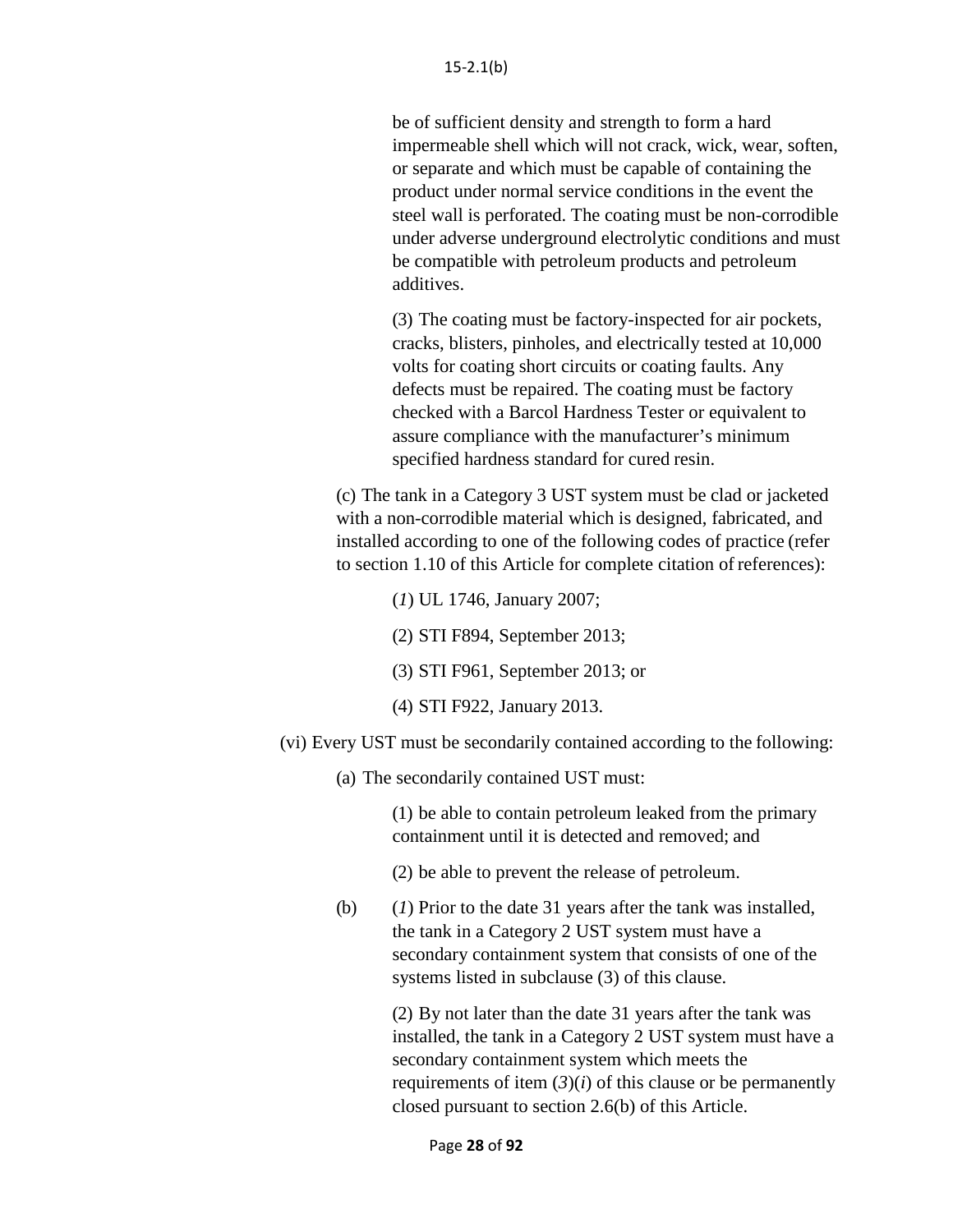(3) (*i*) Double-walled USTs. A double-walled UST which is designed and manufactured in accordance with all of the following standards:

> (A) the interstitial space of the doublewalled UST can be monitored for tightness;

(B) outer jackets made of steel must have a minimum thickness of 10-gauge and be coated as prescribed in section 2.1(b)(1)  $(iv)(b)(1)$  or  $(v)(b)(2)$  of this Article;

(C) there are no penetrations of any kind through the jacket to the UST except top entry manholes and fittings required for filling the tank, venting the tank, or monitoring the interstitial space;

(D) the outer jacket must cover 100 percent of the UST; and

(E) the jacket must be designed to contain an inert gas or liquid at a pressure greater than the maximum internal pressure or be able to contain a vacuum for a period of one month.

(ii) Vaults. If a vault is used for secondary containment, the vault must be water tight, impervious to leakage of petroleum, and able to withstand chemical deterioration and structural stresses from internal and external causes. The vault must be a continuous structure with a chemicalresistant water stop used at any joint. There must be no drain connections or other entries through the vault except there may be top entry manholes and other top openings for filling and emptying the UST, venting and monitoring, and pumping of petroleum which may leak into the vault.

(iii) Cut-off walls. If a cut-off wall is used:

(A) The cut-off wall may be used only where groundwater levels are above the bottom of the UST excavation.

(B) A cut-off wall must consist of an impermeable barrier which has a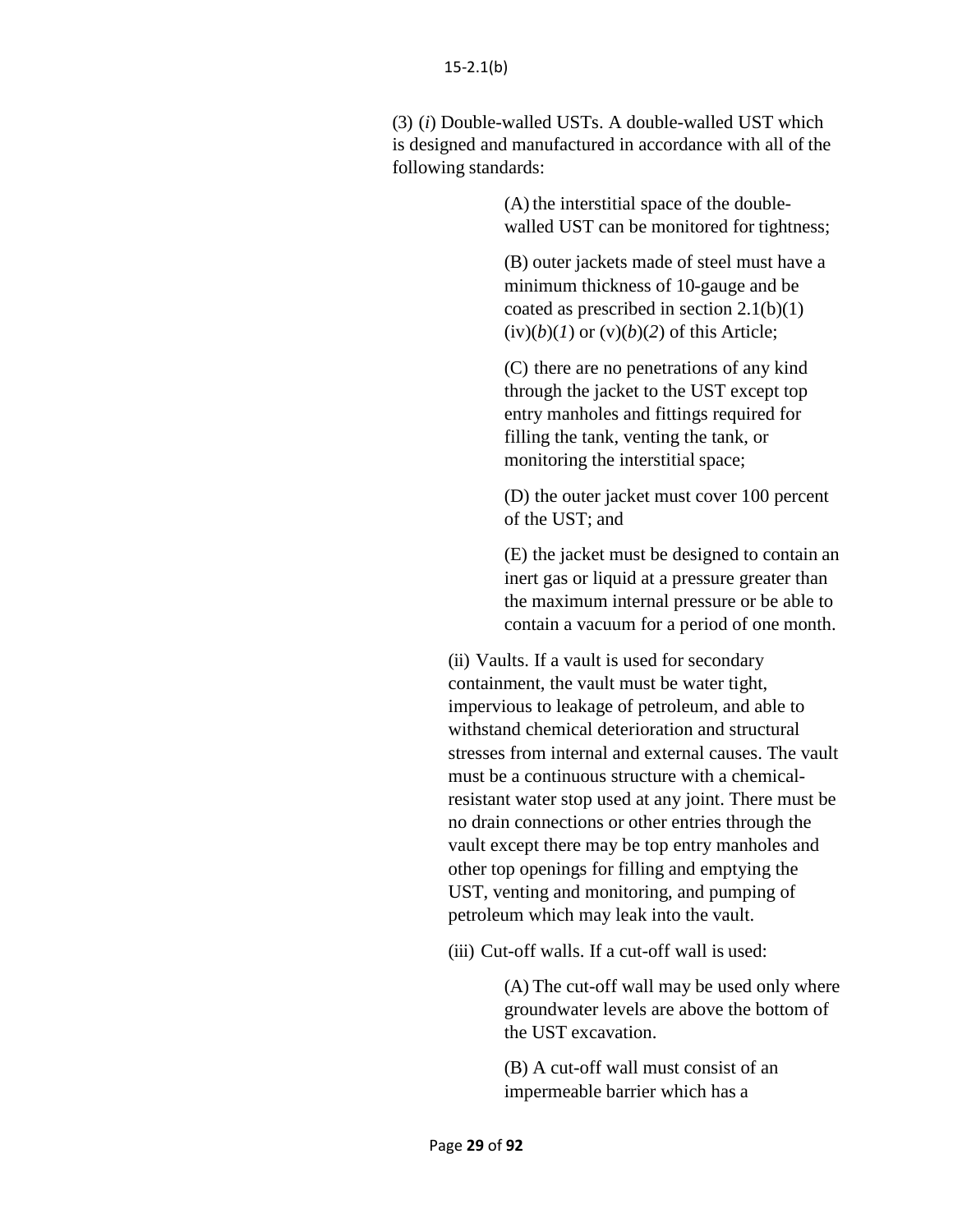permeability rate to water equal to or less than  $1\times10$ -6 cm/sec. It must not deteriorate in an underground environment and in the presence of petroleum.

(C) A cut-off wall must extend around the perimeter of the excavation and to an elevation below the lowest groundwater level.

(D) If a synthetic membrane is used for a cut-off wall, any seams, punctures, or tears in the membrane must be repaired and made leak-tight prior to backfilling. No penetrations of the cut-off wall are allowed.

(E) Impervious native soil may serve as a cut-off wall when the impervious soil is continuous and is of sufficient depth, thickness, and extent to contain a leak. The soil must have a permeability rate to water equal to or less than  $1\times10$ -6 cm/sec.

#### (iv) Impervious underlayment.

(A) An impervious underlayment may be used only under a UST at sites where groundwater levels are below the bottom of the excavation and where soils are well drained. This underlayment must have a permeability rate to water equal to or less than  $1\times10$ -6 cm/sec and must not deteriorate in an underground environment and in the presence of petroleum. The underlayment may consist of impervious native soils, an impervious concrete pad, a synthetic membrane, or any equivalent material. If a synthetic membrane is used, any seams, punctures, or tears must be repaired prior to backfilling.

(B) The underlayment must extend at least one foot beyond the sides and ends of the UST and must have a slope of at least onequarter inch per foot to a sump. An observation well must be positioned in the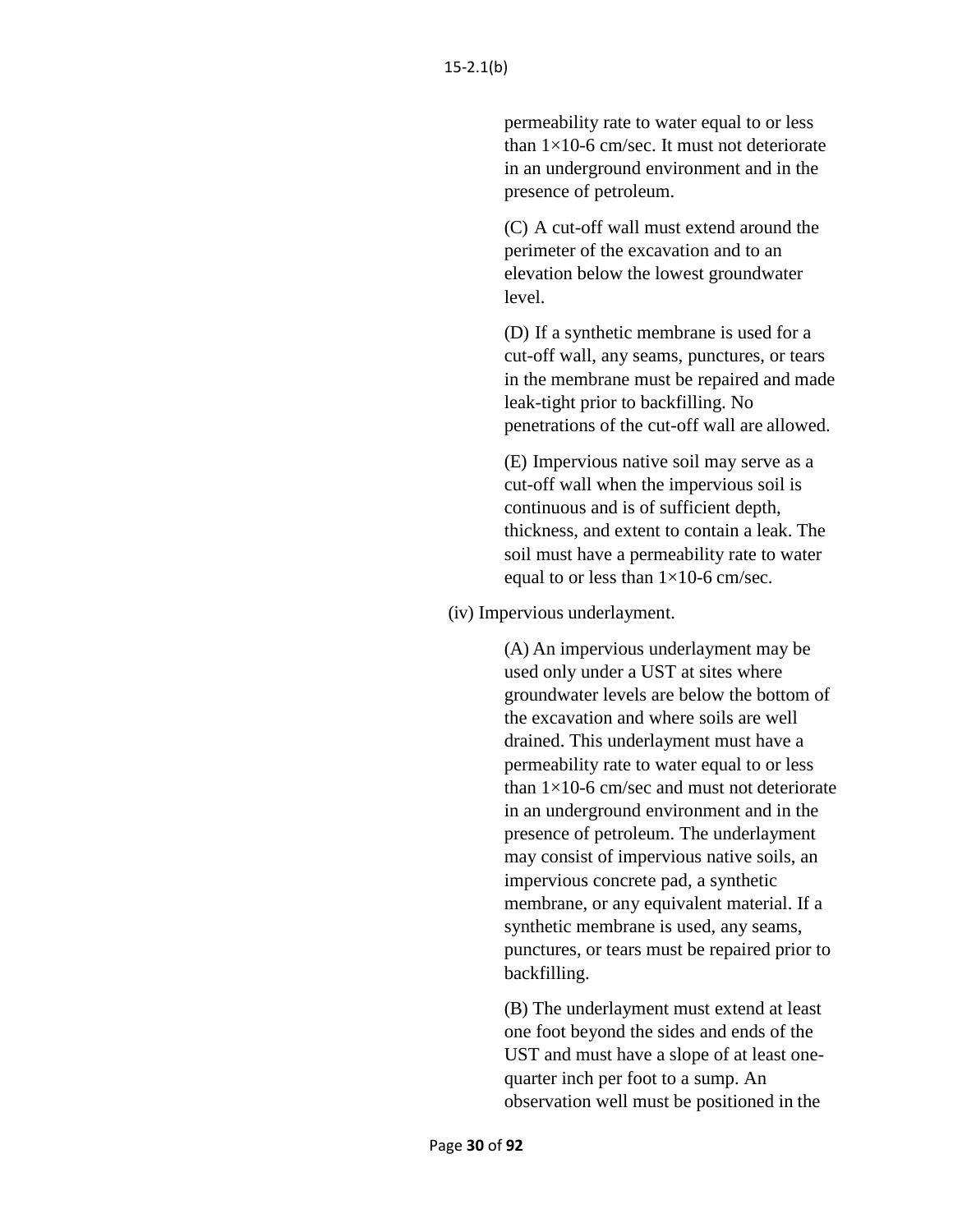sump and extend to the surface of the excavation for the purpose of sampling for leakage and pumping out water or product which may accumulate.

**(C)** Surface waters must be drained from the site using practices which may include capping the site with asphalt, concrete, or other impervious cover which is sloped to drainways leading away from the UST**.**

(c) The tank in a Category 3 UST system must be double-walled and must be designed and constructed according to one of the following codes of practice (refer to section 1.10 of this Article for complete citation of references):

(1) UL 58, December 1996; (*2*) UL 1316, January 1994; (*3*) UL 1746, January 2007; (4) STI F841, January 2006; or (5) STI F922, January 2013.

(2) Piping.

(i) Piping installed on or before October 11, 2015 that routinely contains petroleum and is in contact with the ground must be properly designed, constructed, and protected from corrosion in accordance with clauses (*a*) and (*b*) of this subparagraph.

> (a) Piping made of a non-corrodible material must meet the following conditions.

> > (1) The materials, joints, and joint adhesives must be compatible with petroleum, petroleum additives, and corrosive soils.

(2) All underground piping must be designed, constructed, and installed with access ports to permit tightness testing without the need for extensive excavation.

(3) All joints must be liquid and air tight.

(4) All underground piping must be tested for tightness before being covered, enclosed or placed in use.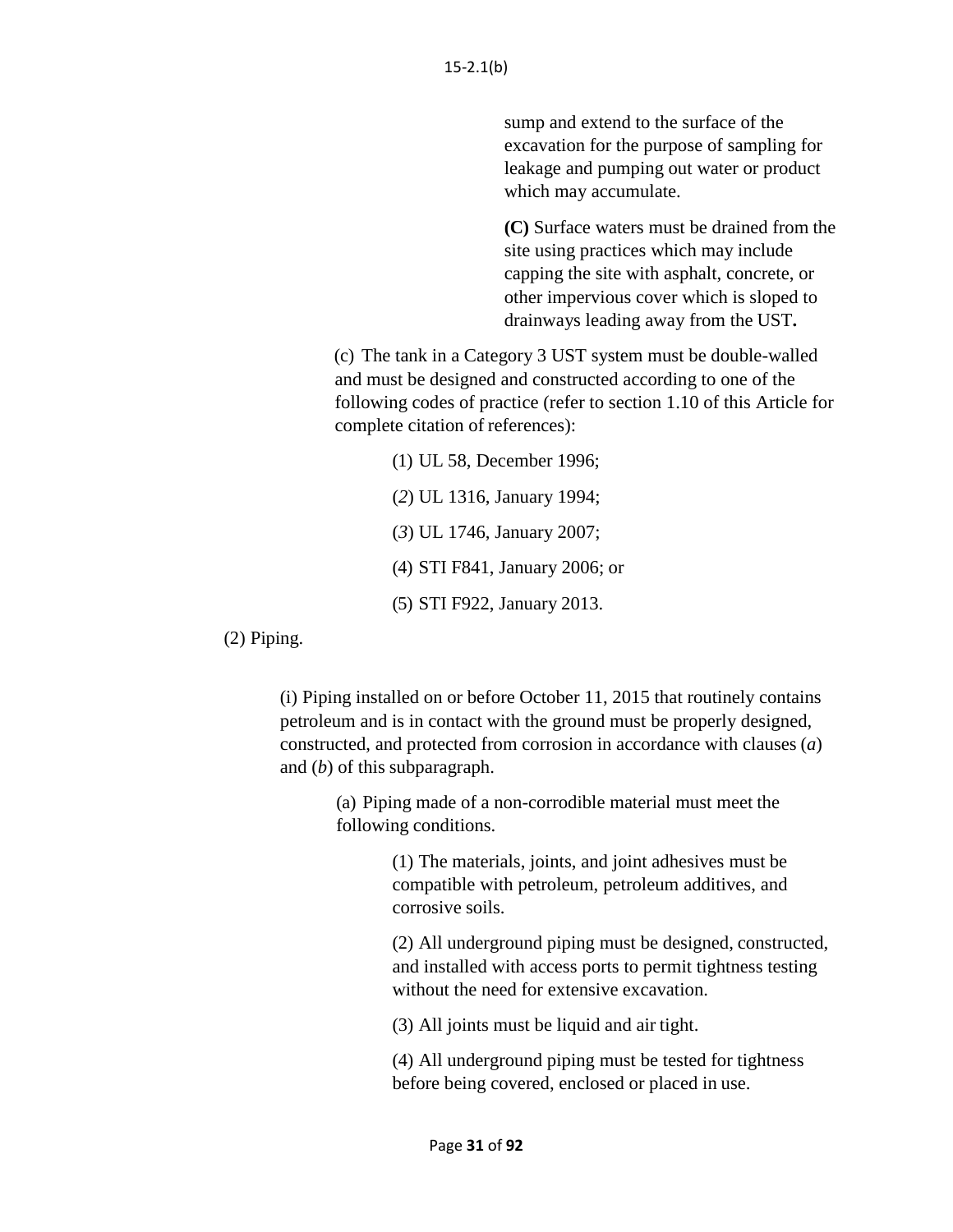#### 15-2.1(b)

(b) Piping made of steel that is cathodically protected must meet the following conditions.

> (1) The cathodic protection system must provide a minimum of 30 years of protection in corrosive soils.

(2) Cathodic protection must be provided by the use of sacrificial anodes or impressed current.

(3) Where sacrificial anodes or impressed current systems are used, monitors to check on the adequacy of the system must be installed and kept in proper working condition. If at any time the monitor shows that the electrical current necessary to prevent corrosion is not being maintained, the system must be repaired or the piping will be considered unprotected and must be tested for tightness in accordance with section 2.3(d)(2) of this Article.

(4) Except where cathodic protection is provided by impressed current, underground piping must have dielectric bushings, washers, sleeves, or gaskets installed at the end to electrically isolate the piping from the UST and the dispenser. These dielectric connectors must be compatible with petroleum, petroleum additives, and corrosive soils.

(5) All underground piping must be designed, constructed, and installed with access ports to permit tightness testing without the need for extensive excavation.

(6) All joints must be liquid and air tight.

(7) All underground piping must be tested for tightness in accordance with section 2.3(d)(2) of this Article before being covered, enclosed, or placed in use.

(ii) Piping installed after October 11, 2015 that routinely contains petroleum and is in contact with the ground must be properly designed, constructed, and protected from corrosion in accordance with a code of practice specified in clause (*a*) or (*b*) of this subparagraph. In addition, except for suction piping that meets the requirements of section 2.3(b)(2)(i)(*b*) of this Article, all piping installed after October 11, 2015 must be secondarily contained in accordance with clause (*c*) of this subparagraph. The entire piping run must be replaced when 50 percent or more of a piping run is replaced, unless the piping run has been constructed in accordance with the requirements of this subparagraph.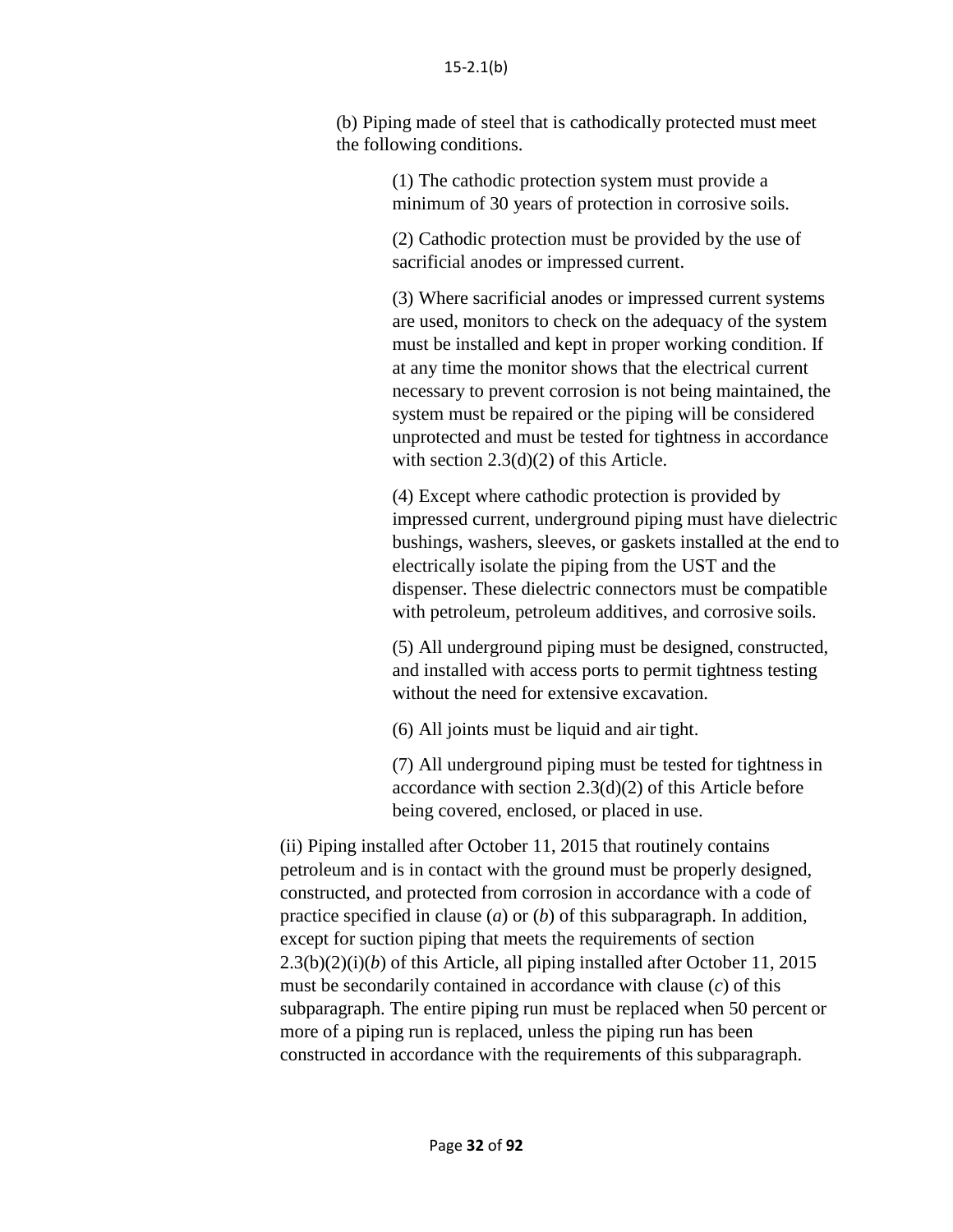(a) All piping made of a non-corrodible material must be designed and constructed according to one of the following codes of practice (refer to section 1.10 of this Article for complete citation of references):

(1) UL 971, February 2006; or

(*2*) ULC-S660-08, 2008.

(b) All piping made of steel that is cathodically protected must meet the following conditions:

> (1) The piping is designed and constructed according to UL 971A, October 2006 (refer to section 1.10 of this Article for complete citation of references);

(2) The piping is coated with a suitable dielectric material;

(3) The cathodic protection system is designed, fabricated, and installed according to one of the following codes of practice (refer to section 1.10 of this Article for complete citation of references):

(i) API RP 1632, January 1996 (revised 2002);

(ii) STI R892, January 2006;

(*iii*) NACE SP0169-2013, 2013; or

(*iv*) NACE SP0285-2011, 2011.

(4) Any field-installed cathodic protection system is designed by a corrosion expert; and

(5) Any impressed current system is designed to allow determination of current operating status as required in section 2.2(b)(3) of this Article.

(c) All piping must be secondarily contained and meet the following conditions:

> (1) be able to contain petroleum leaked from the primary containment until it is detected and removed;

(2) be able to prevent the release of petroleum; and

(3) be double-walled pipe with Underwriters Laboratories (UL) approval for the intended use.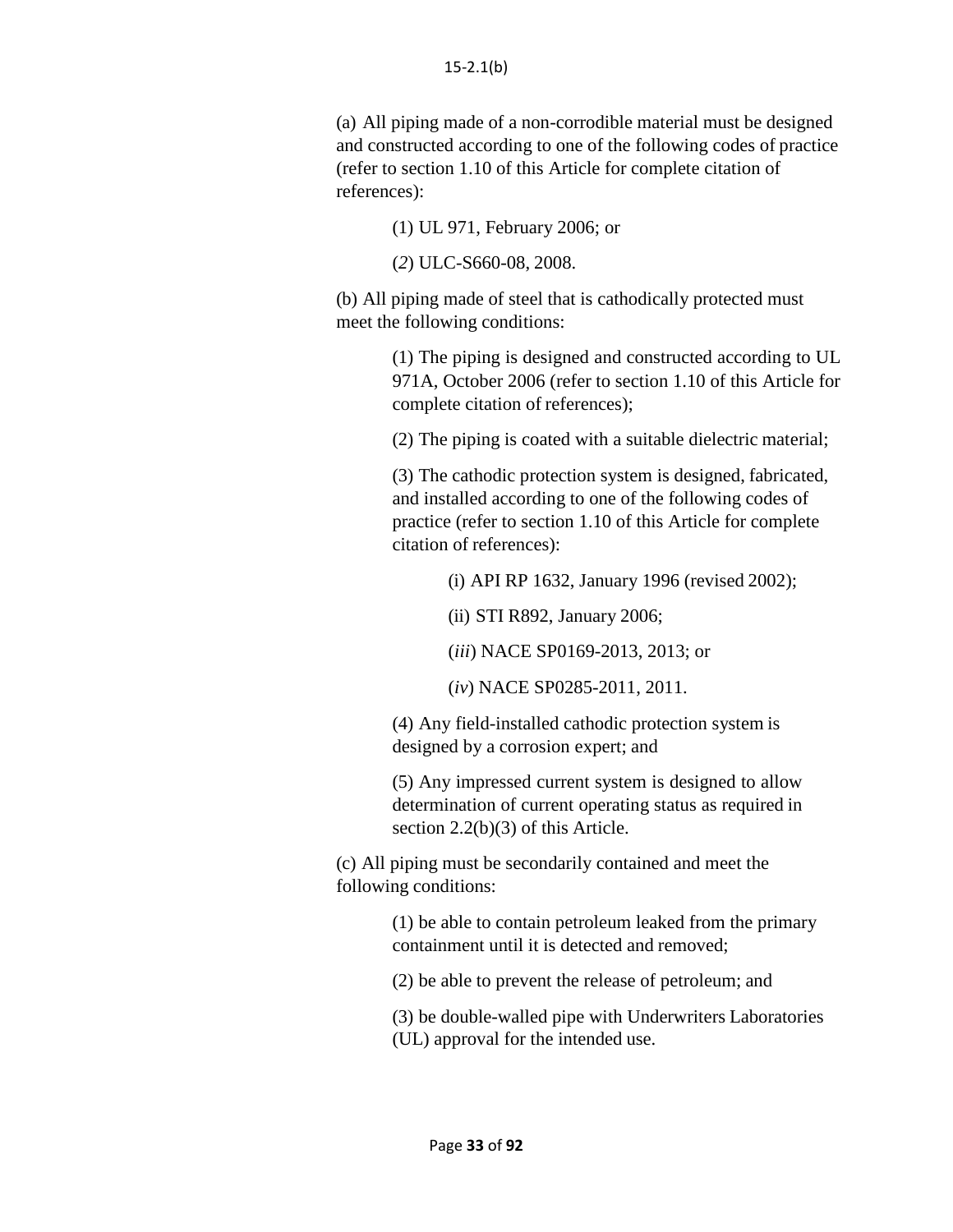(d) Access ports. All underground piping must be designed, constructed, and installed with access ports to permit tightness testing without the need for extensive excavation.

(3) Spill and overfill prevention equipment.

(i) Except as provided in subparagraph (iii) of this paragraph, to prevent spilling and overfilling associated with petroleum transfer to the UST system, the facility must use the following spill and overfill prevention equipment:

> (a) Spill prevention equipment that will prevent release of petroleum when the transfer hose is detached from the fill pipe (for example, a spill catch basin); and

(b) Overfill prevention equipment that will:

(1) automatically shut off flow into the UST when the UST is no more than 95 percent full; and

(2) alert the operator or carrier when the UST is no more than 90 percent full by triggering a high level alarm.

(ii) Every tank must be equipped with both visual and audible alarms.

(a) High-level alarm components:

(1) The high-level alarm systems must consist of, but not be limited to, a petroleum level sensing unit and an alarm panel. The level sensing element may be any type (for example, mechanical float, optical, ultrasonic, capacitance, or conductance).

(2) The alarm panel must be equipped with both audible and visual warning devices. The audible element may be a horn or bell which can be heard by the person filling the tank. The visual element may be a steady burning or flashing light which can be seen in daylight by the person filling the tank. The alarm panel must be equipped with a reset button which will deactivate the audible alarm at high petroleum level indication, but the visual alarm must remain on until the petroleum level drops below the highlevel. Subsequent high-level conditions must activate both the audible and visual alarms.

(3) The alarm panel must be equipped with a test button capable of monitoring the working condition of the audible and visual alarms.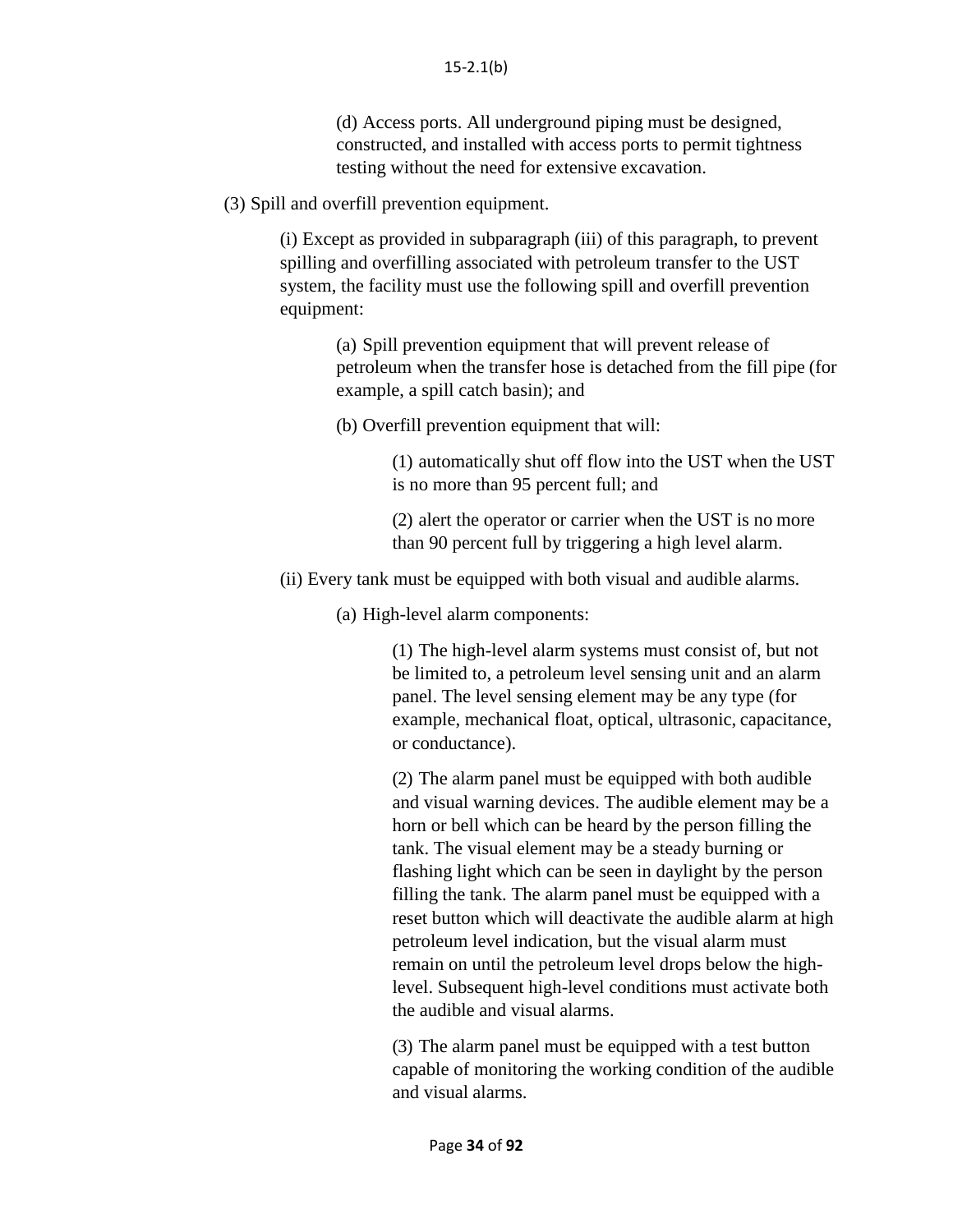(4) The alarm panel must be located where it will be seen and heard by the person filling the tank. For multiple tank configurations, one visual alarm must be furnished for each tank. One audible alarm for multiple tank system configurations is acceptable, but the audible alarm must be independently activated by each tank probe.

(5) The alarm system must be UL approved. Electrical enclosures mounted on the tank systems must be explosion proof where dictated by the tank contents. Outdoor electrical enclosures must be weatherproof. Power on/off switches on the level sensor or alarm panel or any other component of the level alarm system are not acceptable.

(6) All components must be hard wired; plug-in type cords are not acceptable. Upon high petroleum level the audible and visual alarms must activate. On pump-filled tanks or pressure fed tanks, the high-level alarm system must be interlocked with on-site pumps used to fill tanks. The highlevel alarm system must shut down the pumps and activate the audible/visual alarms upon high-level. The pump starter and level alarm system must be interlocked such that the pump filling the tank cannot be restarted until the petroleum level drops below the high-level alarm condition.

(iii) A facility is not required to use the spill and overfill prevention equipment specified in subparagraphs (i) and (ii) of this paragraph if the UST system is filled manually at the tank by transfers of no more than 25 gallons at one time.

#### (4) Installation.

(i) Every Category 2 UST system must have been installed in accordance with the manufacturer's instructions. This includes repair of any damage to the UST coatings prior to backfilling.

(ii) Every Category 3 UST system must be installed by an individual holding a Certificate of Fitness and be properly installed according to one of the following codes of practice (refer to section 1.10 of this Article for complete citation of references):

- (a) API RP 1615, April 2011;
- (b) PEI RP100, 2011 edition;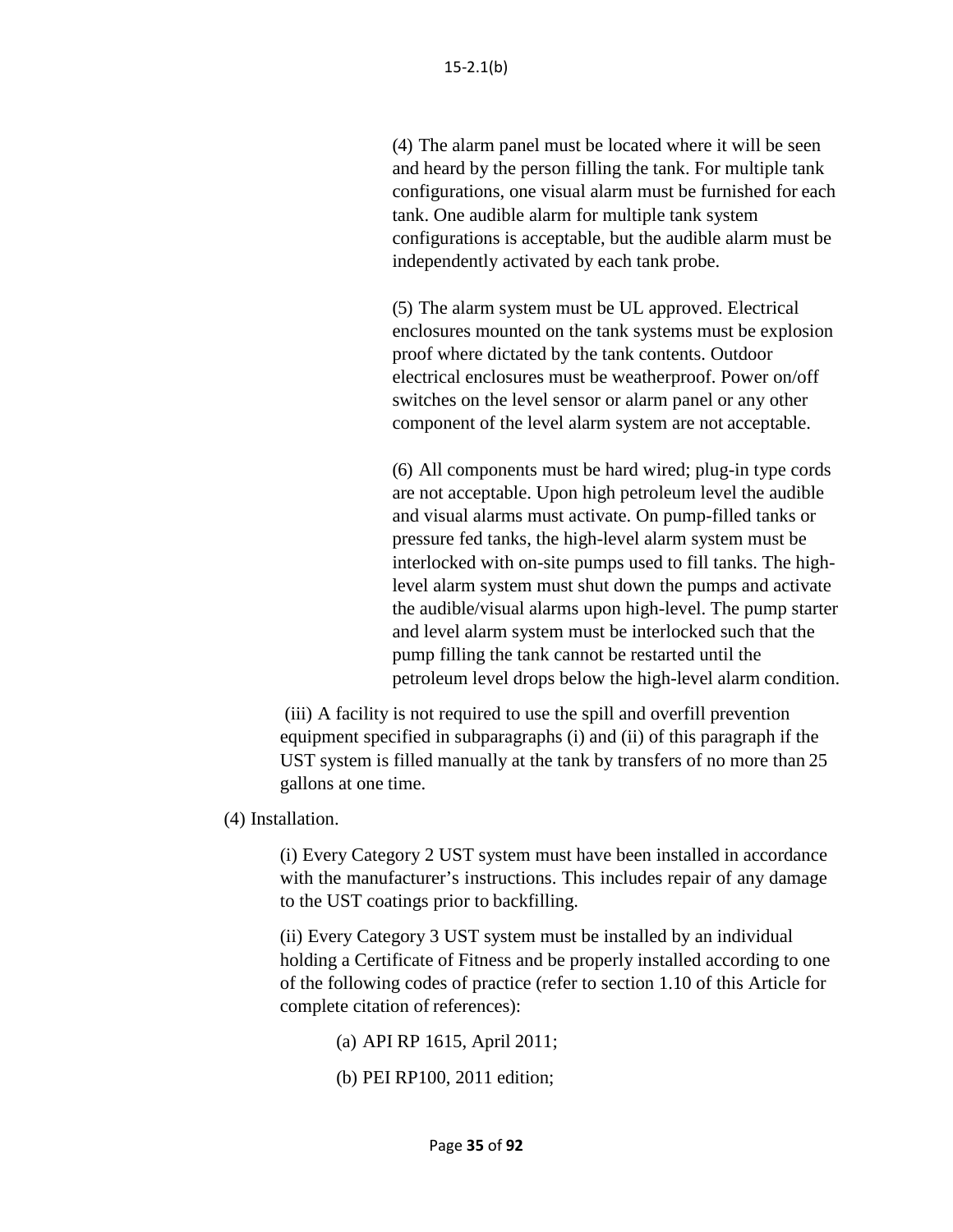#### 15-2.1(b)

(c) NFPA 30 and 30A, 2012 editions; or

(d) National Fire Protection Association (NFPA) No. 31, "Standard for the Installation of Oil Burning Equipment," 2016 edition.

(iii) A Permit to Construct must be obtained as per section  $1.9(i)(1)$  of this Article prior to installation of a Category 3 UST system.

(iv) As-Built plans and the installer's certification. The facility must maintain at the facility the following information for the life of every Category 2 or 3 UST system:

(a) as built plans required under section 1.9(i)(3);

(b) for each UST system component installed after October 11, 2015, a signed statement by the installer certifying that the UST system component was installed in compliance with subparagraph (ii) of this paragraph; and

(c) for each UST system component installed after October 11, 2015, the completed manufacturer's installation checklist showing that the UST system component was installed in accordance with the manufacturer's instructions and that the UST system component installation has been inspected and certified by a registered professional engineer with education and experience in UST system installation.

(v) Before first receiving petroleum:

(a) every Category 3 tank must be tested for tightness in accordance with sections  $2.3(b)(1)(iv)$  and  $2.3(c)(2)$ ; and

(b) piping installed after October 11, 2015 must be tested for tightness in accordance with section 2.3(d)(2).

(5) Dispenser systems. Each UST system must be equipped with under-dispenser containment for any new dispenser system that is installed.

(i) A dispenser system is considered new when both the dispenser and the equipment are new.

(ii) Under-dispenser containment must be liquid-tight on its sides, on the bottom, and at any penetrations. Under-dispenser containment must allow for visual inspection and access to the components in the containment system or be continuously electronically monitored for leaks from the dispenser system.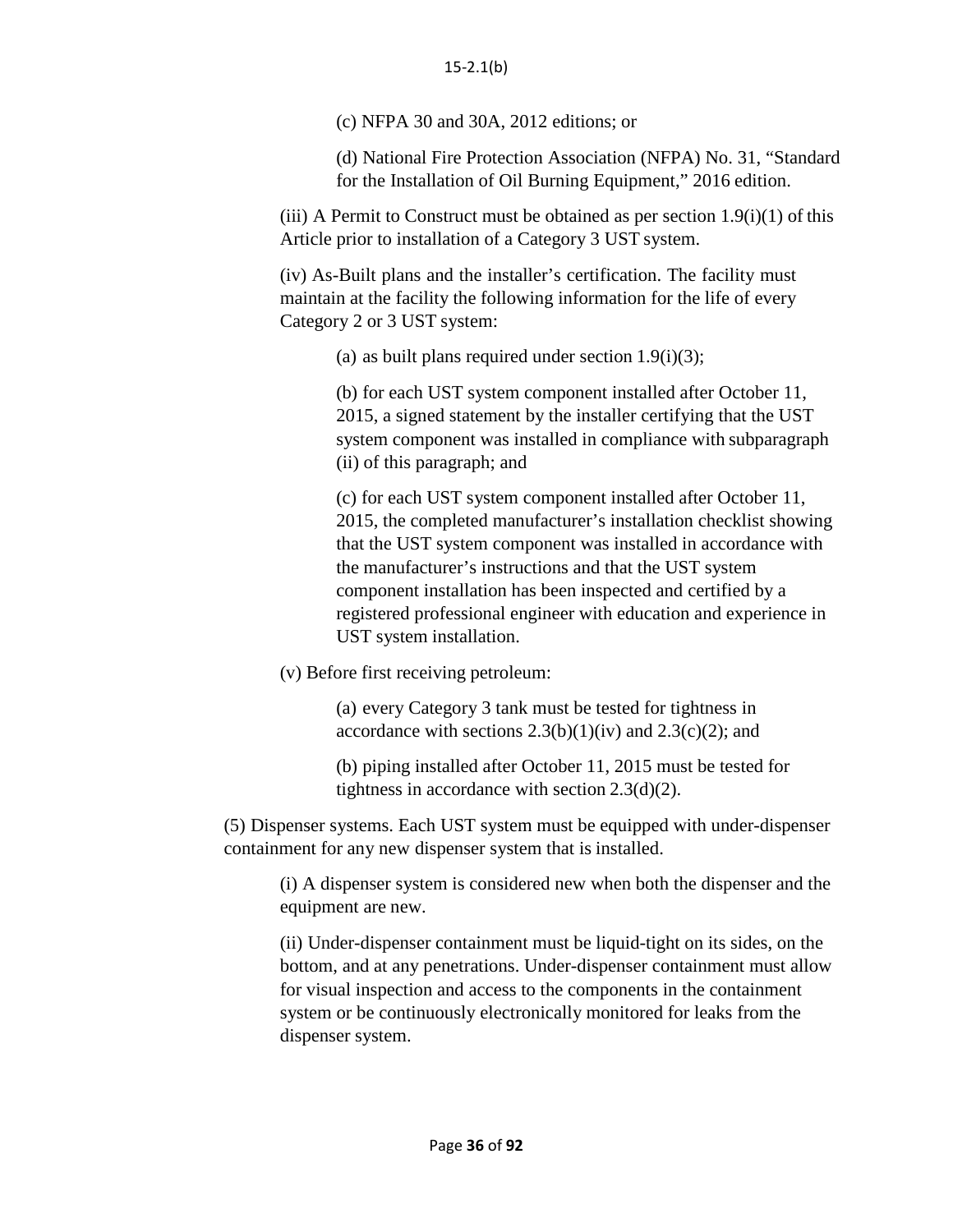## (6) Valves.

(i) Every dispenser of motor fuel under pressure from a remote pumping system must be equipped with a shear valve (impact valve) that is located in the supply line at the inlet of the dispenser. The valve must be designed to close automatically in the event that the dispenser is accidentally dislodged from the inlet pipe. For a valve installed on or before October 11, 2015, a valve meeting the standards set forth in NFPA 30A (1984 edition), section 4-3.6 meets the requirements of this subparagraph. For a valve installed after October 11, 2015, a valve meeting the standards set forth in NFPA 30A (2012 edition), section 6.3.9 meets the requirements of this subparagraph.

(ii) Every dispenser of motor fuel that causes a gravity head must be equipped with a device such as a solenoid valve that is positioned adjacent to and downstream from the operating valve. The valve must be installed and adjusted so that liquid cannot flow by gravity from the UST system in case of piping or dispenser hose failure. For a valve installed on or before October 11, 2015, a valve meeting the standards set forth in NFPA 30A (1984 edition), section 2-1.7 meets the requirements of this subparagraph. For a valve installed after October 11, 2015, a valve meeting the standards set forth in NFPA 30A (2012 edition), section 4.2.4 meets the requirements of this subparagraph.

(iii) Every fill pipe leading to a pump-filled UST must be equipped with a properly functioning check valve or equivalent device which provides automatic protection against backflow. A check valve is required only when the piping arrangement of the fill pipe is such that backflow from the receiving tank is possible.

(iv) Each connection on a gravity-drained UST through which petroleum can normally flow must be equipped with an operating valve to control the flow. For a valve installed on or before October 11, 2015, a valve which meets the standards set forth in NFPA 30 (1984 edition), section 2-2.7.1 meets the requirements of this subparagraph. For a valve installed after October 11, 2015, a valve meeting the standards set forth in NFPA 30 (2012 edition), section 22.13.1 meets the requirements of this subparagraph.

# (c) *Category 1 UST systems*.

Every Category 1 UST system must be permanently closed pursuant to section 2.6 of this Article.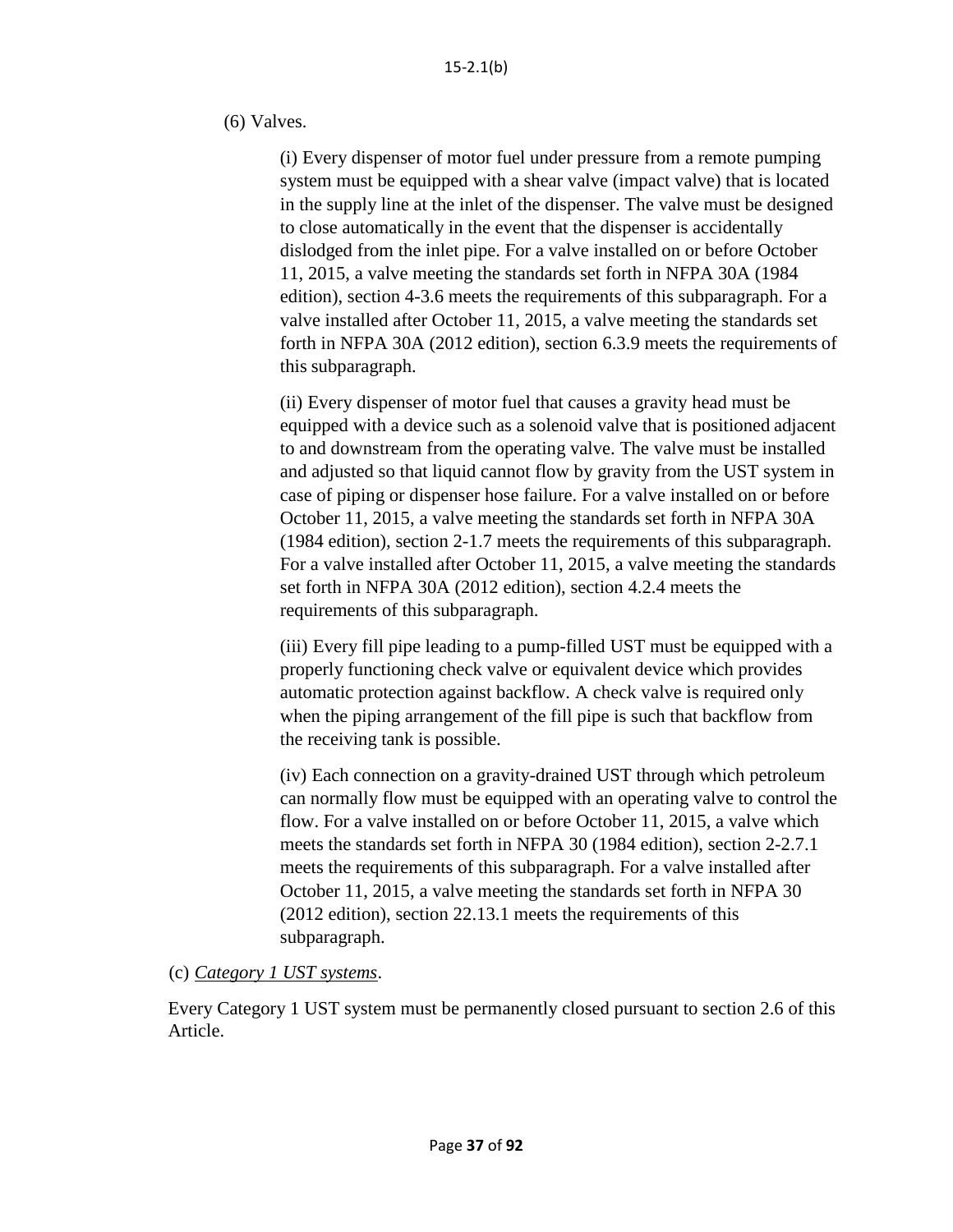### **15-2.2 General operating requirements**

## (a) *Spill and overfill prevention*.

(1) Every facility must ensure that releases due to spilling or overfilling do not occur. One of the transfer procedures described in NFPA 385 (2012 edition) or API RP 1007 (March 2001 edition) must be used in order to comply with the requirement of this paragraph, unless those procedures are technically infeasible. In circumstances of technical infeasibility, the facility must develop and employ practices to ensure that releases due to spilling or overfilling do not occur.

(2) The facility must report, investigate, and clean up any spills and overfills in accordance with section 2.4 of this Article.

(3) Every Category 2 or 3 UST system must have a label at the fill portspecifying tank registration identification number, tank design and working capacities, and type of petroleum that is able to be stored in the UST system.

(4) Every UST system fill port must be color coded in accordance with API RP 1637. If a UST system contains petroleum that does not have a corresponding API color code, the facility must otherwise mark the fill port (for example, with stenciled letters) to identify the petroleum currently in the UST system. For any fill port connected to multiple UST systems storing different types of petroleum, the facility may place the marking near the fill port (for example, with a label or placard) to identify the types of petroleum in the UST systems.

(5) All direct fill pipes for USTs must be located inside a sump riser connected to the tank.

(6) Where there are monitoring wells located at the facility, every monitoring well must be clearly identified as a monitoring well to prevent accidental delivery of petroleum to the well and must be sealed or capped so as to prevent liquid from entering the well from the surface.

(7) The facility must inspect tank systems weekly and keep all gauges, valves, pumps, electronic monitoring systems, high level alarm systems, and spill prevention equipment in good working order, and maintain a log book (hard copy or electronic format) on site documenting the inspections.

(8) Delivery of petroleum to a UST system.

(i) Immediately prior to a delivery, the carrier must determine that the UST has available working capacity to receive the volume of petroleum to be delivered. Every aspect of the delivery must be monitored and immediate action must be taken to stop the flow of petroleum when the working capacity of the UST has been reached or should an equipment failure or emergency occur.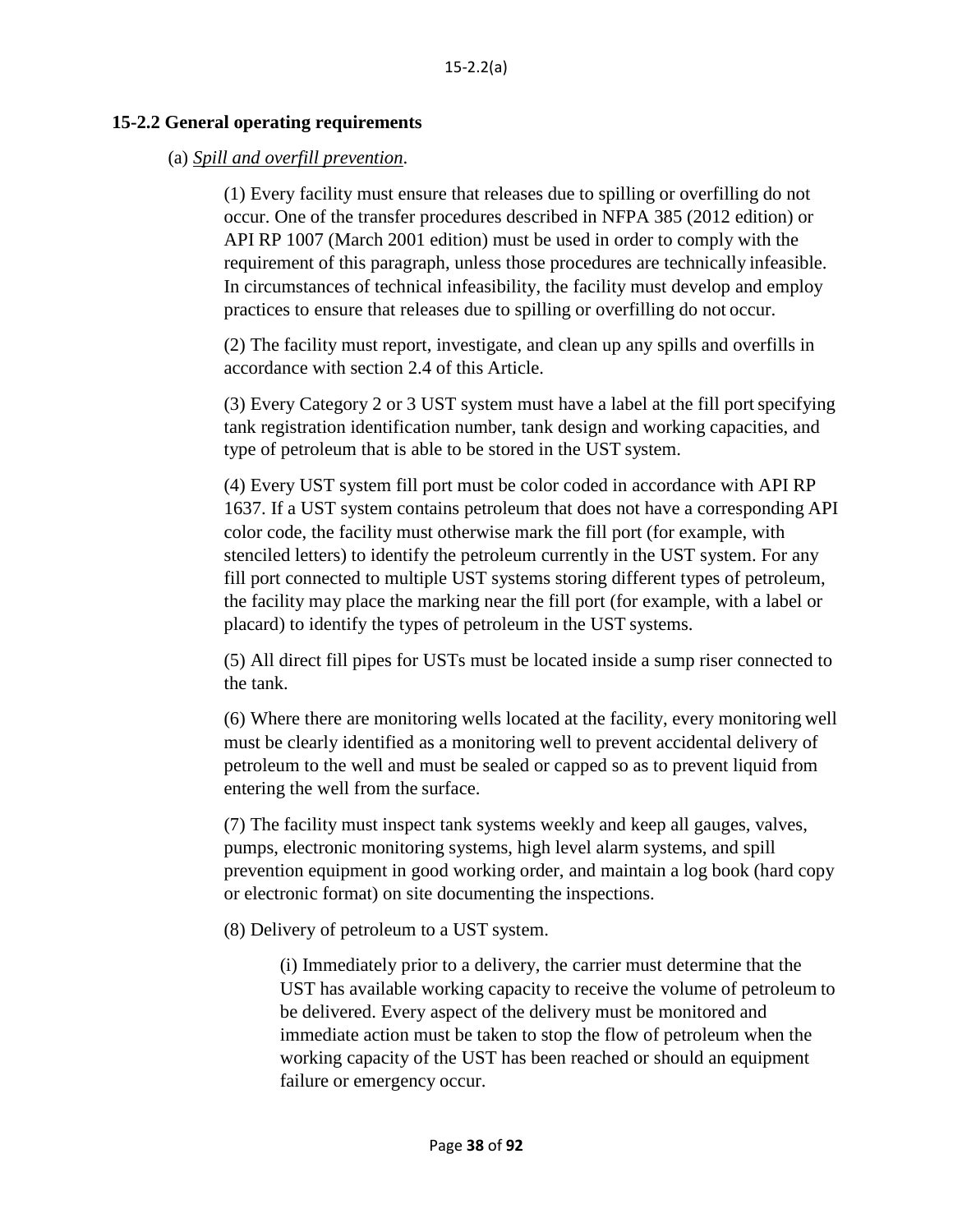(ii) Immediately prior to a delivery, the carrier must inspect fill port catch basins to ensure that they are empty. If a catch basin contains water, petroleum, or debris, the carrier must ensure that it is emptied before a delivery is made.

(b) *Operation and maintenance of corrosion protection*. Every facility having a metal UST system with corrosion protection must comply with the following requirements to ensure that releases due to corrosion are prevented until the UST system is permanently closed or undergoes a change in service pursuant to section 2.6(b) of this Article:

(1) All corrosion protection systems must be operated and maintained to continuously provide corrosion protection to the metal components of that portion of the UST and piping that routinely contains petroleum and is in contact with the ground.

(2) All UST systems equipped with cathodic protection systems must be inspected for proper operation by a qualified cathodic protection tester in accordance with the following requirements:

(i) Frequency. All cathodic protection systems must be tested within six months of installation and at yearly intervals thereafter; and

(ii) Inspection criteria. One of the following codes of practice (refer to section 1.10 of this Article for complete citation of references) must be used to determine that cathodic protection is adequate:

- (a) NACE TM0101-2012, 2012 edition;
- (b) NACE TM0497-2012, 2012 edition;
- (c) STI R051, January 2006;
- (d) NACE SP0285-2011, 2011 edition; or
- (e) NACE SP0169-2013, 2013 edition.

(3) UST systems with impressed current cathodic protection systems must be inspected every 60 days to ensure the equipment is operating properly.

(4) For UST systems using cathodic protection, records of the operation of the cathodic protection must be maintained to demonstrate compliance with the requirements of this section. The records generated to meet the provisions of paragraphs (2) and (3) of this subdivision must be kept for three years.

(c) *Compatibility*. Every facility must use a UST system made of or lined with materials that are compatible with the petroleum stored in the UST system.

(d) *Repairs allowed*. Every facility must ensure that repairs will prevent releases due to structural failure or corrosion. The repairs must meet the following requirements: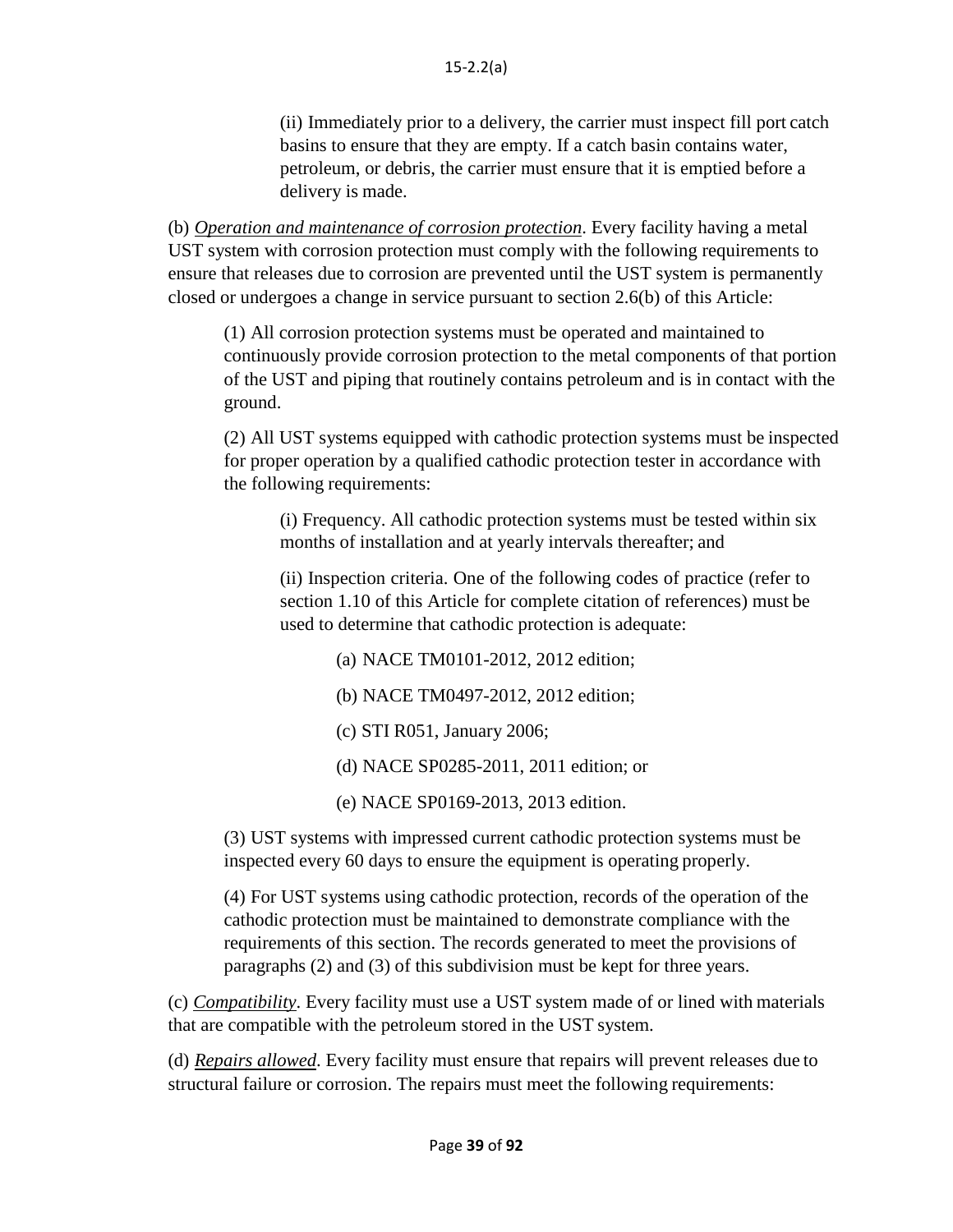(1) Any repair to a UST system must be properly conducted according to one of the following codes of practice (refer to section 1.10 of this Article for complete citation of references):

- (i) NFPA 30, 2012 edition;
- (ii) API RP 2200, September 2010;
- (iii) API RP 1631, June 2001;
- (iv) NFPA 326, 2010 edition;
- (v) STI R972, December 2010;
- (vi) NACE SP0285-2011, 2011 edition; or
- (vii) FTPI RP T-95-02, January 1995.

(2) Every metal pipe section or fitting from which petroleum has been released as a result of corrosion or other damage must be replaced. Non-corrodible pipes and fittings must be repaired in accordance with the manufacturer'sspecifications.

(3) Repaired USTs and piping must be tightness tested in accordance with sections  $2.3(c)(2)$  and  $(d)(2)$  of this Article, respectively, within 30 days following the date of the completion of the repair.

(4) Within six months following the repair of any UST system that is cathodically protected, the cathodic protection system must be inspected in accordance with sections 2.2(b)(2) and (3) of this Article to ensure that it is operating properly.

(5) Every facility must maintain records of each repair until the UST system is permanently closed or undergoes a change in service pursuant to section 2.6(b) of this Article.

(e) *Tank systems in locations subject to flooding*. For Category 2 UST systems located in an area where the UST may become buoyant because of a rise in the water table, flooding, or accumulation of water, the facility must maintain safeguards in accordance with section 2-5.6 of NFPA 30 (1984 edition). If such safeguards include ballasting of a UST with water during flood warning periods, tank system valves and other openings must be closed and secured in a locked position in advance of the flood. Ballast water removed from the UST after the flood must not be discharged to the waters of the State unless the discharge is in conformance with the standards of 6 NYCRR Parts 701, 702, 703, and 750, as applicable.

### (f) *Functionality test*.

(1) At two year intervals the facility must conduct a functionality test of the leak detection equipment including all electronic tank and sump sensors and the high level alarm equipment, including all sensors and the in-tank gauging system, to assess proper operation of the equipment.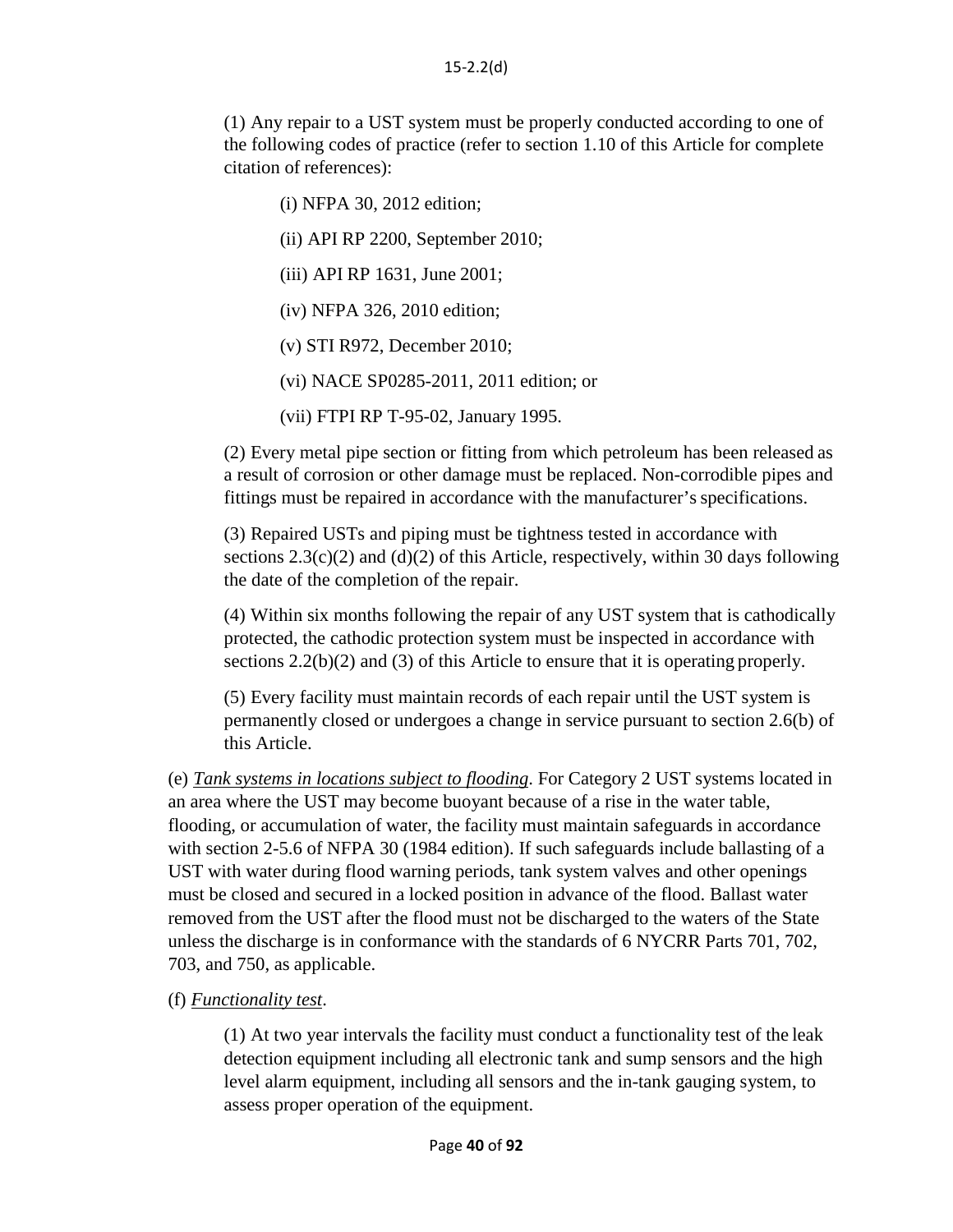(2) Only those contractors approved and licensed as tank installers by the Department with a Certificate of Fitness are authorized to conduct functionality tests.

(3) The facility must provide the Department with a minimum of five business days' notice prior to the test.

(4) The facility must submit test results in writing to the Department no later than ten business days after the date of the test.

(5) The facility must pay a fee to the Department for each functionality test.

(6) Functionality test failure. In the event that the equipment fails a functionality test, the facility owner, operator, or test administrator must notify the Department via telephone immediately and in writing no later than five days after the test date. If the equipment fails a functionality test, the tank system owner or operator must immediately repair or replace and retest the equipment within 48 hours or the tank system must be placed out-of-service. The approval of the Department is required prior to placing the tank system back into service.

#### **15-2.3 Leak detection**

(a) *Leak detection requirements for all UST systems*.

(1) Every facility must provide a method, or combination of methods, of leak detection that:

(i) can detect a leak from any portion of the UST and the piping that routinely contains petroleum;

(ii) is installed and calibrated in accordance with the manufacturer's instructions; and

(iii) meets the requirements of subdivisions (c) and (d) of this section, as applicable. In addition, the methods listed in sections  $2.3(c)(2)$ ,  $(c)(3)$ ,  $(c)(4)$ ,  $(d)(1)$ , and  $(d)(2)$  of this Article must be capable of detecting the leak rate or quantity specified for that method in the corresponding section of the rule with a probability of detection of 95 percent and a probability of false alarm of five percent.

(2) When a leak detection method operated in accordance with the requirements of subdivisions (c) and (d) of this section indicates that a leak may have occurred, the facility must notify the Department and report the suspected leak in accordance with the Environmental Conservation Law, the Navigation Law, and 6 NYCRR section 613-2.4(a) as implemented by NYSDEC.

(3) Additional testing and inspection. When a leak is suspected, or where inspections or tests required by this Article have not been performed, or where accurate inventory monitoring records are not kept and reconciled as required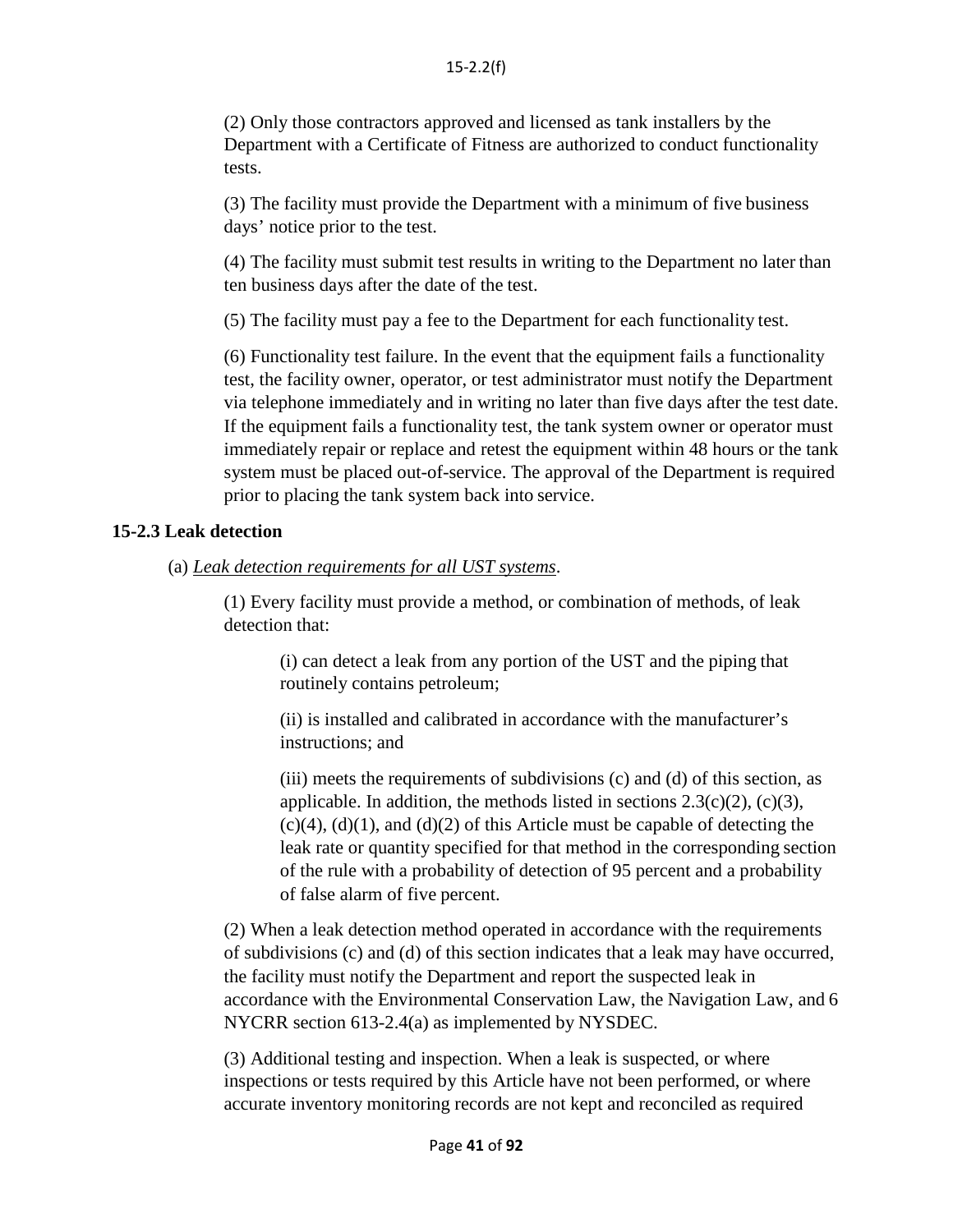under section  $2.3(c)(1)$  of this Article, the Department may order the facility to inspect and to test the UST system or equipment for tightness. If the facility fails to conduct such inspections and tests within 10 days after receipt of the Department's order, the Department may conduct inspections or tests for tightness. The expenses of conducting such tests as ordered by the Department must be paid by the tank system owner.

(4) A facility that cannot or does not implement a method of leak detection that complies with the requirements of this section must take the UST system out of service pursuant to section 2.6(a) of this Article.

#### (b) *Specific requirements for Category 2 and 3 UST systems*.

(1) Tanks. USTs must be monitored for leaks as follows:

(i) Every Category 2 single-walled UST must be tightness tested at one year intervals following the date of installation.

(ii) Every tank must be monitored for leaks at weekly intervals in accordance with section 2.3(c)(3) of this Article. Continuous electronic monitoring satisfies the weekly monitoring requirement. Additionally, any UST system which stores any amount of motor fuel or kerosene that will be sold as part of a commercial transaction must meet the ten-day inventory monitoring requirements in section 2.3(c)(1) of this Article.

(iii) All electronic tank monitoring systems must be inspected for operability at weekly intervals with a log book (hard copy or electronic format) kept on-site documenting the inspections.

(iv) Notification of Tightness Test/Tank Test Fees. The facility shall notify the Department at least five business days before any tightness test. The facility must pay a fee to the Department for each tightness test.

(2) Piping. Piping that routinely contains petroleum must be monitored for leaks as follows:

(i) Piping installed on or before October 11, 2015 must meet one of the following requirements:

> (a) Pressurized piping. Piping that conveys petroleum under pressure must:

> > (1) be equipped with an automatic line leak detector that is operated in accordance with section  $2.3(d)(1)$  of this Article; and

(2) have an annual line tightness test conducted in accordance with section  $2.3(d)(2)$  of this Article or have monitoring conducted at weekly intervals in accordance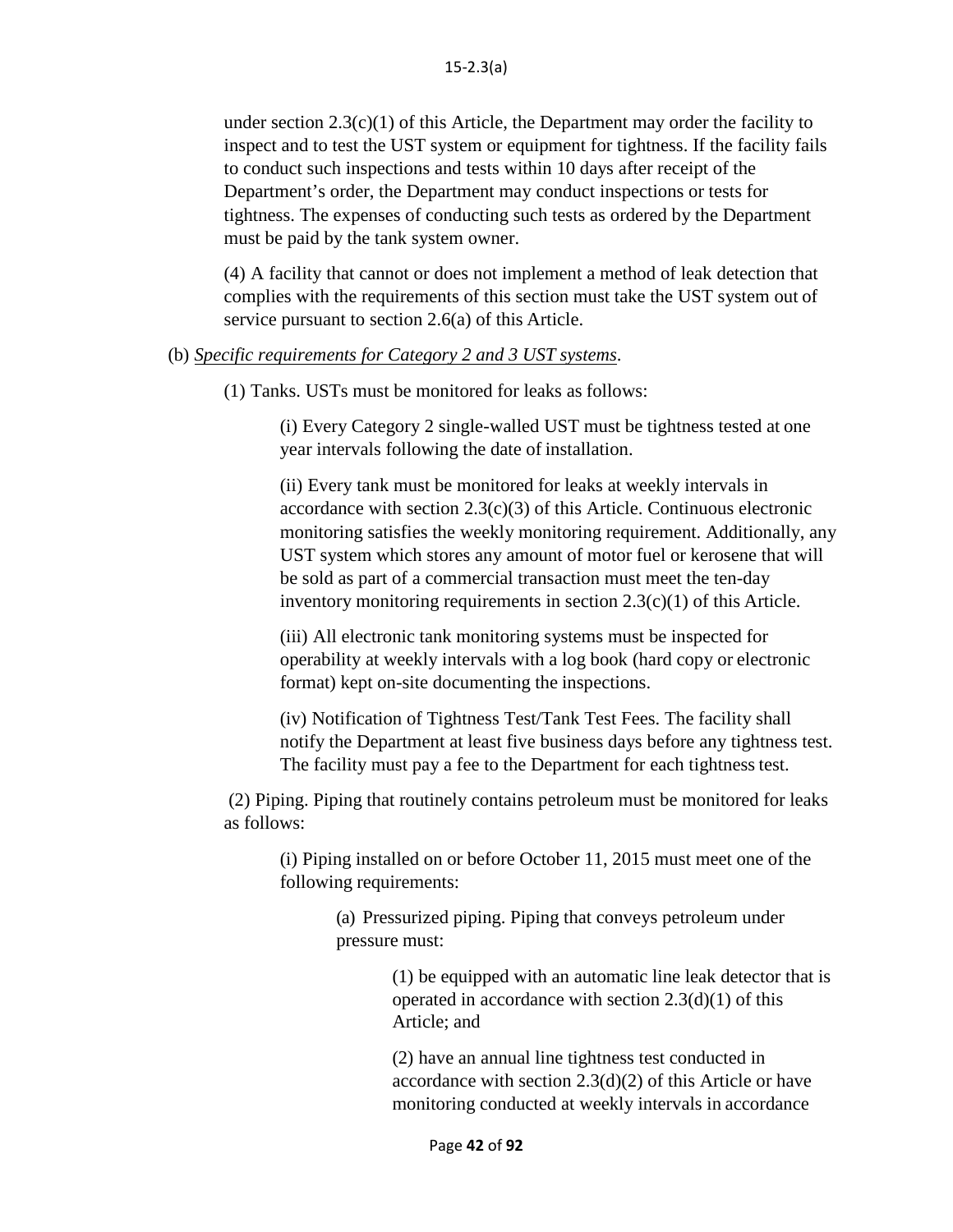with section 2.3(d)(3) of this Article. Continuous electronic monitoring satisfies the weekly monitoring requirement.

(b) Suction piping. Piping that conveys petroleum under suction must either have a line tightness test conducted at least every three years and in accordance with section 2.3(d)(2) of this Article, or use a monitoring method conducted at weekly intervals in accordance with section 2.3(d)(3) of this Article. Continuous electronic monitoring satisfies the weekly monitoring requirement.

(ii) Piping installed after October 11, 2015 must meet one of the following requirements:

> (a) Pressurized piping. Piping that conveys petroleum under pressure must be monitored for leaks at weekly intervals in accordance with section  $2.3(c)(3)$  of this Article and be equipped with an automatic line leak detector in accordance with section 2.3(d)(1) of this Article. Continuous electronic monitoring satisfies the weekly monitoring requirement.

> (b) Suction piping. Piping that conveys petroleum under suction must be monitored for leaks at weekly intervals in accordance with section 2.3(c)(3) of this Article. Continuous electronic monitoring satisfies the weekly monitoring requirement.

(iii) All electronic piping monitoring systems must be inspected for operability at weekly intervals with a log book (hard copy or electronic format) kept on-site documenting the inspections.

(c) *Methods of leak detection for tanks*. Each method of leak detection for USTs used to meet the requirements of section 2.3(b)(1) of this Article must be conducted in accordance with the following:

(1) Inventory monitoring. Inventory monitoring must be conducted in the following manner:

> (i) Volume measurements for petroleum delivered, dispensed, and the amount still remaining in the UST (or each interconnected set of USTs), must be recorded each operating day;

(ii) The equipment used must be capable of measuring the level of petroleum over the full range of the tank's height to the nearest one-eighth of an inch;

(iii) The petroleum delivered must be reconciled with delivery receipts by measurement of the volume before and after delivery;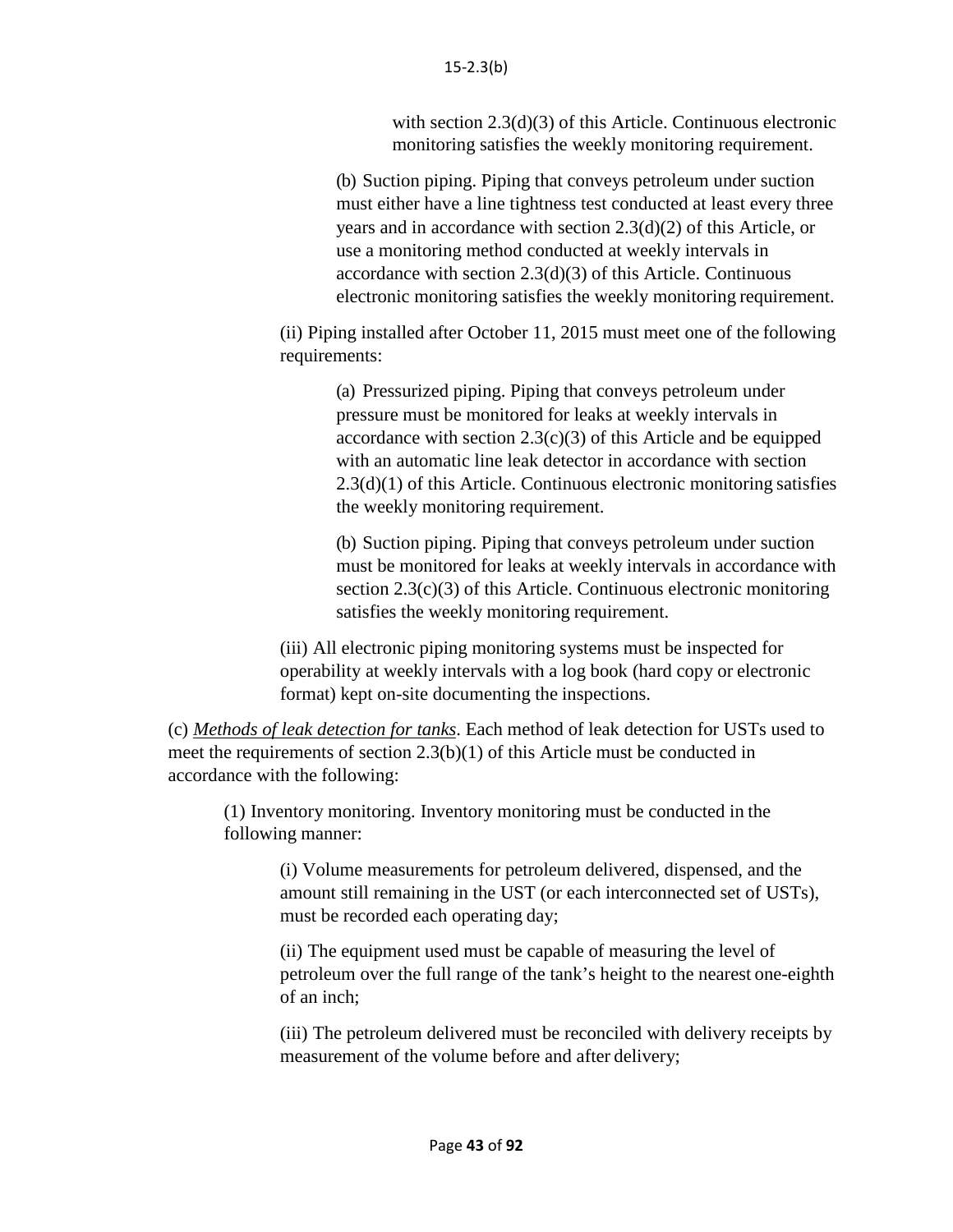(iv) Deliveries must be made through a drop tube that extends to within one foot of the tank bottom;

(v) Petroleum dispensing must be metered and recorded within an accuracy of six cubic inches for every five gallons of petroleum withdrawn;

(vi) The measurement of any water level in the bottom of the UST must be made to the nearest one-eighth of an inch and recorded each operating day; and

(vii) On a daily basis, the facility must calculate the difference between the expected and actual amount of petroleum in the UST. At ten-day intervals, the facility must calculate the sum of the daily differences and compare it to the thresholds in clauses (*a*) and (*b*) of this subparagraph to determine if a leak is suspected. A leak is suspected when:

> (a) The UST has a recurring accumulation of water within the tenday period; or

(b) The sum of the daily differences over the ten-day interval exceeds the largest of three-quarters of one percent (0.0075) of:

(1) tank design capacity,

(2) total amount of petroleum delivered to the UST system, or

(3) total amount of petroleum dispensed from the UST system.

(2) Tank tightness testing. Tank tightness testing (or another test of equivalent performance) must be capable of detecting a leak at the rate of 0.1 gallons per hour from any portion of the UST that routinely contains petroleum while accounting for the effects of thermal expansion or contraction of the product, vapor pockets, tank deformation, evaporation or condensation, and the location of the water table.

(3) Interstitial monitoring. Interstitial monitoring between the UST system and a secondary barrier immediately around or beneath it may be used if the system is designed, constructed and installed to detect a leak from any portion of the UST that routinely contains petroleum; and if the system meets one of the requirements set forth in subparagraphs (i) through (iii) of this paragraph.

(i) For a double-walled UST system, the interstitial space must be monitored by continuous, electronic monitoring.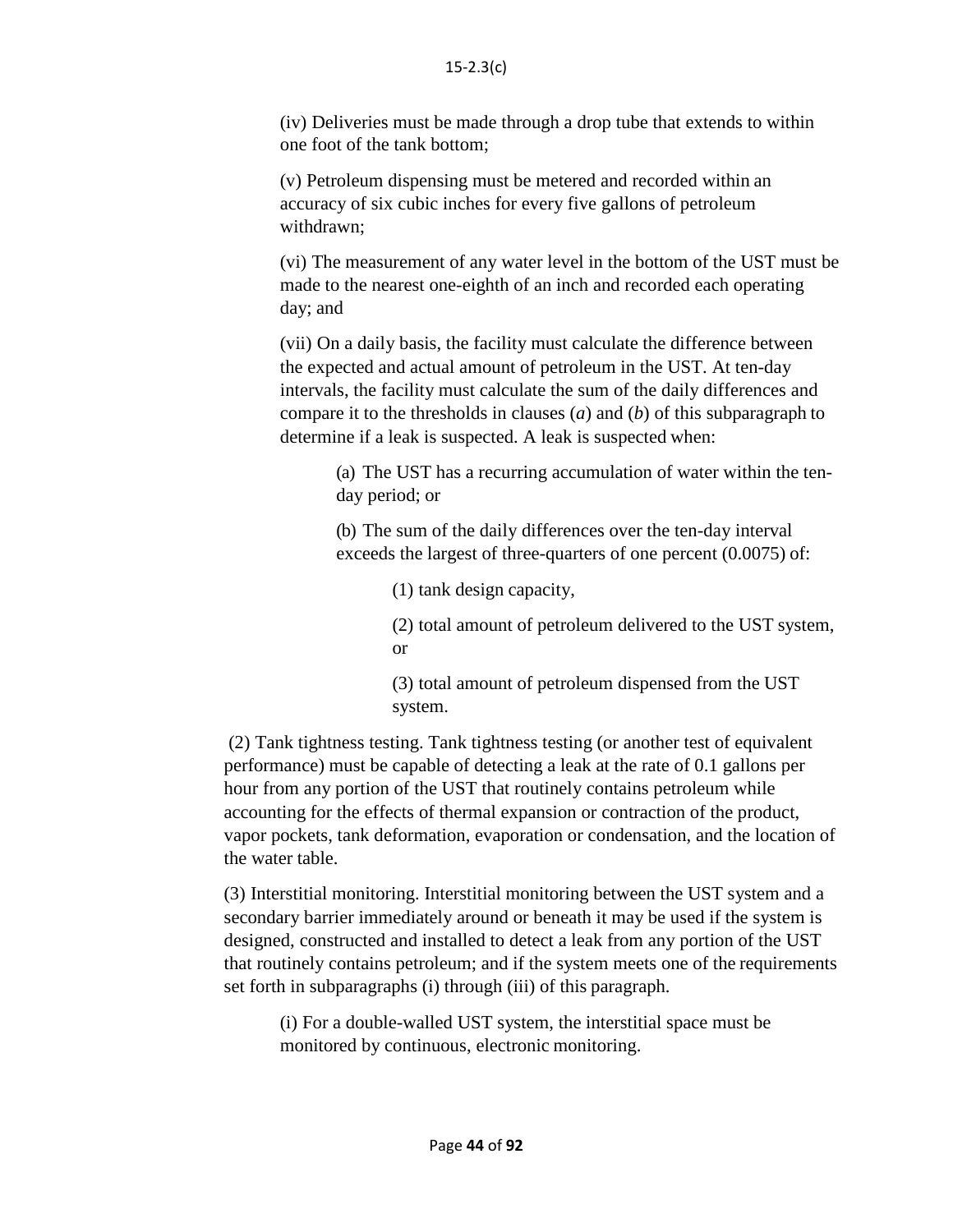#### 15-2.3(c)

(ii) For a UST system with a secondary barrier within the excavation zone, the sampling or testing method used can detect a leak between the UST system and the secondary barrier, and the following conditions are met:

(a) The secondary barrier around or beneath the UST system consists of artificially constructed material that is sufficiently thick and impermeable (at least  $1\times10-6$  cm/sec for the petroleum stored) to direct a leak to the monitoring point and permit its detection;

(b) The barrier is compatible with the petroleum stored so that a leak from the UST system will not cause a deterioration of the barrier allowing a leak to pass through undetected;

(c) For a cathodically protected tank, the secondary barrier must be installed so that it does not interfere with the proper operation of the cathodic protection system;

(d) The groundwater, soil moisture, or rainfall will not render the testing or sampling method used inoperative so that a leak could go undetected for more than seven days;

(e) The site is assessed to ensure that the secondary barrier is always above the groundwater and not in a 25-year flood plain, unless the barrier and monitoring designs are for use under such conditions; and,

(f) Monitoring wells are clearly marked and secured to avoid unauthorized access and tampering.

(iii) For a UST system using continuous vacuum, pressure, or liquid-filled methods of interstitial monitoring, the method must be capable of detecting a breach in both the inner and outer walls of the tank and/or piping.

(4) Other methods.

(i) Any other type of leak detection method, or combination of methods, can be used if it can detect a leak at the rate of 0.2 gallons per hour or a leak of 150 gallons within a month with a probability of detection of 95 percent and a probability of false alarm of five percent.

(ii) The Department may approve another method if the facility can demonstrate that the method can detect a leak as effectively as the method allowed in paragraph (3) of this subdivision.

(d) *Methods of leak detection for piping*. Each method of leak detection for piping used to meet the requirements of section 2.3(b)(2) of this Article must be conducted in accordance with the following: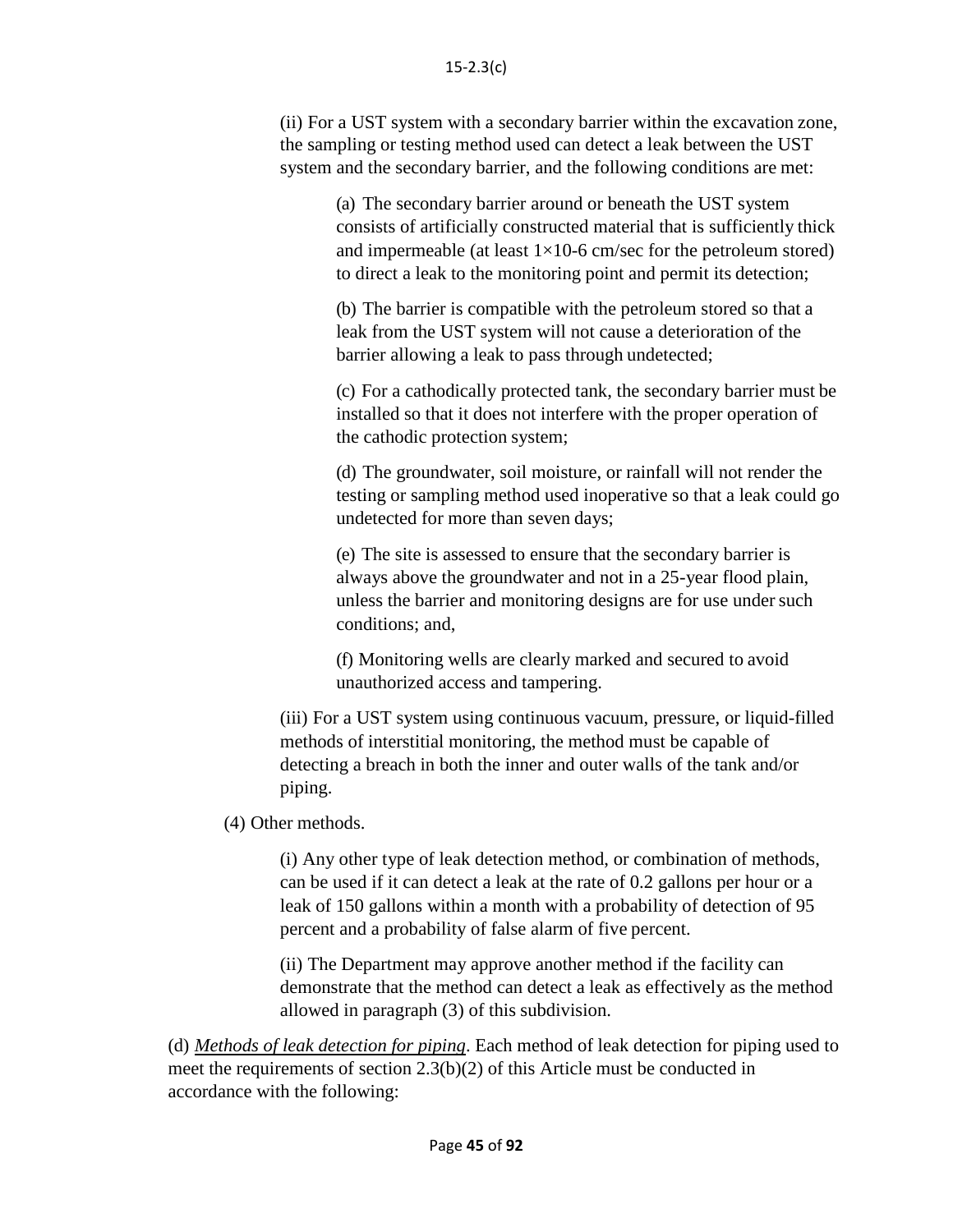(1) Automatic line leak detectors. Methods which alert the operator to the presence of a leak by restricting or shutting off the flow of petroleum through piping or triggering an audible or visual alarm may be used only if they detect leaks of three gallons per hour at ten pounds per square inch line pressure within one hour. The facility must conduct a test of the operation of the leak detector at yearly intervals.

(2) Line tightness testing. A periodic test of piping may be conducted only if it can detect a leak at the rate of 0.1 gallons per hour at one and one-half times the operating pressure.

(3) Alternative leak detection method. The method in section  $2.3(c)(3)$  of this Article may be used if it is designed to detect a leak from any portion of the piping that routinely contains petroleum.

(e) *Leak detection recordkeeping*. All facilities must maintain records demonstrating compliance with all applicable requirements of this section. These records must meet the following requirements:

(1) the results or records of any sampling, testing, or monitoring must be maintained for at least three years;

(2) the results of tank and line tightness testing must be retained until the next test is conducted;

(3) a copy of the results of tank and line tightness testing must be submitted to the Department within 30 days after performance of the test(s); and

(4) written documentation of all calibration, maintenance, and repair of leak detection equipment permanently located on-site must be maintained for at least three years after the servicing work is completed. Any schedules of required calibration and maintenance provided by the leak detection equipment manufacturer must be retained for three years from the date of installation.

# **15-2.4 Reporting, investigation and confirmation**

Any facility or entity with a contractual relationship to the facility that has knowledge of a spill must report it to the Department and to the NYSDEC's Spill Hotline (518-457-7362) within two hours after discovery.

A facility must act in accordance with the provisions of the Environmental Conservation Law, the Navigation Law, and 6 NYCRR section 613-2.4 as implemented by the NYSDEC with respect to any suspected or known spill. The citations to 6 NYCRR sections 613-2.3(c)(1) and (8), and 613- 2.3(a) and (b) found in 6 NYCRR section  $613-2.4(a)(1)(iii)$ , must be read as citations to sections  $2.3(c)(1)$ , and  $2.3(a)$  and (b) of this Article, respectively.

A release or spill of petroleum which meets all of the following conditions is not required to be reported: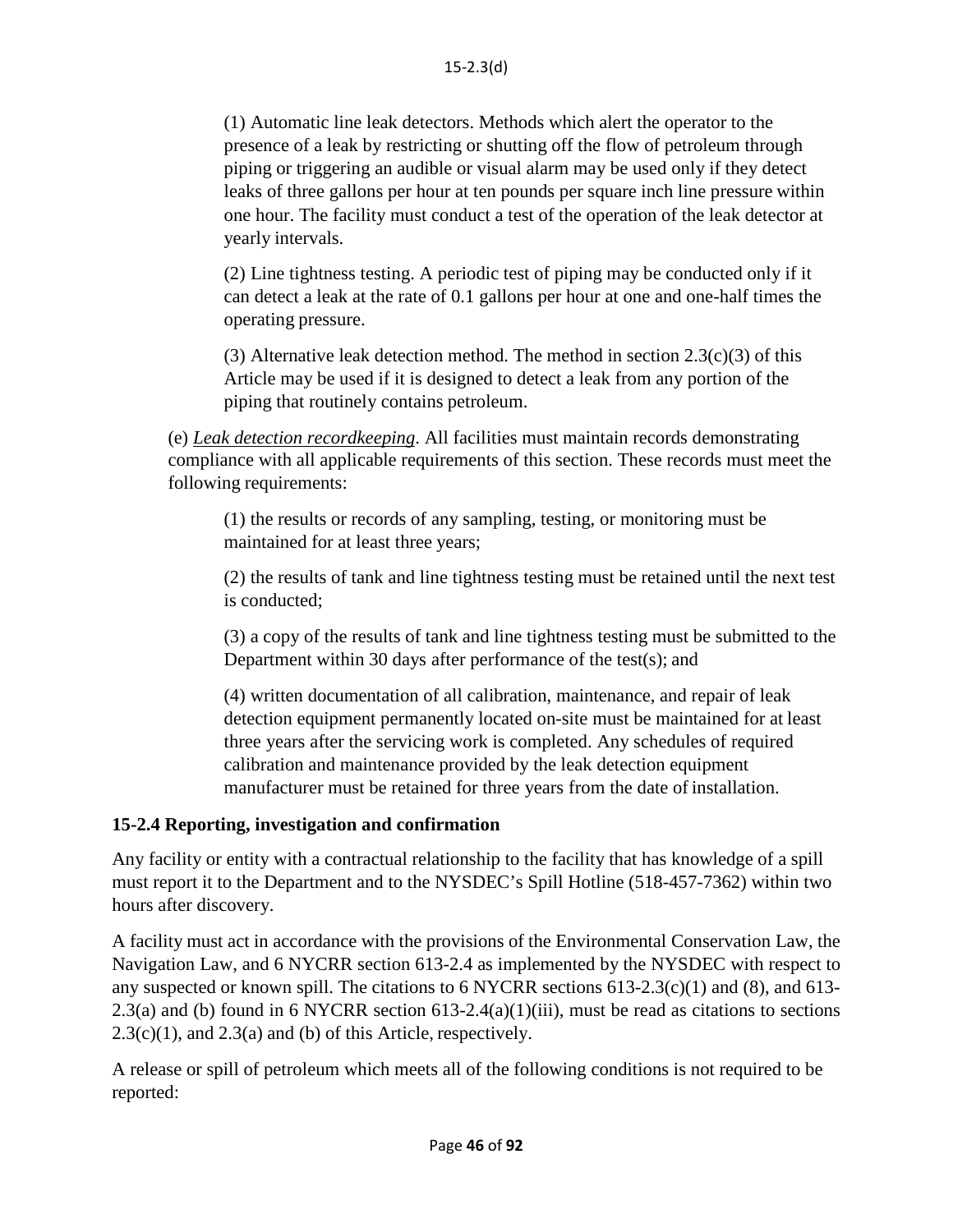- (a) It is known to be less than five gallons in total volume;
- (b) It is contained and under the control of the spiller;
- (c) It has not reached and will not reach the land or waters of the State; and,
- (d) It is cleaned up within two hours after discovery.

# **15-2.5 Operator training**

Every facility that is subject to Subarticle 15-2 must comply with the operator training requirements of 6 NYCRR section 613-2.5.

(a) *General requirements for all UST systems*. Not later than October 11, 2016, every facility must ensure that it has designated Class A, Class B, and Class C Operators who meet the requirements of this section.

(b) *Designation of operators*. Every facility must designate:

(1) one Class A and one Class B Operator for each UST system or group of UST systems (the same individual may be designated as both); and

(2) one or more Class C Operators for each UST system or group of UST systems.

(c) *Documentation*. Every facility must maintain a list of designated Class A, Class B, and Class C Operators and maintain records (paper or electronic) verifying that training and testing, as applicable, have been successfully completed, asfollows:

(1) The list must:

(i) identify all Class A, Class B, and Class C Operators at the facility; and

(ii) include the name of the operator, the class of the operator, the date that the operator was designated, the date that the operator initially completed testing or training, and the date of any retesting.

(2) The records verifying successful completion of training and testing for Class A, Class B, and Class C Operators must, at a minimum, identify the name of the operator and the date tested, as well as passing results. Owners and operators must maintain these records for as long as Class A, Class B, and Class C Operators are designated plus an additional three years. Records of the exam or training must also, at a minimum, be signed by the examiner or trainer and list the printed name of the examiner or trainer and the name, address, and phone number of the employer of the examiner or trainer. Records of testing for Class A or Class B Operators must include those areas in which the Class A or Class B Operator has been tested.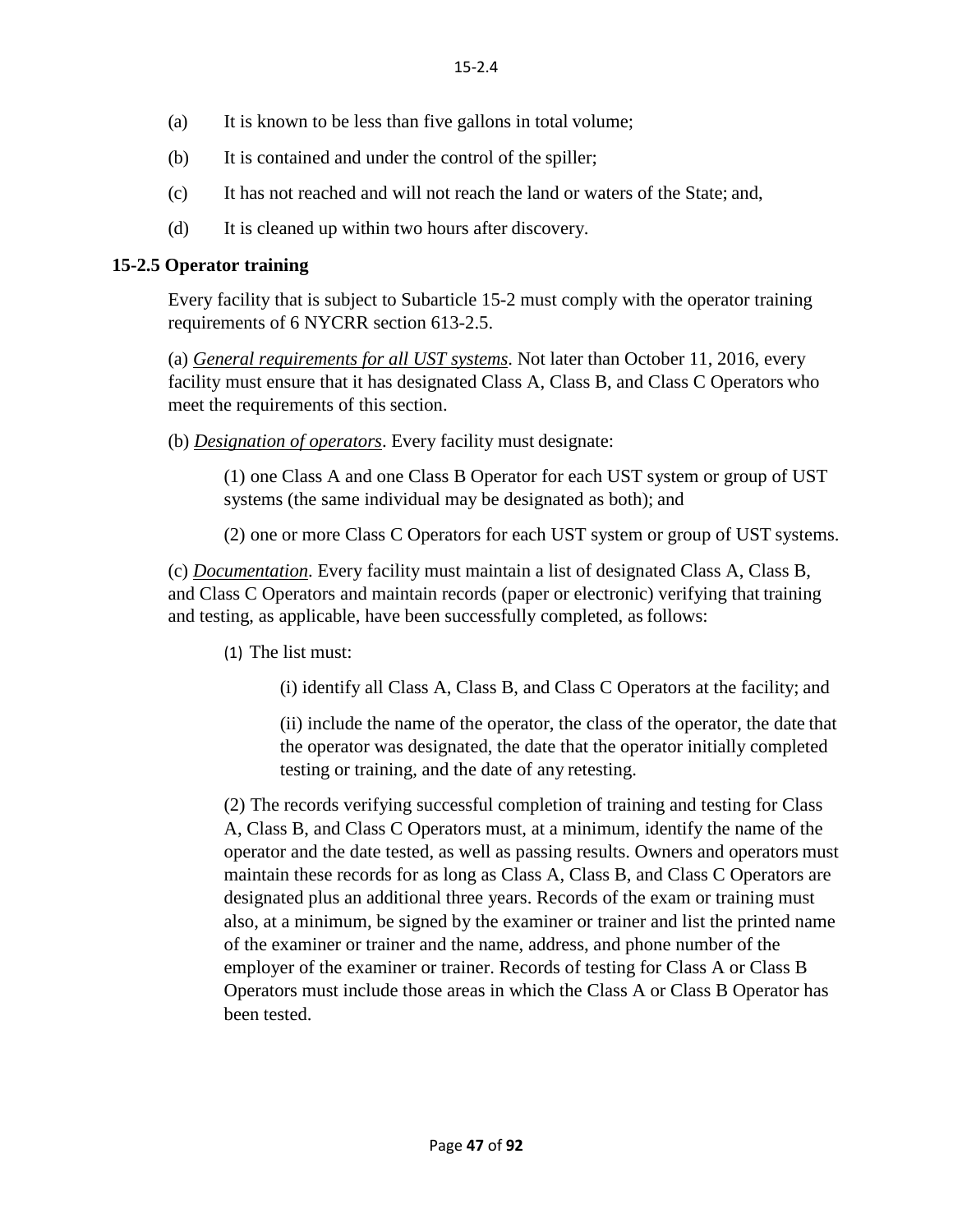#### **15-2.6 Out-of-service UST systems and closure**

#### (a) *Out-of-service UST systems*.

(1) General Provisions

(i) When a UST system is out-of-service, the facility must continue operation and maintenance of corrosion protection in accordance with section 2.2(b) of this Article, and any leak detection in accordance with sections 2.3(a) and (b) of this Article. The facility must comply with the requirements of the Environmental Conservation Law, the Navigation Law, and 6 NYCRR Subpart 613-6 as implemented by the NYSDEC if a release is confirmed.

(ii) Leak detection required under sections  $2.3(a)$  and (b) of this Article is not required as long as the UST system is empty. (The UST system is considered empty when all materials have been removed using commonly employed practices so that no more than 2.5 centimeters (one inch) of residue remain in the system.) However, leak detection required under sections 2.3(a) and (b) of this Article must resume upon resumption of delivery of petroleum into the UST system.

(2) When a UST system is out-of-service for a period of three to twelve months, the facility must also comply with the following requirements:

(i) Leave vent lines open and functioning;

(ii) Cap and secure all other piping, ancillary equipment, and manways; and

(iii) Submit to the Department notification of the change in service of tank systems using forms or electronic means as provided by the Department. Forms are available on the Department website and at the Department office.

(3) When a UST system is out-of-service for more than 12 months, the facility must permanently close the UST system in accordance with subdivisions (b) through (f) of this section.

### (b) *Permanent closure and changes in service*.

(1) The required assessment of the excavation zone under subdivision (c) of this section must be performed after notifying the Department but before completion of the permanent closure or a change in service. The resultant report must be submitted to the Department within 90 days after permanent closure. Within 30 days after permanent closure or a change in service, a facility must submit a registration application to the Department, in accordance with section 1.9(f) of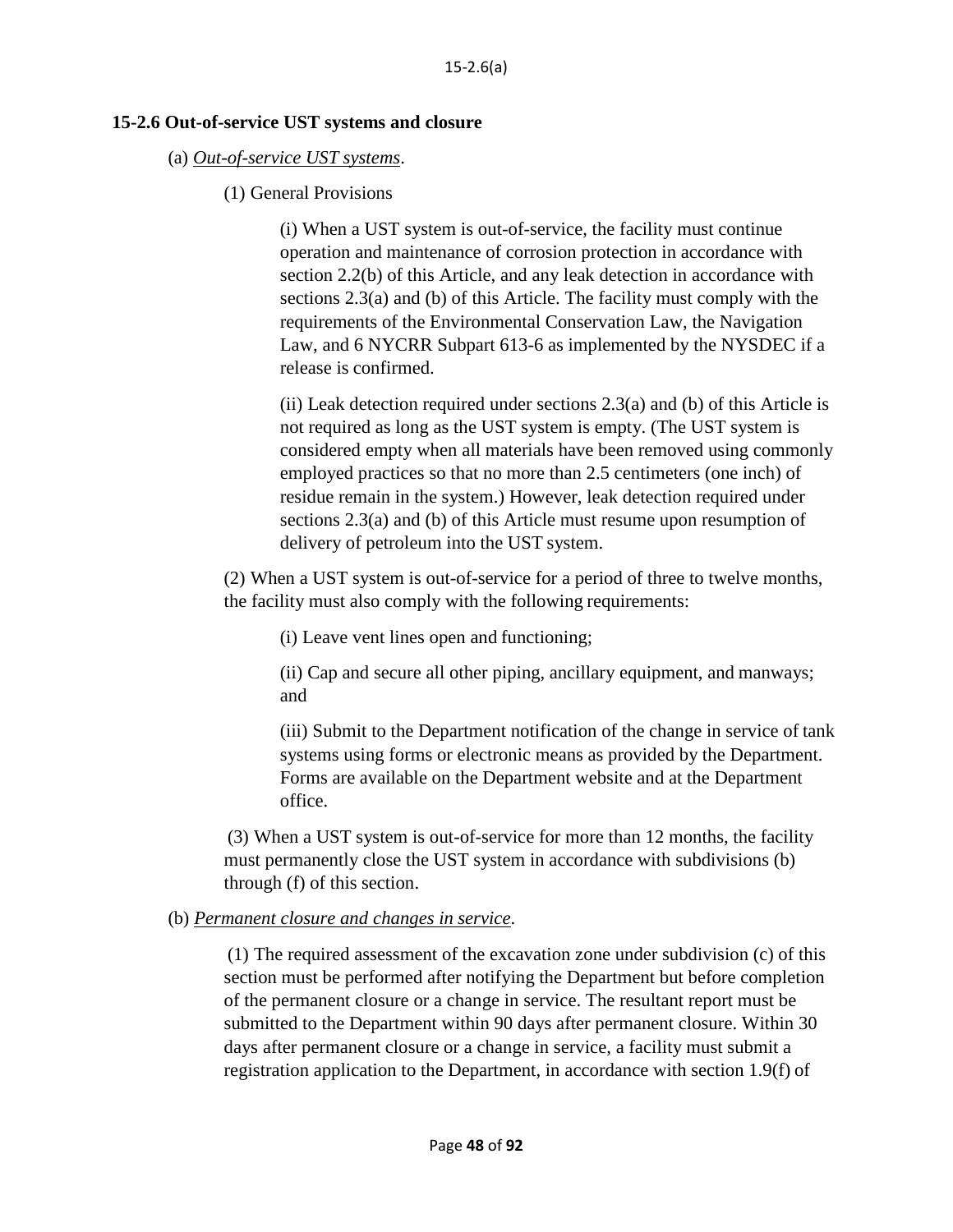this Article, indicating that the UST system has been permanently closed or that a change in service has occurred.

(2) To permanently close a UST system:

(i) The facility must notify the Department at least five days prior to the permanent closure of a UST system in order to allow the Department to conduct an inspection.

(ii) The facility must empty and clean the tank system by removing all liquids, accumulated sludge and rendering the tank vapor-free. Every tank that is part of a UST system that is permanently closed must also be either removed from the ground or filled with an inert solid material (such as sand or concrete slurry).

If an inert solid material is used, all voids within the UST must be filled. All connecting and fill lines must be disconnected and removed or securely capped or plugged. Manways must be securely fastened in place. All monitoring and ancillary equipment must be removed.

(iii) The facility must ensure that all scheduled deliveries to the UST system are terminated.

(3) Use of a UST system to store a substance other than petroleum is considered a change in service. Before a change in service, the facility must empty and clean the UST by removing all liquid and accumulated sludge and conduct a site assessment in accordance with subdivision (c) of this section.

(4) One of the following codes of practice (refer to section 1.10 of this Article for complete citation of references) must be adhered to in order to comply with this subdivision:

- (i) API RP 1604, March 1996;
- (ii) API RP 2016, August 2001;
- (iii) API RP 1631, June 2001; or
- (iv) NFPA 326, 2010 edition.

### (c) *Assessing the site at closure or change in service*.

(1) Before permanent closure or a change in service is initiated, the facility must submit a site assessment plan to the Department for review and approval. The facility must identify methods used to measure for the presence of a release where contamination is most likely to be present at the UST system location. In selecting sample types, sample locations, and measurement methods, the facility must consider the method of closure, the petroleum stored, the type of backfill, the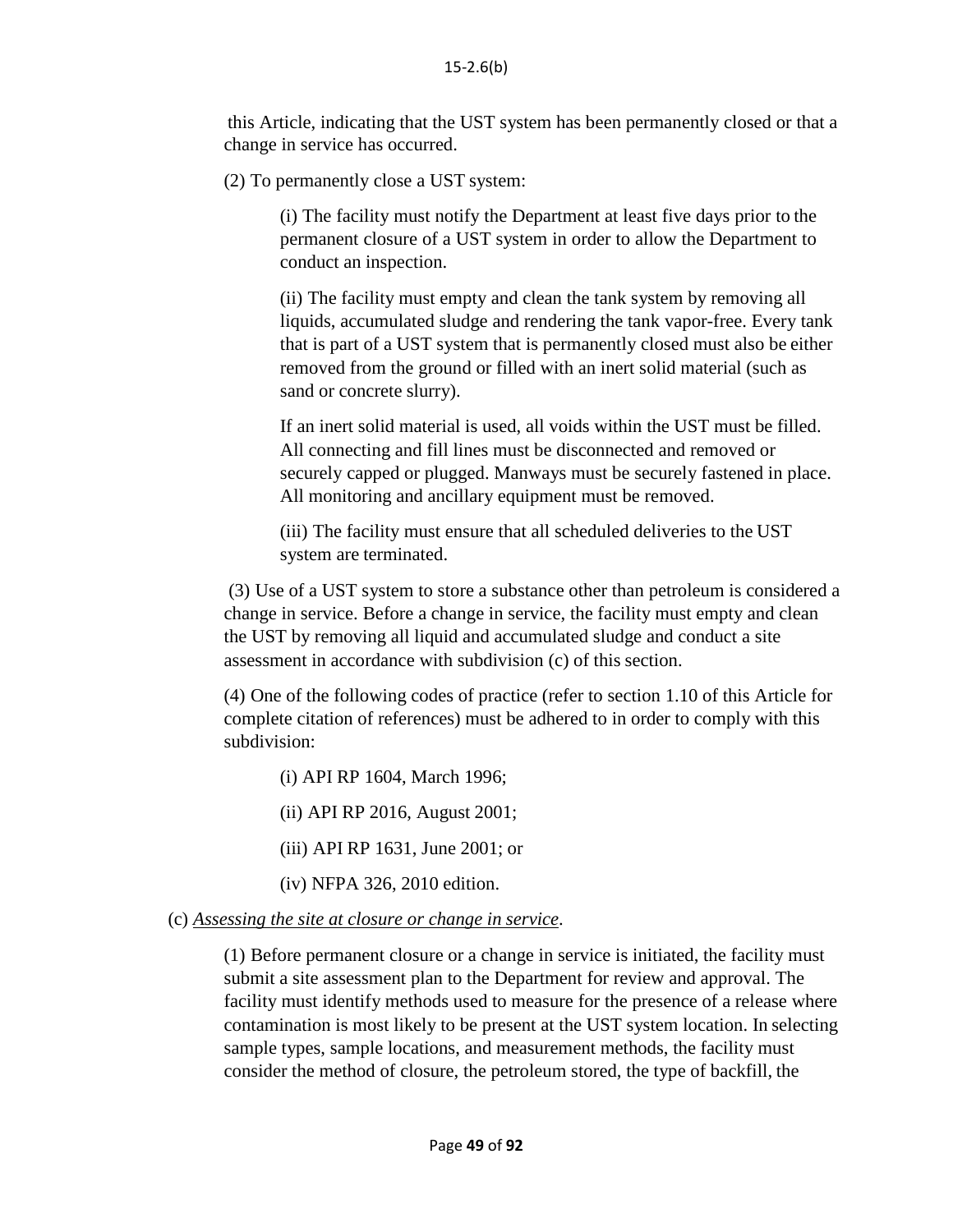depth to groundwater, and other factors appropriate for identifying the presence of a release.

(2) The facility must notify the Department at least five days prior to the implementation of the approved site assessment plan. The facility must keep any excavation open for inspection by the Department. The facility may not backfill the excavation until the facility receives permission from the Department. When authorized by the Department, and after prior written request from the facility, certification by a Professional Engineer licensed in the State of New York as to the condition of the tank and the excavation will be accepted. If a reportable spill is identified, it must be reported to the DEC Spill Hotline at (518) 457-7362.

(3) If contaminated soils, contaminated groundwater, or petroleum as a liquid or vapor is discovered, the facility must begin corrective action in accordance with the Environmental Conservation Law, the Navigation Law, and 6 NYCRR Subpart 613-6 as implemented by the NYSDEC.

# (d) *Disposal of closed tanks*

- (1) Any UST removed from the ground must be visually inspected and all holesor rust penetrations noted. The tank must remain at the site until the Department approves of its transport to an off-site location. When authorized by the Department and after prior written request, certification by a Professional Engineer licensed in the State of New York as to the condition of the tank will be accepted.
- (2) Prior to removal from the site, the facility must render the tank vapor free and puncture it with holes in order to make the tank unfit for re-use.

(e) For any UST system that has been out-of-service since December 27, 1986 and was not properly permanently closed pursuant to Department regulations governing UST system closure, the facility owner must assess the excavation zone and permanently close the UST system in accordance with this section.

(f) *Records for permanent closure or change in service*. The facility must maintain for three years records that are capable of demonstrating compliance with closure requirements under this Subarticle. In addition, the facility must transmit a copy of the records to the Department within 30 days after permanent closure or change in service.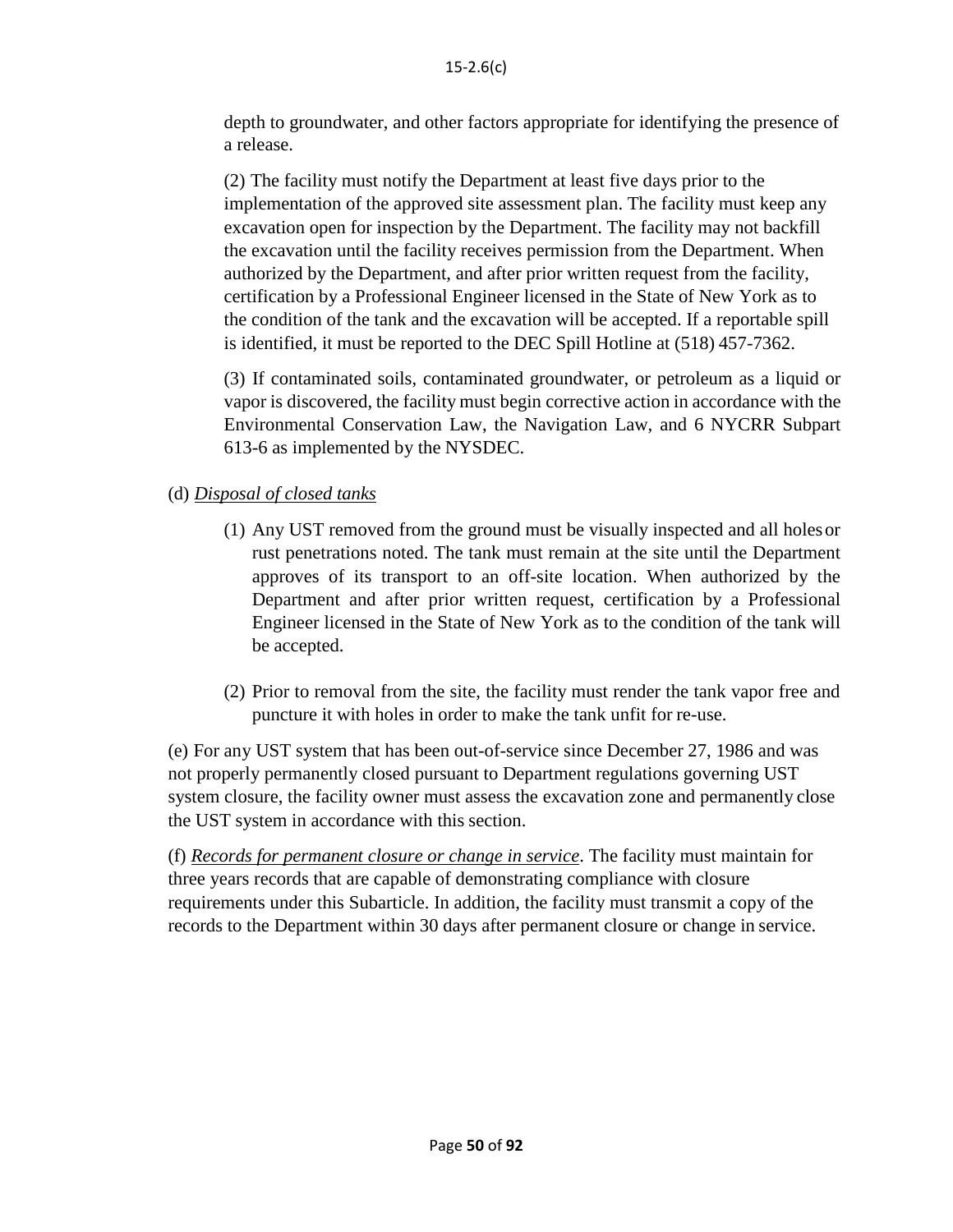# **Article 15-3 UST Systems Subject Only to Title 10**

### **15-3.1 UST systems: design, construction, and installation**

(a) *Applicability*. The provisions of this Subarticle apply to every UST system that is part of a facility, where the UST system:

(1) contains heating oil used for on-premises consumption;

(2) has a storage capacity of 1,100 gallons or less and is used to store motor fuel for non-commercial purposes (not for resale) at a farm or residence;

(3) is part of an emergency generator system at nuclear power generation facilities regulated by the Nuclear Regulatory Commission under 10 CFR Part 50; or

(4) consists of a field-constructed tank.

(b) *Equipment standards for Category 2 and 3 UST systems*. In order to prevent releases due to structural failure, corrosion, or spills and overfills, any facility containing a Category 2 or 3 UST system must meet the following requirements.

(1) Tanks. Each UST must be properly designed and constructed, and any portion underground that routinely contains petroleum must be protected from corrosion, as specified in subparagraphs (iii) through (v) of this paragraph. In addition, all USTs must be secondarily contained in accordance with subparagraph (vi) of this paragraph:

(i) No underground tank may be installed beneath an existing or proposed structure.

(ii) Separation Distances for UST systems:

(a) There must be at least ten feet of horizontal separation between existing or proposed water lines and the tank system. This distance must be measured edge to edge. Petroleum pipes crossing water lines must be laid to provide a minimum vertical distance of 18 inches between the outside of the pipe and the outside of the water line regardless of whether the water line is located above or below the petroleum piping. At crossings, one full length of water line must be located so both joints will be as far from the petroleum piping as possible. Special structural support for the water line and petroleum piping may be required.

(b) A tank system must be at least 100 feet from any water supply well.

(c) Stormwater basins, drywells and sanitary leaching pools must be at least 20 feet from the nearest edge of any UST system.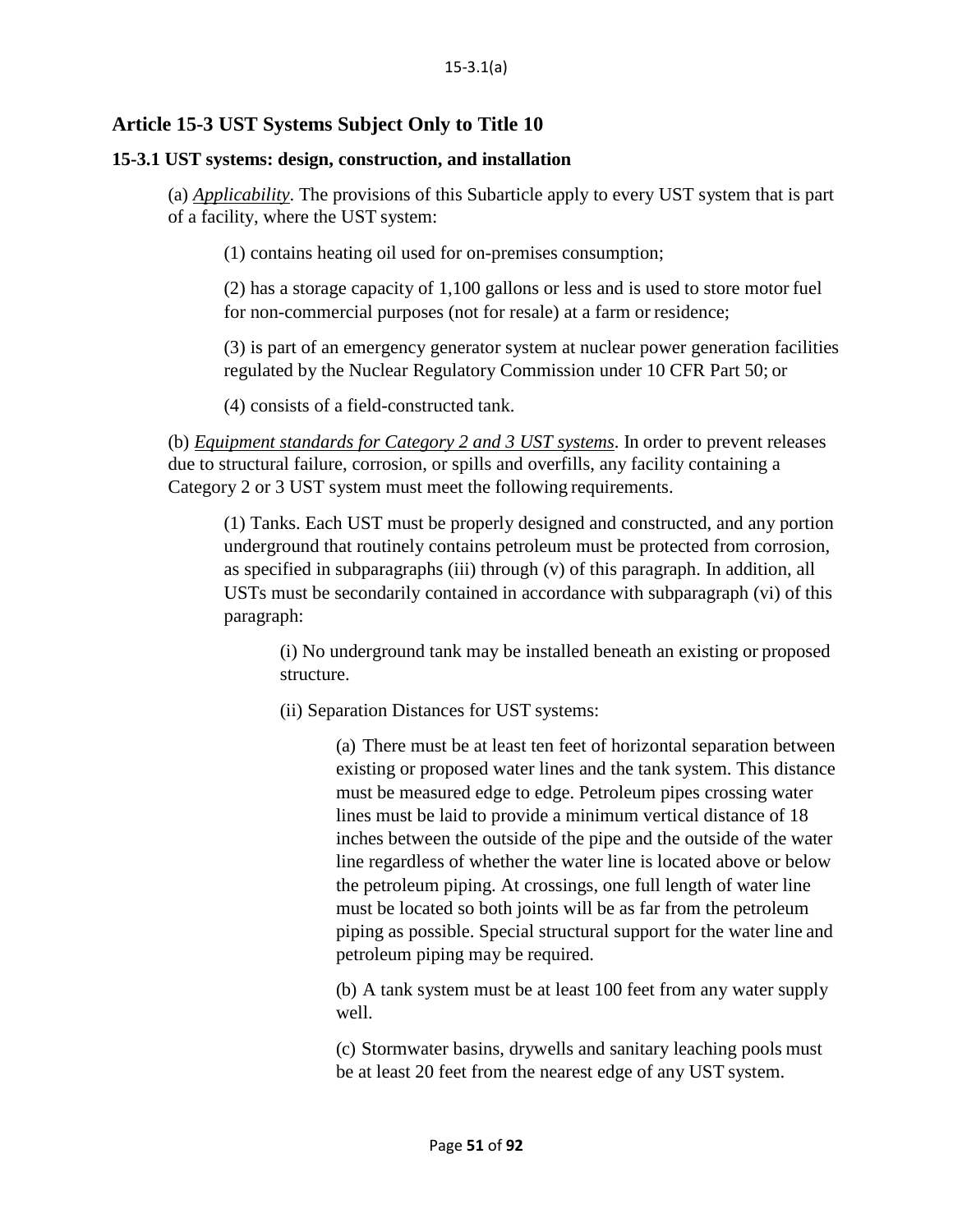(iii) Every UST made of fiberglass-reinforced plastic (FRP) must be designed and constructed according to one of the following codes of practice (refer to section 1.10 of this Article for complete citation of references):

(a) For Category 2 USTs:

(*1*) UL 1316, July 1983; or

(*2*) CAN4-S615-M83, 1983.

(b) For Category 3 USTs:

(1) UL 1316, January 1994; or

(*2*) ULC-S615-98, 1998.

(iv) Every UST made of steel that is cathodically protected must meet the following conditions:

> (a) The UST must be designed and constructed according to one of the following codes of practice (refer to section 1.10 of this Article for complete citation of references):

> > (1) For Category 2 USTs:

(i) UL 58, April 1981; or

(*ii*) ULC-S603-M1981, 1981.

(2) For Category 3 USTs:

(i) UL 58, December 1996; or

(*ii*) ULC-S603-00, 2000.

(b) The UST must be cathodically protected in the following manner:

> (1) The UST must be coated with a suitable dielectric material;

(2) The cathodic protection system must be designed, fabricated, and installed according to one of the following codes of practice (refer to section 1.10 of this Article for complete citation of references):

(i) For Category 2 USTs:

(A) API RP 1632, January 1983;

(*B*) ULC-S603.1-M1982, 1982; or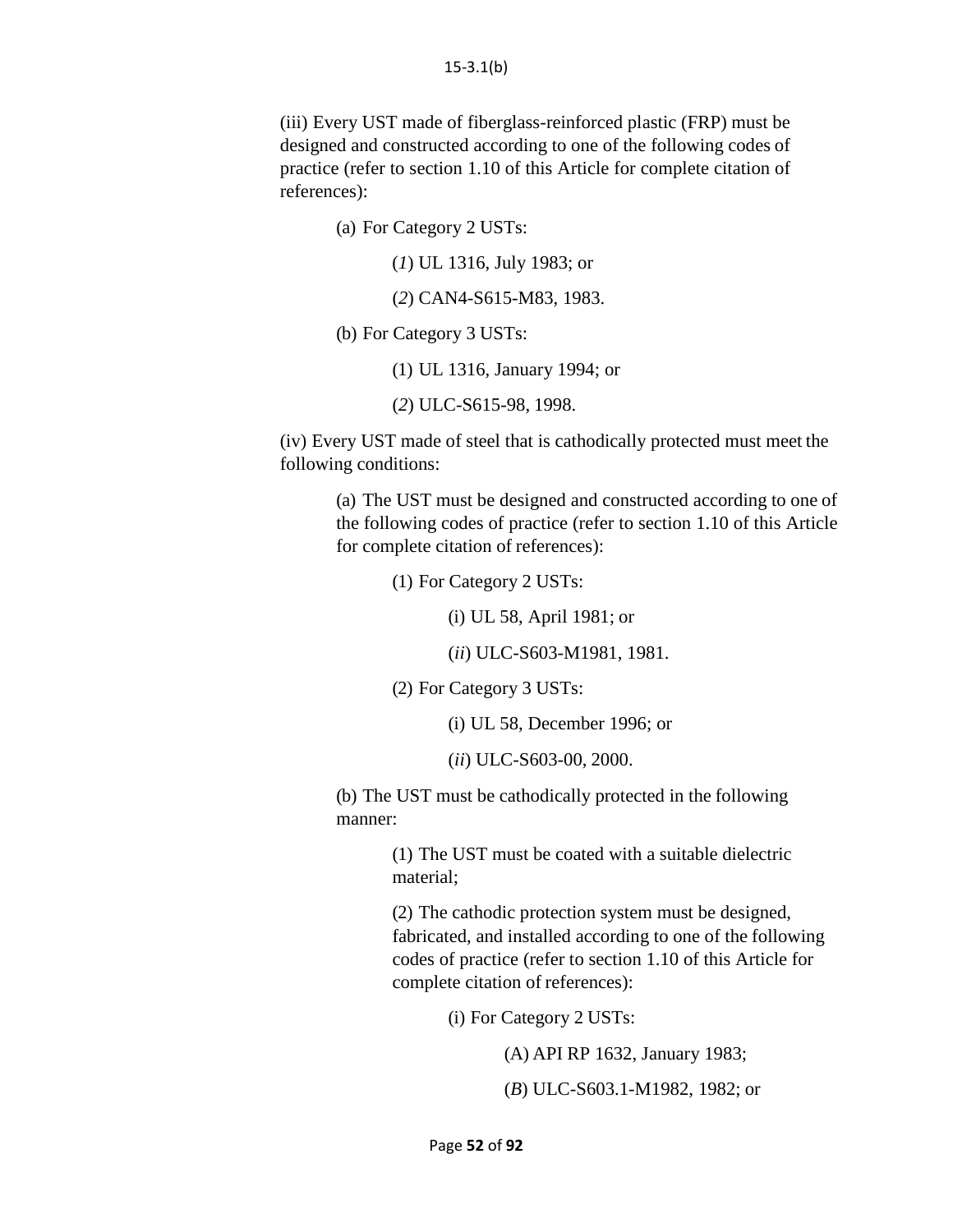(*C*) sti-P3®, July 1983.

(ii) For Category 3 USTs:

(A)sti-P3®, September 2013;

(B) UL 1746, January 2007;

(*C*) ULC-S603.1-11, 2011;

(*D*) NACE SP0285-2011, 2011.

(3) Every field-installed cathodic protection system must be designed by a corrosion expert; and

(4) Every impressed current system must be designed to allow determination of current operating status as required in section 3.2(b)(3) of this Article.

(v) Every UST made of steel that is clad or jacketed with a non-corrodible material must meet the following conditions:

(a) The UST must be designed and constructed according to one of the following codes of practice (refer to section 1.10 of this Article for complete citation of references):

(1) For Category 2 USTs:

(i) UL 58, April 1981; or

(*ii*) ULC-S603-M1981, 1981.

(2) For Category 3 USTs:

(i) UL 58, December 1996; or

(*ii*) ULC-S603-00, 2000.

(b) The tank in a Category 2 UST system must be clad with a noncorrodible material in accordance with the following requirements:

> (1) The UST must be electrically insulated from the piping with dielectric fittings, bushings, washers, sleeves or gaskets which are compatible with petroleum, petroleum additives, and corrosive soils.

(2) The UST must have an exterior fiberglass reinforced plastic shell bonded firmly to the steel. This must consist of a base coat of resin five to eight mils (0.005 to 0.008 inch) in thickness overlain by two layers of resin with fiberglass reinforcement with a thickness of at least 85 mils (0.085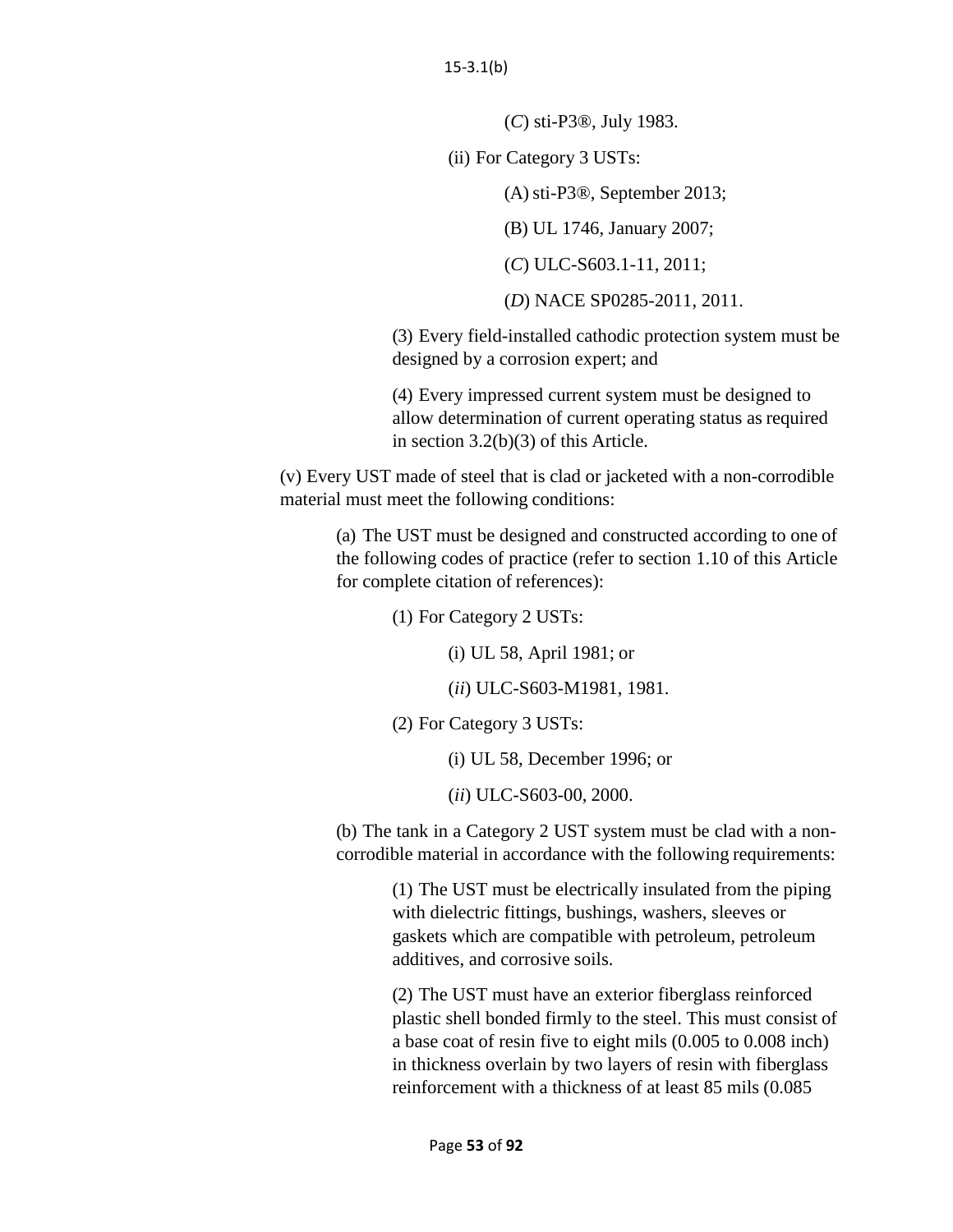inch) after rolling. A final coat of resin must be applied to a thickness of 10 to 15 mils (0.01 to 0.015 inch). The thickness of the completed coating must be a minimum of 100 mils (0.1 inch) after curing. The coating's coefficient of thermal expansion must be compatible with steel so that stress due to temperature changes will not be detrimental to the soundness of the coating and a permanent bond between coating and steel is maintained. The coating must be of sufficient density and strength to form a hard impermeable shell which will not crack, wick, wear, soften, or separate and which must be capable of containing the product under normal service conditions in the event the steel wall is perforated. The coating must be non-corrodible under adverse underground electrolytic conditions and must be compatible with petroleum products and petroleum additives.

(3) The coating must be factory-inspected for air pockets, cracks, blisters, pinholes, and electrically tested at 10,000 volts for coating short circuits or coating faults. Any defects must be repaired. The coating must be factory checked with a Barcol Hardness Tester or equivalent to assure compliance with the manufacturer's minimum specified hardness standard for cured resin.

(c) The tank in a Category 3 UST system must be clad or jacketed with a non-corrodible material which is designed, fabricated, and installed according to one of the following codes of practice (refer to section 1.10 of this Article for complete citation of references):

(*1*) UL 1746, January 2007;

(2) STI F894, September 2013;

(3) STI F961, September 2013; or

(4) STI F922, January 2013.

(vi) Every UST must be secondarily contained according to the following:

(a) The secondarily contained UST must:

(1) be able to contain petroleum leaked from the primary containment until it is detected and removed; and

(2) be able to prevent the release of petroleum.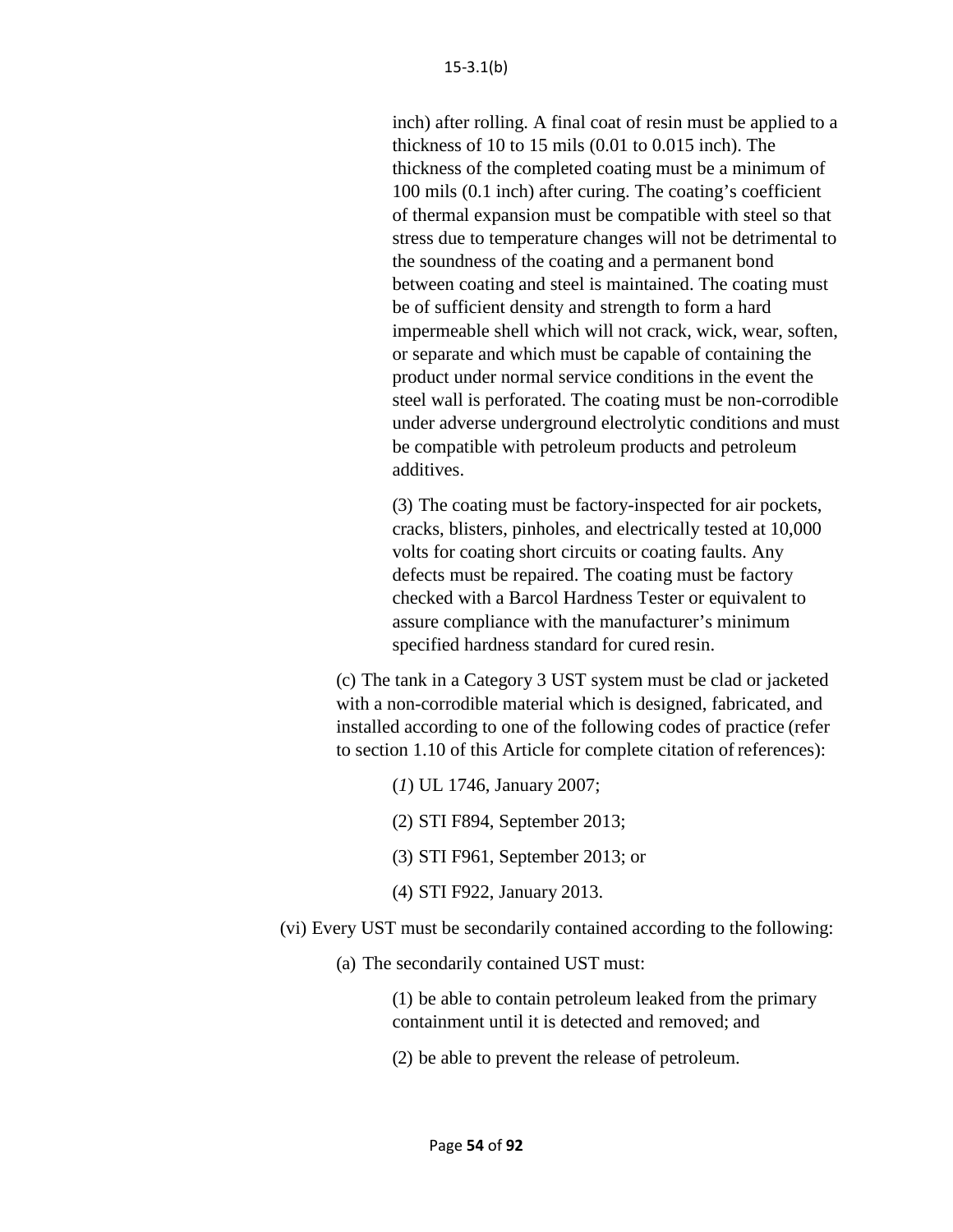(b) The tank in a Category 2 UST system must have a secondary containment system which must consist of one of the following:

> (1) Double-walled USTs. A double-walled UST which is designed and manufactured in accordance with all of the following standards:

> > (i) the interstitial space of the double-walled UST can be monitored for tightness;

(ii) outer jackets made of steel must have a minimum thickness of 10-gauge and must be coated as prescribed in section  $3.1(b)(1)(iv)(b)(1)$  or  $(iv)(b)(2)$  of this Article;

(iii) there are no penetrations of any kind through the jacket to the UST except top entry manholes and fittings required for filling the tank, venting the tank, or monitoring the interstitial space;

(iv) the outer jacket must cover 100 percent of the UST; and

(v) the jacket must be designed to contain an inert gas or liquid at a pressure greater than the maximum internal pressure or be able to contain a vacuum for a period of one month.

(2) Vaults. If a vault is used for secondary containment, the vault must be water tight, impervious to leakage of petroleum and able to withstand chemical deterioration and structural stresses from internal and external causes. The vault must be a continuous structure with a chemicalresistant water stop used at any joint. There must be no drain connections or other entries through the vault except there may be top entry manholes and other top openings for filling and emptying the UST, for venting, and for monitoring and pumping of petroleum which may leak into the vault.

(3) Cut-off walls. If a cut-off wall is used:

(i) The cut-off wall may be used only where groundwater levels are above the bottom of the UST excavation.

(ii) A cut-off wall must consist of an impermeable barrier which has a permeability rate to water equal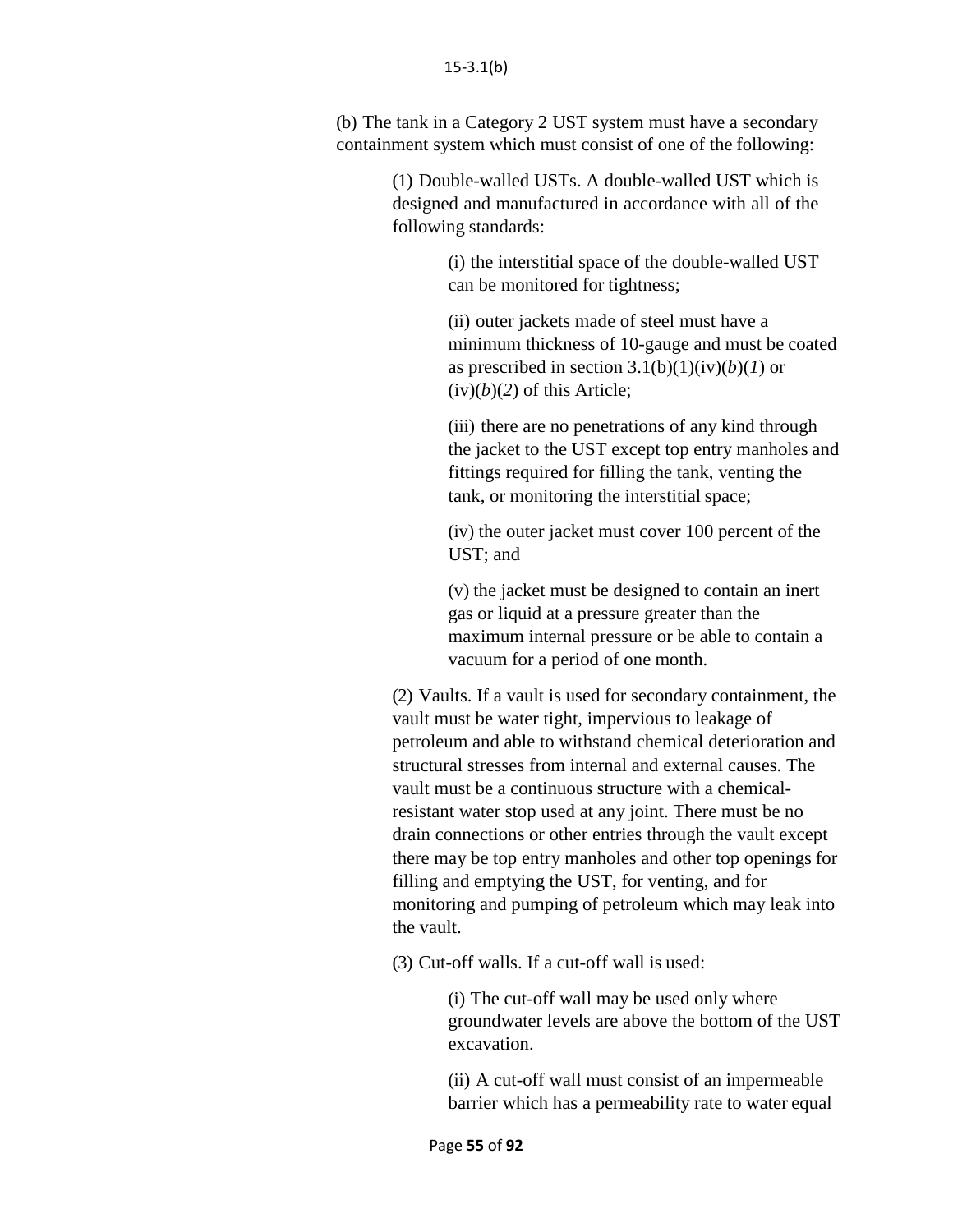to or less than  $1\times10$ -6 cm/sec. It must not deteriorate in an underground environment and in the presence of petroleum.

(iii) A cut-off wall must extend around the perimeter of the excavation and to an elevation below the lowest groundwater level.

(iv) If a synthetic membrane is used for a cut-off wall, any seams, punctures or tears in the membrane must be repaired and made leak tight prior to backfilling. No penetrations of the cut-off wall are allowed.

(v) Impervious native soil may serve as a cut-off wall when the impervious soil is continuous and is of sufficient depth, thickness, and extent to contain a leak. The soil must have a permeability rate to water equal to or less than  $1\times10-6$  cm/sec.

(c) The tank in a Category 3 UST system must be double-walled and must be designed and constructed according to one of the following codes of practice (refer to section 1.10 of this Article for complete citation of references):

> (1) UL 58, December 1996; (*2*) UL 1316, January 1994; (*3*) UL 1746, January 2007; (4) STI F841, January 2006; or (5) STI F922, January 2013.

(2) Piping. Piping that routinely contains petroleum and is in contact with the ground must be properly designed, constructed, and protected from corrosion in accordance with subparagraphs (i) or (ii) of this paragraph. In addition, such piping installed after October 11, 2015 must be secondarily contained in accordance with subparagraph (iii) of this paragraph.

(i) Piping made of a non-corrodible material must meet the following conditions.

> (a) The materials, joints, and joint adhesives must be compatible with petroleum, petroleum additives, and corrosive soils.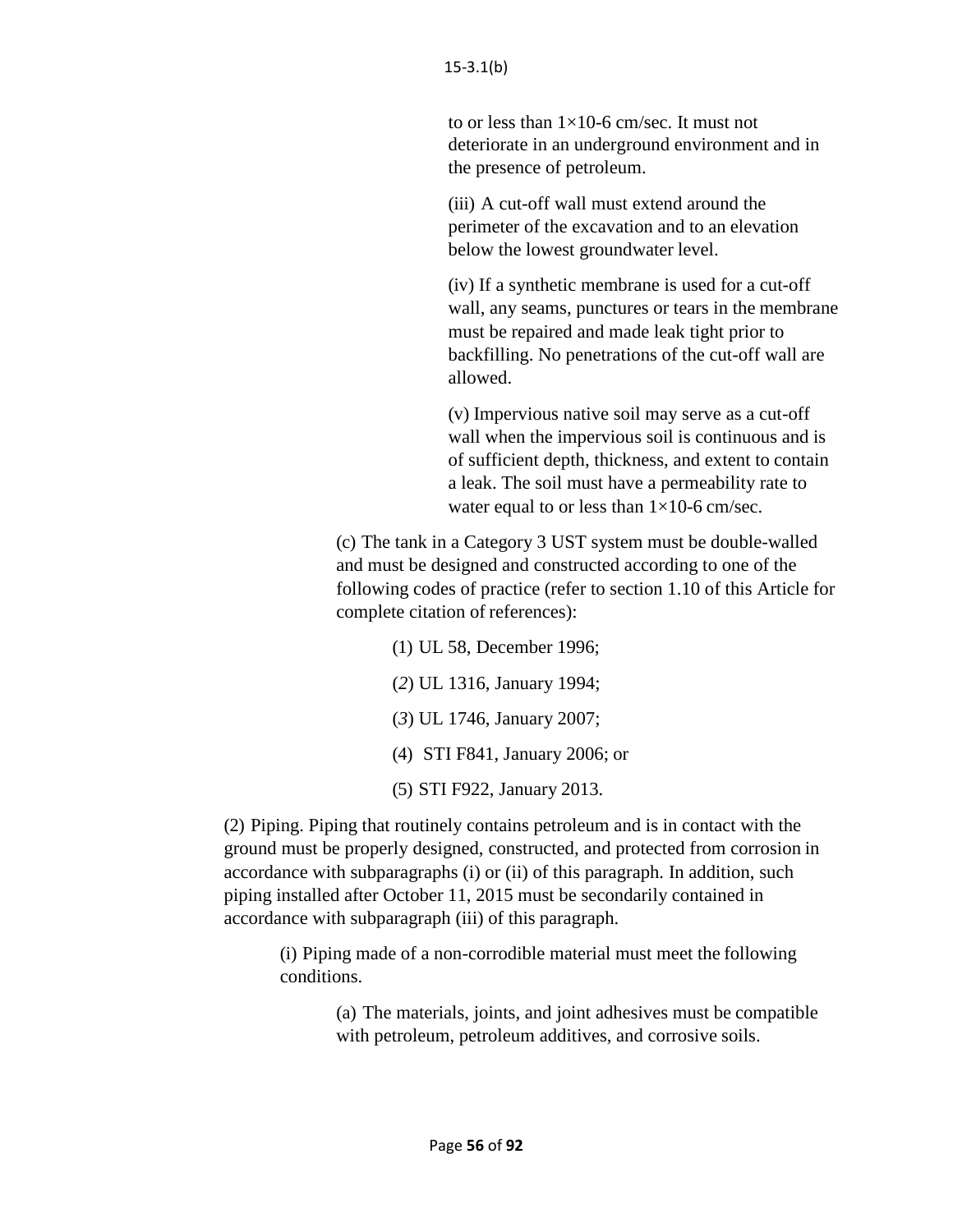#### 15-3.1(b)

(b) All underground piping must be designed, constructed, and installed with access ports to permit tightness testing without the need for extensive excavation.

(c) All joints must be liquid and air tight.

(d) All underground piping must be tested for tightness before being covered, enclosed or placed in use.

(e) All piping that is installed after October 11, 2015 must be designed and constructed according to one of the following codes of practice (refer to section 1.10 of this Article for complete citation of references):

(1) UL 971, February 2006; or

(*2*) ULC-S660-08, 2008.

(ii) Piping made of steel that is cathodically protected must meet the following conditions.

> (a) The cathodic protection system must provide a minimum of 30 years of protection in corrosive soils.

(b) Cathodic protection must be provided by the use of sacrificial anodes or impressed current.

(c) Where sacrificial anodes or impressed current systems are used, monitors to check on the adequacy of the system must be installed and kept in proper working condition. If at any time the monitor shows that the electrical current necessary to prevent corrosion is not being maintained, the system must be repaired or the piping will be considered unprotected and must be tested for tightness in accordance with section 2.3(d)(2) of this Article.

(d) Except where cathodic protection is provided by impressed current, underground piping must have dielectric bushings, washers, sleeves, or gaskets installed at the end to electrically isolate the piping from the UST and the dispenser. These dielectric connectors must be compatible with petroleum, petroleum additives, and corrosive soils.

(e) All underground piping must be designed, constructed, and installed with access ports to permit tightness testing without the need for extensive excavation.

(f) All joints must be liquid and air tight.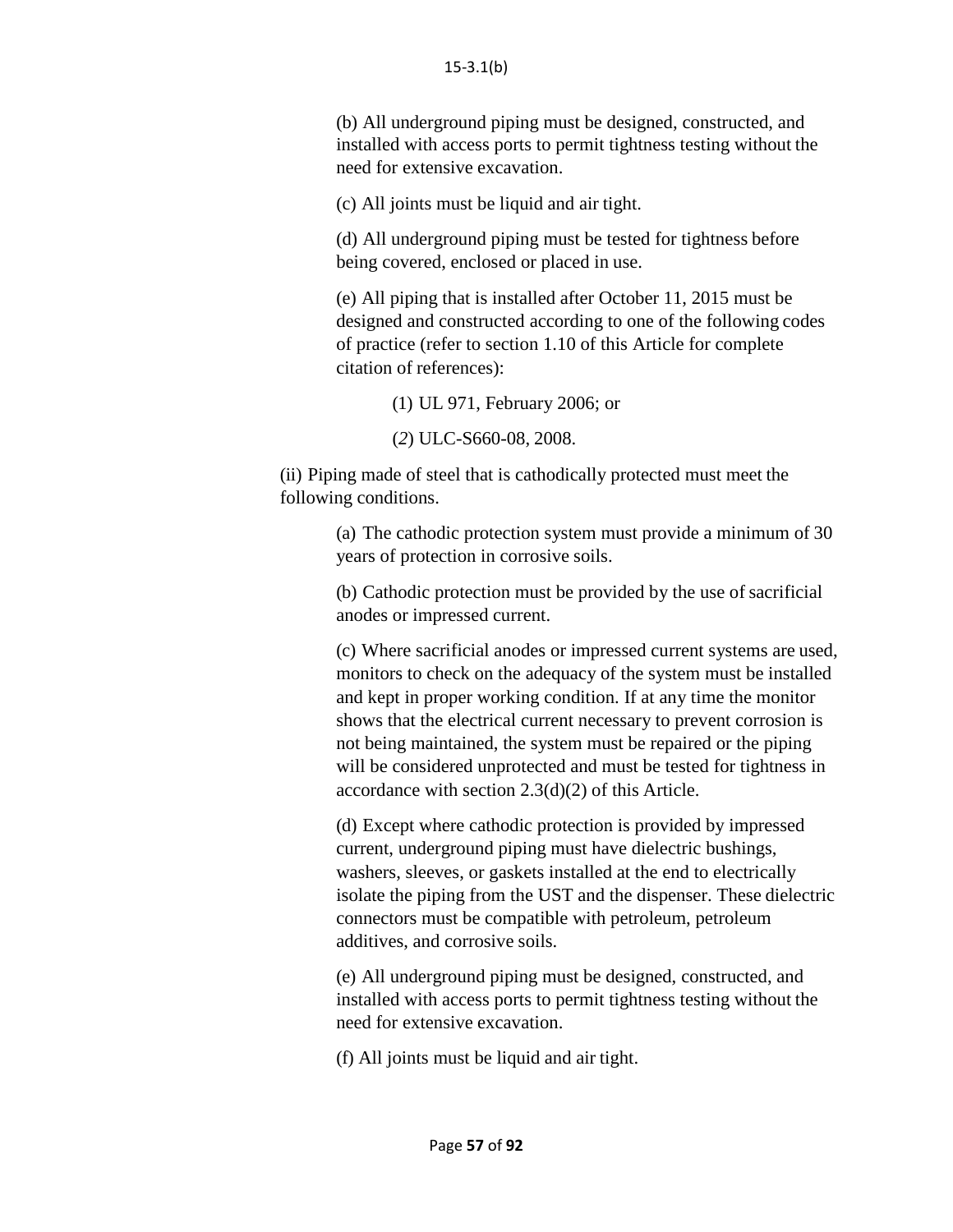#### 15-3.1(b)

(g) All underground piping must be tested for tightness in accordance with section 2.3(d)(2) of this Article before being covered, enclosed, or placed in use.

(h) All piping that is installed after October 11, 2015 must meet the following conditions:

> (1) The piping is designed and constructed according to UL 971A, October 2006 (refer to section 1.10 of this Article for complete citation of references);

(2) The piping is coated with a suitable dielectric material;

(3) The cathodic protection system is designed, fabricated, and installed according to one of the following codes of practice (refer to section 1.10 of this Article for complete citation of references):

(i) API RP 1632, January 1996 (revised 2002);

(ii) STI R892, January 2006;

(*iii*) NACE SP0169-2013, 2013; or

(i*v*) NACE SP0285-2011, 2011.

(4) Any field-installed cathodic protection system is designed by a corrosion expert; and

(5) Any impressed current system is designed to allow determination of current operating status as required in section 3.2(b)(2) of this Article.

(iii) All piping installed after October 11, 2015 must be secondarily contained and meet the following conditions:

- *(a)* be able to contain petroleum leaked from the primary containment until it is detected and removed;
- *(b)* be able to prevent the release of petroleum; and
- *(c)* be double-walled pipe with Underwriters Laboratories (UL) approval for the intended use.

(3) Overfill prevention equipment.

(i) Overfill prevention equipment must be used that will alert the operator or carrier when the UST is no more than 90 percent full by triggering a high-level alarm.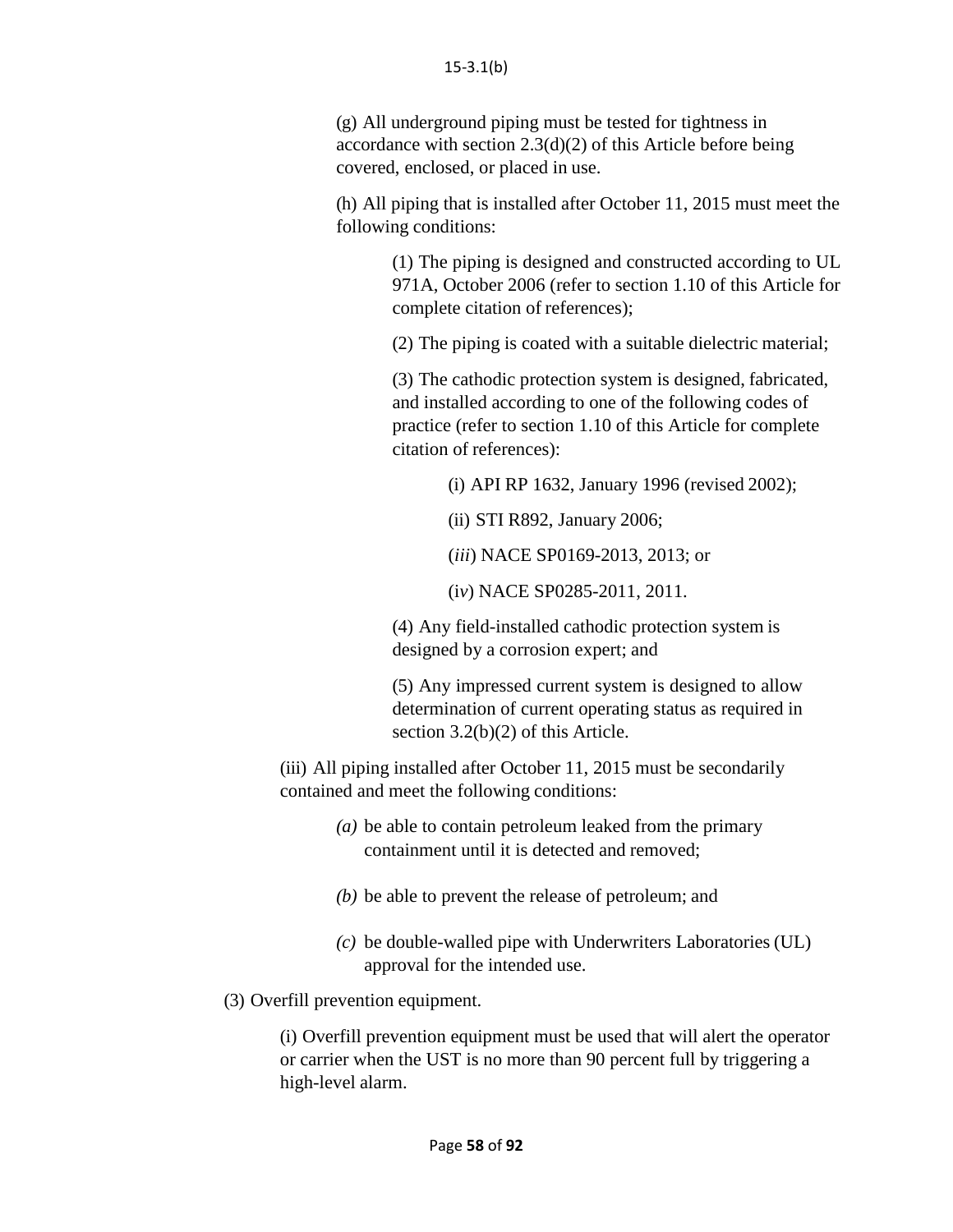(ii) A facility is not required to use the overfill prevention equipment specified in subparagraphs (i) and (iii) of this paragraph if the UST system is manually filled at the tank by transfers of no more than 25 gallons at one time.

(iii) Every tank must be equipped with both visual and audible high-level alarms.

*(a)* High-level alarm components:

(1) The high-level alarm systems must consist of, but not be limited to, a petroleum level sensing unit and an alarm panel. The level sensing element may be any type (for example, mechanical float, optical, ultrasonic, capacitance, or conductance).

(2) The alarm panel must be equipped with both audible and visual warning devices. The audible element may be a horn or bell which can be heard by the person filling the tank. The visual element may be a steady burning or flashing light which can be seen in daylight by the person filling the tank. The alarm panel must be equipped with a reset button which will deactivate the audible alarm at high petroleum level indication, but the visual alarm must remain on until the petroleum level drops below the highlevel. Subsequent high-level conditions must activate both the audible and visual alarms.

(3) The alarm panel must be equipped with a test button capable of monitoring the working condition of the audible and visual alarms.

(4) The alarm panel must be located where it will be seen and heard by the person filling the tank. For multiple tank configurations, one visual alarm must be furnished for each tank. One audible alarm for multiple tank system configurations is acceptable, but the audible alarm must be independently activated by each tank probe.

(5) The alarm system must be UL approved. Electrical enclosures mounted on the tank systems must be explosion proof where dictated by the tank system contents. Outdoor electrical enclosures must be weatherproof. Power on/off switches on the level sensor or alarm panel or any other component of the level alarm system are not acceptable.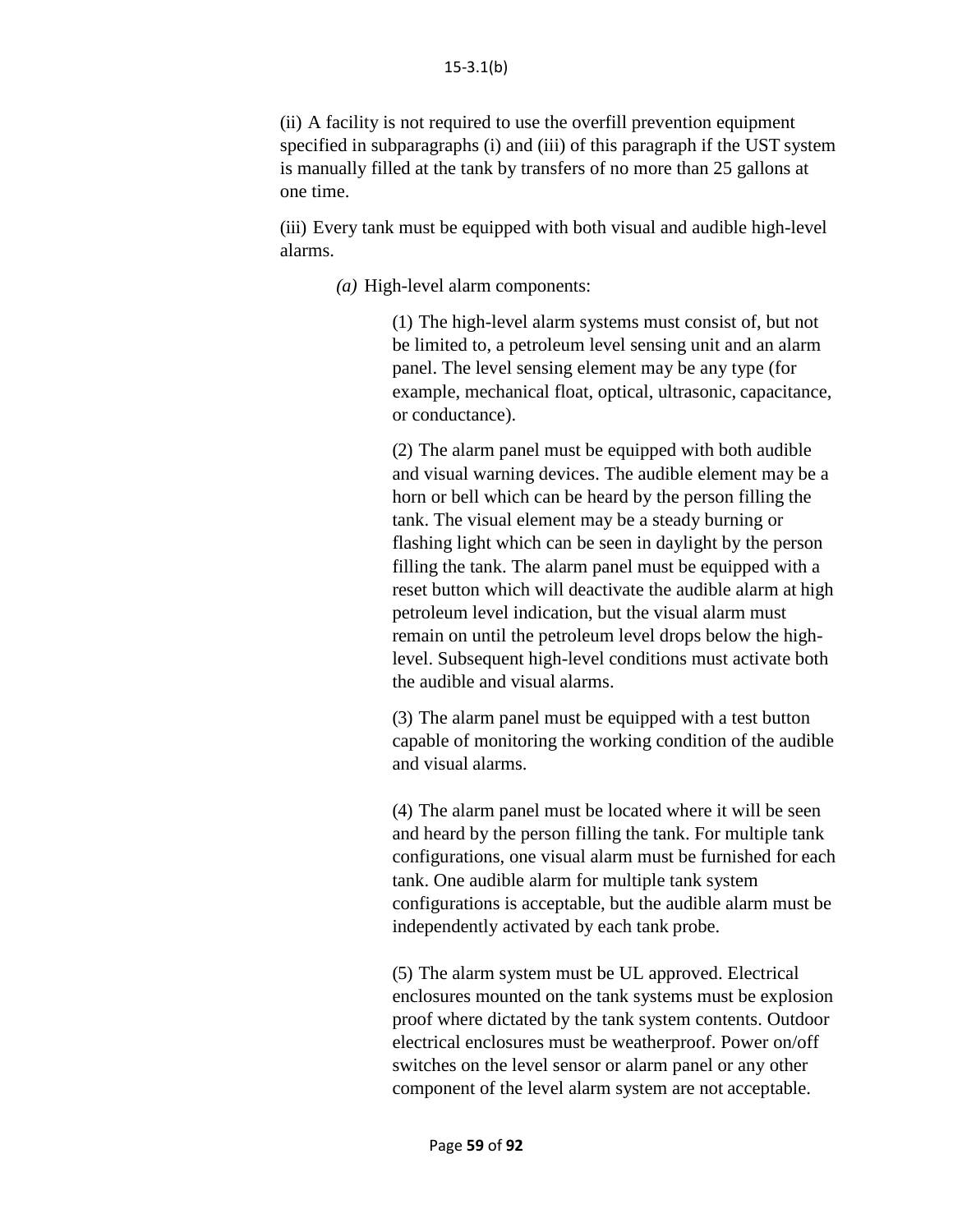(6) All components must be hard wired; plug-in type cords are not acceptable. Upon high petroleum level the audible and visual alarms must activate. On pump-filled tank or pressure fed tanks, the high-level alarm system must be interlocked with on-site pumps used to fill tanks. The highlevel alarm system must shut down the pumps and activate the audible/visual alarms upon high-level. The pump starter and level alarm system must be interlocked such that the pump filling the tank cannot be restarted until the petroleum level drops below the high-level alarm condition.

*(b)* High-level alarm exemption:

When approved by the Department, a heating oil tank with a design capacity of no more than 550 gallons may use a whistle vent alarm in lieu of an audible visible high-level alarm provided that the vent pipe terminates adjacent to the fill pipe and higher than the fill pipe opening.

(4) Installation.

(i) Every Category 2 or 3 UST system must be installed in accordance with:

> *(a)* National Fire Protection Association (NFPA) No. 31, "Standard for the Installation of Oil Burning Equipment," 2016 edition; and

*(b)* the manufacturer's instructions. This includes repair of any damage to the tank coatings prior to backfilling.

(ii) A Permit to Construct must be obtained as per section  $1.9(i)(1)$  of this Article prior to installation of a Category 3 UST system.

(iii) As-Built plans and the installer's certification. The facility must maintain at the facility the following information for the life of every Category 2 or 3 UST system:

*(a)* as built plans required under section 1.9(i)(3);

*(b)* for each UST system component installed after October 11, 2015, a signed statement by the installer certifying that the UST system component was installed in compliance with subparagraph (i) of this paragraph; and

*(c)* for each UST system component installed after October 11, 2015, the completed manufacturer's installation checklist showing that the UST system component was installed in accordance with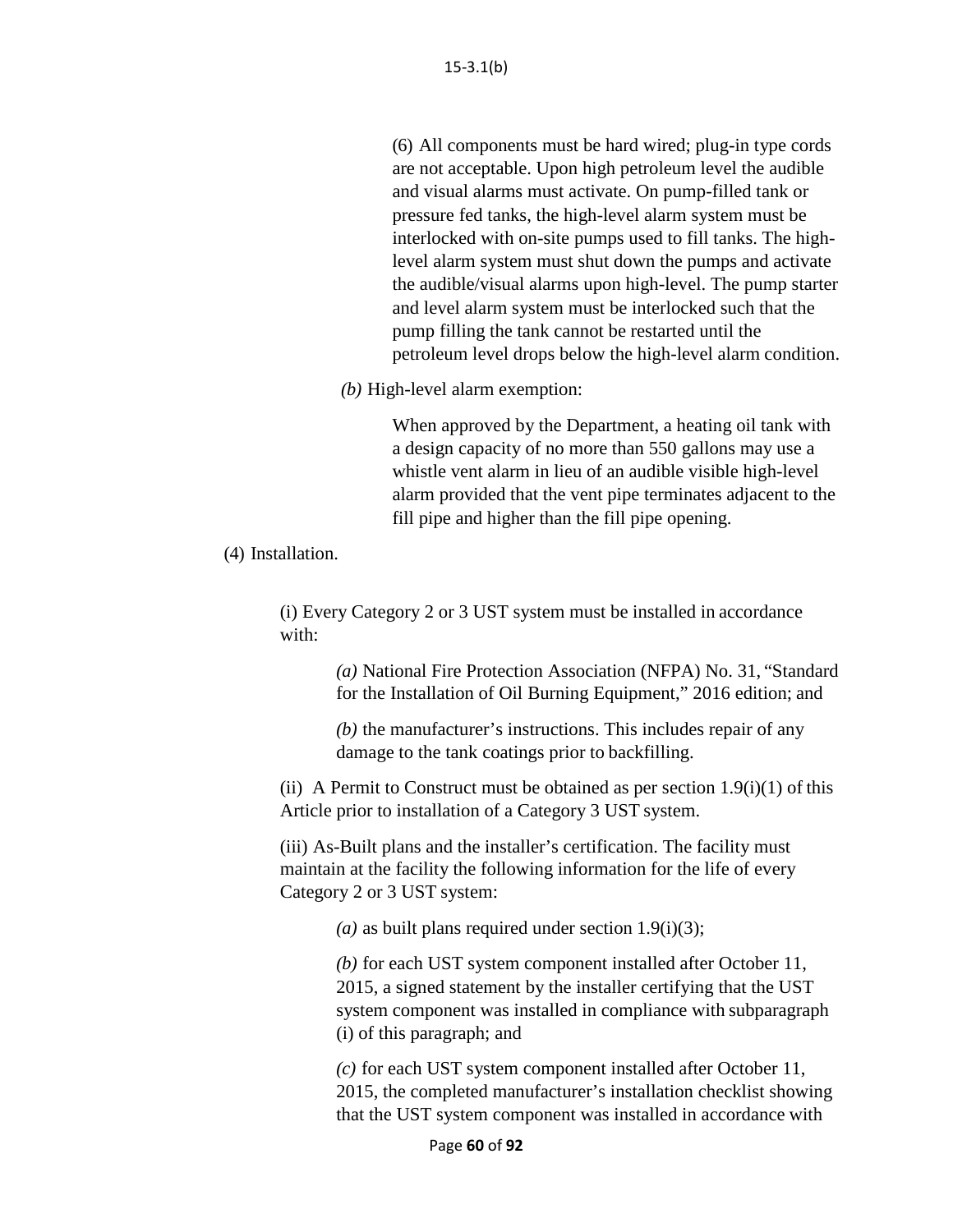the manufacturer's instructions and that the UST system component installation has been inspected and certified by a registered professional engineer with education and experience in UST system installation.

(iii) Before first receiving petroleum

(a) every Category 3 tank must be tested for tightness in accordance with sections  $2.3(b)(1)(iv)$  and  $2.3(c)(2)$ ; and

(b) piping installed after October 11, 2015 must be tested for tightness in accordance with section 2.3(d)(2).

(5) Valves.

(i) Every dispenser of motor fuel under pressure from a remote pumping system must be equipped with a shear valve (impact valve) that is located in the supply line at the inlet of the dispenser. The valve must be designed to close automatically in the event that the dispenser is accidentally dislodged from the inlet pipe. For a valve installed on or before October 11, 2015, a valve meeting the standards set forth in NFPA 30A (1984 edition), section 4-3.6 meets the requirements of this subparagraph. For a valve installed after October 11, 2015, a valve meeting the standards set forth in NFPA 30A (2012 edition), section 6.3.9 meets the requirements of this subparagraph.

(ii) Every dispenser of motor fuel that causes a gravity head must be equipped with a device such as a solenoid valve that is positioned adjacent to and downstream from the operating valve. The valve must be installed and adjusted so that liquid cannot flow by gravity from the UST system in case of piping or dispenser hose failure. For a valve installed on or before October 11, 2015, a valve meeting the standards set forth in NFPA 30A (1984 edition), section 2-1.7 meets the requirements of this subparagraph. For a valve installed after October 11, 2015, a valve meeting the standards set forth in NFPA 30A (2012 edition), section 4.2.4 meets the requirements of this subparagraph.

(iii) Every fill pipe leading to a pump-filled UST must be equipped with a properly functioning check valve or equivalent device which provides automatic protection against backflow. A check valve is required only when the piping arrangement of the fill pipe is such that backflow from the receiving tank is possible.

(iv) Each connection on a gravity-drained UST through which petroleum can normally flow must be equipped with an operating valve to control the flow. For a valve installed on or before October 11, 2015, a valve which meets the standards set forth in NFPA 30 (1984 edition), section 2-2.7.1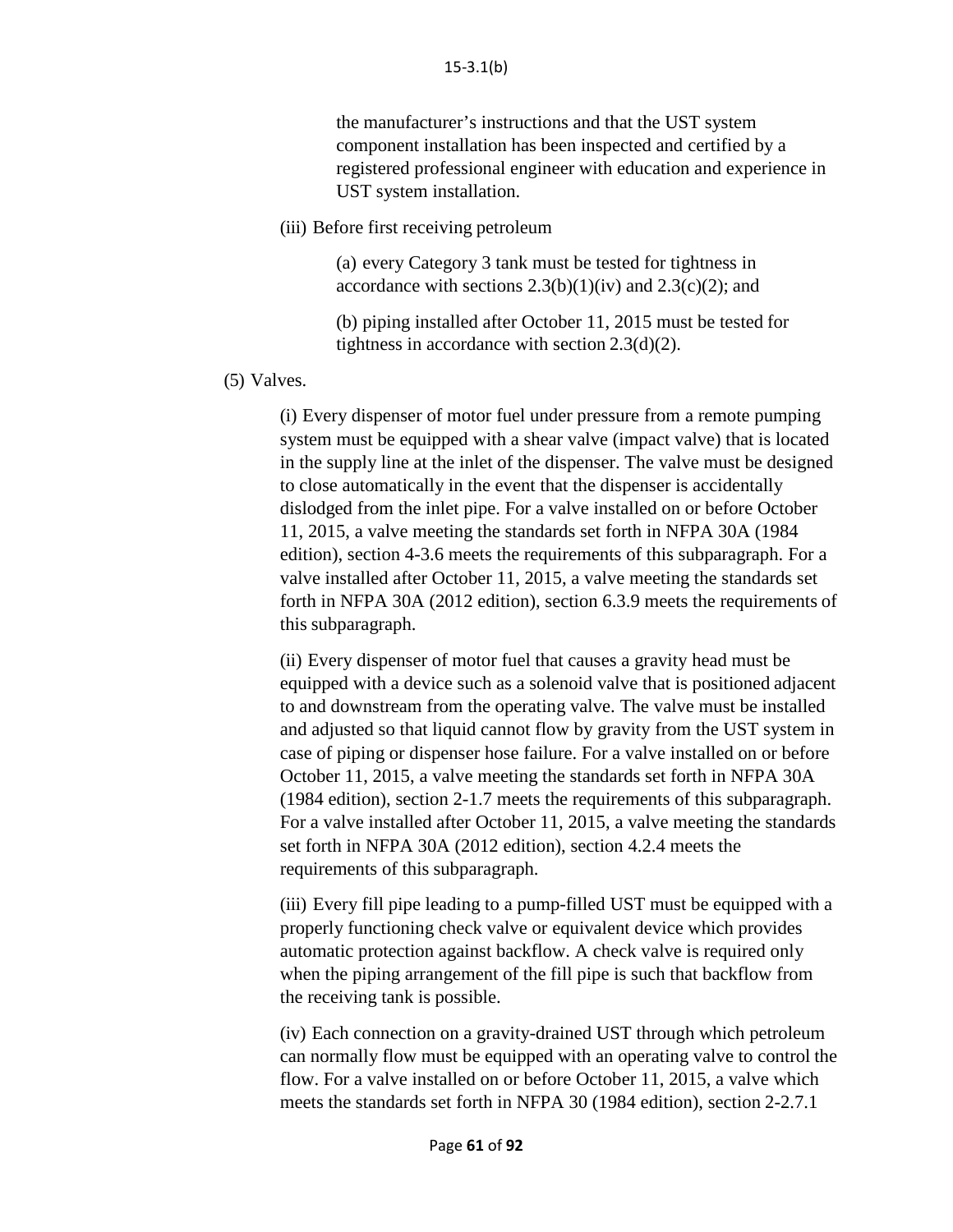meets the requirements of this subparagraph. For a valve installed after October 11, 2015, a valve meeting the standards set forth in NFPA 30 (2012 edition), section 22.13.1 meets the requirements of this subparagraph.

(c) *Category 1 UST systems*.

Every Category 1 UST system must be permanently closed pursuant to section 3.5 of this Article.

## **15-3.2 General operating requirements**

## (a) *Spill and overfill prevention*.

(1) All underground tanks must be provided with spill containment at the fill port.

(2) Every facility must ensure that releases due to spilling or overfilling do not occur. One of the transfer procedures described in NFPA 385 (2012 edition) or API RP 1007 (March 2001 edition) must be used in order to comply with the requirement of this paragraph, unless those procedures are technically infeasible. In circumstances of technical infeasibility, the facility must develop and employ practices to ensure that releases due to spilling or overfilling do not occur.

(3) The facility must report, investigate, and clean up any spills and overfills in accordance with the Environmental Conservation Law, the Navigation Law, and 6 NYCRR section 613.3.4(d) as implemented by NYSDEC.

(4) Every Category 2 or 3 UST system must have a label at the fill portspecifying tank registration identification number, tank design and working capacities, and type of petroleum that is able to be stored in the UST system.

(5) Every UST system fill port must be color coded in accordance with API RP 1637. If a UST system contains petroleum that does not have a corresponding API color code, the facility must otherwise mark the fill port (for example, with stenciled letters) to identify the petroleum currently in the UST system. For any fill port connected to multiple UST systems storing different types of petroleum, the facility may place the marking near the fill port (for example, with a label or placard) to identify the types of petroleum in the UST systems.

(6) All direct fill pipes for underground storage tanks must be located inside a sump riser connected to the tank.

(7) Where there are monitoring wells located at a facility, every monitoring well must be clearly identified as a monitoring well to prevent accidental delivery of petroleum to the monitoring well and must be sealed or capped so as to prevent liquid from entering the well from the surface.

(8) The facility must inspect tank systems weekly and keep all gauges, valves, pumps, electronic monitoring systems, high level alarm systems, and spill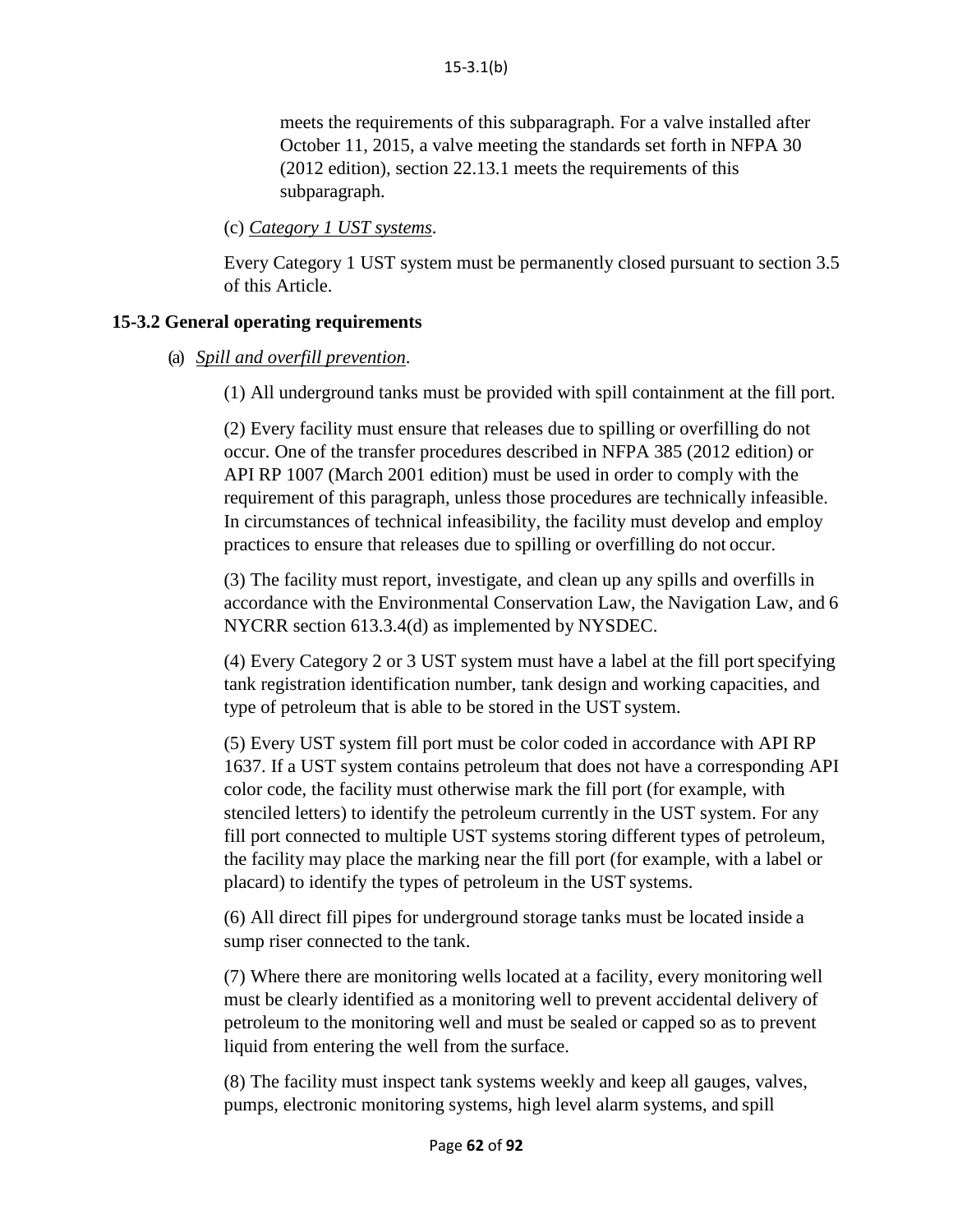#### 15-3.2(a)

prevention equipment in good working order, and maintain a log book (hard copy or electronic format) on site documenting the inspections.

(9) Immediately prior to a delivery, the carrier must determine that the UST has available working capacity to receive the volume of petroleum to be delivered. Every aspect of the delivery must be monitored and immediate action must be taken to stop the flow of petroleum when the working capacity of the UST has been reached or should an equipment failure or emergency occur.

(b) *Operation and maintenance of corrosion protection*. Every facility having a metal UST system with corrosion protection must comply with the following requirements to ensure that releases due to corrosion are prevented until the UST system is permanently closed pursuant to section 3.5(b) of this Article:

(1) All corrosion protection systems must be operated and maintained to continuously provide corrosion protection to the metal components of that portion of the UST and piping that routinely contains petroleum and is in contact with the ground.

(2) All UST systems equipped with cathodic protection systems must be inspected for proper operation by a qualified cathodic protection tester in accordance with the following requirements:

(i) Frequency. All cathodic protection systems must be tested at yearly intervals; and

(ii) Inspection criteria. All cathodic protection systems must provide adequate electrical current to prevent corrosion.

(3) For UST systems using cathodic protection, records of the operation of the cathodic protection must be maintained to demonstrate compliance with the requirements of this section. The records generated to meet the provisions of paragraph (2) of this subdivision must be kept for three years.

(c) *Compatibility*. Every facility must use a UST system made of or lined with materials that are compatible with the petroleum stored in the UST system.

(d) *Repairs allowed*. Every facility must ensure that repairs will prevent releases due to structural failure or corrosion. The repairs must meet the following requirements:

(1) Any repair to a UST system must be properly conducted according to one of the following codes of practice (refer to section 1.10 of this Article for complete citation of references):

- (i) NFPA 30, 2012 edition;
- (ii) API RP 2200, September 2010;
- (iii) API RP 1631, June 2001;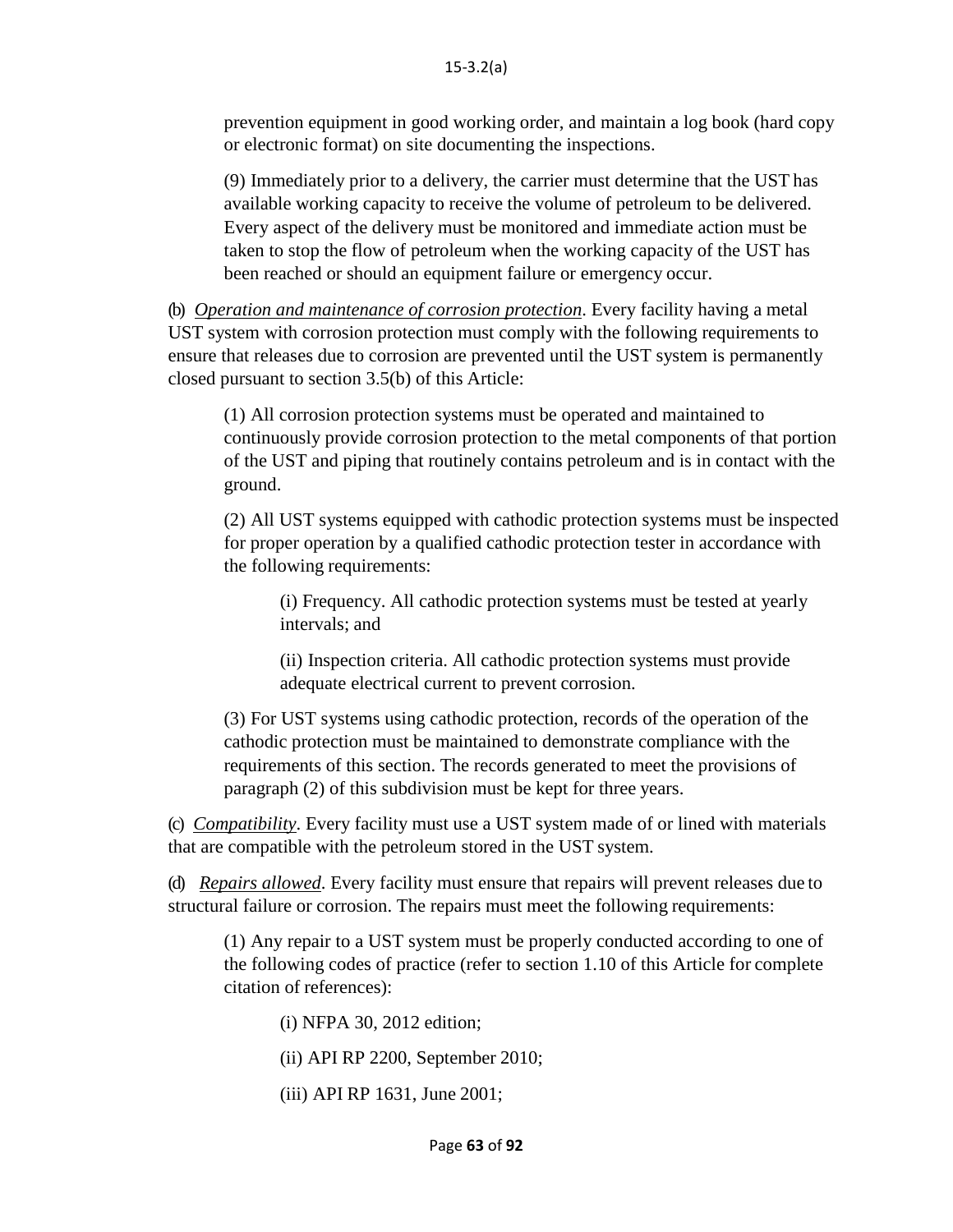(iv) NFPA 326, 2010 edition;

(v) STI R972, December 2010;

(vi) NACE SP0285-2011, 2011 edition; or

(vii) FTPI RP T-95-02, January 1995.

(2) Every metal pipe section or fitting from which petroleum has been released as a result of corrosion or other damage must be replaced. Non-corrodible pipes and fittings must be repaired in accordance with the manufacturer'sspecifications.

(3) Repaired USTs and piping must be tightness tested in accordance with sections  $2.3(c)(2)$  and  $(d)(2)$  of this Article, respectively, within 30 days following the date of the completion of the repair.

(4) Within six months following the repair of any UST system that is cathodically protected, the cathodic protection system must be inspected in accordance with sections 3.2(b)(2) of this Article to ensure that it is operating properly.

(5) Every facility must maintain records of each repair until the UST system is permanently closed pursuant to section 3.5(b) of this Article.

(e) *Tank systems in locations subject to flooding*. For Category 2 UST systems located in an area where the UST may become buoyant because of a rise in the water table, flooding, or accumulation of water, the facility must maintain safeguards in accordance with sections 2-5.6 of NFPA 30 (1984 edition). If such safeguards include ballasting of a UST with water during flood warning periods, tank system valves and other openings must be closed and secured in a locked position in advance of the flood. Ballast water removed from the UST after the flood must not be discharged to the waters of the State unless the discharge is in conformance with the standards of 6 NYCRR Parts 701, 702, 703, and 750, as applicable.

### **15-3.3 Leak detection**

(a) *Leak detection requirements for all UST systems*.

(1) Every facility must provide a method, or combination of methods, of leak detection that:

(i) can detect a leak from any portion of the UST and the piping that routinely contains petroleum;

(ii) is installed and calibrated in accordance with the manufacturer's instructions; and

(iii) meets the requirements in subdivisions (c) and (d) of this section, as applicable.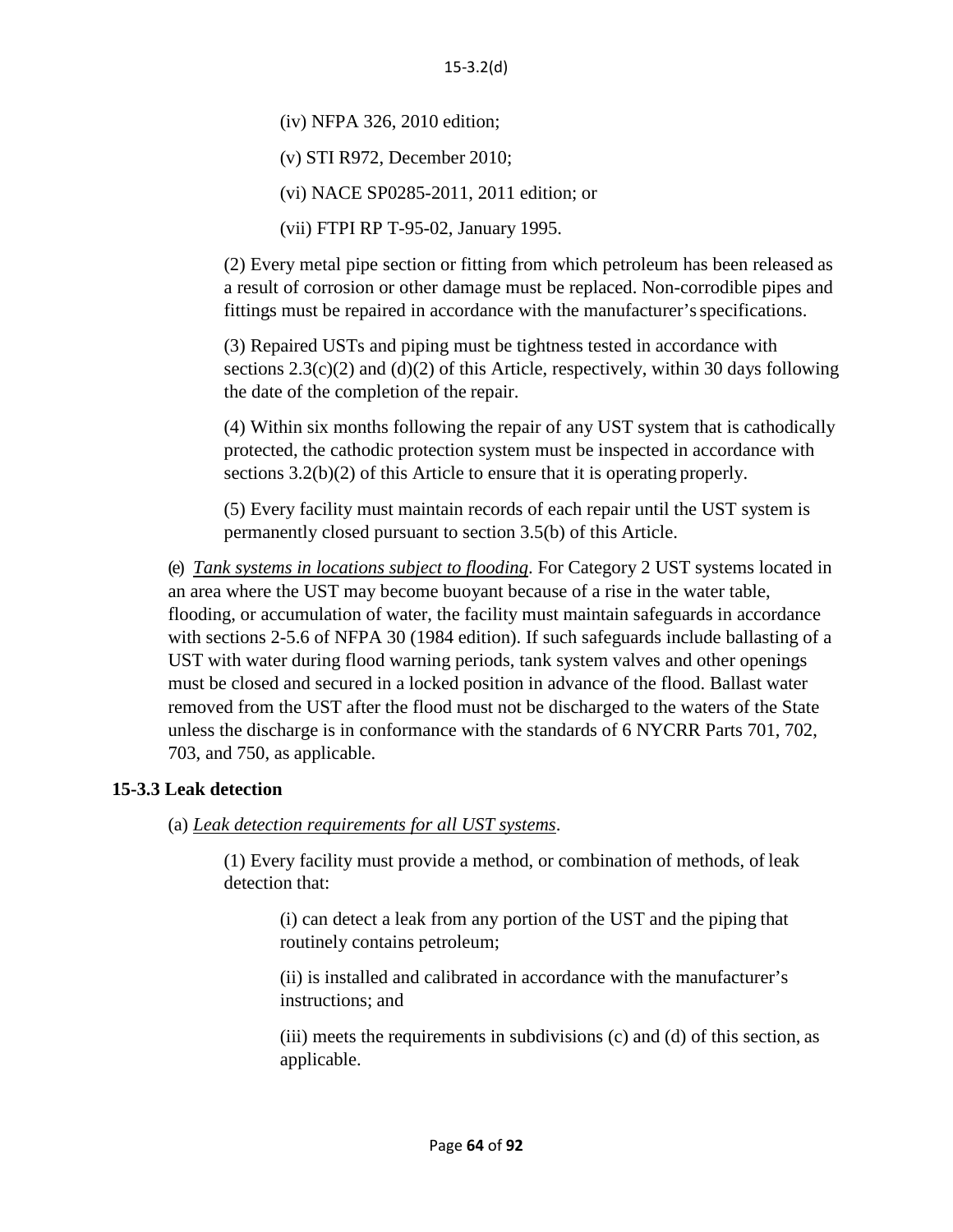(2) When a leak detection method operated in accordance with the requirements of subdivisions (c) and (d) of this section indicates that a leak may have occurred, the facility must notify the Department and report the suspected leak in accordance with the Environmental Conservation Law, the Navigation Law, and 6 NYCRR section 613-3.4(a) as implemented by the NYSDEC.

(3) Additional testing and inspection. When a leak is suspected, or where inspections or tests required by this Article have not been performed, the Department may order the facility to inspect and to test the UST system or equipment for tightness and structural soundness. If the facility fails to conduct such inspections and tests within 10 days after receipt of the Department's order, the Department may conduct inspections or tests for tightness. The expenses of conducting such tests as ordered by the Department must be paid by the tank system owner.

(4) A facility that cannot or does not implement a method of leak detection that complies with the requirements of this section must take the UST system out of service pursuant to section 3.5(a) of this Article.

### (b) *Specific requirements for Category 2 and 3 UST systems*.

(1) Tanks. USTs must be monitored for leaks as follows:

(i) Every tank must have electronic leak detection in accordance with section 3.3(c) of this Article.

(ii) All electronic tank monitoring systems must be inspected for operability at weekly intervals with a log book (hard copy or electronic format) kept on site documenting the inspections.

(2) Piping. Piping that routinely contains petroleum and is in contact with the ground must be monitored for leaks as follows:

(i) Pressurized piping.

Piping that conveys petroleum under pressure and is part of a UST system storing motor fuel must be equipped with an automatic line leak detector that is operated in accordance with section 3.3(d)(1) of this Article.

(ii) Suction piping must be monitored for leaks using continuous electronic interstitial monitoring that is operated in accordance with section 3.3(d)(2) of this Article.

(iii) All electronic piping monitoring systems must be inspected for operability at weekly intervals.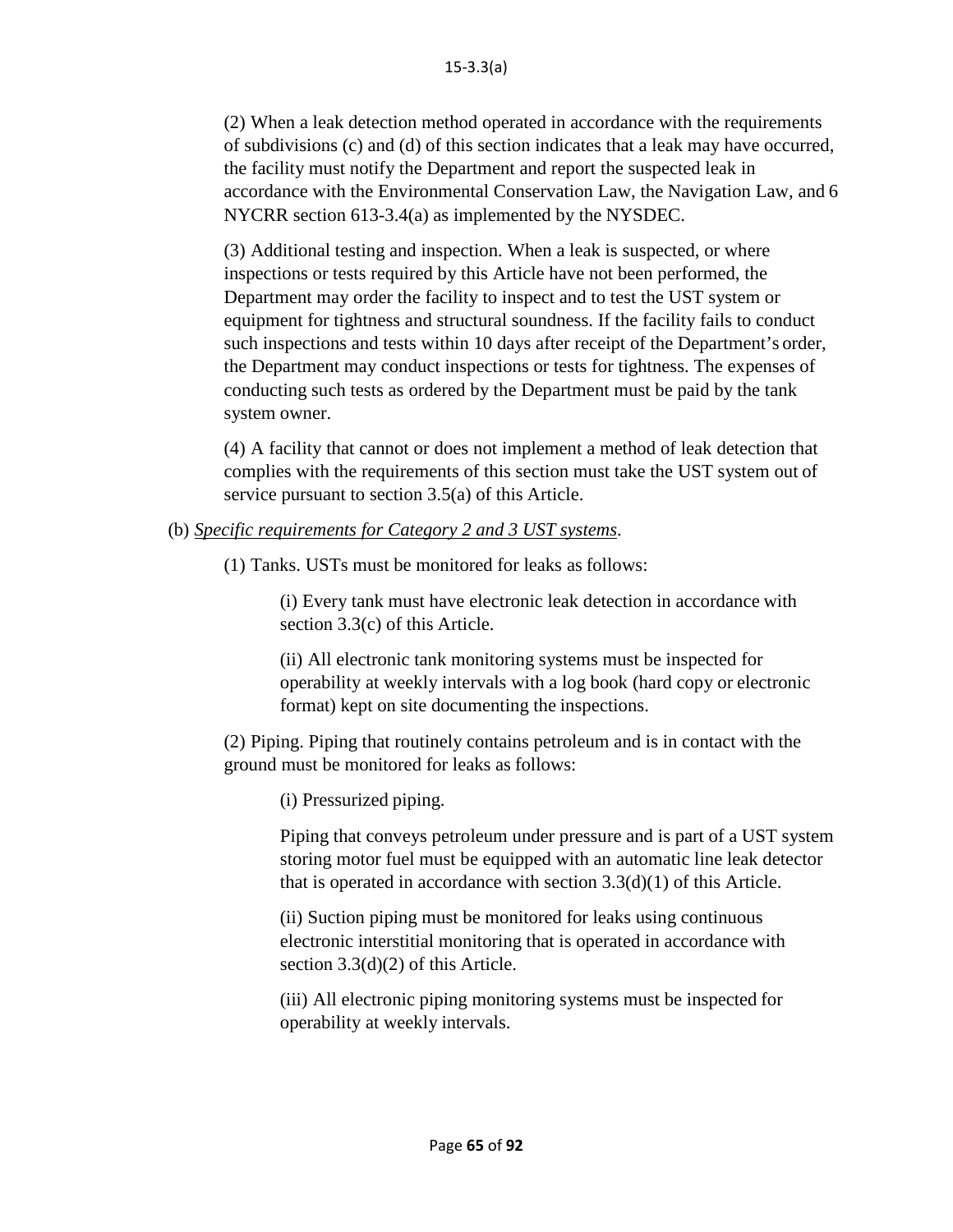## (c) *Electronic interstitial monitoring*.

Electronic interstitial monitoring for USTs must be designed, constructed, and installed to detect a leak from any portion of the UST that routinely contains petroleum. Continuous vacuum, pressure, or liquid-filled methods of interstitial monitoring for double-walled USTs must be capable of detecting a breach in both the inner and outer walls of the tank.

(d) *Methods of leak detection for piping*. Each method of leak detection for piping used to meet the requirements of section 3.3(b)(2) of this Article must be conducted in accordance with the following:

(1) Automatic line leak detectors. Methods which alert the operator to the presence of a leak by restricting or shutting off the flow of petroleum through piping or triggering an audible or visual alarm may be used only if they detect leaks of three gallons per hour at ten pounds per square inch line pressure within one hour.

(2) Electronic interstitial monitoring. Electronic interstitial monitoring must be designed, constructed, and installed to detect a leak from any portion of the piping that routinely contains petroleum.

(e) *Leak detection recordkeeping*. Every facility must maintain records demonstrating compliance with all applicable requirements of this section. These records must meet the following requirements:

(1) the results or records of any sampling, testing, or monitoring must be maintained for at least three years;

(2) the results of tank and line tightness testing must be retained until the next test is conducted;

(3) a copy of the results of tank and line tightness testing must be submitted to the Department within 30 days after performance of the test(s); and

(4) written documentation of all calibration, maintenance, and repair of leak detection equipment permanently located on-site must be maintained for at least three years after the servicing work is completed. Any schedules of required calibration and maintenance provided by the leak detection equipment manufacturer must be retained for three years from the date of installation.

# **15-3.4 Reporting, investigation and confirmation**

Any facility or entity with a contractual relationship to the facility that has knowledge of a spill must report it to the Department and to the NYSDEC's Spill Hotline (518-457-7362) within two hours after discovery.

A facility must act in accordance with the provisions of the Environmental Conservation Law, the Navigation Law, and 6 NYCRR section 613-3.4 as implemented by the NYSDEC with respect to any suspected or known spill. The citation to 6 NYCRR sections 613-3.3(a) and (b), found in 6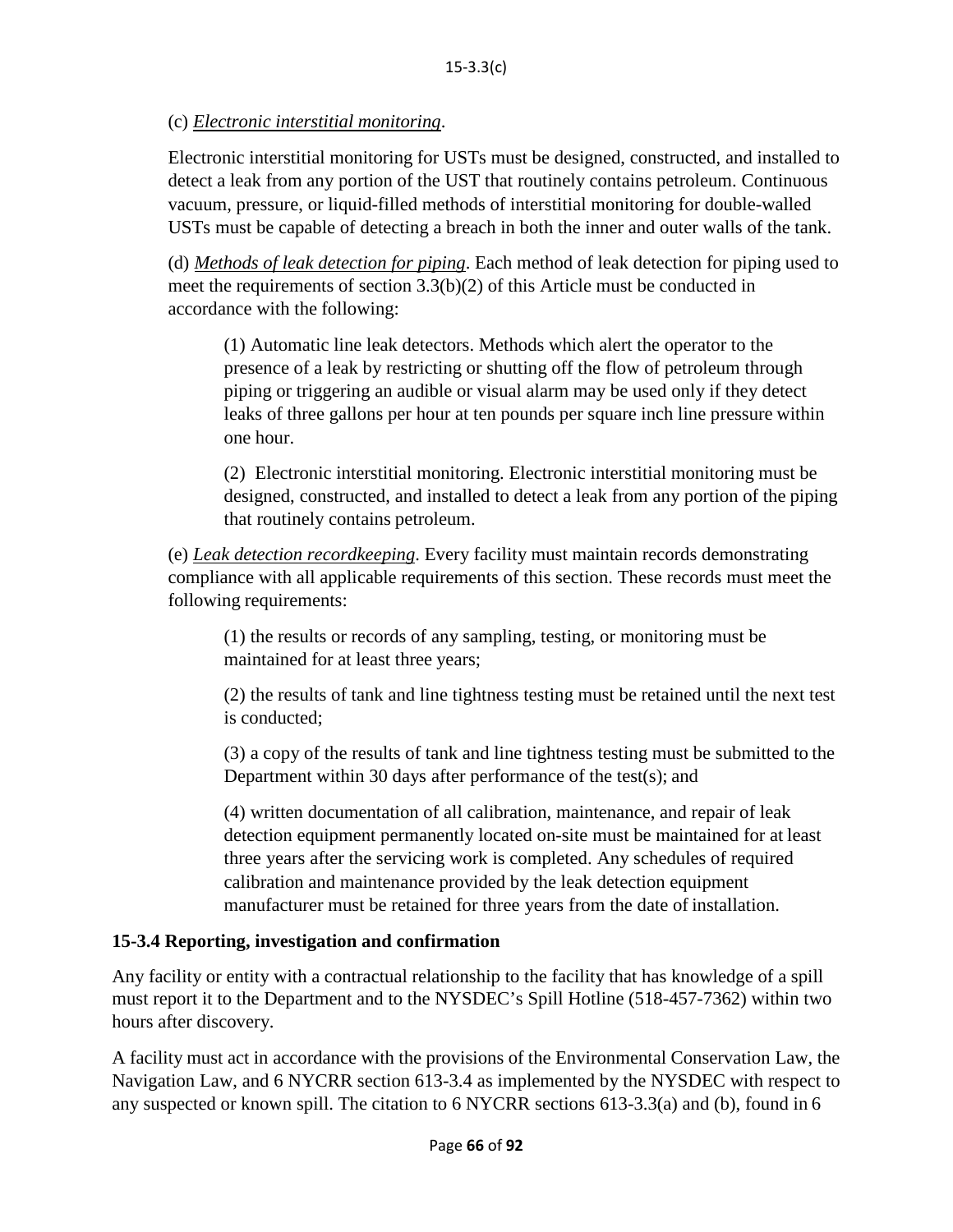NYCRR section 613-3.4(a)(3), must be read as a citation to sections 3.3(a) and (b) of this Article, respectively.

A release or spill of petroleum which meets all of the following conditions is not required to be reported:

- (a) It is known to be less than five gallons in total volume;
- (b) It is contained and under the control of the spiller;
- (c) It has not reached and will not reach the land or waters of the State; and,
- (d) It is cleaned up within two hours after discovery.

# **15-3.5 Out-of-service UST systems and closure**

(a) *Out-of-service UST systems*.

# *(1) General Provisions*

(i) When a UST system is out-of-service, the facility must continue operation and maintenance of corrosion protection in accordance with section 3.2(b) of this Article, and any leak detection in accordance with sections 3.3(a) and (b) of this Article. The facility must comply with the requirements of the Environmental Conservation Law, the Navigation Law, and 6 NYCRR Subpart 613-6 as implemented by NYSDEC if a release is confirmed.

(ii) Leak detection required under sections  $3.3(a)$  and (b) of this Article is not required as long as the UST system is empty. (The UST system is considered empty when all materials have been removed using commonly employed practices so that no more than 2.5 centimeters (one inch) of residue remain in the system.) However, leak detection required under sections 3.3(a) and (b) of this Article must resume consistent with the original schedule or upon resumption of delivery of petroleum into the UST system, whichever is later.

(2) When a UST system is out-of-service for a period of three to twelve months, the facility must also comply with the following requirements:

- (i) Leave vent lines open and functioning; and
- (ii) Cap and secure all other piping, ancillary equipment, and manways.

(3) When a UST system is out-of-service for more than 12 months, the facility must permanently close the UST system in accordance with subdivisions (b) and (c) of this section.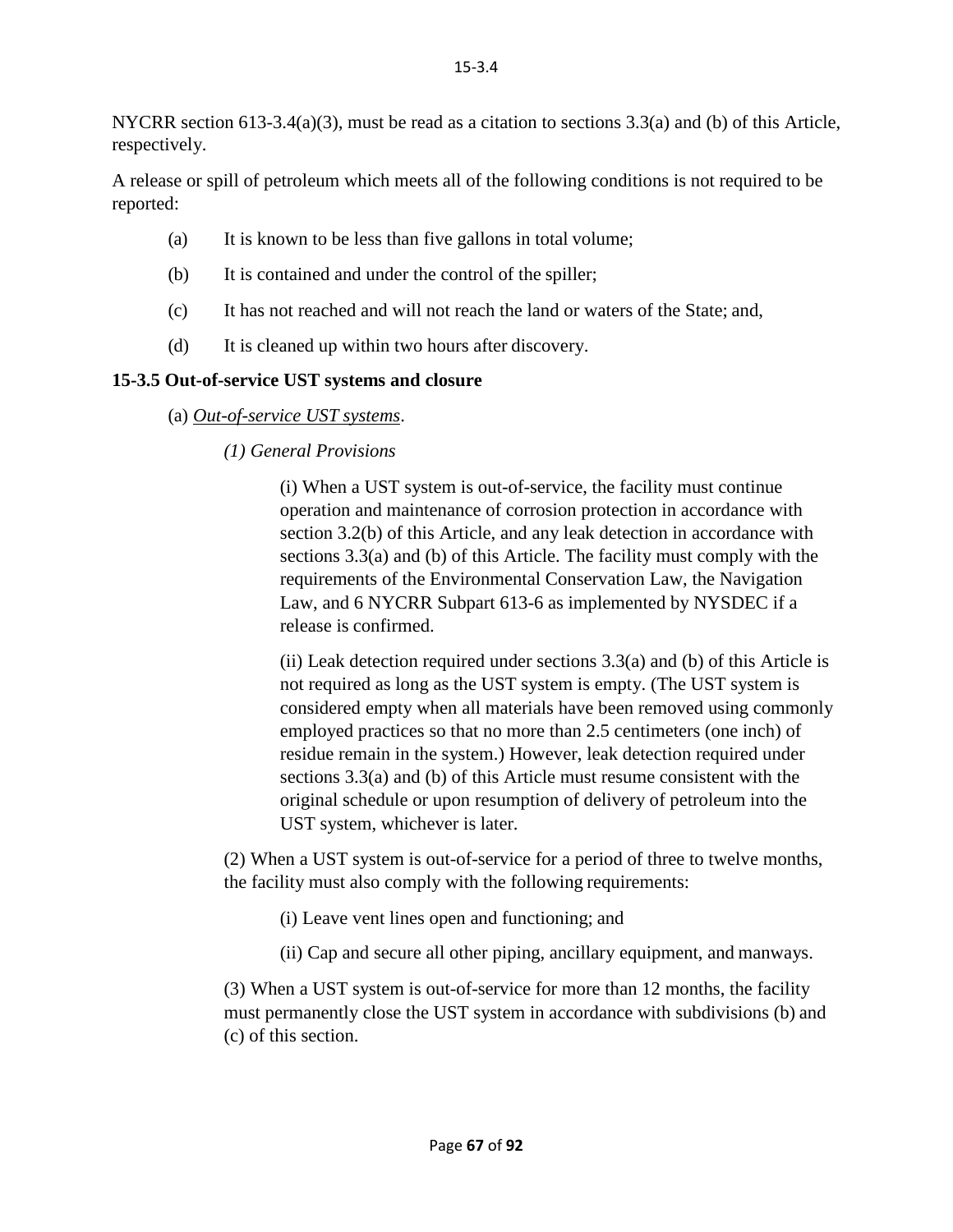## (b) *Permanent closure*.

(1) Within 30 days after permanent closure, a facility must submit a registration application to the Department, in accordance with section 1.9(f) of this Article, indicating that the UST system has been permanently closed.

(2) To permanently close a UST system:

(i) The facility must notify the Department at least five days prior to the permanent closure of a UST system in order to allow the Department to conduct an inspection.

(ii) The facility must empty and clean the tank system by removing all liquids, accumulated sludge and rendering the tank vapor-free. Every tank that is part of a UST system that is permanently closed must also be either removed from the ground or filled with an inert solid material (such as sand or concrete slurry).

If an inert solid material is used, all voids within the UST must be filled. All connecting and fill lines must be disconnected and removed or securely capped or plugged. Manways must be securely fastened in place. All monitoring and ancillary equipment must be removed.

One of the following codes of practice (refer to section 1.10 of this Article for complete citation of references) must be adhered in order to comply with this subdivision:

- (a) API RP 1604, March 1996;
- (b) API RP 2016, August 2001;
- (c) API RP 1631, June 2001; or
- (d) NFPA 326, 2010 edition.

(iii) The facility must ensure that all scheduled deliveries to the UST system are terminated.

*(c) Assessing the site at closure.*

(1) The facility must notify the Department at least five days prior to the commencement of excavation or drilling to collect soil or groundwater samples for a site assessment. The facility must keep any excavation open for inspection by the Department. The facility may not backfill the excavation until the facility receives permission from the Department. When authorized by the Department, and after prior written request from the facility, certification by a Professional Engineer licensed in the State of New York as to the condition of the tank and the excavation will be accepted. If a reportable spill is identified, it must be reported to the DEC Spill Hotline at (518) 457-7362.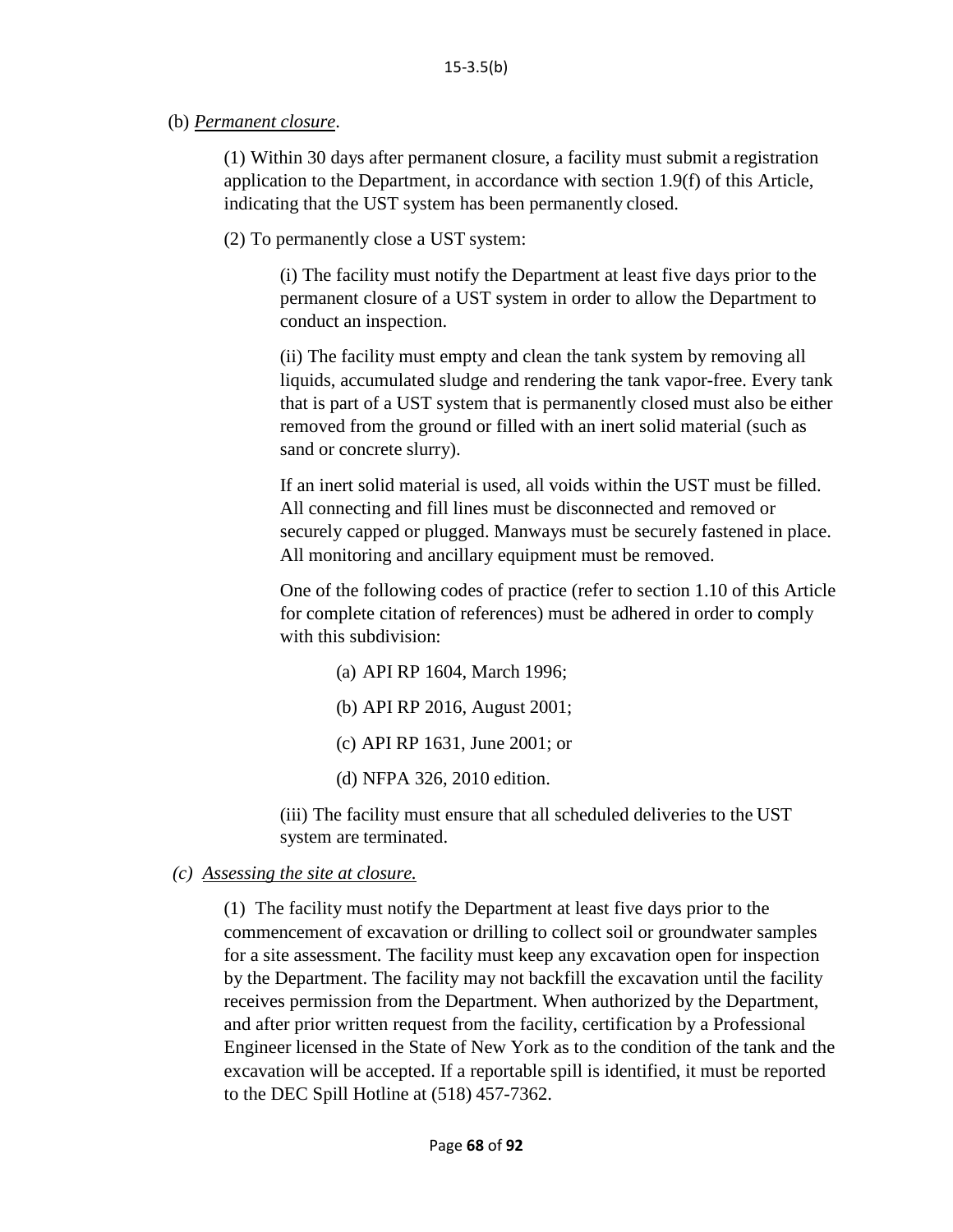(2) Every UST system permanently closed in place must undergo one of the following assessments:

(i) Each tank must have at least three samples collected along the bottom of the tank through one foot square cut out holes at both ends and at the middle of the tank. Piping must be removed or additional soil sampling beneath the piping run will be required. An inspector from the Department must be present during the collection of all soil samples along the bottom of the tank, and the piping run or when the piping is removed.

(ii) Subject to approval by the Department, each UST system (tank, piping and all fittings) has been tested for tightness no more than 90 days prior to tank system closure and has been shown not to be leaking.

(iii) Subject to approval by the Department, a minimum of one observation well, consisting of a 4-inch PVC pipe with ten feet of factory slotted screen, has been installed five feet into the groundwater table (or as determined by the Department) adjacent to each closed tank (or as determined by the Department). This well must be monitored by the facility owner on a weekly basis for a minimum of four months and monthly for an additional eight months and readings sent to the Department at the end of a one year period.

(iv) Subject to approval by the Department, a double-walled UST system is monitored for leaks in accordance with section 3.3(a) and (b) of this Article and the monitoring shows that the UST system is not leaking.

# *(d) Disposal of closed tanks.*

- (1) Any UST removed from the ground must be visually inspected and all holes or rust penetrations noted. The tank must remain at the site until the Department approves of its transport to an off-site location. When authorized by the Department and after prior written notice, certification by a Professional Engineer licensed in the State of New York as to the condition of the tank will be accepted.
- (2) Prior to removal from the site, the facility must render the tank vapor free and puncture it in order to make the tank unfit for re-use.

(e) For any UST system that has been out-of-service since December 27, 1986 and was not properly permanently closed pursuant to Department regulations governing UST system closure, the facility owner must assess the excavation zone and permanently close the UST system in accordance with this section.

(f) *Records for permanent closure*. The facility must maintain for three years records that are capable of demonstrating compliance with closure requirements under this Subarticle.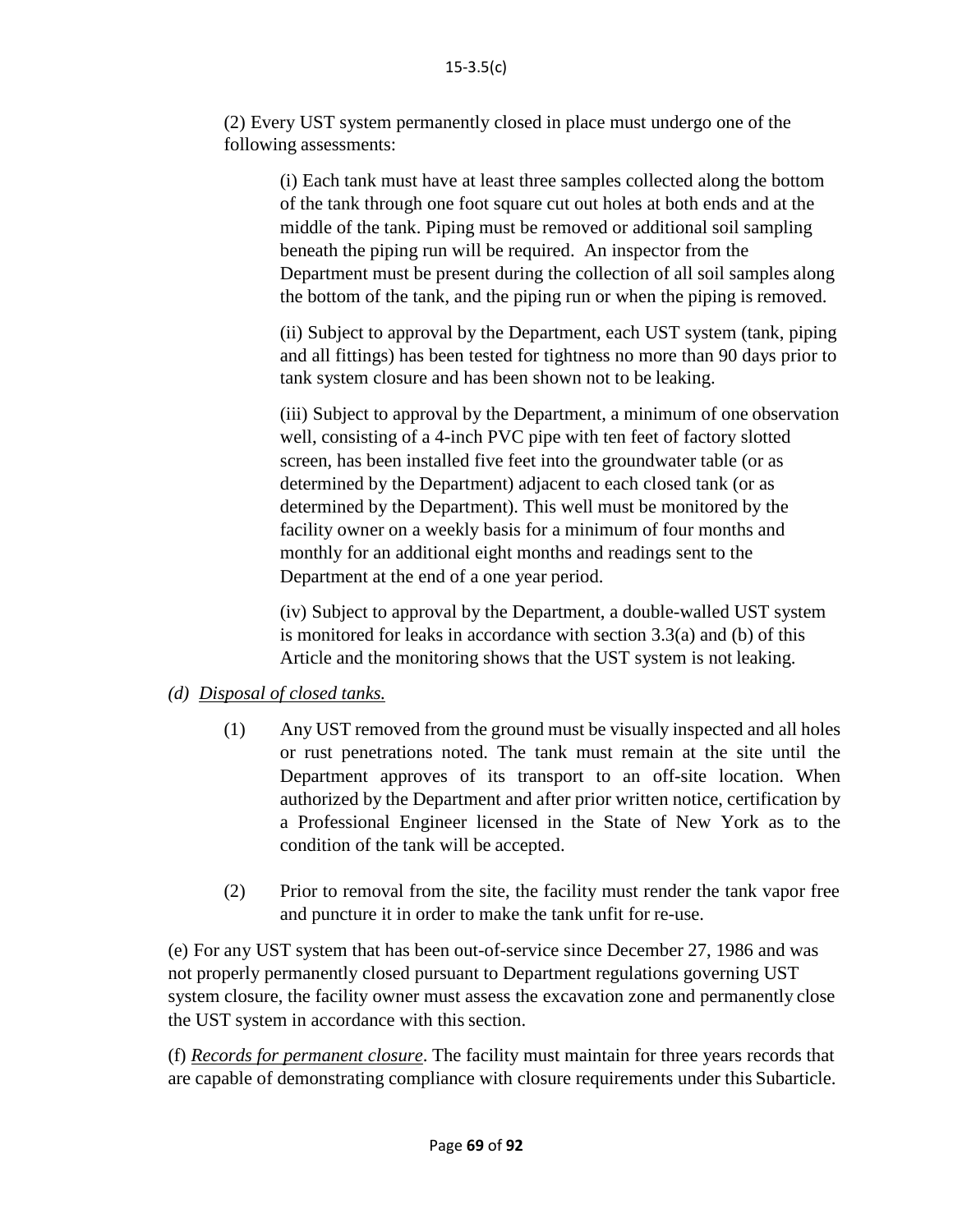In addition, the facility must transmit a copy of the records to the Department within 30 days after permanent closure.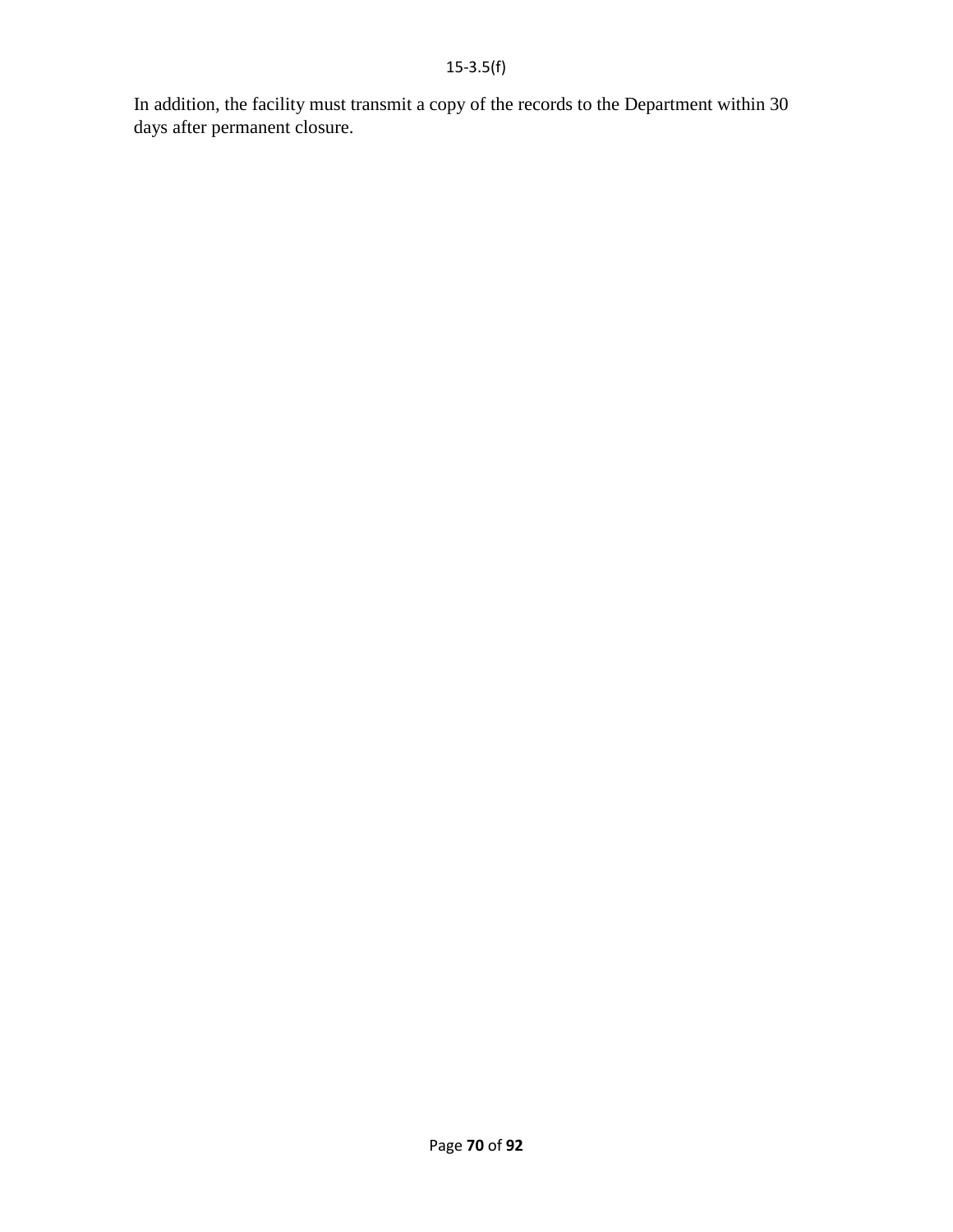## **Article 15-4 AST Systems**

#### **15-4.1 AST systems: design, construction, and installation**

(a) *Applicability*. The provisions of this Subarticle apply to every AST system that is part of a facility.

(b) *Equipment standards for Category 1, 2 and 3 AST systems*. In order to prevent releases due to structural failure, corrosion, or spills and overfills, any facility containing a Category 1, 2 or 3 AST system must meet the following requirements.

(1) Tanks.

(i) Separation Distances for AST systems:

*(a)* There must be at least ten feet of horizontal separation between existing or proposed water lines and the tank system. This distance must be measured edge to edge.

*(b)* A tank system must be at least 100 feet from any water supply well.

*(c)* Stormwater basins, drywells and sanitary leaching pools must be at least 10 feet from the nearest edge of any AST system.

(ii) Every AST with a design capacity of 60 gallons or greater must be constructed of steel and must be designed and utilized according to one of the following codes of practice (refer to section 1.10 of this Article for complete citation of references), as applicable:

*(a)* For Category 2 ASTs:

(1) UL 142, January 1985;

(2) API Standard 620, September 1982 (revised April 1985);

- (3) API Standard 650, February 1984;
- (*4*) CAN4-S601-M84, 1984; or
- (*5*) CAN4-S630-M84, 1984.
- *(b)* For Category 3 ASTs:
	- (1) UL 142, December 2006;
	- (2) UL 80, September 2007;
	- (*3*) UL 2258, August 2010;
	- (4) API Standard 620, February 2008;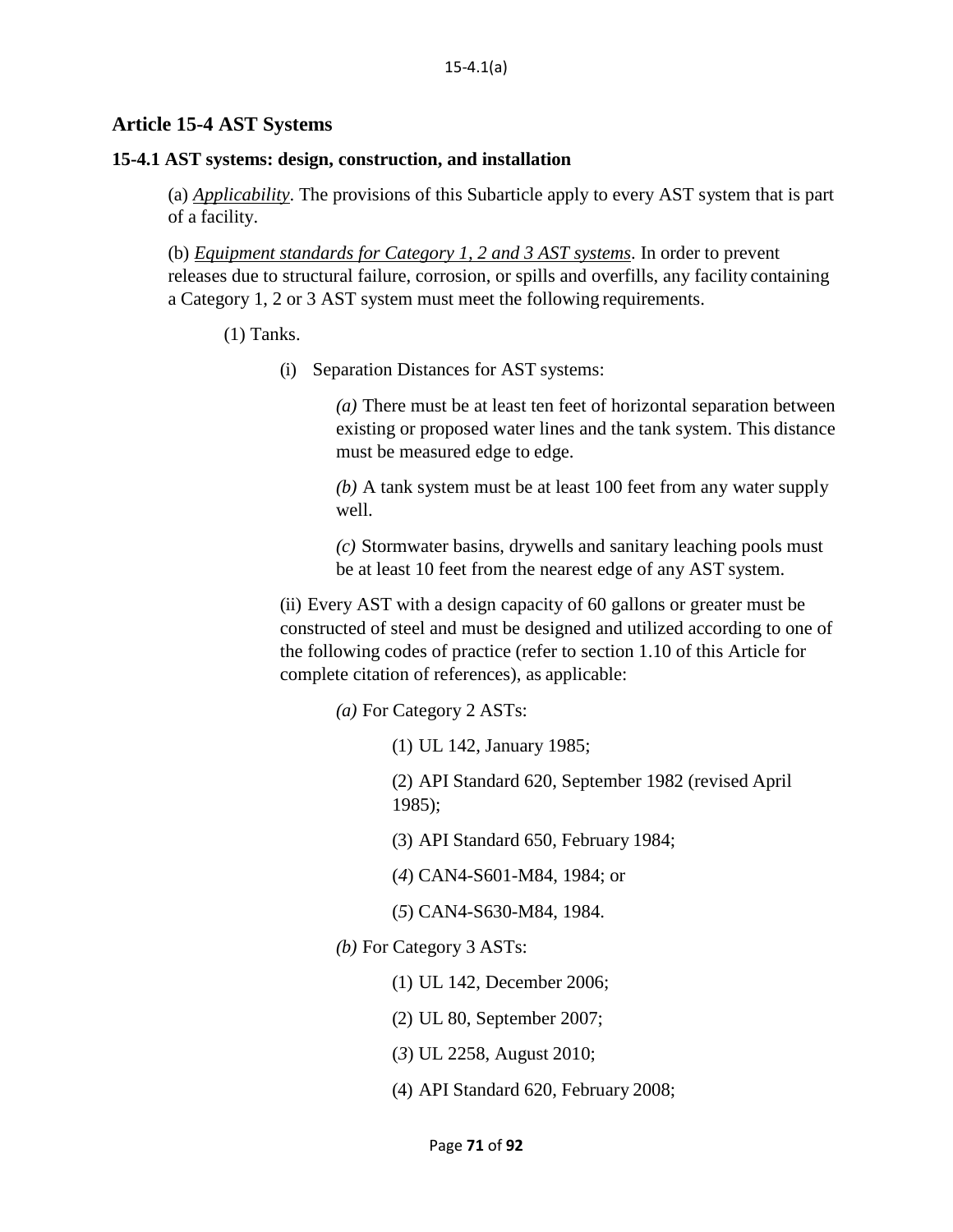(5) API Standard 650, March 2013; or

(*6*) ULC-S601-07, 2007.

(iii) Every AST must have a surface coating designed to prevent corrosion and deterioration.

(iv) Every AST, if in contact with the ground, must be protected from corrosion in accordance with API Standard 651, January 2007.

(v) ASTs storing Class IIIB petroleum must be constructed of steel, and meet the design and manufacturing standards of UL-142. The classes of petroleum are described in NFPA 30-2012 Edition.

*Note: The New York State Department of Environmental Conservation and the Department recognize that some petroleum mixtures cannot be safely stored in steel ASTs. A facility owner seeking to store such petroleum mixtures should, pursuant to the provisions of section 1.8 of this Article, request a variance from the Department from the requirements of subparagraph (ii) of this paragraph.*

(vi) Secondary containment.

*(a)* Secondary containment must be installed around every AST or group of ASTs.

*(b)* The secondary containment must be able to contain petroleum leaked from any portion of the AST until it is detected and removed; and be able to prevent the release of petroleum.

*(c)* The secondary containment system must be constructed of reinforced concrete, steel, or epoxy coated concrete block, forming an impermeable barrier under an AST that must have a permeability rate to water equal to or less than  $1\times10$ -6 cm/sec and must not deteriorate in an underground environment or in the presence of petroleum. All ASTs must be capable of being monitored electronically or, subject to approval of the Department, visually, between the tank bottom and the impermeable barrier.

*(d)* All outdoor secondary containment areas must be suitably protected from the weather. Stormwater which collects within the secondary containment system must be removed by a manually operated pump or siphon. Sump pumps shall be equipped with a switch which must be held manually in the "on" position. Automatic float switches or standard on-off switches for electric pumps will not be permitted. Gravity drain pipes with valves are prohibited.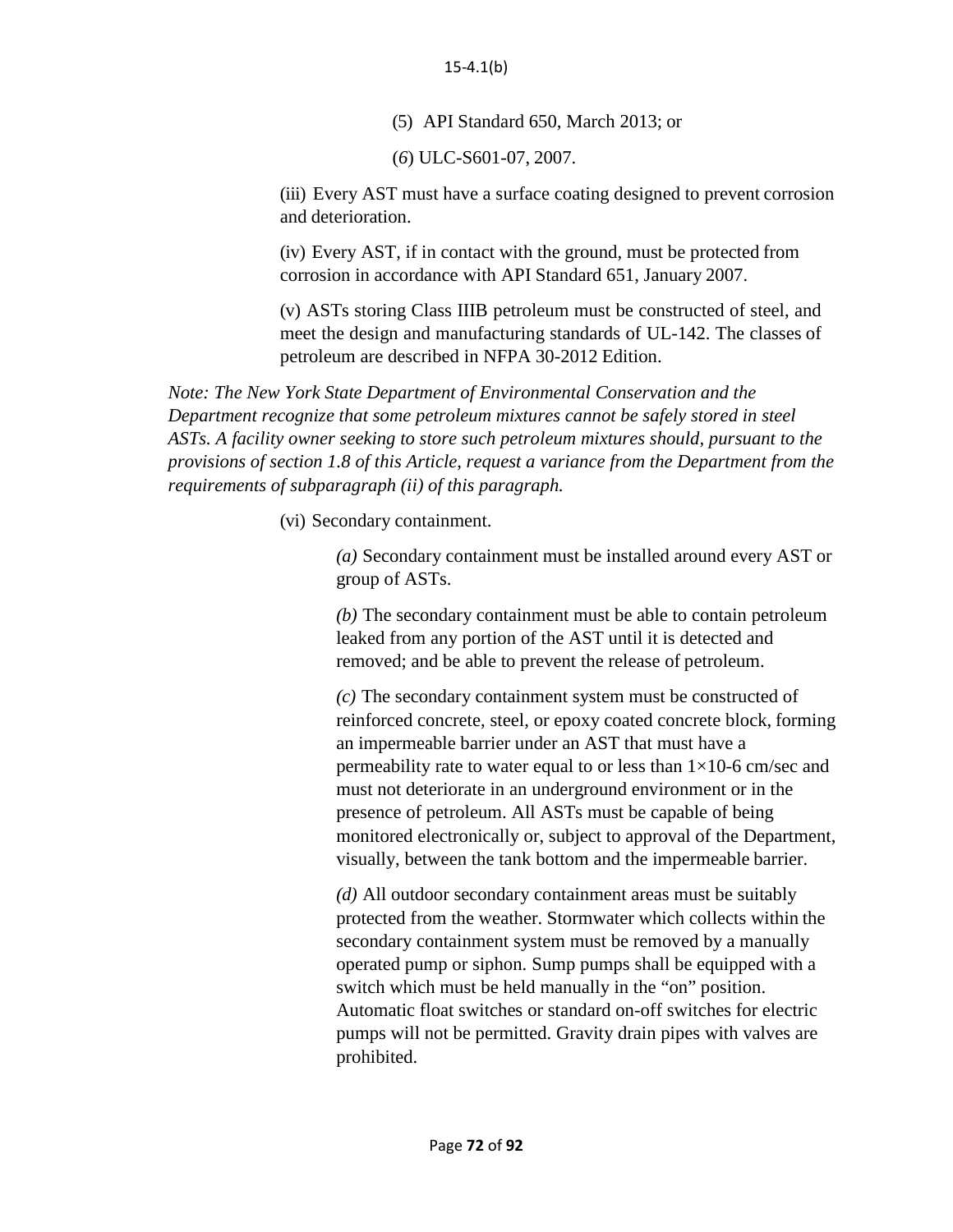### (2) Piping.

(i) Piping that routinely contains petroleum and is in contact with the ground must be properly designed, constructed, and protected from corrosion in accordance with clauses (*a*) or (*b*) of this subparagraph, and be secondarily contained in accordance with clause (*c*) of this subparagraph.

> *(a)* Piping made of a non-corrodible material must meet the following conditions.

> > (1) The materials, joints, and joint adhesives must be compatible with petroleum, petroleum additives, and corrosive soils.

(2) All underground piping must be designed, constructed, and installed with access ports to permit tightness testing without the need for extensive excavation.

(3) All joints must be liquid and air tight.

(4) All underground piping must be tested for tightness before being covered, enclosed or placed in use.

(5) All piping must be designed and constructed according to one of the following codes of practice (refer to section 1.10 of this Article for complete citation of references):

(*i*) UL 971, February 2006; or

(*ii*) ULC-S660-08, 2008.

*(b)* Piping made of steel that is cathodically protected must meet the following conditions.

> (1) The cathodic protection system must provide a minimum of 30 years of protection in corrosive soils.

(2) Cathodic protection must be provided by the use of sacrificial anodes or impressed current.

(3) Where sacrificial anodes or impressed current systems are used, monitors to check on the adequacy of the system must be installed and kept in proper working condition. If at any time the monitor shows that the electrical current necessary to prevent corrosion is not being maintained, the system must be repaired or the piping will be considered unprotected and must be tested for tightness in accordance with section  $4.3(d)(2)$  of this Article.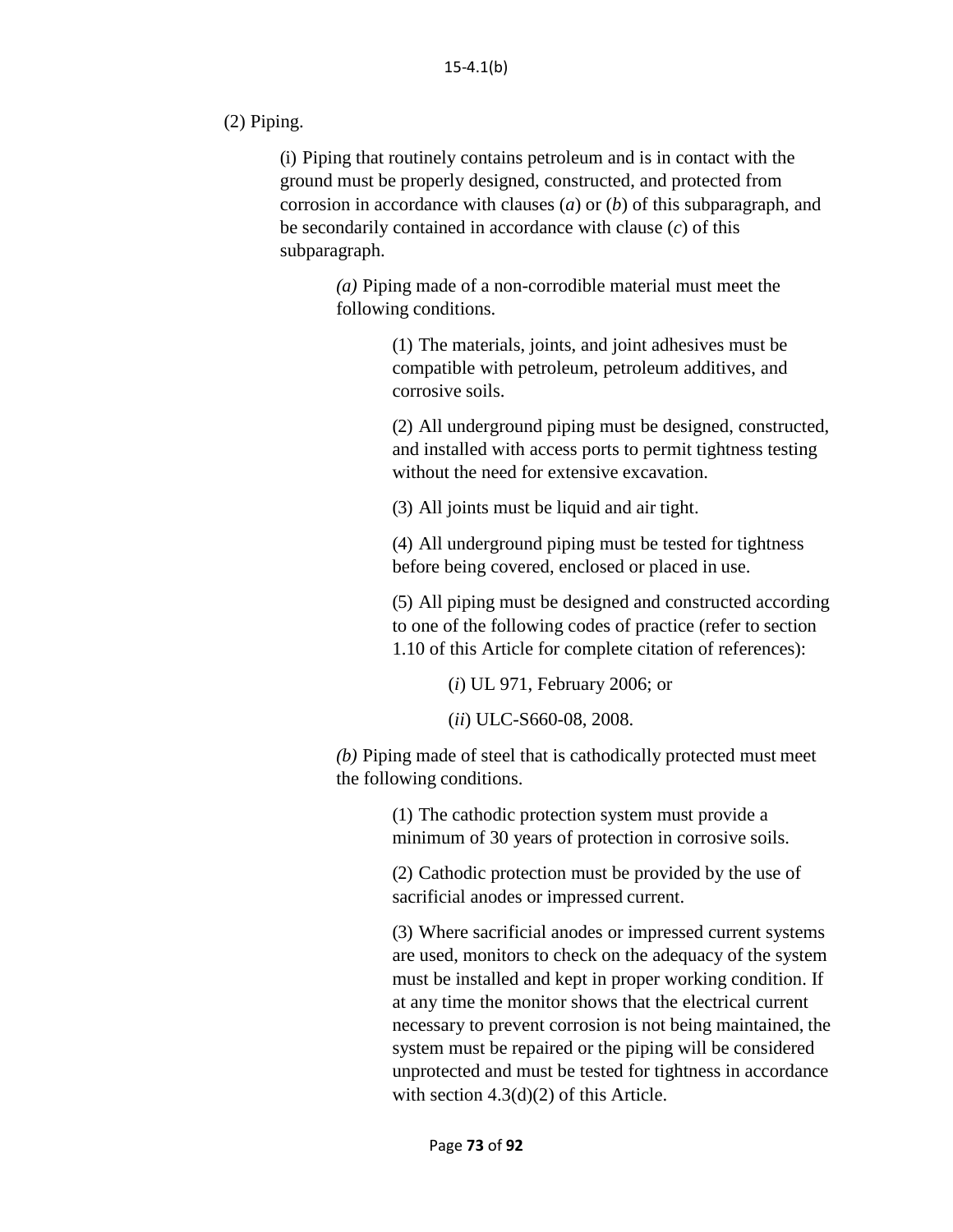(4) Except where cathodic protection is provided by impressed current, underground piping must have dielectric bushings, washers, sleeves, or gaskets installed at the end to electrically isolate the piping from the AST and the dispenser. These dielectric connectors must be compatible with petroleum, petroleum additives, and corrosive soils.

(5) All underground piping must be designed, constructed, and installed with access ports to permit tightness testing without the need for extensive excavation.

(6) All joints must be liquid and air tight.

(7) All underground piping must be tested for tightness in accordance with section 4.3(d)(2) of this Article before being covered, enclosed, or placed in use.

(8) All piping must meet the following conditions:

(i) The piping must be designed and constructed according to UL 971A, October 2006 (refer to section 1.10 of this Article for complete citation of references);

(ii) The piping must be coated with a suitable dielectric material;

(iii) The cathodic protection system must be designed, fabricated, and installed according to one of the following codes of practice (refer to section 1.10 of this Article for complete citation of references):

> (A) API RP 1632, January 1996 (revised 2002);

(B) STI R892, January 2006;

(*C*) NACE SP0169-2013, 2013; or

(*D*) NACE SP0285-2011, 2011.

(iv) Every field-installed cathodic protection system must be designed by a corrosion expert;

(v) Every impressed current system must be designed to allow determination of current operating status as required in section 4.2(b)(2) of this Article; and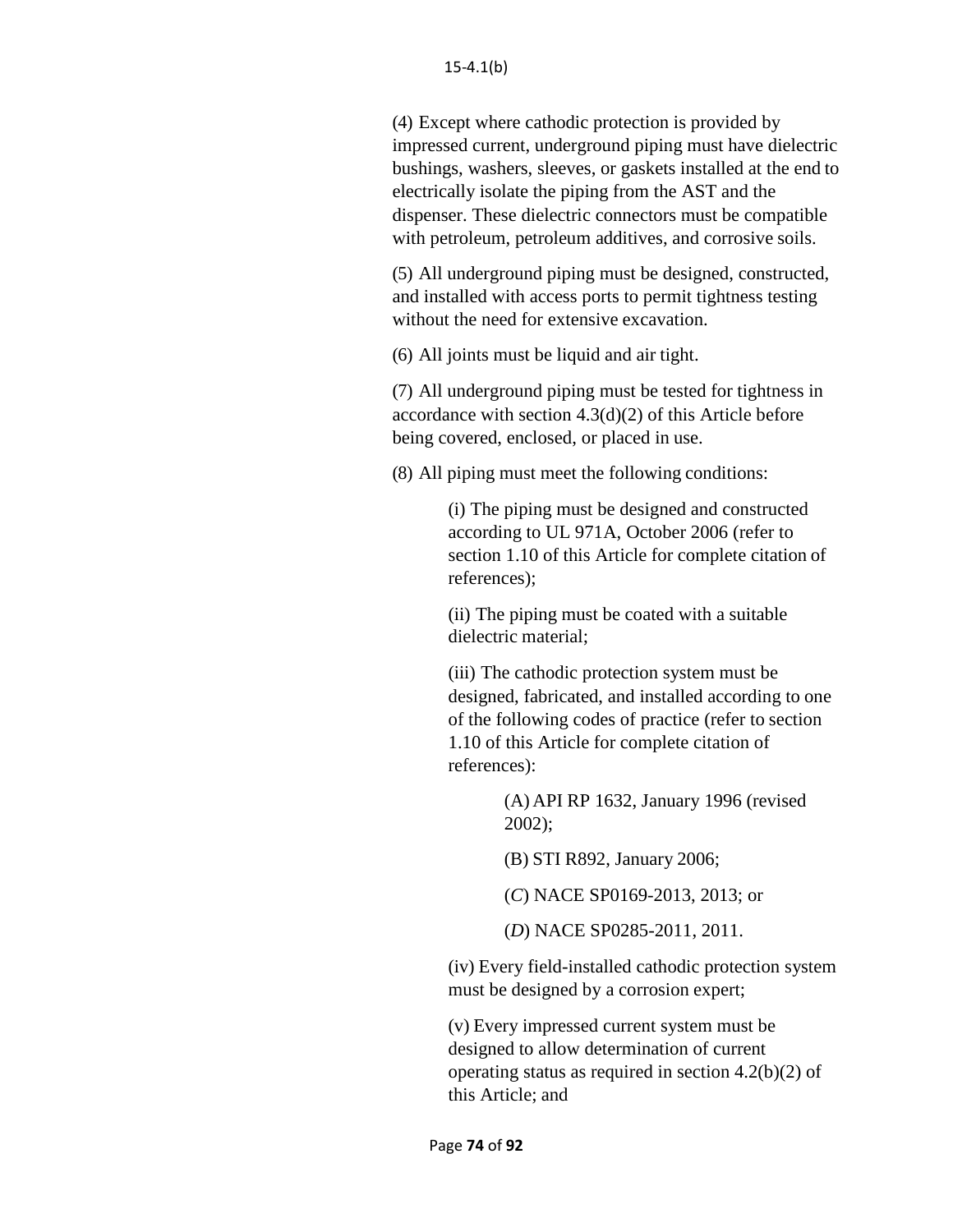(vi) Every cathodic protection system must be operated and maintained in accordance with section 4.2(b) of this Article.

*(c)* All piping must be secondarily contained and meet the following conditions:

> (1) be able to contain petroleum leaked from the primary containment until it is detected and removed;

(2) be able to prevent the release of petroleum; and

(3) be double-walled pipe with Underwriters Laboratories (UL) approval for the intended use.

(ii) Outdoor piping not in contact with the ground must be constructed of galvanized steel or copper. Indoor piping must be constructed of steel or copper. All piping installed above non-paved areas must comply with the requirements of section  $4.1(b)(2)(i)(c)$ .

(3) Overfill prevention equipment.

(i) Every AST must be equipped with a gauge which accurately shows the level of petroleum in the AST. The gauge must be accessible to the carrier and be installed so it can be conveniently read.

(ii) Every AST must be provided with spill prevention equipment at the fill port that will prevent the release of petroleum when the transfer hose is detached from the fill pipe.

(iii) Overfills must be directed into the secondary containment.

(iv) Every AST must be equipped with a high-level warning alarm to alert the operator when the AST is no more than 90 percent full. In addition, pump-filled tanks storing used oil must also have a high-level petroleum pump cut-off controller, or equivalent device.

*(a)* High-level alarm components:

(1) The high-level alarm systems must consist of, but not be limited to, a petroleum level sensing unit and an alarm panel. The level sensing element may be any type (for example, mechanical float, optical, ultrasonic, capacitance, or conductance).

(2) The alarm panel must be equipped with both audible and visual warning devices. The audible element may be a horn or bell which can be heard by the person filling the tank. The visual element may be a steady burning or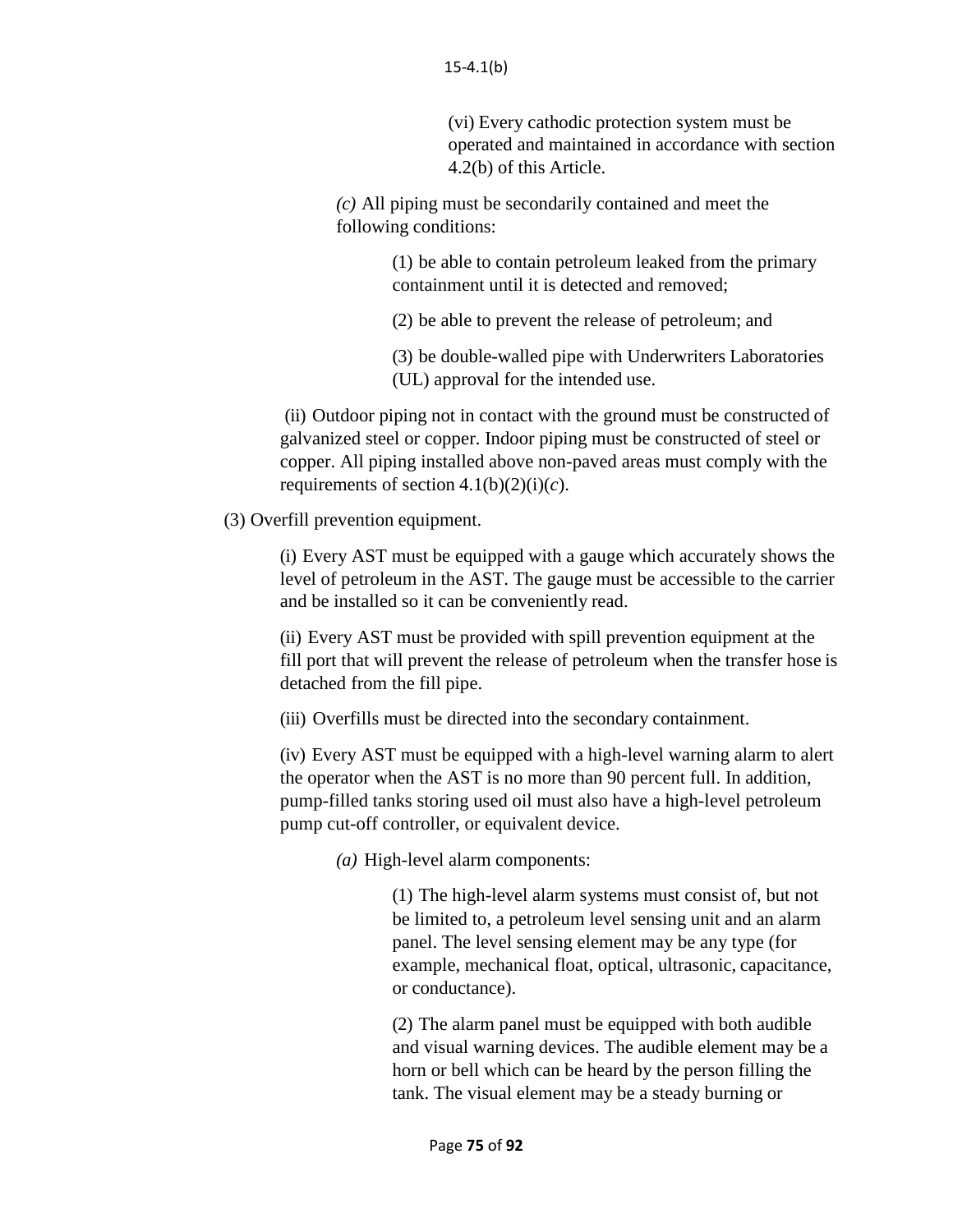flashing light which can be seen in daylight by the person filling the tank. The alarm panel must be equipped with a reset button which will deactivate the audible alarm at high petroleum level indication, but the visual alarm must remain on until the petroleum level drops below the highlevel. Subsequent high-level conditions must activate both the audible and visual alarms.

(3) The alarm panel must be equipped with a test button capable of monitoring the working condition of the audible and visual alarms.

(4) The alarm panel must be located where it will be seen and heard by the person filling the tank. For multiple tank system configurations, one visual alarm must be furnished for each tank. One audible alarm for multiple tank system configurations is acceptable, but the audible alarm must be independently activated by each tank probe.

(5) The alarm system must be UL approved. Electrical enclosures mounted on the tank systems must be explosion proof where dictated by the tank system contents. Outdoor electrical enclosures must be weatherproof. Power on/off switches on the level sensor or alarm panel or any other component of the level alarm system are not acceptable.

(6) All components must be hard wired; plug-in type cords are not acceptable. Upon high petroleum level the audible and visual alarms must activate. On pump-filled tank or pressure fed tanks, the high-level alarm system must be interlocked with on-site pumps used to fill tanks. The highlevel alarm system must shut down the pumps and activate the audible/visual alarms upon high-level. The pump starter and level alarm system must be interlocked such that the pump filling the tank cannot be restarted until the petroleum level drops below the high-level alarm condition.

*(b)* High-level alarm exemptions:

(1) When approved by the Department, a heating oil tank with a design capacity of no more than 550 gallons may use a whistle vent alarm in lieu of an audible and visible highlevel alarm provided that the vent pipe terminates adjacent to the fill pipe and higher than the fill pipe opening.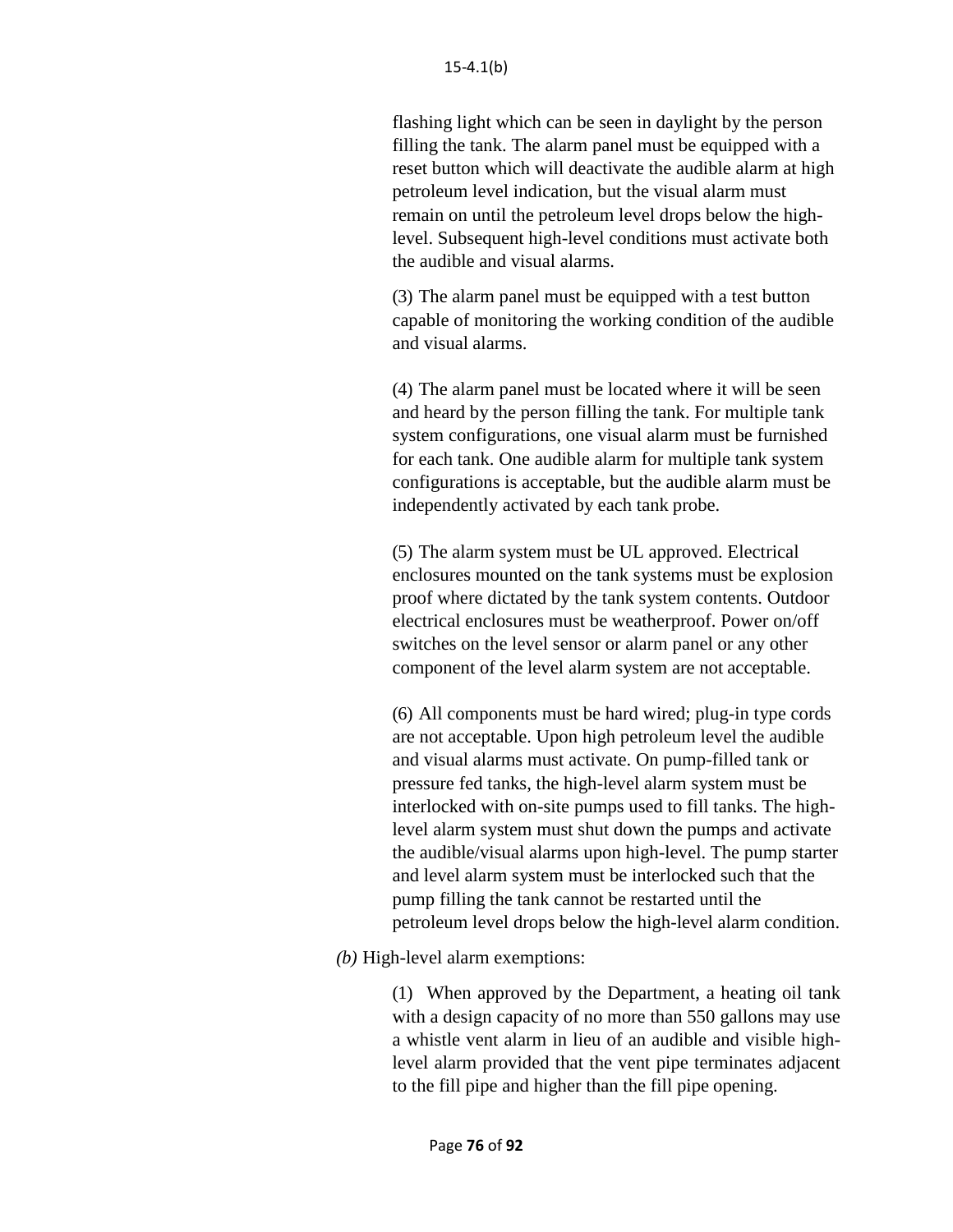(2) A tank which meets either of the following criteria is completely exempt from the high-level alarm system requirement:

> (i) An open top tank where petroleum level is clearly visible to the person filling the tank at all times.

> (ii) A tank that is manually filled at the tank and receives fewer than 25 gallons at a time.

(4) Installation.

(i) Every AST system must be installed in a manner consistent with National Fire Protection Association (NFPA) No. 31, "Standard for the Installation of Oil Burning Equipment," 2016 edition.

(ii) Every AST system must be supported on a concrete pad or a concrete floor that provides a well-drained stable foundation which prevents movement, rolling, or settling of the AST and is designed to minimize corrosion of the tank bottom.

(iii) Every AST system located in a parking lot, near a commercial driveway or exposed to physical damage that may result from vehicles must be protected with crash posts.

(iv) Prior to first receipt of petroleum, every AST must be tested for tightness. The tank in a Category 3 AST system must be tested for tightness and inspected according to one of the following codes of practice (refer to section 1.10 of this Article for complete citation of references):

- (a) API Standard 650, March 2013;
- (b) API Standard 653, April 2009;
- (c) PEI RP200, 2013 edition;
- (d) STI SP001, September 2011; or
- (e) UL 142, December 2006.

(v) As-built plans. The facility must maintain at the facility the as-built plans required under section 1.9(i)(3) for the life of every Category 3 AST system.

(3) Valves.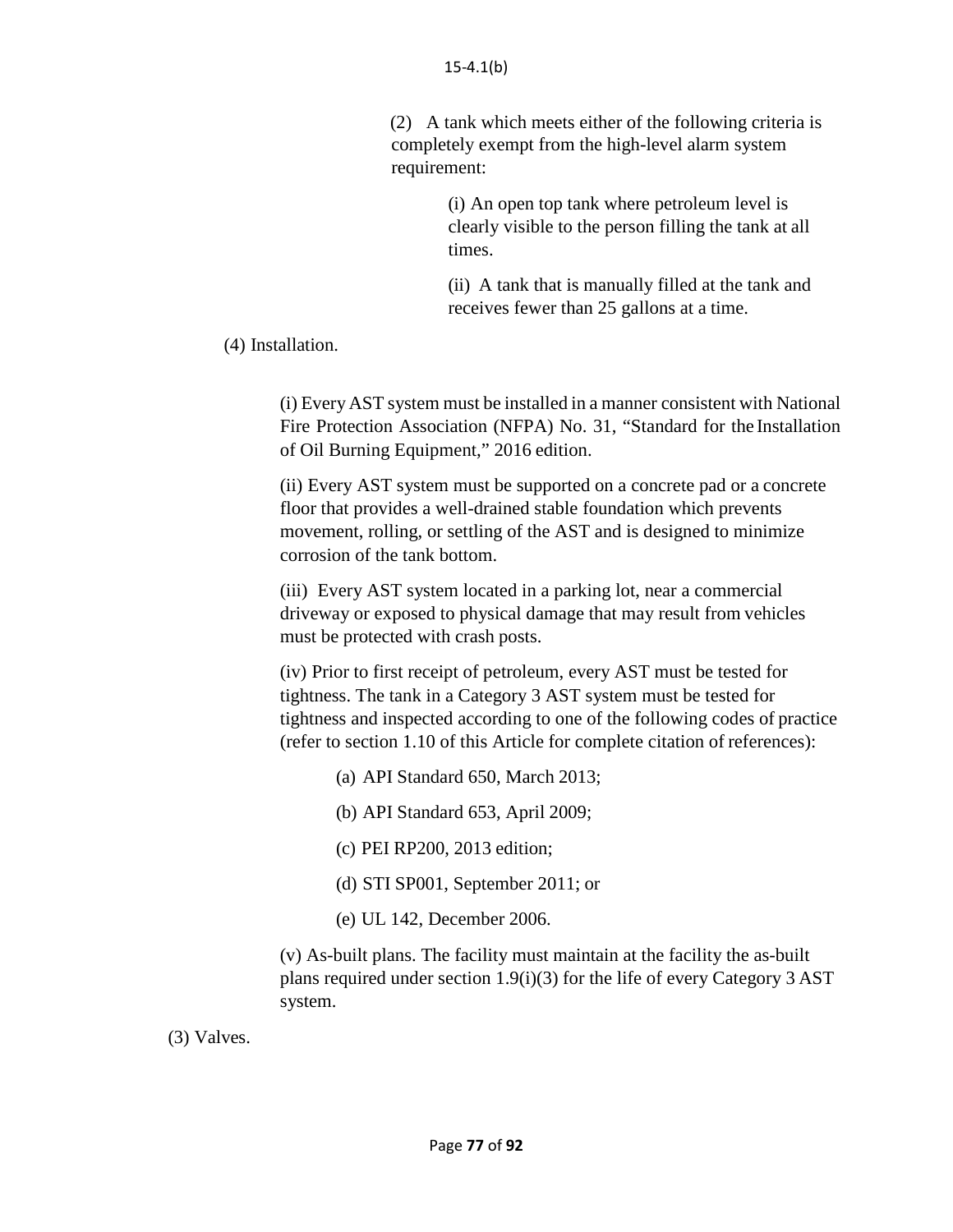#### 15-4.1(b)

- (i) Every dispenser of motor fuel under pressure from a remote pumping system must be equipped with a shear valve (impact valve) that is located in the supply line at the inlet of the dispenser. The valve must be designed to close automatically in the event that the dispenser is accidentally dislodged from the inlet pipe. For a valve installed on or before October 11, 2015, a valve meeting the standards set forth in NFPA 30A (1984 edition), section 4-3.6 meets the requirements of this subparagraph. For a valve installed after October 11, 2015, a valve meeting the standards set forth in NFPA 30A (2012 edition), section 6.3.9 meets the requirements of this subparagraph.
- (ii) Every dispenser of motor fuel that causes a gravity head must be equipped with a device such as a solenoid valve that is positioned adjacent to and downstream from the operating valve. The valve must be installed and adjusted so that liquid cannot flow by gravity from the AST system in case of piping or dispenser hose failure. For a valve installed on or before October 11, 2015, a valve meeting the standards set forth in NFPA 30A (1984 edition), section 2- 1.7 meets the requirements of this subparagraph. For a valve installed after October 11, 2015, a valve meeting the standards set forth in NFPA 30A (2012 edition), section 4.2.4 meets the requirements of this subparagraph.
- (iii) Every fill pipe leading to a pump-filled AST must be equipped with a properly functioning check valve or equivalent device which provides automatic protection against backflow. A check valve is required only when the piping arrangement of the fill pipe is such that backflow from the receiving tank is possible.
- (iv) Each connection on a gravity-drained AST through which petroleum can normally flow must be equipped with an operating valve to control the flow. For a valve installed on or before October 11, 2015, a valve which meets the standards set forth in NFPA 30 (1984 edition), section 2-2.7.1 meets the requirements of this subparagraph. For a valve installed after October 11, 2015, a valve meeting the standards set forth in NFPA 30 (2012 edition), section 22.13.1 meets the requirements of this subparagraph.

## **15-4.2 General operating requirements**

## (a) *Spill and overfill prevention*.

(2) Every facility must ensure that releases due to spilling or overfilling do not occur. One of the transfer procedures described in NFPA 385 (2012 edition) or API RP 1007 (March 2001 edition) must be used in order to comply with the requirement of this paragraph, unless those procedures are technically infeasible. In circumstances of technical infeasibility, the facility must develop and employ practices to ensure that releases due to spilling or overfilling do not occur.

(3) The facility must report, investigate, and clean up any spills and overfills in accordance with section 4.4 of this Article.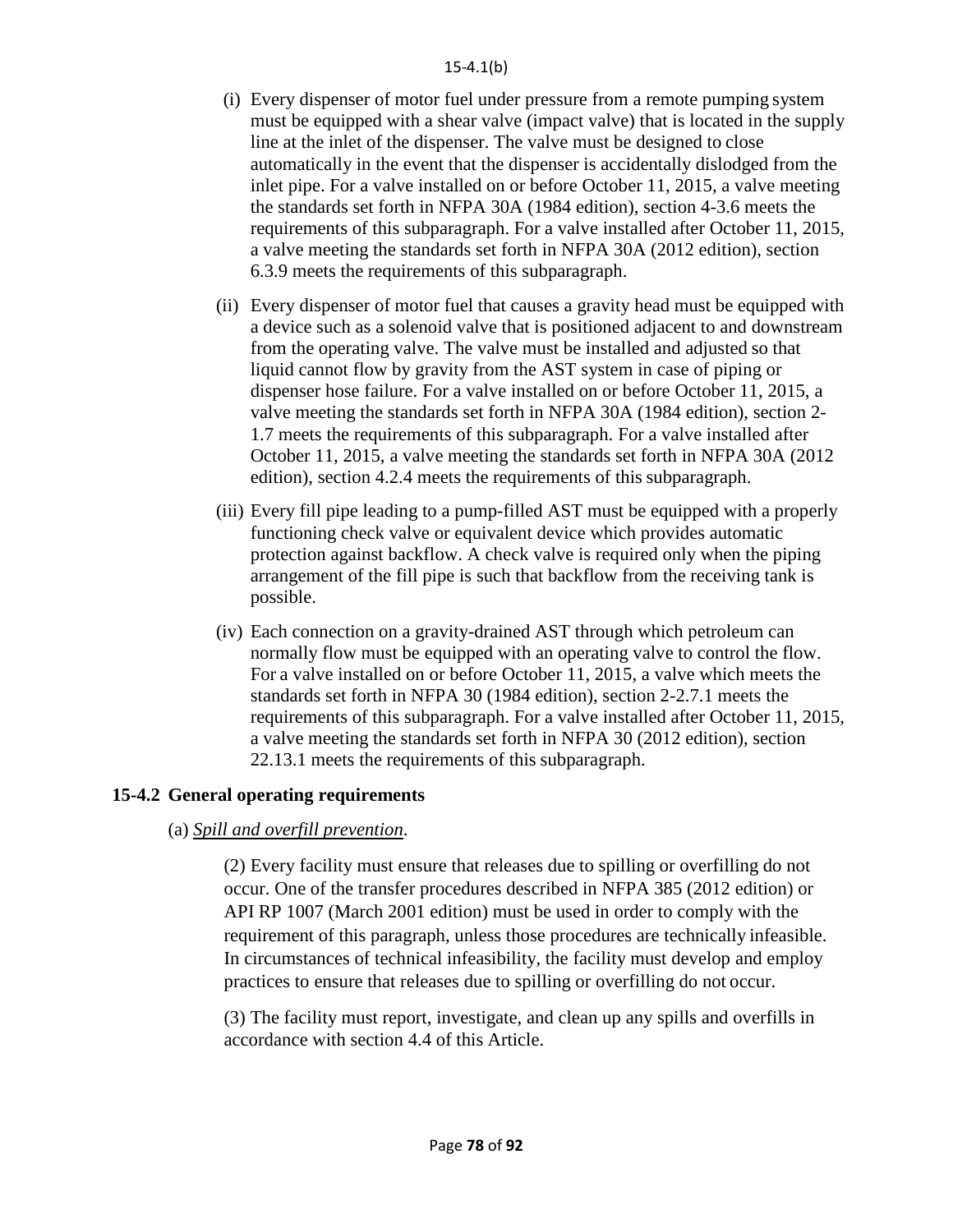(4) Every AST must be marked (for example, with stenciled letters) with the tank registration identification number, as well as the tank design and working capacities.

(5) Every AST system must be color coded in accordance with API RP 1637 at or near the fill port. If an AST system contains petroleum that does not have a corresponding API color code, the facility must otherwise mark the AST (for example, with stenciled letters) to identify the petroleum currently in the AST system. If the fill port is remote from the AST such that the AST cannot be properly identified by sight from the fill port, the facility must also place the marking near the fill port to identify the petroleum currently in the AST system. For any fill port connected to multiple AST systems storing different types of petroleum, the facility may place the marking near the fill port (for example, with a label or placard) to identify the types of petroleum in the AST systems.

(6) Where there are monitoring wells located at a facility, every monitoring well must be clearly identified as a monitoring well to prevent accidental delivery of petroleum to the monitoring well and must be sealed or capped so as to prevent liquid from entering the well from the surface.

(7) The facility must inspect tank systems weekly and keep all gauges, valves, pumps, electronic monitoring systems, high level alarm systems, and spill prevention equipment in good working order, and maintain a log book (hard copy or electronic format) on site documenting the inspections.

(8) Immediately prior to a delivery, the carrier must determine that the AST has available working capacity to receive the volume of petroleum to be delivered. Every aspect of the delivery must be monitored and immediate action must be taken to stop the flow of petroleum when the working capacity of the AST has been reached or should an equipment failure or emergency occur.

(b) *Operation and maintenance of corrosion protection*. Every facility having a metal AST system with corrosion protection must comply with the following requirements to ensure that a release due to corrosion is prevented until the AST system is permanently closed pursuant to section 4.5(b) of this Article:

(1) All corrosion protection systems must be operated and maintained to continuously provide corrosion protection to the metal components of that portion of the AST and piping that routinely contains petroleum and is in contact with the ground.

(2) All AST systems equipped with cathodic protection systems must be inspected for proper operation by a qualified cathodic protection tester in accordance with the following requirements:

(i) Frequency. Every cathodic protection system must be tested at yearly intervals; and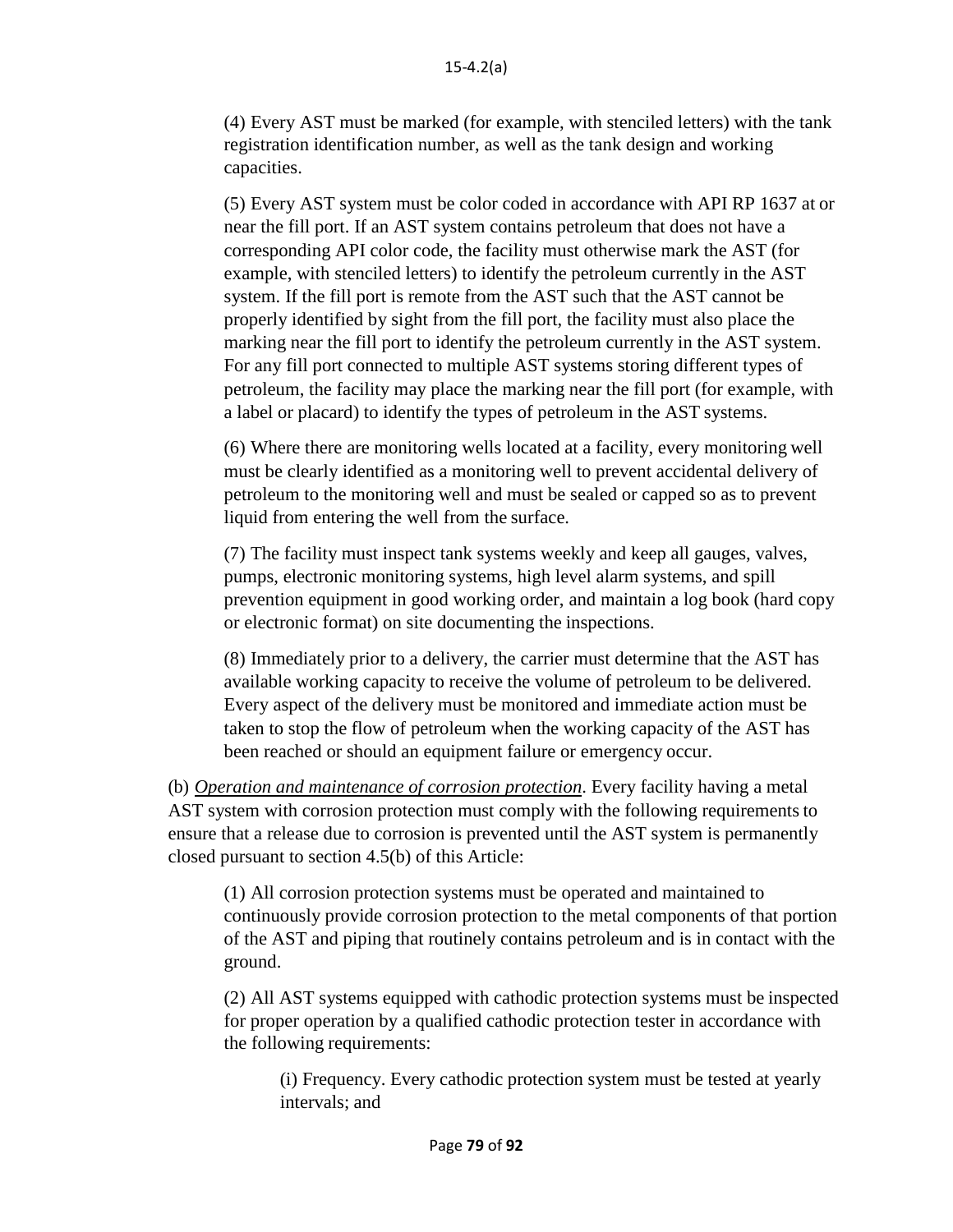(ii) Inspection criteria. The criteria that are used to determine that cathodic protection is adequate as required by this section must be according to one of the following codes of practice (refer to section 1.10 of this Article for complete citation of references):

(a) API RP 651, January, 2007; or

(b) NACE RP0193-2001, 2001 edition.

(3) Every AST system with impressed current cathodic protection systems must also be inspected every 60 days to ensure the equipment is running properly.

(4) For AST systems using cathodic protection, records of the operation of the cathodic protection must be maintained to demonstrate compliance with the requirements of this section. The records generated to meet the provisions of paragraphs (2) and (3) of this subdivision must be kept for three years.

(c) *Compatibility*. Every facility must use an AST system made of or lined with materials that are compatible with the petroleum stored in the AST system.

(d) *Repairs*.

(1) Permanent repairs.

(i) All repairs must be equal to or better than the standards of original construction. Such repairs must consist of:

(a) steel welds or steel patches which are welded in place; or

(b) practices set forth in paragraph (3) of this subdivision.

(ii) All welds associated with the repair of an AST must be inspected and tested for tightness before the AST is returned to service.

(2) Cleaning of tank prior to repair.

(i) Prior to repair, an AST must be cleaned. Wash water must not be discharged to the lands or waters of the State unless the discharge is in conformance with the standards of 6 NYCRR Parts 701, 702, 703, and 750, as applicable.

(ii) Sludge which has accumulated on the bottom of the AST must be removed, transported, and disposed of in a manner consistent with all applicable State and federal requirements for solid waste disposal.

(3) Lining specifications.

(i) Any noncorrodible epoxy-based resins or equivalent lining which is bonded firmly to the interior surfaces may be used as a lining to protect an AST from future corrosion.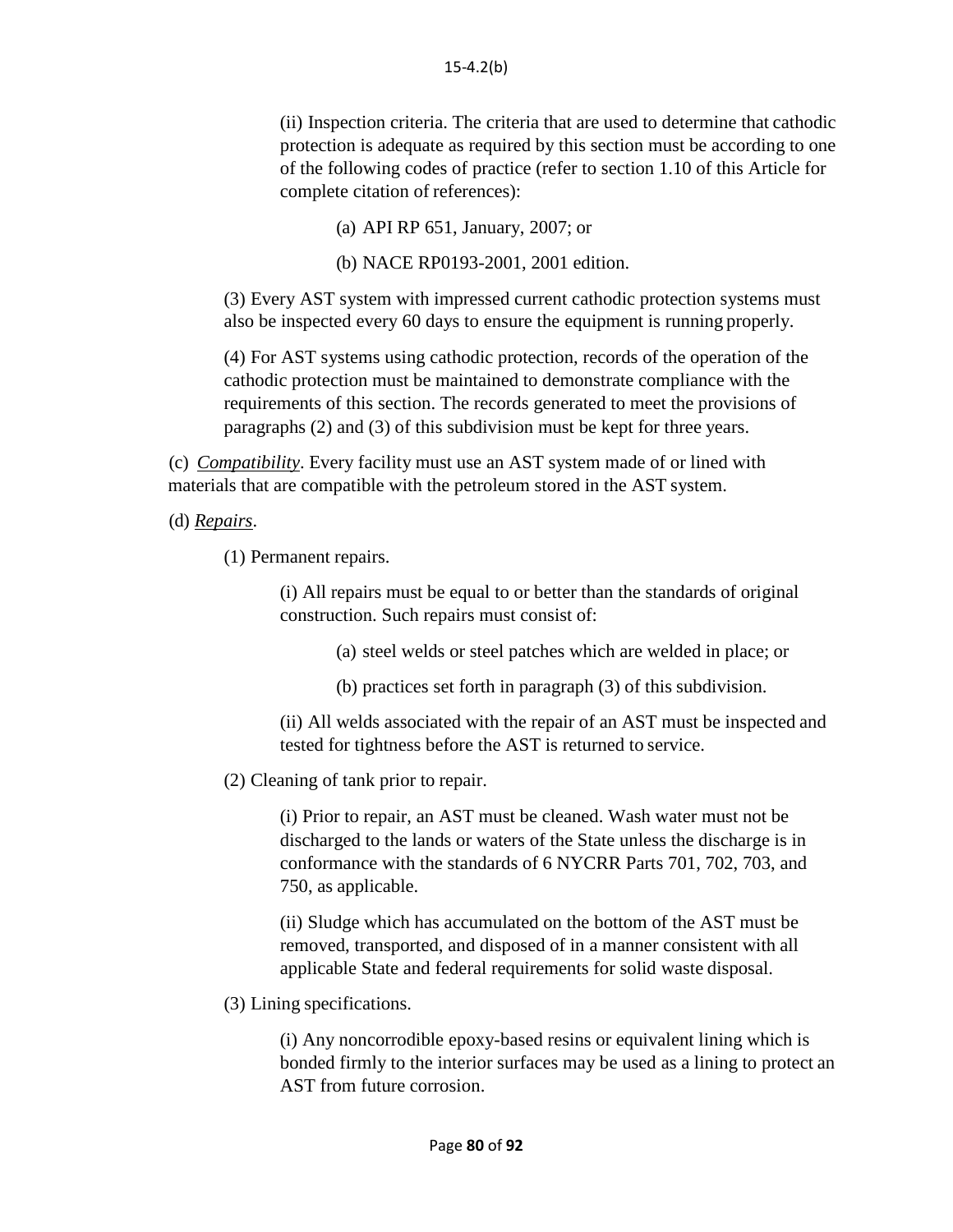(ii) The lining must be of sufficient thickness, density, and strength to form a hard impermeable shell which will not crack, soften, or separate from the interior surface of the AST.

(iii) The lining's coefficient of thermal expansion must be compatible with steel so that stress due to temperature changes will not be detrimental to the soundness of the lining.

(iv) The lining must be compatible with petroleum products and petroleum additives.

(v) The lining material must be applied and cured in strict accord with manufacturer's specifications.

(vi) Linings used to protect the bottom of an AST must extend up the side of the tank a minimum of 18 inches.

(4) Inspection of lining. The lining must be checked for air pockets and blisters, and electrically tested for pinholes. The lining thickness must be checked with an Elcometer Thickness Gauge or equivalent and the hardness checked with a Barcol Hardness Tester or equivalent to assure compliance with manufacturer's specifications. Any defects must be repaired.

(5) Manufacturer's guarantee. A lining must be installed under the direction of the lining manufacturer or a certified representative. The manufacturer or representative must guarantee to the owner in writing that the lining will not leak the product specified in storage and the lining will not deteriorate in any way for a period of 10 years. A copy of the guarantee must be kept by the owner for the life of the AST.

- (e) *Tank systems in locations subject to flooding*. For Category 1, 2 and 3 AST systems located in an area where the AST may become buoyant because of a rise in the water table, flooding, or accumulation of water, the facility must mechanically anchor the ASTs to prevent floatation and lateral movement or maintain safeguards in accordance with sections 2-5.6 of NFPA 30 (1984 edition). If such safeguards include ballasting of an AST with water during flood warning periods, tank system valves and other openings must be closed and secured in a locked position in advance of the flood. Ballast water removed from the AST after the flood must not be discharged to the waters of the State unless the discharge is in conformance with the standards of 6 NYCRR Parts 701, 702, 703, and 750, as applicable.
- (f) *Stormwater management*. Stormwater which collects within the secondary containment system must be controlled by a manually operated pump or siphon. All pumps, siphons and valves must be properly maintained and kept in good condition. Stormwater or any other discharge at a facility must be uncontaminated and free ofsheen prior to discharge. Stormwater which is contaminated must not be discharged to the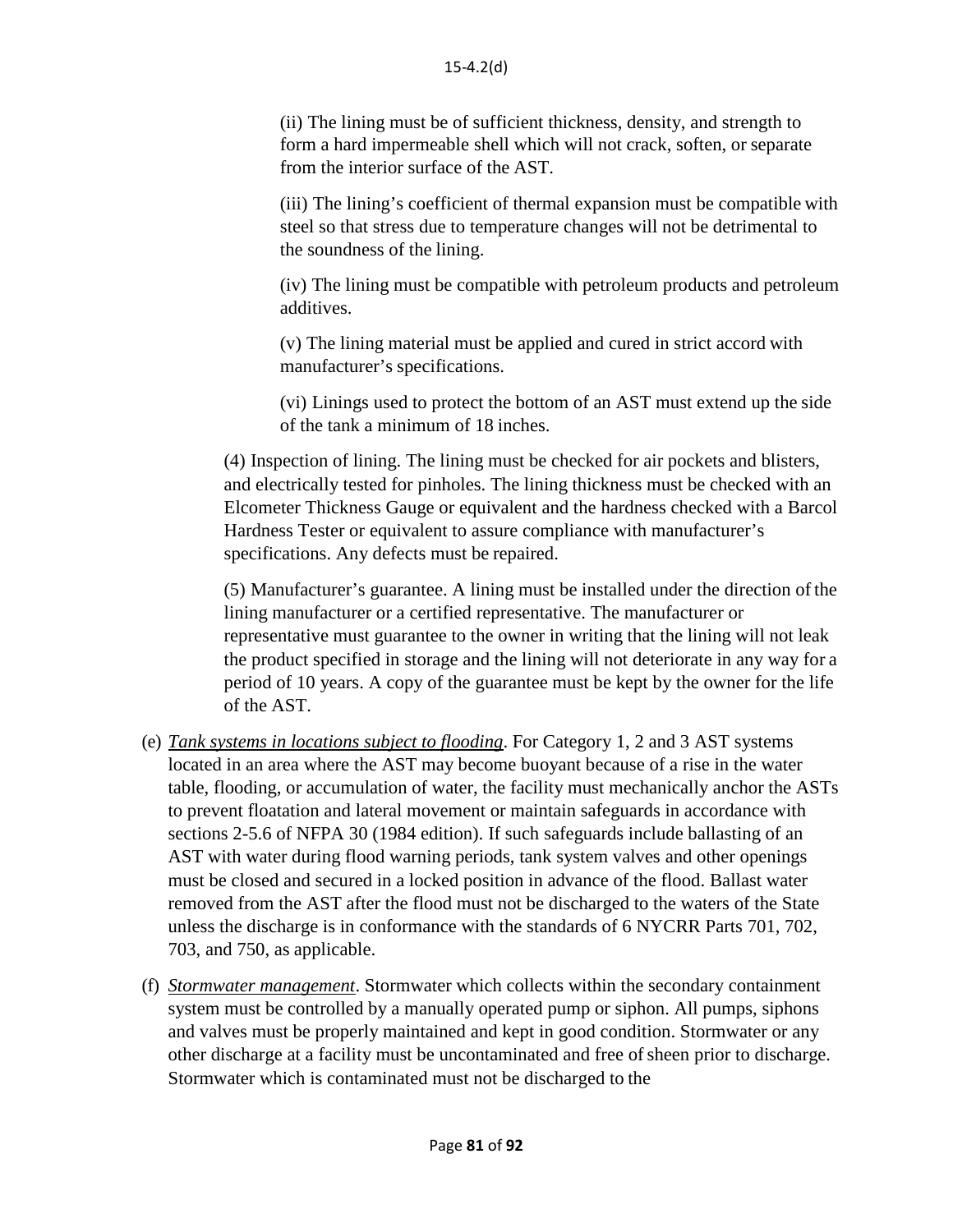waters of the State unless the discharge is in conformance with the standards of 6 NYCRR Parts 701, 702, 703, and 750, as applicable.

## **15-4.3 Inspections and leak detection**

(a) *Specific requirements for Category 1, 2, and 3 AST systems*.

(1) Tank systems. Every AST installed on an impermeable barrier must have equipment for monitoring the presence of petroleum between the tank bottom and the barrier. This includes, but is not limited to, channels in the concrete support pad which may be monitored for the presence of product visually or electronically, or raising the tank on legs, channels or saddles. Other systems which monitor the secondary containment area do not satisfy the leak detection requirements for monitoring between the tank bottom and the impermeable barrier.

(2) Underground piping that routinely contains petroleum must be monitored for leaks as follows:

(i) Underground pressurized piping.

Underground piping that conveys petroleum under pressure and is part of an AST system storing motor fuel must be equipped with an automatic line leak detector that is operated in accordance with section  $4.3(d)(1)$  of this Article.

(ii) Underground suction piping and gravity-fed piping. Underground piping that conveys petroleum under suction or hydrostatic pressure from the AST must have continuous electronic interstitial monitoring or, subject to approval by the Department, manual monitoring.

(3) All piping described in subparagraph (i) and (ii) of this paragraph must be provided with a means of monitoring for leakage and must have provisions for electronic interstitial monitoring or, subject to approval by the Department, manual monitoring.

(i) Piping that routinely contains petroleum and is in contact with the ground but is not wholly underground.

(ii) Piping that routinely contains petroleum and is not in contact with the ground but is situated above a non-paved area.

(b) *Inspections of AST systems*. Inspections of AST systems must be conducted in accordance with the following:

(1) Monthly inspections. The inspection must include, as applicable, identification of leaks, cracks, areas of wear, corrosion and thinning, poor maintenance and operating practices, excessive settlement of structures, separation or swelling of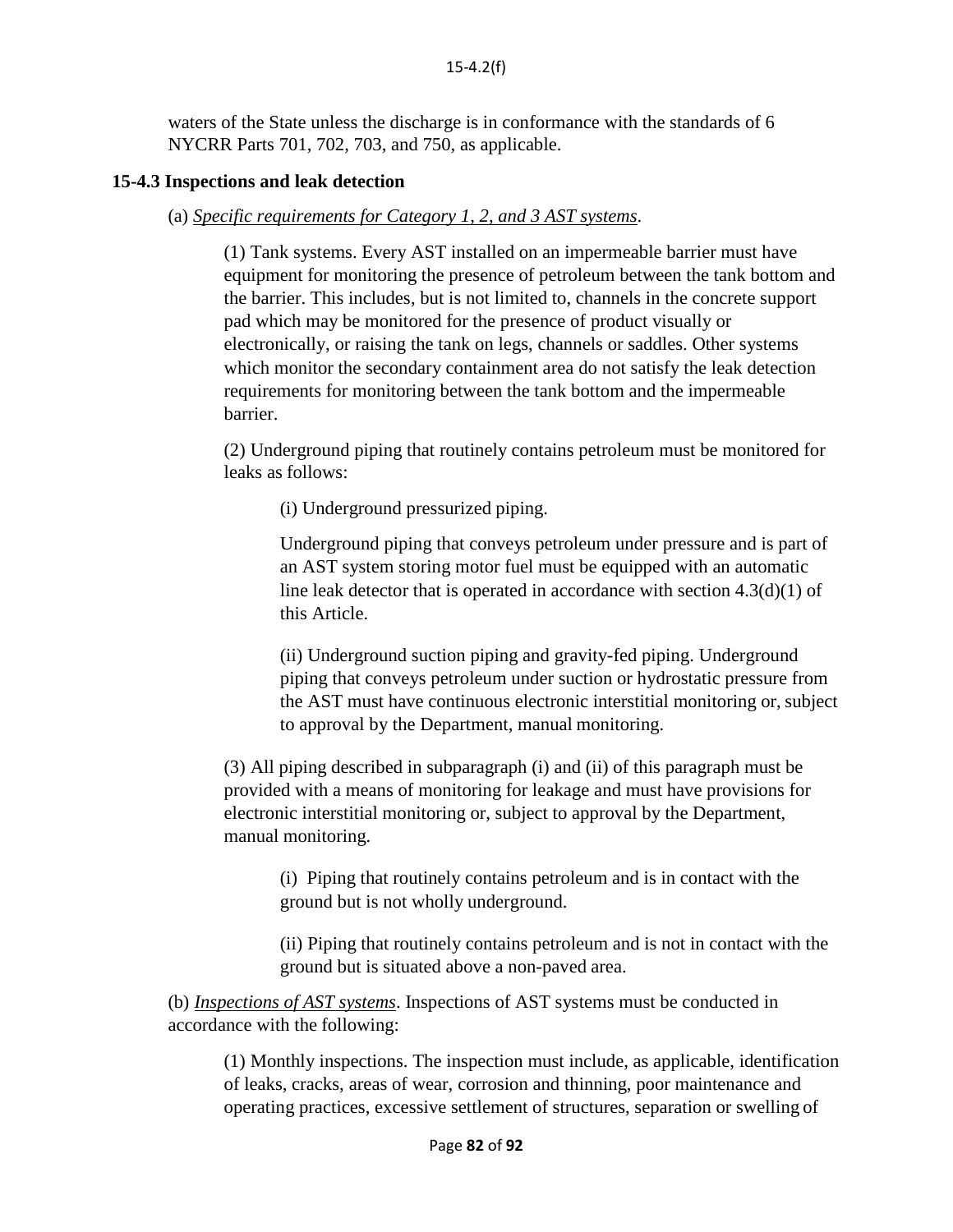tank insulation, malfunctioning equipment, and structural and foundation weaknesses.

> (i) For an AST system that includes a tank that is fully enclosed within pre-fabricated secondary containment, the inspection must cover the exterior surfaces of:

- (a) the secondary containment of the AST; and
- (b) the accessible portions of piping and ancillary equipment.

(ii) For an AST system that includes a tank that is insulated in order to store heated petroleum and is within secondary containment, the inspection must cover the exterior surfaces of:

- (a) the insulation of the AST; and
- (b) the accessible portions of piping and ancillary equipment.

(iii) For an AST system not covered under paragraphs (i) or (ii) of this subdivision*,* the inspection must cover the exterior surfaces of the tank, piping, ancillary equipment and secondary containment.

(iv) For every AST system, the inspection must cover any leak detection system, high level alarm system, cathodic protection monitoring equipment, or other monitoring or warning system which may be in place.

(2) Ten-year inspections. The inspection must include an inspection that is conducted in accordance with API Standard 653 (April 2009) or STI SP001 (September 2011), and a tightness test of any underground piping.

### (c) *Tightness testing of ASTs*.

(1) Qualifications of test technicians. All tightness tests must be performed by a technician who has an understanding of variables which affect the test and is trained in the performance of the test.

(2) The Department must be notified at least five days prior to the performance of any tightness test.

(3) Test reports.

(i) A copy of the test report must be provided by the facility to the Department within 30 days after performance of the test.

(ii) All test reports must be in a form satisfactory to the Department and must include the following information:

(a) facility registration number;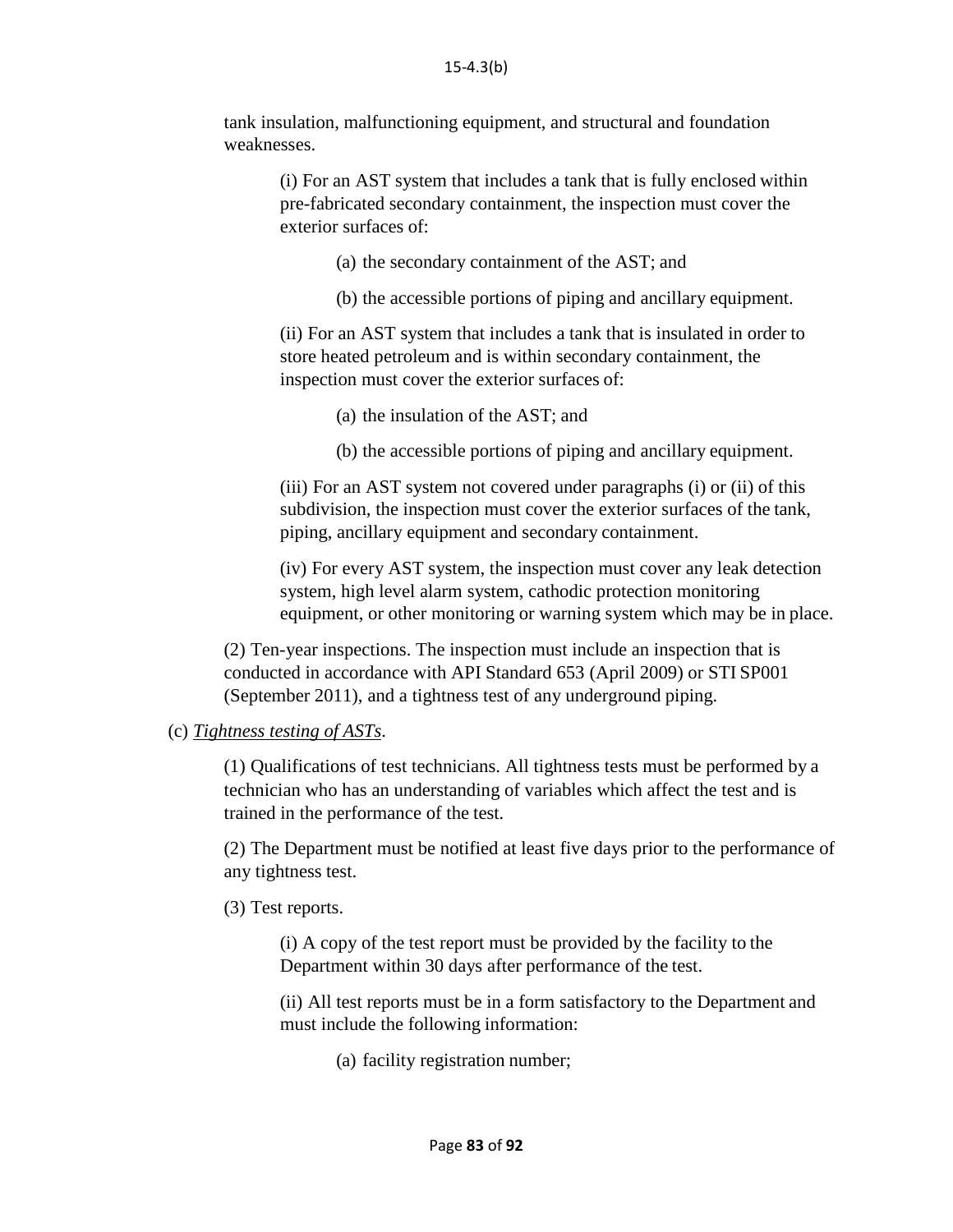(b) tank identification number used on the application form required in section 1.9 of this Article for the AST tested;

(c) date of test;

(d) results of test;

(e) test method;

(f) certification by the technician that test complies with criteria for a tightness test in subparagraph (iii) of this paragraph;

(g) statement of technician's qualifications;

(h) address of technician; and

(i) signature of technician.

(iii) Tank tightness testing must be capable of detecting a leak at the rate of 0.1 gallons per hour from any portion of the AST that routinely contains petroleum while accounting for the effects of thermal expansion or contraction of the product, vapor pockets, tank deformation, evaporation or condensation, and the location of the water table.

(d) *Methods of leak detection for underground piping*. Each method of leak detection for piping used to meet the requirements of section  $4.3(a)(2)$  of this Article must be conducted in accordance with the following:

(1) Automatic line leak detectors. Methods which alert the operator to the presence of a leak by restricting or shutting off the flow of petroleum through piping or triggering an audible or visual alarm may be used only if it will detect a leak of three gallons per hour at ten pounds per square inch line pressure within one hour.

(2) All suction piping systems must have continuous electronic interstitial space monitoring.

(e) *Inspection and leak detection recordkeeping*. Every facility must maintain records demonstrating compliance with all applicable requirements of this section. Inspection records shall be kept in a log book (hard copy or electronic) and must be maintained onsite for at least three years. Ten year inspection records must be maintained for at least ten years. A copy of the results of tank tightness testing must be submitted to the Department within 30 days after performance of the test. At a minimum, the records must list each component tested and describe any action taken to correct an issue.

(f) *Additional testing and inspection*. When a leak is suspected, or where inspections or tests required by this Article have not been performed, the Department may order the facility to inspect and to test the AST system or equipment for tightness. If the facility fails to conduct such inspections and tests within 10 days after receipt of the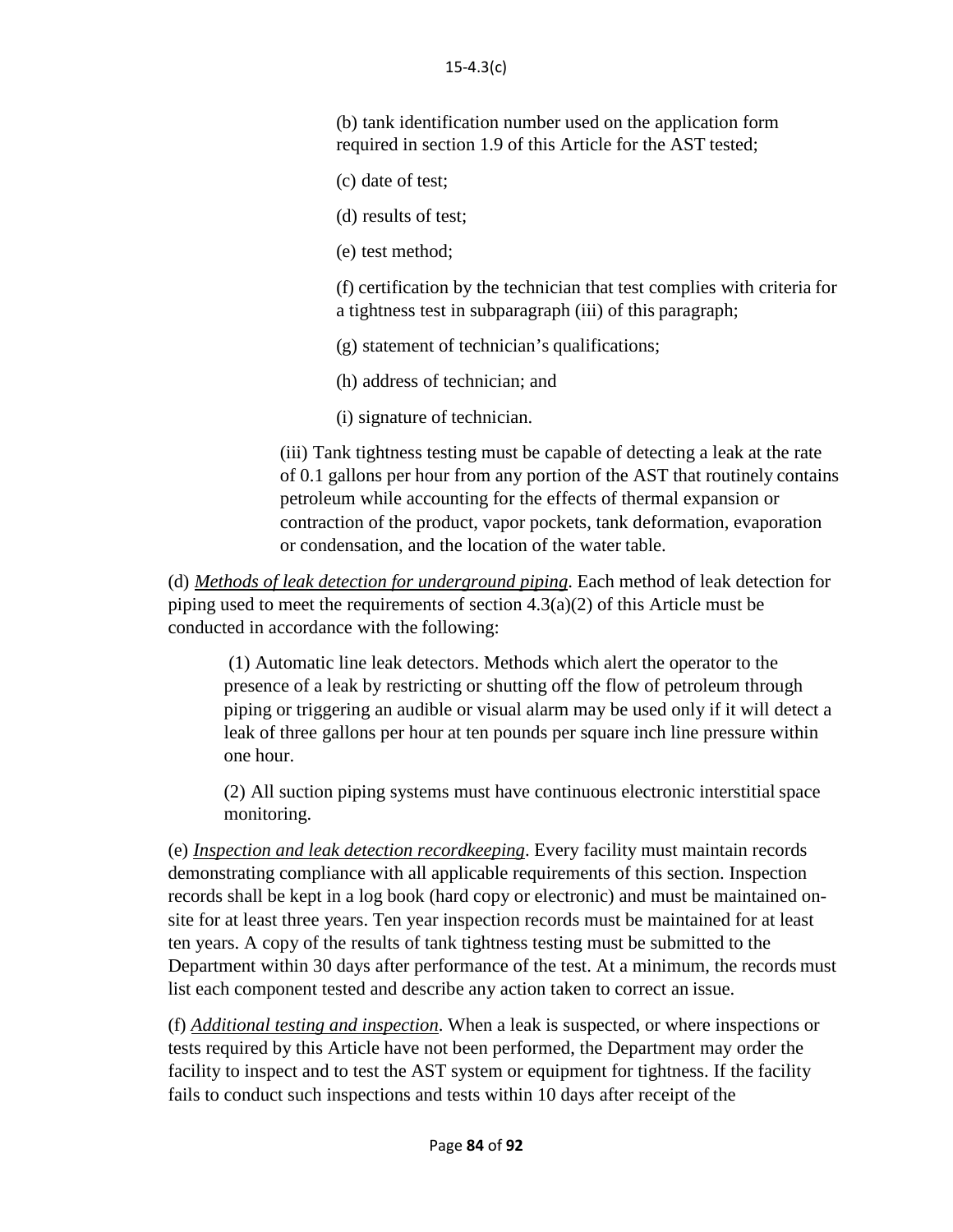Department's order, the Department may conduct inspections or tests for tightness. The expenses of conducting such tests as ordered by the Department must be paid by the tank system owner.

## **15-4.4 Reporting, investigation, and confirmation**

Any facility or entity with a contractual relationship to the facility that has knowledge of a spill must report it to the Department and to the NYSDEC's Spill Hotline (518-457-7362) within two hours after discovery.

A facility must act in accordance with the provisions of the Environmental Conservation Law, the Navigation Law, and 6 NYCRR section 613-4.4 as implemented by the NYSDEC with respect to any suspected or known spill. The citations to 6 NYCRR sections 613-4.3(a), found in 6 NYCRR section  $613-4.4(a)(2)$ , must be read as a citation to section  $4.3(a)$  of this Article.

A release or spill of petroleum which meets all of the following conditions is not required to be reported:

- (a) It is known to be less than five gallons in total volume;
- (b) It is contained and under the control of the spiller;
- (c) It has not reached and will not reach the land or waters of the State; and,
- (d) It is cleaned up within two hours after discovery.

### **15-4.5 Out-of-service AST systems and closure**

### (a) *Out-of-service AST systems*.

 $(1)$  (i) When an AST system is out-of-service, the facility must continue operation and maintenance of corrosion protection in accordance with section 4.2(b) of this Article, and inspections and leak detection in accordance with section 4.3(a) of this Article. The facility must comply with the requirements of the Environmental Conservation Law, the Navigation Law, and 6 NYCRR Subpart 613-6 as implemented by NYSDEC if a release is confirmed.

(ii) Inspections and leak detection required under section  $4.3(a)$  of this Article are not required as long as the AST system is empty. (The AST system is considered empty when all materials have been removed using commonly employed practices so that no more than 2.5 centimeters (one inch) of residue remain in the system.) However, inspections and leak detection required under section 4.3(a) of this Article must resume consistent with the original schedule or upon resumption of delivery of petroleum into the AST system, whichever is later.

(iii) Tanks must continue to be protected from floatation in accordance with section 4.2(e).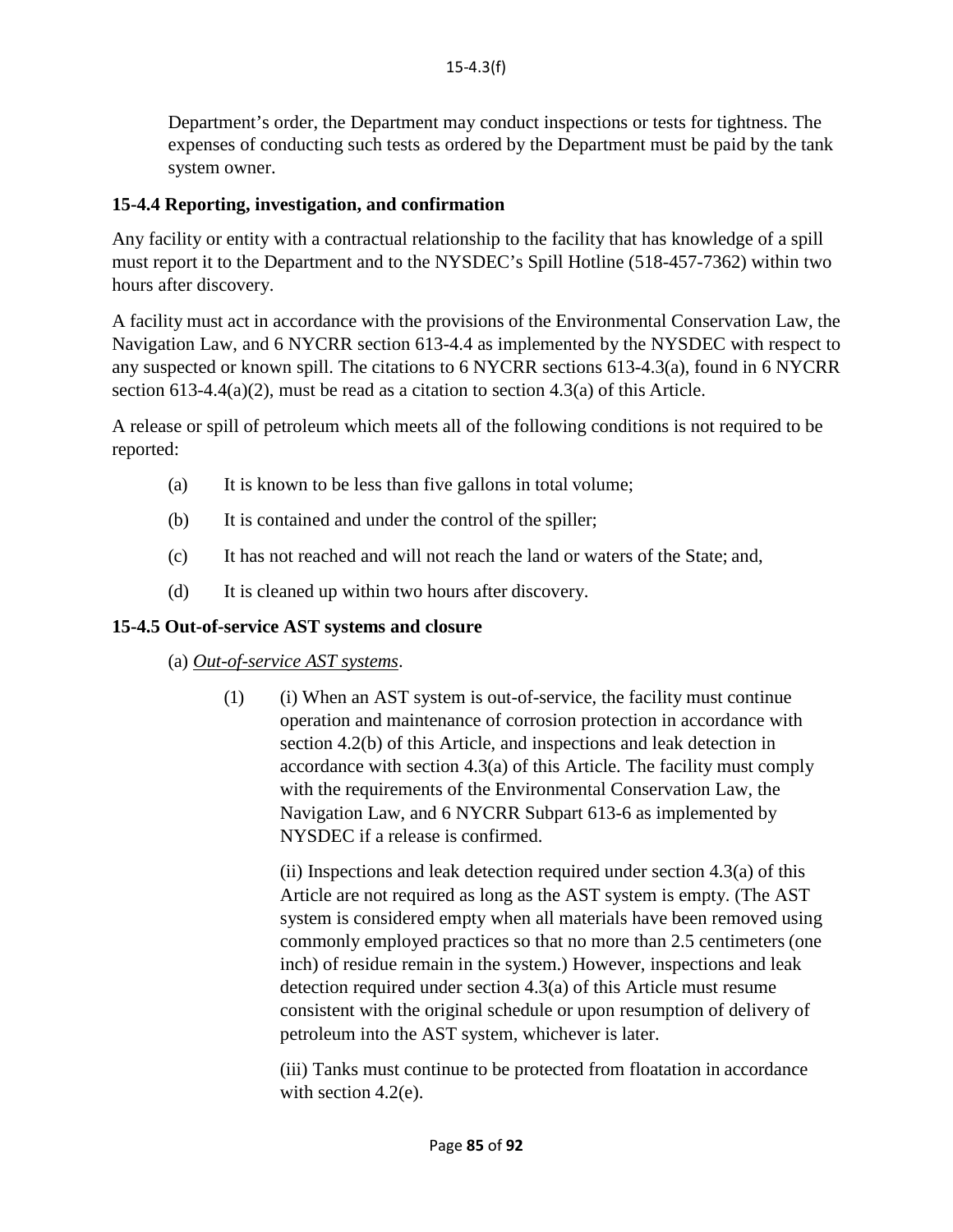(2) When an AST system is out-of-service for more than three months, the facility must also comply with the following requirements:

(i) Leave vent lines open and functioning; and

(ii) Cap and secure all other piping, ancillary equipment, and manways.

(iii) For tank systems containing gasoline, diesel or kerosene, the facility must submit to the Department notification of the out-of-service status of the tank system using forms or electronic means as provided by the Department. Forms are available on the Department website and at the Department office.

(3) When an AST system is out-of-service for more than 12 months, it must be removed unless such removal would result in damage to structures, and permanent closure in place is approved by the Department in writing.

## (b) *Permanent closure*.

(1) At least 30 days before beginning permanent closure, a facility must notify the Department of its intent to permanently close, unless such action is in response to corrective action. Within 30 days after permanent closure, a facility must submit a registration application to the Department, in accordance with section 1.9(f) of this Article, indicating that the AST system has been permanently closed.

(2) The facility must notify the Department at least five days prior to the permanent closure of an AST system in order to allow the Department to conduct an inspection.

(3) To permanently close an AST system, the facility must empty and clean the tank by removing all liquids, accumulated sludge, and rendering it vapor free. All connecting and fill lines must be disconnected and removed or securely capped or plugged. Manways must be securely fastened in place. All monitoring and ancillary equipment must be removed. The facility should ensure that all deliveries to the AST are eliminated. One of the following codes of practice (refer to section 1.10 of this Article for complete citation of references) must be adhered to in order to comply with this paragraph:

(i) API RP 2016, August 2001; or

(ii) NFPA 326, 2010 edition.

(4) Every tank that is part of an AST system that is permanently closed must, if not removed, be stenciled with the date of permanent closure.

(5) ASTs that are permanently closed that remain at the facility must be protected from flotation as required in section 4.2(e).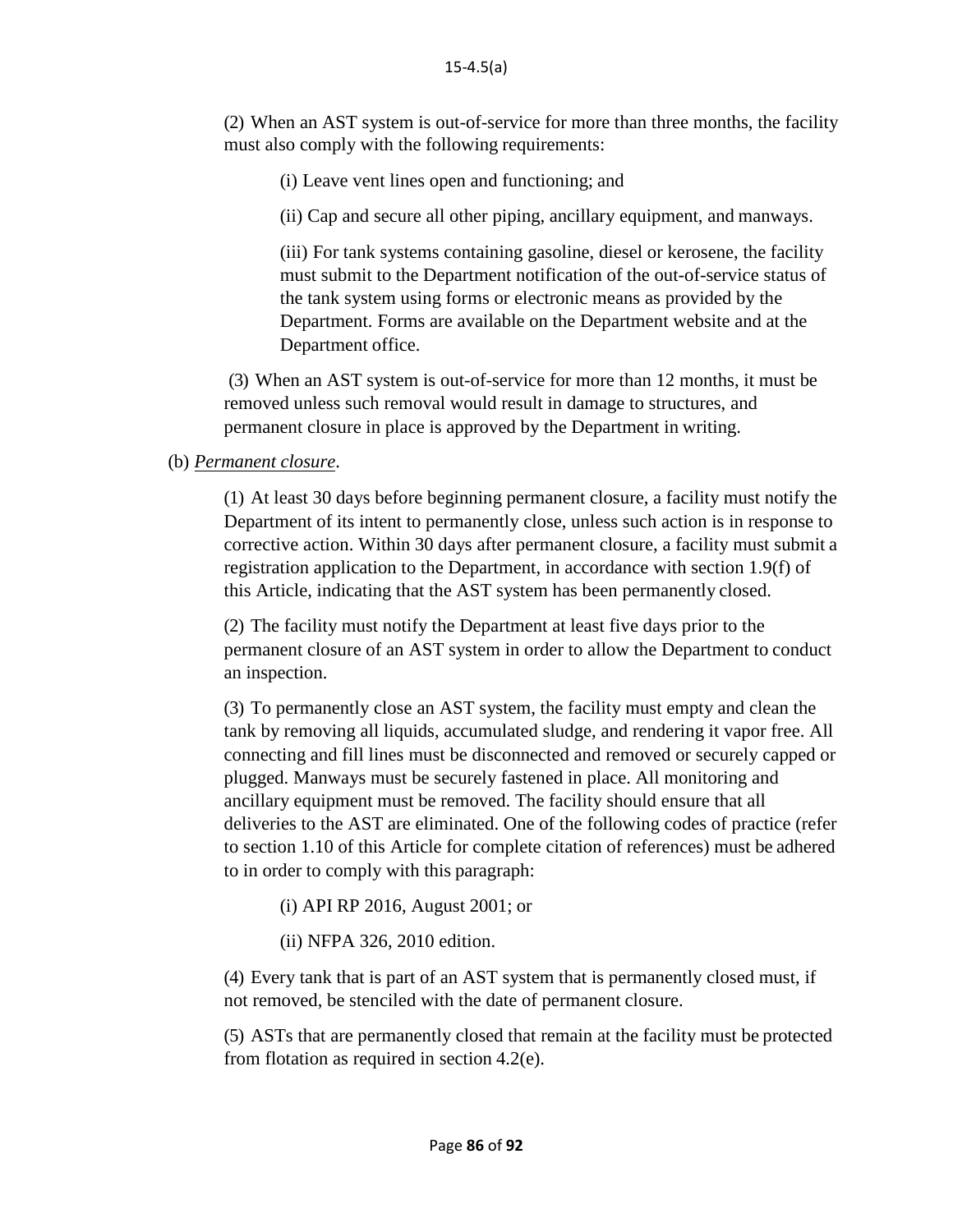(6) AST systems that have been permanently closed may not be returned to service unless the entire AST system meets the requirements for Category 3 AST systems.

(c) *Records for permanent closure*. The facility must maintain for three years records that are capable of demonstrating compliance with closure requirements under this Subarticle. In addition, the facility must transmit a copy of the records to the Department within 30 days after permanent closure.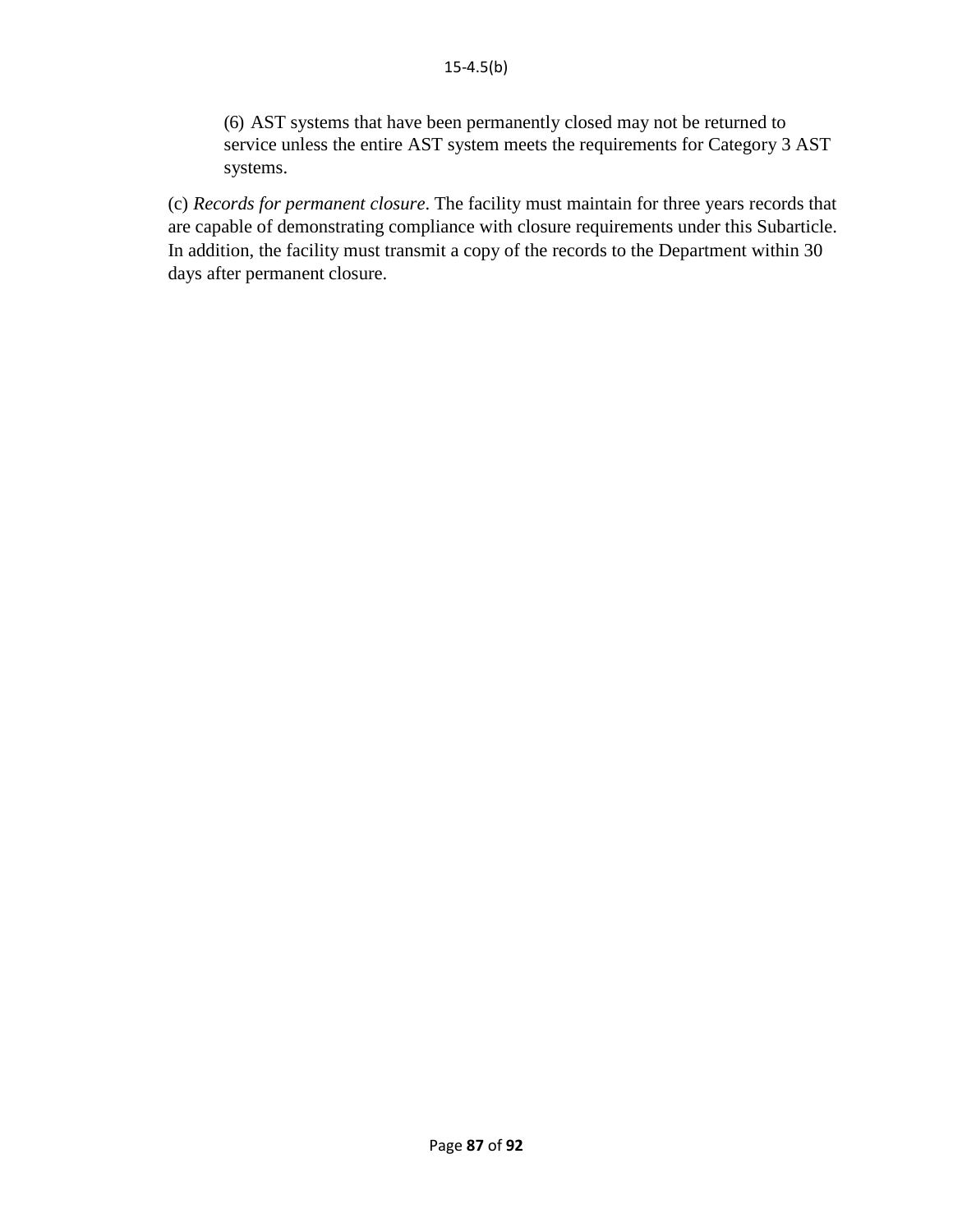## **Article 15-5 Delivery Prohibition**

#### **15-5.1 Circumstances and process for imposing a delivery prohibition**

#### (a) *Tier 1 conditions*.

(1) When the Department finds that a Tier 1 condition exists at a facility, the Department will affix a tag on the fill pipe of the relevant tank system.

(2) At the time that it affixes a tag, the Department will provide to the facility operator, if one is present, a written notification of the imposition of the delivery prohibition that will include the finding of the relevant condition(s) at the facility. The Department will then send the written notification to the facility via certified mail to the correspondence address listed in the current facility registration or license within five business days following the time that the tag is affixed to the tank system.

(3) The following are Tier 1 conditions:

(i) A tank system is known to be releasing petroleum. If the source of the release cannot be determined upon inspection, then all tank systems at the facility that are probable sources of the release will be tagged.

(ii) A UST system covered under sections  $2.1(a)$ ,  $3.1(a)(2)$ , or  $3.1(a)(4)$  of this Article does not have one or more of the following:

> (a) secondary containment equipment required under sections 2.1(b)(1)(vi), 2.1(b)(2)(ii)(c), and  $3.1(b)(1)(vi)$  of this Article;

(b) spill and overfill prevention equipment required under section 2.1(b)(3) of this Article or overfill prevention equipment required under section 3.1(b)(3) of this Article;

(c) corrosion protection equipment required under sections 2.1(b)(1)(iv), 2.1(b)(2)(ii), 3.1(b)(1)(iv), or 3.1(b)(2)(ii) of this Article; or

(d) leak detection equipment required under sections 2.3(a) and  $(b)$ , or  $3.3(a)$  and  $(b)$  of this Article.

### (b) *Tier 2 conditions*.

(1) When the Department finds that a Tier 2 condition exists at a facility, the Department may affix a tag on the fill pipe of the relevant tank system.

(2) Prior to affixing a tag, the Department will send a written statement to the facility informing the facility of the relevant condition(s). The Department will send the statement via certified mail to the correspondence address listed in the current facility registration or license.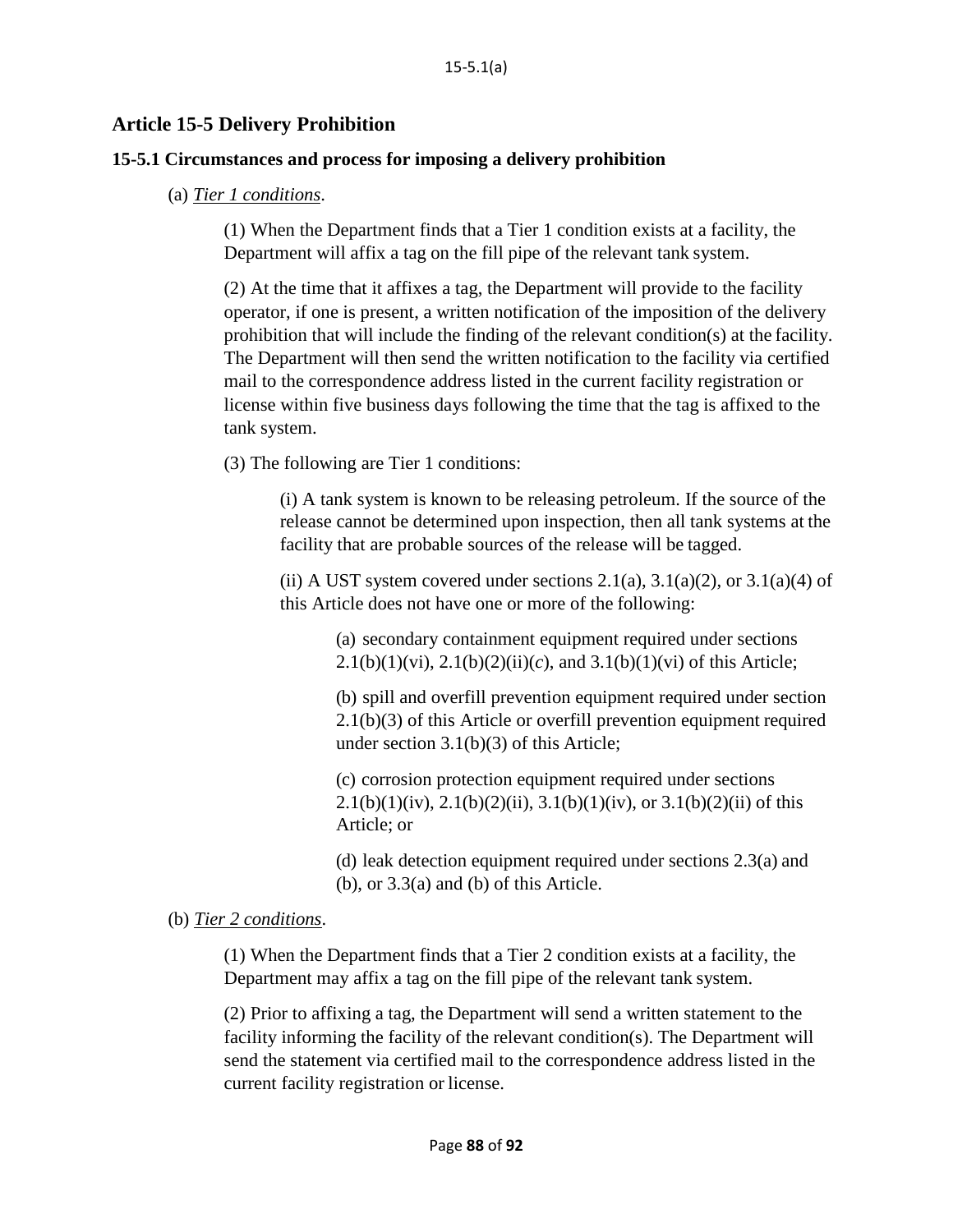(3) At the time that it affixes a tag, the Department will provide to the facility operator, if one is present, a written notification of the imposition of the delivery prohibition that will include the finding of the relevant condition(s) at the facility. The Department will then send the written notification to the facility via certified mail to the correspondence address listed in the current facility registration or license within five business days following the time that the tag is affixed to the tank system.

(4) The following are Tier 2 conditions:

(i) The results of leak detection required by sections  $2.3(a)$  and (b) of this Article, sections 3.3(a) and (b) of this Article, or inspections and leak detection required by sections 4.3(a) and (b) of this Article indicate that the tank system may be leaking petroleum or would not contain a leak if one were to occur, unless the facility submits, within ten days after receipt of the Department's statement issued pursuant to paragraph (2) of this subdivision, acceptable documentation to the Department that demonstrates that the relevant tank system is not leaking or has been appropriately repaired.

(ii) With respect to the operation of a UST system covered under sections 2.1(a),  $3.1(a)(2)$ , or  $3.1(a)(4)$  of this Article, the facility has not demonstrated within 30 days following receipt of the Department's statement issued pursuant to paragraph (2) of this subdivision compliance with the following standards:

> (a) spill and overfill prevention operating standards under section 2.2(a) of this Article;

(b) corrosion protection operating standards under section 2.2(b) of this Article; or

(c) applicable leak detection methods under section 2.3(c) and (d) of this Article.

(iii) With respect to the operation of a UST system covered under sections  $3.1(a)(1)$  or  $3.1(a)(3)$  of this Article, one or more of the following is missing and the facility has not documented to the Department that the missing component has been put in place within 30 days after receipt of the Department's statement issued pursuant to paragraph (2) of this subdivision:

(a) secondary containment equipment required under section  $3.1(b)(1)(vi)$  of this Article;

(b) overfill prevention equipment required under section 3.1(b)(3) of this Article;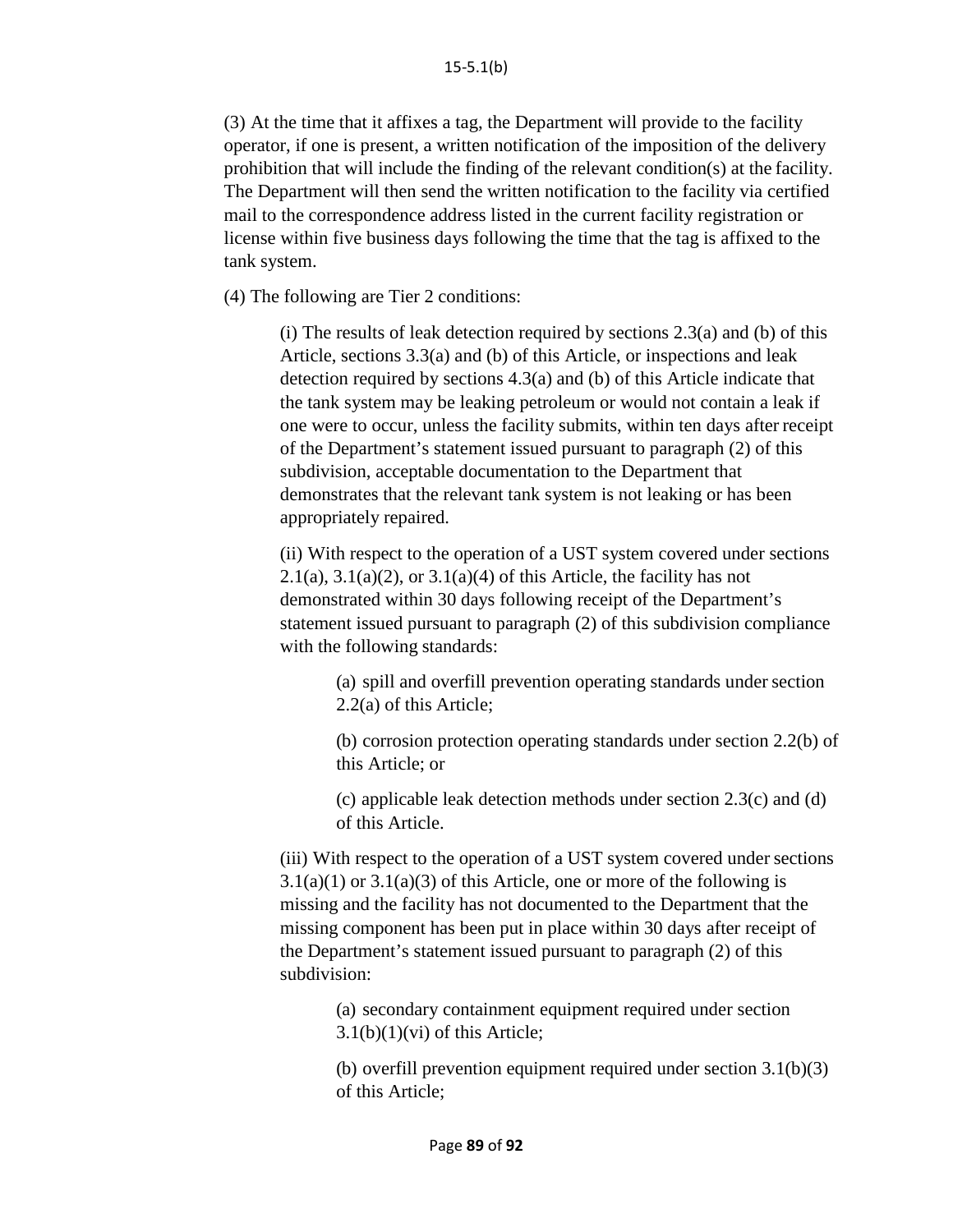(c) corrosion protection equipment required under sections  $3.1(b)(1)(iv)$  and  $3.1(b)(2)(ii)$  of this Article; or

(d) leak detection equipment required under sections 3.3(a) and (b) of this Article.

(iv) With respect to the operation of an AST system covered under section 4.1(a) of this Article, one or more of the following is missing and the facility has not documented to the Department that the missing component has been put in place within 30 days after receipt of the Department's statement issued pursuant to paragraph (2) of this subdivision:

> (a) secondary containment equipment required under sections  $4.1(b)(1)(vi)$  of this Article;

(b) overfill prevention equipment required under sections  $4.1(b)(3)$ of this Article;

(c) corrosion protection equipment required under sections  $4.1(b)(1)(iii)$  and (iv), and  $4.1(b)(2)(i)$  of this Article; or

(d) leak detection equipment required under section  $4.3(a)$  of this Article.

(c) The Department may issue the written finding, consistent with paragraphs (a)(2) or (b)(3) of this section, that a Tier 1 or Tier 2 condition exists, but withhold the imposition of the delivery prohibition for a period that may not exceed 180 days, where:

(1) there is no evidence that the tank system is leaking; and

(2) imposing the delivery prohibition would jeopardize public health or safety or the availability of, or access to, fuel in a rural and remote area.

# **15-5.2 Prohibitions**

(a) *Delivery prohibition*. No person may deliver or cause the delivery of petroleum to any tank system to which a tag is affixed. No person may accept petroleum to any tank system to which a tag is affixed.

(b) *Tag tampering and removal prohibition*. Unless authorized by the Department, no person may tamper with or remove a tag affixed to a tank system or cause such tampering or removal.

# **15-5.3 Notifications**

(a) *Notice of delivery prohibition to facility and carrier*. The presence of a tag affixed to the fill pipe of a tank system constitutes notice of the delivery prohibition.

(b) *Notification to carrier by facility*. After the Department affixes a tag to the fill pipe of a tank system, the facility must, prior to the next scheduled delivery of petroleum, inform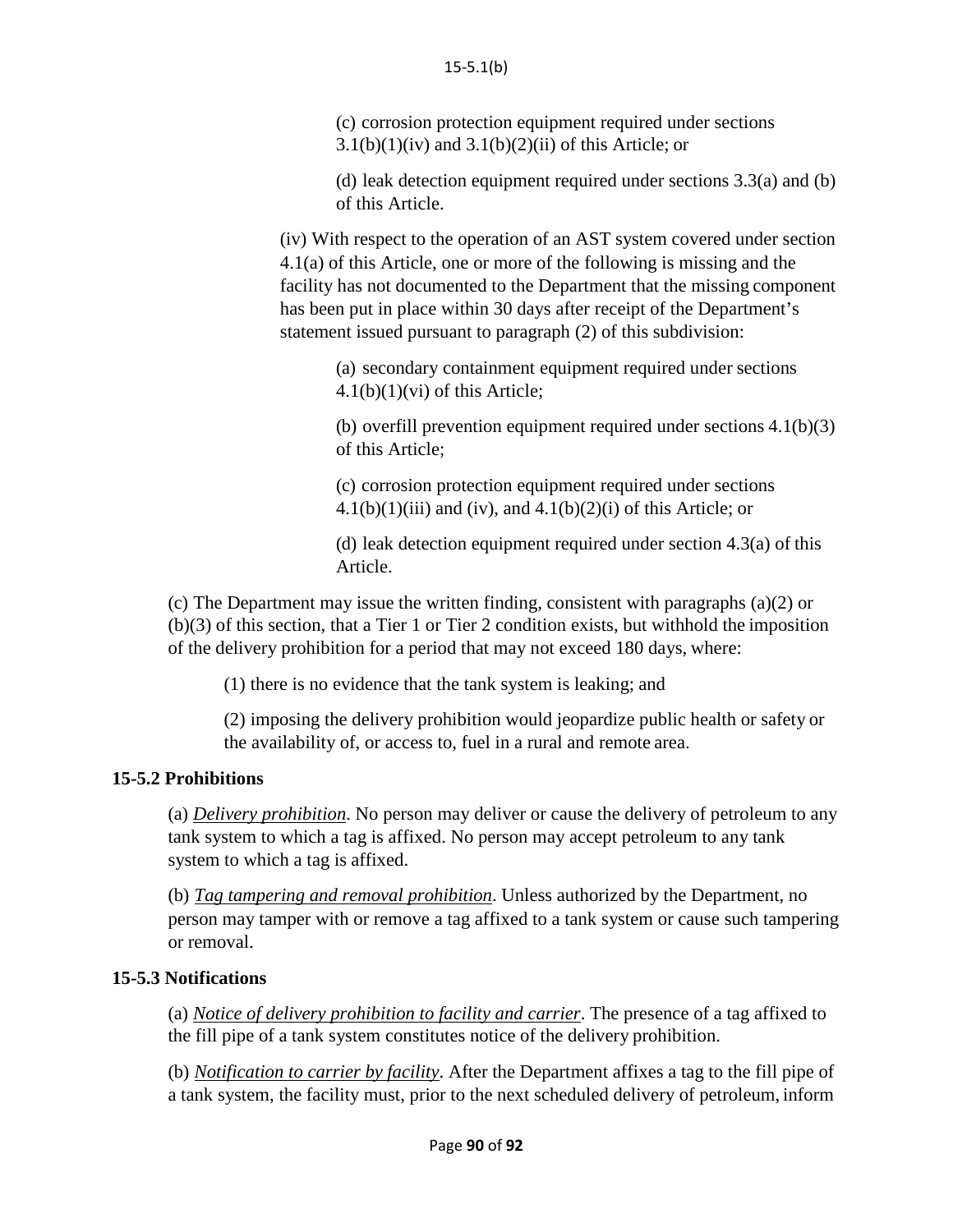all carriers that normally deliver to the tank system that delivery is prohibited. The facility must retain a record of any correspondence regarding the delivery prohibition.

## **15-5.4 Termination of delivery prohibition**

(a) A delivery prohibition may be terminated by the Department on its own initiative, or following the conclusion of review of compliance submissions or an expedited hearing.

(1) Department initiative. If the Department terminates a delivery prohibition on its own initiative, the Department will send a written notification to the facility confirming that the prohibition has been terminated. The Department will send the notification via certified mail to the correspondence address listed in the current facility registration or license.

(2) Review of compliance submissions.

(i) A facility may, at any time, submit information to the Department demonstrating that the facility is in compliance or has corrected the condition(s) that prompted the Department to impose the prohibition.

(ii) Upon submission of information to the Department, the Department will designate an individual to review submissions and provide a written decision as set forth below.

(iii) The designated individual will provide a written decision to the facility within five business days after the Department receives the facility's submission. If the designated individual decides to deny termination of the delivery prohibition, the decision will set forth the reasons for the denial including a description of any deficiency in the information supplied by the facility.

(iv) The decision of the designated individual will constitute a final agency determination subject to challenge under Article 78 of the Civil Practice Law and Rules.

(v) The Department will retain the record generated during the staff review process for one year.

# (3) Expedited hearing.

(i) Not later than 15 days after a tag has been affixed to a tank fill port, the Department will provide the facility with an opportunity to present proof on the limited issue of whether the Department incorrectly determined that any Tier 1 or Tier 2 conditions existed at the facility. Notice of such hearing will be sent together with the written notification of any delivery prohibition issued pursuant to sections  $5.1(a)(2)$  or (b)(3) of this Article.

(ii) The Department will bear the burden of proof at the expedited hearing.